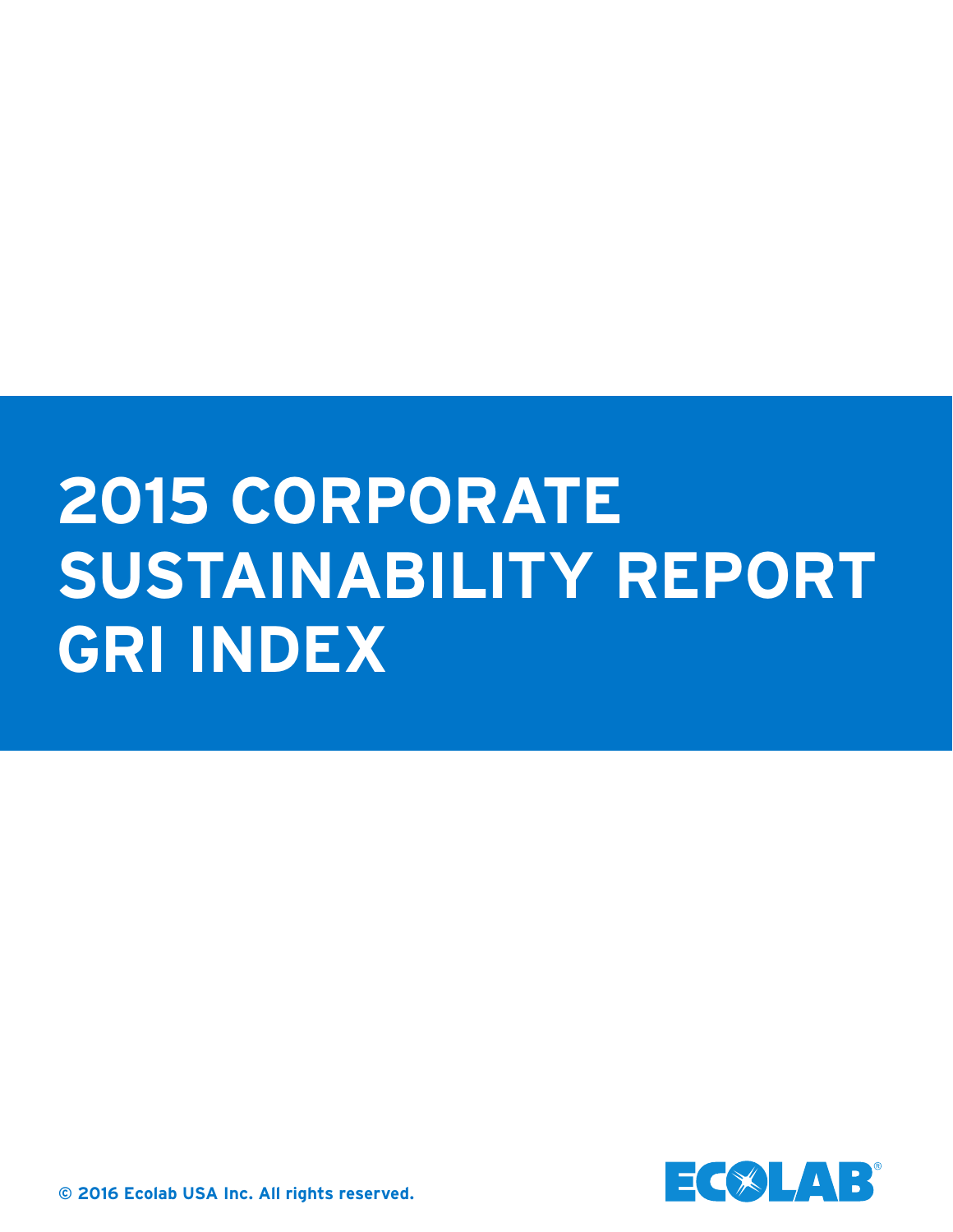### **GLOBAL REPORTING INITIATIVE CONTENT INDEX**

This report was prepared in alignment with the Global Reporting Initiative's G4 Core Sustainability Reporting Guidelines. For more information, please visit [www.globalreporting.org.](http://www.globalreporting.org)

#### **G4 GENERAL STANDARD DISCLOSURES**

#### **Strategy and Analysis**

| <b>PROFILE</b><br><b>DISCLOSURE</b> | <b>DESCRIPTION</b>                                                   | <b>REPORTED</b> | <b>CROSS-REFERENCE/</b><br><b>DIRECT ANSWER</b>                                                           |
|-------------------------------------|----------------------------------------------------------------------|-----------------|-----------------------------------------------------------------------------------------------------------|
| $G4 - 1$                            | Statement from the most senior decision-maker of the<br>organization | Fully           | 2015 Corporate<br>Sustainability Report<br>Summary pages 2-3                                              |
| $G4-2$                              | Description of key impacts, risks and opportunities                  | Fully           | Page 18, 2015<br>Sustainability Report<br>Summary pages 3-42,<br>and CDP submission<br>sections 2.5 and 6 |

#### **Organizational Profile**

| <b>PROFILE</b><br><b>DISCLOSURE</b> | <b>DESCRIPTION</b>                                                                                                                                                                                                                   | <b>REPORTED</b> | <b>CROSS-REFERENCE/</b><br><b>DIRECT ANSWER</b>                        |
|-------------------------------------|--------------------------------------------------------------------------------------------------------------------------------------------------------------------------------------------------------------------------------------|-----------------|------------------------------------------------------------------------|
| $G4 - 3$                            | Name of the organization                                                                                                                                                                                                             | Fully           | Ecolab                                                                 |
| $G4 - 4$                            | Primary brands, products and services                                                                                                                                                                                                | Fully           | Ecolab's 2015 Annual<br>Report and Form 10-K                           |
| $G4-5$                              | Location of the organization's headquarters                                                                                                                                                                                          | Fully           | Worldwide Headquarters<br>370 Wabasha St. N.,<br>St. Paul, Minn. 55102 |
| $G4-6$                              | Number of countries where the organization operates<br>and names of countries where either the organization<br>has significant operations or that are specifically<br>relevant to the sustainability topics covered in the<br>report | Fully           | Ecolab's 2015 Annual<br>Report and Form 10-K                           |
| $G4-7$                              | Nature of ownership and legal form                                                                                                                                                                                                   | Fully           | Ecolab's 2015 Annual<br>Report and Form 10-K                           |
| $G4 - 8$                            | Markets served                                                                                                                                                                                                                       | Fully           | Ecolab's 2015 Annual<br>Report and Form 10-K                           |
| $G4-9$                              | Scale of the organization                                                                                                                                                                                                            | Fully           | Page 18                                                                |
| $G4-10$                             | Total number of employees                                                                                                                                                                                                            | Partially       | Page 18                                                                |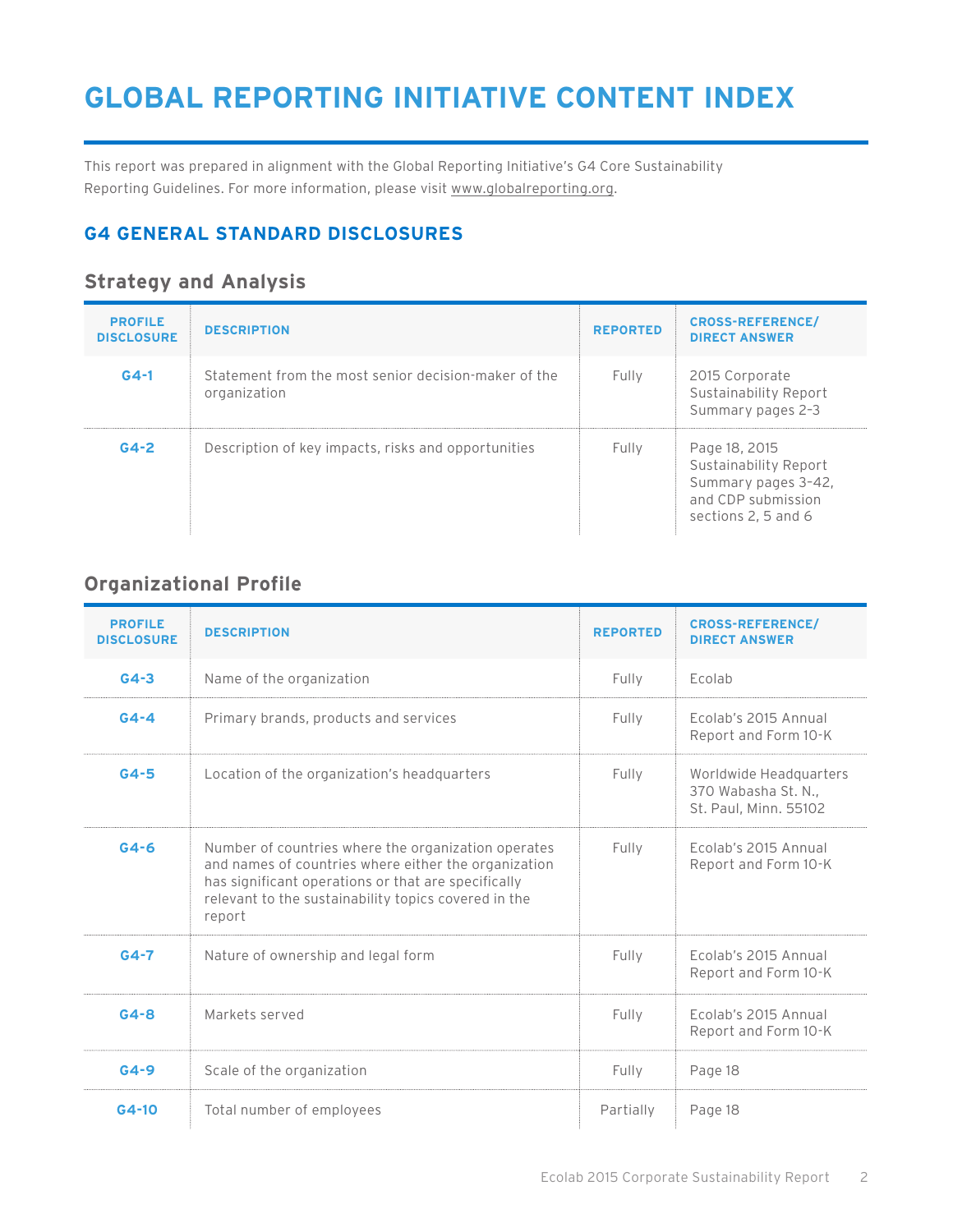| <b>PROFILE</b><br><b>DISCLOSURE</b> | <b>DESCRIPTION</b>                                                                                                                                                     | <b>REPORTED</b> | <b>CROSS-REFERENCE/</b><br><b>DIRECT ANSWER</b> |
|-------------------------------------|------------------------------------------------------------------------------------------------------------------------------------------------------------------------|-----------------|-------------------------------------------------|
| $G4 - 11$                           | Percentage of total employees covered by collective<br>bargaining agreements                                                                                           | Partially       | Page 20                                         |
| $G4-12$                             | Describe the organization's supply chain                                                                                                                               | Fully           | Page 20                                         |
| $G4-13$                             | Significant changes during the reporting period<br>regarding the organization's size, structure, ownership<br>or supply chain                                          | Fully           | Page 20                                         |
| $G4 - 14$                           | Whether and how the precautionary approach or<br>principle is addressed by the organization                                                                            | Fully           | Page 21                                         |
| $G4-15$                             | List externally developed economic, environmental and<br>social charters, principles or other initiatives to which<br>the organization subscribes or which it endorses | Fully           | Page 21                                         |
| $G4-16$                             | List memberships of associations and national or<br>international advocacy organizations in which the<br>organization is engaged                                       | Fully           | Page 22                                         |

#### **Identified Material Aspects and Boundaries**

| <b>PROFILE</b><br><b>DISCLOSURE</b> | <b>DESCRIPTION</b>                                                                                                                                                                   | <b>REPORTED</b> | <b>CROSS-REFERENCE/</b><br><b>DIRECT ANSWER</b> |
|-------------------------------------|--------------------------------------------------------------------------------------------------------------------------------------------------------------------------------------|-----------------|-------------------------------------------------|
|                                     | List of all entities included in the organization's<br>consolidated financial statements or equivalent<br>documents                                                                  | Fully           | Ecolab's 2015 Annual<br>Report and Form 10-K    |
| $G4-18$                             | Explain the process for defining the report content<br>and the Aspect Boundaries and how the organization<br>has implemented the Reporting Principles for Defining<br>Report Content | Fully           | Page 12-13                                      |
| G4-19                               | List all the Material Aspects identified in the process<br>for defining report contentO                                                                                              | Fully           | Page 15                                         |
| G4-20                               | Aspect Boundary within the organization for each<br>material Aspect                                                                                                                  | Fully           | Page 15                                         |
| $G4 - 21$                           | Aspect Boundary outside the organization for each<br>material Aspect                                                                                                                 | Fully           | Page 15                                         |
| $G4 - 22$                           | Effect of any restatements of information provided in<br>previous reports and the reasons for such<br>restatements                                                                   | Fully           | Page 16-17                                      |
| $G4 - 23$                           | Significant changes from previous reporting periods in<br>the Scope and Aspect Boundaries                                                                                            | Fully           | Page 15                                         |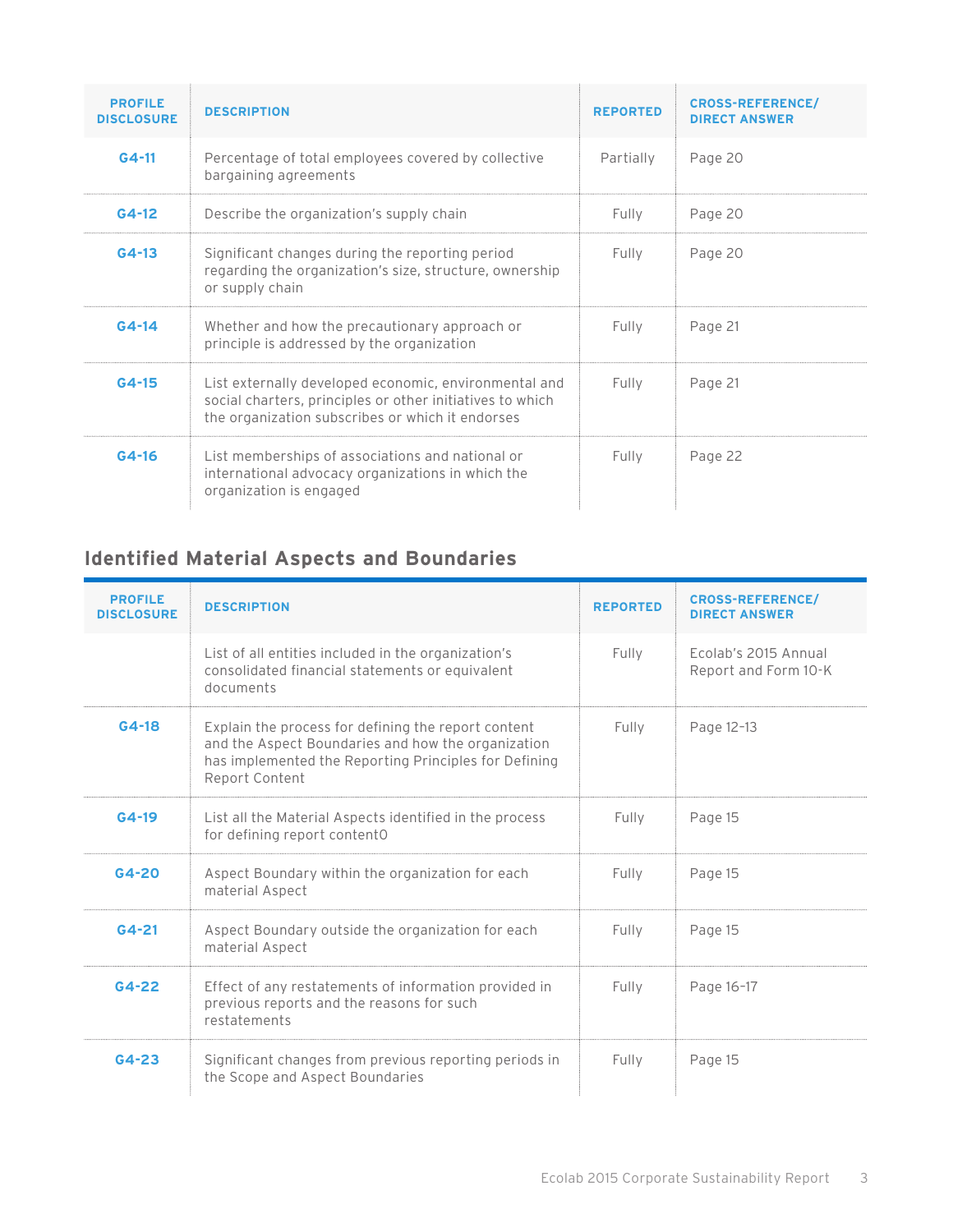#### **Stakeholder Engagement**

| <b>PROFILE</b><br><b>DISCLOSURE</b> | <b>DESCRIPTION</b>                                                                                                                                         | <b>REPORTED</b> | <b>CROSS-REFERENCE/</b><br><b>DIRECT ANSWER</b> |
|-------------------------------------|------------------------------------------------------------------------------------------------------------------------------------------------------------|-----------------|-------------------------------------------------|
| $G4 - 24$                           | List of stakeholder groups engaged by the organization                                                                                                     | Fully           | Page 13-14                                      |
| $G4 - 25$                           | Basis for identification and selection of stakeholders<br>with whom to engage                                                                              | Fully           | Page 13-14                                      |
| $G4 - 26$                           | Organization's approach to stakeholder engagement                                                                                                          | Fully           | Page 13-14                                      |
| $G_4 - 27$                          | Key topics and concerns that have been raised through<br>stakeholder engagement and how the organization has<br>responded to those key topics and concerns | Fully           | Page 22                                         |

#### **Report Profile**

| <b>PROFILE</b><br><b>DISCLOSURE</b> | <b>DESCRIPTION</b>                                                                                     | <b>REPORTED</b> | <b>CROSS-REFERENCE/</b><br><b>DIRECT ANSWER</b> |
|-------------------------------------|--------------------------------------------------------------------------------------------------------|-----------------|-------------------------------------------------|
| $G4 - 28$                           | Reporting period                                                                                       | Fully           | January 1-<br>December 31, 2015                 |
| $G4 - 29$                           | Date of most recent previous reports                                                                   | Fully           | 2014                                            |
| $G4 - 30$                           | Reporting cycle                                                                                        | Fully           | Annual                                          |
| $G4 - 31$                           | Contact point for questions regarding the report or its<br>contents                                    | Fully           | sustainability@<br>ecolab.com                   |
| $G4 - 32$                           | "In accordance" option the organization has chosen                                                     | Fully           | Page 2                                          |
| $G4 - 33$                           | Organization's policy and current practice with regard to<br>seeking external assurance for the report | Fully           | Page 22                                         |

#### **Governance**

| <b>PROFILE</b><br><b>DISCLOSURE</b> | <b>DESCRIPTION</b>                       | <b>REPORTED</b> | <b>CROSS-REFERENCE/</b><br><b>DIRECT ANSWER</b>             |
|-------------------------------------|------------------------------------------|-----------------|-------------------------------------------------------------|
| $G4 - 34$                           | Governance structure of the organization | Fully           | Page 24 and Ecolab's<br>2015 Annual Report and<br>Form 10-K |

#### **Ethics and Integrity**

| <b>PROFILE</b><br><b>DISCLOSURE</b> | <b>DESCRIPTION</b>                                                    | <b>REPORTED</b> | <b>CROSS-REFERENCE/</b><br><b>DIRECT ANSWER</b> |
|-------------------------------------|-----------------------------------------------------------------------|-----------------|-------------------------------------------------|
| $G4 - 56$                           | Organization's values, principles, standards and norms<br>of behavior | Fully           | Page 24                                         |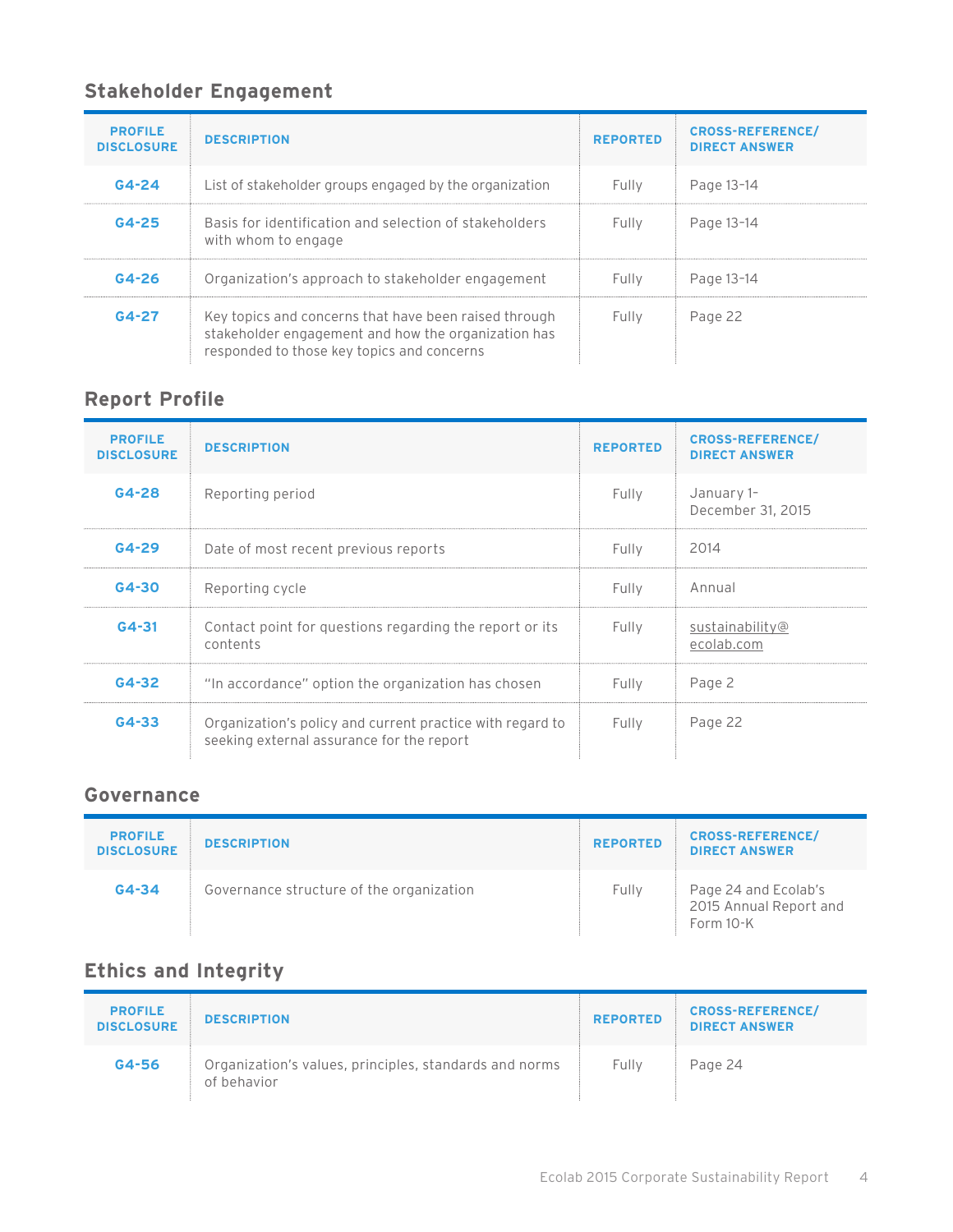#### **G4 SPECIFIC STANDARD DISCLOSURES**

#### **Economic**

| <b>PROFILE</b><br><b>DISCLOSURE</b> | <b>DESCRIPTION</b>                                                                                                       | <b>REPORTED</b>     | <b>CROSS-REFERENCE /</b><br><b>DIRECT ANSWER</b>                                   |
|-------------------------------------|--------------------------------------------------------------------------------------------------------------------------|---------------------|------------------------------------------------------------------------------------|
| $G4-EC$<br><b>DMA</b>               | Disclosure of management approach                                                                                        | Fully               | Ecolab's 2015 Annual<br>Report and Form 10-K                                       |
| $G4-EC1$                            | Direct economic value generated and distributed                                                                          | Partially           | 2015 Annual Report<br>and Form 10-K                                                |
| $G4-EC2$                            | Financial implications and other risks and opportunities<br>for the organization's activities due to climate change      | Fully               | Ecolab's 2015 Annual<br>Report, Form 10-K and<br>Ecolab's submission to<br>the CDP |
| $G4-EC3$                            | Coverage of the organization's defined benefit plan<br>obligations                                                       | Partially           | Ecolab's 2015 Annual<br>Report and Form 10-K                                       |
| $G4-EC4$                            | Financial assistance received from government                                                                            | Fully               | Page 26                                                                            |
| <b>G4-EC5</b>                       | Ratio of standard entry-level wage by gender<br>compared to local minimum wage at significant<br>locations of operations | Unable to<br>report | Data not available                                                                 |
| <b>G4-EC6</b>                       | Proportion of senior management hired from the local<br>community at significant locations of operation                  | Fully               | Page 26                                                                            |
| <b>G4-EC7</b>                       | Development and impact of infrastructure investments<br>and services supported                                           | Fully               | Page 27                                                                            |
| $G4 - ECB$                          | Significant indirect economic impacts                                                                                    | Fully               | Page 27                                                                            |
| $G4-EC9$                            | Proportion of spending on local suppliers at significant<br>locations of operation                                       | Fully               | Page 27                                                                            |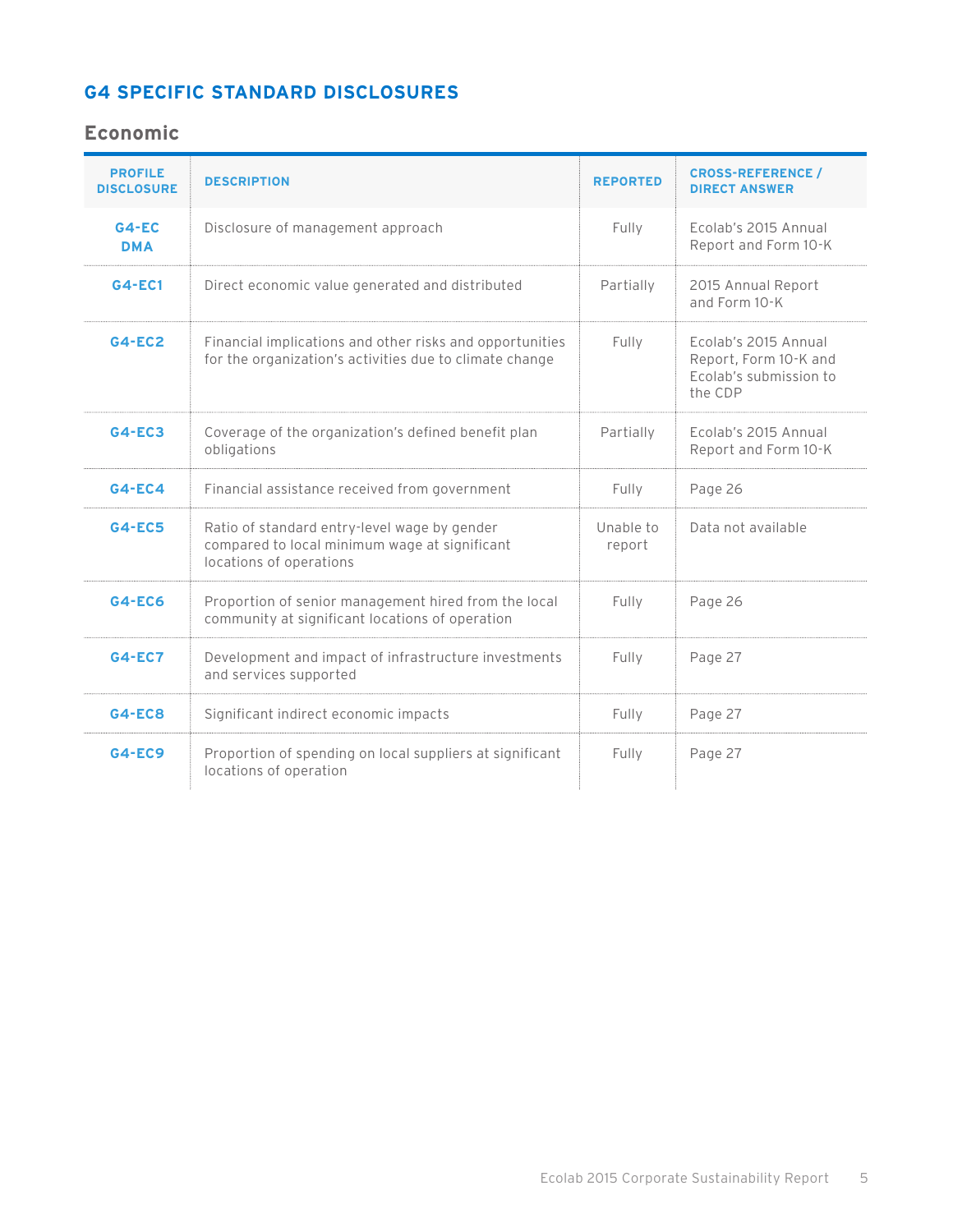#### **Environmental**

| <b>PROFILE</b><br><b>DISCLOSURE</b> | <b>DESCRIPTION</b>                                                                                                                                                               | <b>REPORTED</b> | <b>CROSS-REFERENCE/</b><br><b>DIRECT ANSWER</b> |
|-------------------------------------|----------------------------------------------------------------------------------------------------------------------------------------------------------------------------------|-----------------|-------------------------------------------------|
| G4-EN<br><b>DMA</b>                 | Disclosure of management approach                                                                                                                                                | Fully           | Pages 29-30                                     |
| <b>G4-EN1</b>                       | Materials used by weight or volume                                                                                                                                               | Fully           | Page 30                                         |
| $G4$ -EN2                           | Percentage of materials used that are recycled input<br>materials                                                                                                                | Fully           | Page 30                                         |
| $G4$ -EN3                           | Energy consumption within the organization                                                                                                                                       | Fully           | Page 31                                         |
| <b>G4-EN4</b>                       | Energy consumption outside the organization                                                                                                                                      | Fully           | Page 33                                         |
| <b>G4-EN5</b>                       | Energy intensity                                                                                                                                                                 | Fully           | Page 34                                         |
| <b>G4-EN6</b>                       | Reduction of energy consumption                                                                                                                                                  | Fully           | Page 34                                         |
| <b>G4-EN7</b>                       | Reduction in energy requirements of products and<br>services                                                                                                                     | Fully           | Page 35                                         |
| <b>G4-EN8</b>                       | Total water withdrawal by source                                                                                                                                                 | Fully           | Page 36                                         |
| <b>G4-EN9</b>                       | Water sources significantly affected by withdrawal<br>of water                                                                                                                   | Fully           | Page 38                                         |
| <b>G4-EN10</b>                      | Percentage and total volume of water recycled<br>and reused                                                                                                                      | Fully           | Page 39                                         |
| <b>G4-EN11</b>                      | Operational sites owned, leased, or managed in<br>or adjacent to protected areas and areas of high<br>biodiversity value outside protected areas                                 | Fully           | Page 40                                         |
| <b>G4-EN12</b>                      | Description of significant impacts of activities,<br>products and services on biodiversity in protected<br>areas and areas of high biodiversity value outside<br>protected areas | Fully           | Page 40                                         |
| G4-EN13                             | Habitats protected or restored                                                                                                                                                   | Fully           | Page 40                                         |
| <b>G4-EN14</b>                      | Total number of IUCN red list species and national<br>conservation list species with habitats in areas<br>affected by operations                                                 | Fully           | Page 41                                         |
| <b>G4-EN15</b>                      | Direct greenhouse gas (GHG) emissions (Scope 1)                                                                                                                                  | Fully           | Page 41                                         |
| <b>G4-EN16</b>                      | Direct GHG emissions (Scope 1)                                                                                                                                                   | Fully           | Page 41                                         |
| <b>G4-EN17</b>                      | Other indirect GHG emissions (Scope 3)                                                                                                                                           | Fully           | Page 42                                         |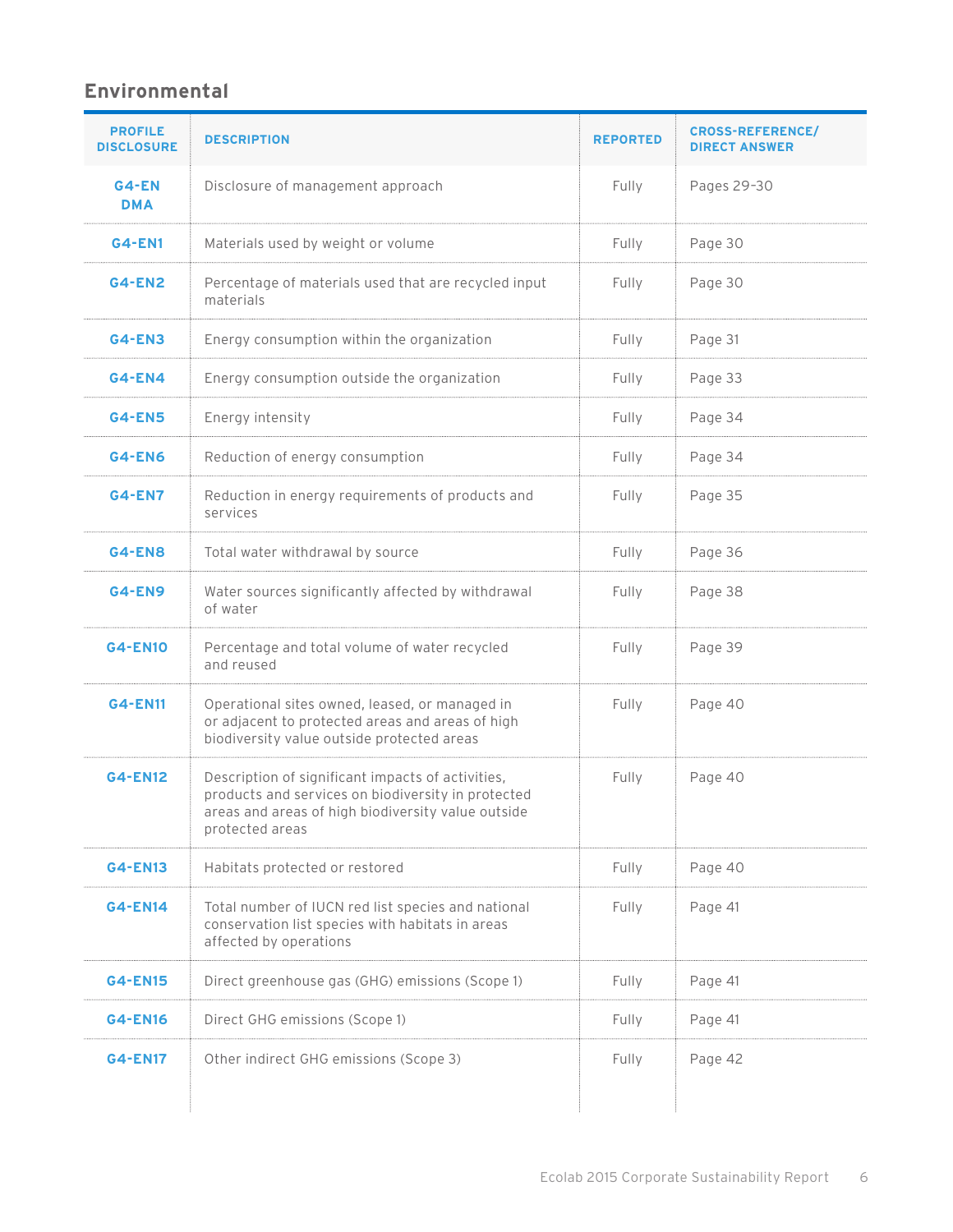| <b>PROFILE</b><br><b>DISCLOSURE</b> | <b>DESCRIPTION</b>                                                                                                                                                            | <b>REPORTED</b>     | <b>CROSS-REFERENCE/</b><br><b>DIRECT ANSWER</b>               |
|-------------------------------------|-------------------------------------------------------------------------------------------------------------------------------------------------------------------------------|---------------------|---------------------------------------------------------------|
| <b>G4-EN18</b>                      | GHG emissions intensity                                                                                                                                                       | Fully               | Page 42                                                       |
| <b>G4-EN19</b>                      | Reduction of GHG emissions                                                                                                                                                    | Fully               | Page 43                                                       |
| <b>G4-EN20</b>                      | Emissions of ozone-depleting substances (ODS)                                                                                                                                 | Fully               | Page 43                                                       |
| <b>G4-EN21</b>                      | NOx, SOx and other significant air emissions                                                                                                                                  | Fully               | Page 44                                                       |
| <b>G4-EN22</b>                      | Total water discharge                                                                                                                                                         | Fully               | Page 45                                                       |
| <b>G4-EN23</b>                      | Total weight of waste                                                                                                                                                         | Fully               | Page 47                                                       |
| <b>G4-EN24</b>                      | Total number and volume of significant spills                                                                                                                                 | Fully               | Page 49                                                       |
| <b>G4-EN25</b>                      | Weight of hazardous waste transported, imported,<br>exported, treated and shipped internationally                                                                             | Fully               | Page 49                                                       |
| <b>G4-EN26</b>                      | Biodiversity value of water bodies and related habitats<br>significantly affected by the organization's discharges<br>of water and runoff                                     | Fully               | Page 50                                                       |
| <b>G4-EN27</b>                      | Extent of impact mitigation of environmental impacts<br>of products and services                                                                                              | Fully               | 2015 Corporate<br>Sustainability Report<br>Summary page 40-41 |
| <b>G4-EN28</b>                      | Percentage of products sold and their packaging<br>materials that are reclaimed                                                                                               | Partially           | Refer to EN2                                                  |
| <b>G4-EN29</b>                      | Monetary value of significant fines and total number<br>of non-monetary sanctions for non-compliance with<br>environmental laws and regulations                               | Fully               | Page 50                                                       |
| <b>G4-EN30</b>                      | Significant environmental impacts of transporting<br>products and other goods and materials for the<br>organization's operations and transporting members of<br>the workforce | Fully               | Refer to EN4 and EN17                                         |
| <b>G4-EN31</b>                      | Total environmental protection expenditures and<br>investments                                                                                                                | Unable<br>to report | Data not available                                            |
| <b>G4-EN32</b>                      | Percentage of new suppliers screened using<br>environmental criteria                                                                                                          | Fully               | Page 50                                                       |
| <b>G4-EN33</b>                      | Significant actual and potential negative environmental<br>impacts in the supply chain and actions taken                                                                      | Fully               | Page 51                                                       |
| <b>G4-EN34</b>                      | Number of grievances about environmental impacts<br>filed, addressed and resolved through formal grievance<br>mechanisms                                                      | Fully               | Page 51                                                       |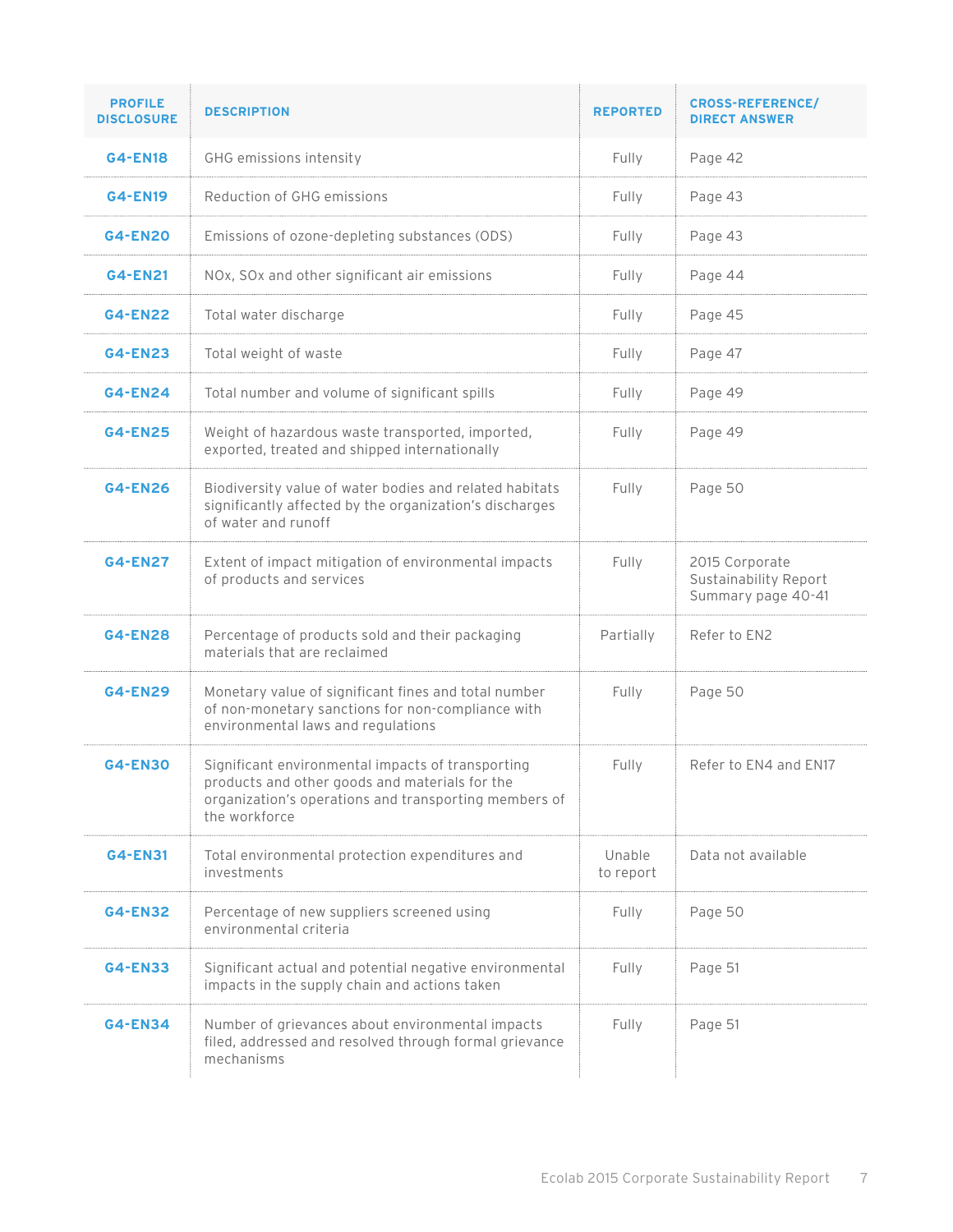| <b>Social: Labor Practices and Decent Work</b> |  |  |  |
|------------------------------------------------|--|--|--|
|------------------------------------------------|--|--|--|

| <b>PROFILE</b><br><b>DISCLOSURE</b> | <b>DESCRIPTION</b>                                                                                                                                                                        | <b>REPORTED</b>     | <b>CROSS-REFERENCE/</b><br><b>DIRECT ANSWER</b>                                     |
|-------------------------------------|-------------------------------------------------------------------------------------------------------------------------------------------------------------------------------------------|---------------------|-------------------------------------------------------------------------------------|
| $G4-LA$<br><b>DMA</b>               | Disclosure of management approach                                                                                                                                                         | Fully               | Pages 52-53                                                                         |
| <b>G4-LA1</b>                       | Total number and rates of new employee hires and<br>employee turnover                                                                                                                     | Fully               | Pages 54-55                                                                         |
| $G4-LA2$                            | Benefits provided to full-time employees that are not<br>provided to temporary or part-time employees                                                                                     | Partially           | Page 56                                                                             |
| $G4-LA3$                            | Return to work and retention rates after parental leave                                                                                                                                   | Partially           | Page 56                                                                             |
| $G4-LAA$                            | Minimum notice periods regarding operational changes                                                                                                                                      | Partially           | Page 56                                                                             |
| <b>G4-LA5</b>                       | Percentage of total workforce represented in<br>formal joint management-worker health and safety<br>committees that help monitor and advise on<br>occupational health and safety programs | Unable to<br>report | Data not available                                                                  |
| <b>G4-LA6</b>                       | Type of injury and rates of injury, occupational<br>diseases, lost days and absenteeism and total number<br>of work-related fatalities                                                    | Fully               | Page 57                                                                             |
| $G4-LAT$                            | Workers with high incidence or high risk of diseases<br>related to their occupation                                                                                                       | Fully               | Page 58                                                                             |
| $G4-LAB$                            | Health and safety topics covered in formal agreements<br>with trade unions                                                                                                                | Partially           | Page 58                                                                             |
| $G4-LA9$                            | Average hours of training per year per employee                                                                                                                                           | Fully               | Page 58                                                                             |
| <b>G4-LA10</b>                      | Programs for skills management and lifelong learning<br>that support the continued employability of employees<br>by assisting them in managing career endings                             | Fully               | Page 59                                                                             |
| <b>G4-LA11</b>                      | Percentage of employees receiving regular<br>performance and career development reviews                                                                                                   | Fully               | Page 60                                                                             |
| <b>G4-LA12</b>                      | Composition of governance bodies                                                                                                                                                          | Fully               | Pages 61-64                                                                         |
| <b>G4-LA13</b>                      | Ratio of basic salary and remuneration of<br>women to men                                                                                                                                 | Unable to<br>report | We do not report on<br>this disclosure because<br>the information is<br>proprietary |
| <b>G4-LA14</b>                      | Percentage of new suppliers screened using labor<br>practices criteria                                                                                                                    | Fully               | Page 64                                                                             |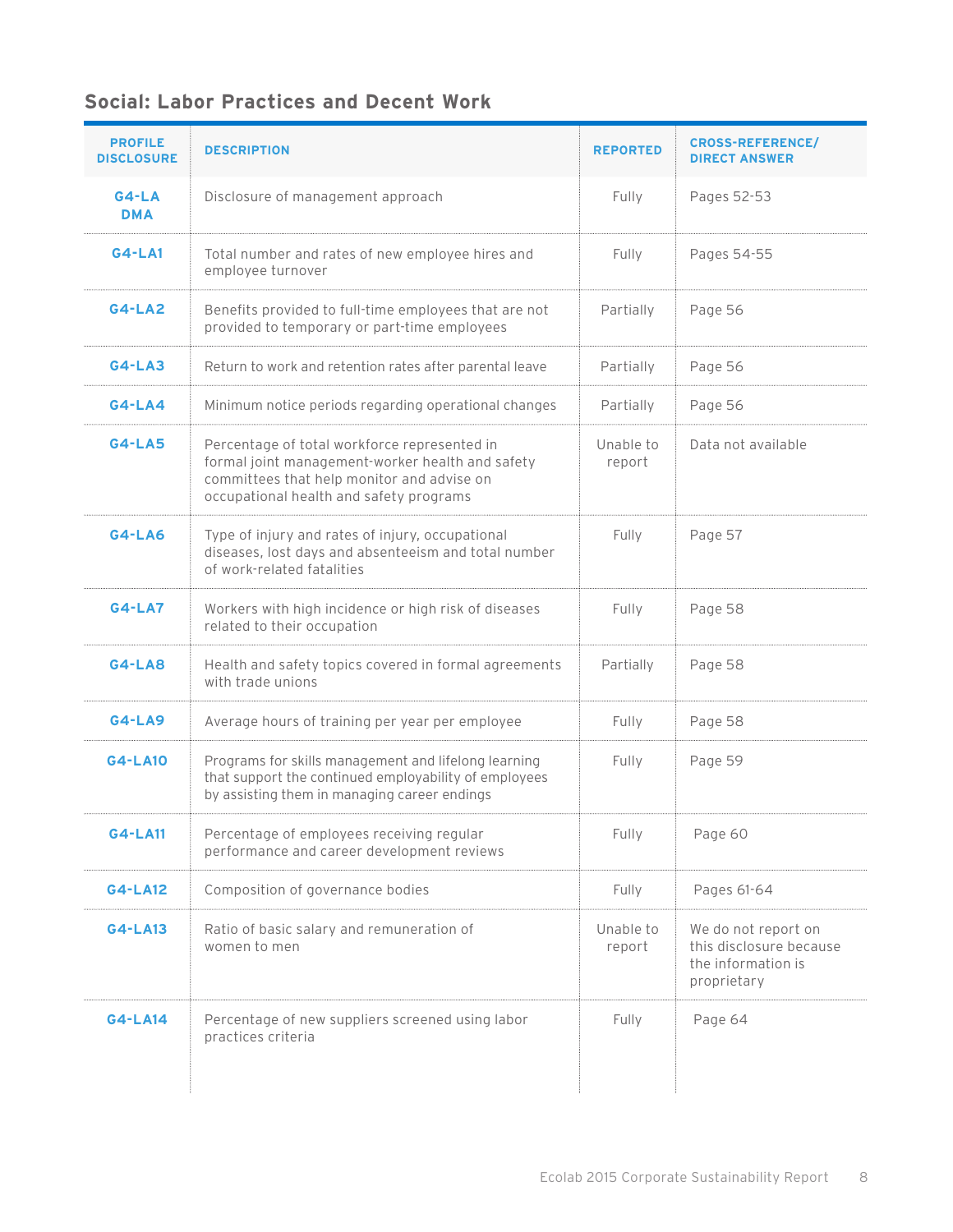| <b>PROFILE</b><br><b>DISCLOSURE</b> | <b>DESCRIPTION</b>                                                                                                 | <b>REPORTED</b>     | <b>CROSS-REFERENCE/</b><br><b>DIRECT ANSWER</b>                                     |
|-------------------------------------|--------------------------------------------------------------------------------------------------------------------|---------------------|-------------------------------------------------------------------------------------|
| $G4-LA15$                           | Significant actual and potential negative impacts for<br>labor practices in the supply chain and actions taken     | Fully               | Page 65                                                                             |
| G4-LA16                             | Number of grievances about labor practices filed,<br>addressed and resolved through formal grievance<br>mechanisms | Unable to<br>report | We do not report on<br>this disclosure because<br>the information is<br>proprietary |

#### **Social: Human Rights**

| <b>PROFILE</b><br><b>DISCLOSURE</b> | <b>DESCRIPTION</b>                                                                                                                                                                                            | <b>REPORTED</b>                                             | <b>CROSS-REFERENCE/</b><br><b>DIRECT ANSWER</b>                                     |
|-------------------------------------|---------------------------------------------------------------------------------------------------------------------------------------------------------------------------------------------------------------|-------------------------------------------------------------|-------------------------------------------------------------------------------------|
| $G4-HR$<br><b>DMA</b>               | Disclosure of management approach                                                                                                                                                                             | Fully                                                       | Page 66                                                                             |
| <b>G4-HR1</b>                       | Number and percentage of significant investment<br>agreements and contracts that include human-rights<br>clauses or that underwent human rights screening                                                     | We do not have<br>information to address<br>this disclosure |                                                                                     |
| <b>G4-HR2</b>                       | Total hours of employee training on human-rights<br>policies or procedures concerning aspects of human<br>rights that are relevant to operations                                                              | Page 67                                                     |                                                                                     |
| $G4-HR3$                            | Total number of incidents of discrimination                                                                                                                                                                   | Unable to<br>report                                         | We do not report on<br>this disclosure because<br>the information is<br>proprietary |
| $G4-HR4$                            | Operations and suppliers identified in which the right<br>to exercise freedom of association and collective<br>bargaining may be violated or at significant risk                                              | Partially                                                   | Page 67                                                                             |
| <b>G4-HR5</b>                       | Operations and suppliers identified as having<br>significant risk for incidents of child labor and<br>measures taken to contribute to the abolition of child<br>labor                                         | Fully                                                       | Page 67                                                                             |
| <b>G4-HR6</b>                       | Operations and suppliers identified as having<br>significant risks for incidents of forced or compulsory<br>labor and measures to contribute to the elimination of<br>all forms of forced or compulsory labor | Fully                                                       | Page 68                                                                             |
| <b>G4-HR7</b>                       | Percentage of security personnel trained in the<br>Fully<br>organization's human rights policies or procedures that<br>are relevant to operations                                                             |                                                             | Page 68                                                                             |
| <b>G4-HR8</b>                       | Total number of incidents of violations involving rights<br>of indigenous peoples and actions taken                                                                                                           | Unable to<br>report                                         | We do not report on<br>this disclosure because<br>the information is<br>proprietary |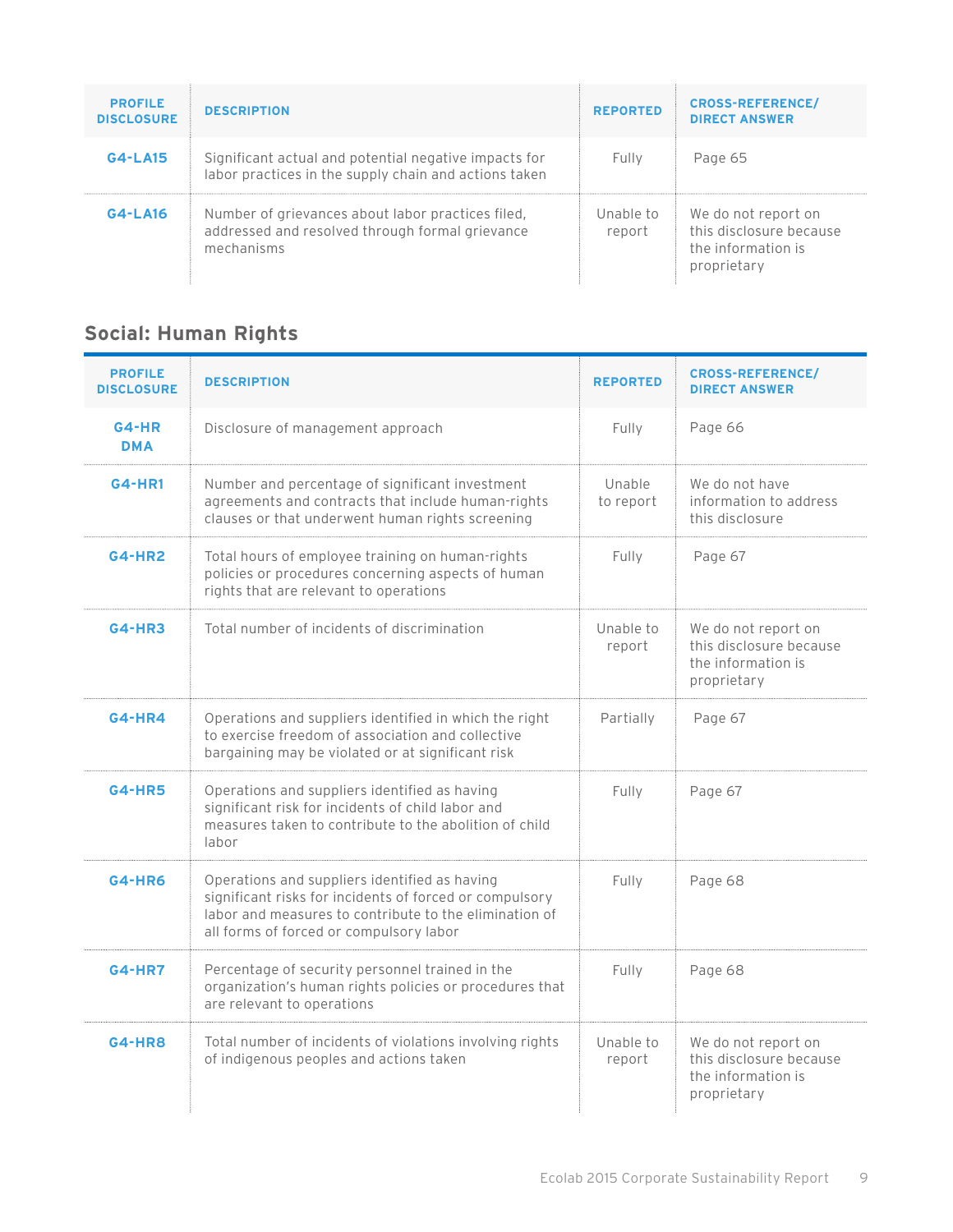| <b>PROFILE</b><br><b>DISCLOSURE</b> | <b>DESCRIPTION</b>                                                                                                      | <b>REPORTED</b>     | <b>CROSS-REFERENCE/</b><br><b>DIRECT ANSWER</b>                                     |
|-------------------------------------|-------------------------------------------------------------------------------------------------------------------------|---------------------|-------------------------------------------------------------------------------------|
| $G4-HR9$                            | Total number and percentage of operations that<br>have been subject to human rights reviews or impact<br>assessments    | Fully               | Page 68                                                                             |
| <b>G4-HR10</b>                      | Percentage of new suppliers screened using human<br>rights criteria                                                     | Fully               | Page 69                                                                             |
| G4-HR11                             | Significant actual and potential negative human rights<br>impacts in the supply chain                                   | Fully               | Page 69                                                                             |
| G4-HR12                             | Number of grievances about human rights impacts<br>filed, addressed and resolved through formal grievance<br>mechanisms | Unable to<br>report | We do not report on<br>this disclosure because<br>the information is<br>proprietary |

#### **Social: Society**

| <b>PROFILE</b><br><b>DISCLOSURE</b> | <b>DESCRIPTION</b>                                                                                                               | <b>REPORTED</b>     | <b>CROSS-REFERENCE/</b><br><b>DIRECT ANSWER</b>                                     |
|-------------------------------------|----------------------------------------------------------------------------------------------------------------------------------|---------------------|-------------------------------------------------------------------------------------|
| $G4-SO$<br><b>DMA</b>               | Disclosure of management approach                                                                                                | Fully               | Page 70                                                                             |
| $G4-S01$                            | Percentage of operations with implemented local<br>community engagement, impact assessments and<br>development programs          | Fully               | Page 71-74                                                                          |
| G4-S02                              | Operations with significant actual and potential<br>negative impacts on local communities                                        | Fully               | Page 74                                                                             |
| $G4-S03$                            | Total number and percentage of operations assessed<br>for risks related to corruption and significant risks<br>identified        | Fully               | Page 74                                                                             |
| G4-S04                              | Communication and training on anti-corruption policies<br>and procedures                                                         | Fully               | Page 75                                                                             |
| G4-S05                              | Confirmed incidents of corruption and actions taken                                                                              | Unable to<br>report | We do not report on<br>this disclosure because<br>the information is<br>proprietary |
| G4-S06                              | Total value of political contributions                                                                                           | Fully               | Page 75                                                                             |
| G4-S07                              | Total number of legal actions for anti-competitive<br>behavior, anti-trust and monopoly practices and their<br>outcomes          | Fully               | Page 75                                                                             |
| G4-S08                              | Monetary value of significant fines and total number of<br>non-monetary sanctions for noncompliance with laws<br>and regulations | Fully               | Page 76                                                                             |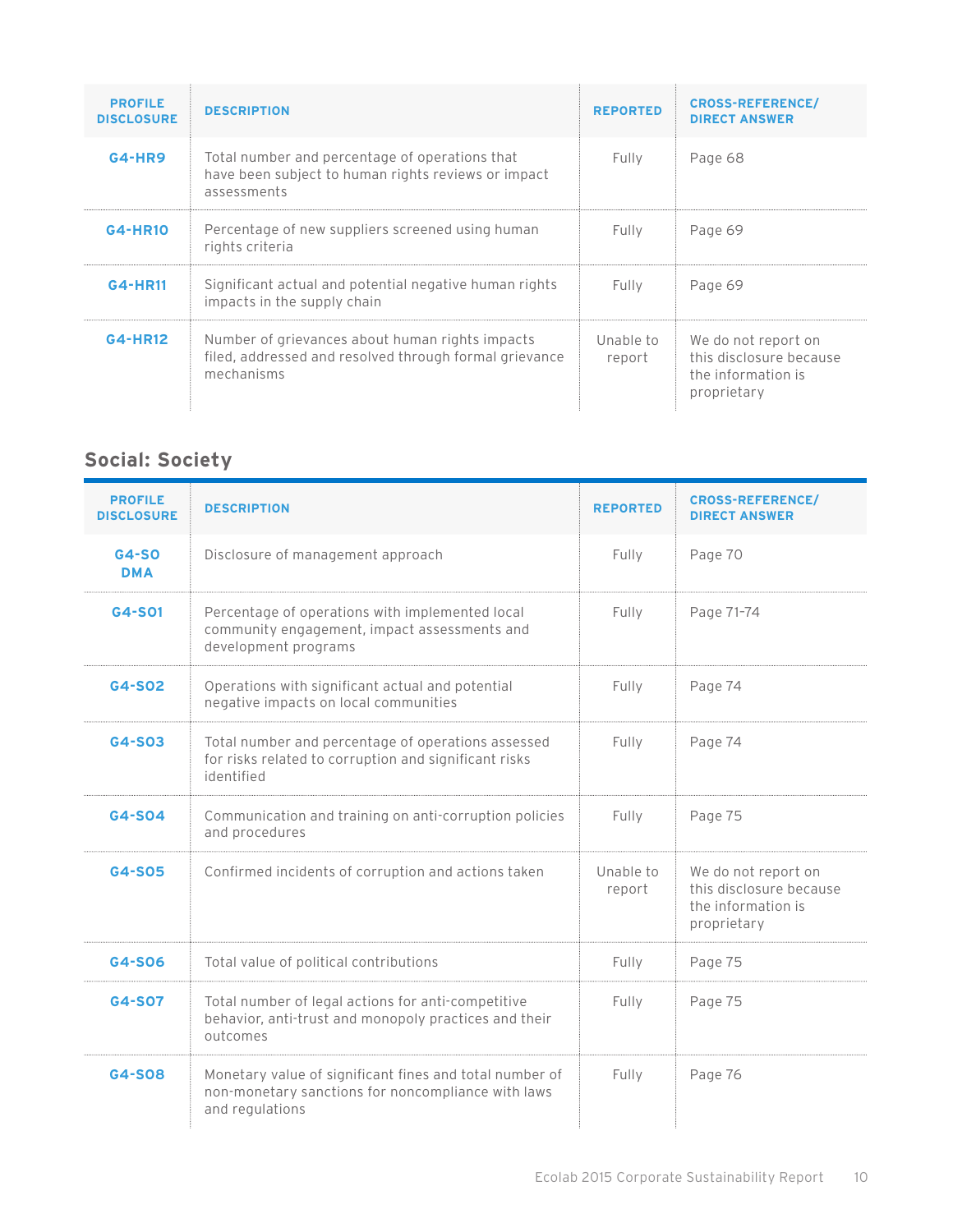| <b>PROFILE</b><br><b>DISCLOSURE</b> | <b>DESCRIPTION</b>                                                                                                    | <b>REPORTED</b>     | <b>CROSS-REFERENCE/</b><br><b>DIRECT ANSWER</b>                                     |  |  |
|-------------------------------------|-----------------------------------------------------------------------------------------------------------------------|---------------------|-------------------------------------------------------------------------------------|--|--|
| G4-S09                              | Percentage of new suppliers screened using criteria for<br>impacts on society                                         | Fully               | Page 76                                                                             |  |  |
| G4-S010                             | Significant actual and potential negative impacts on<br>society in the supply chain and actions taken                 | Fully               | Page 76                                                                             |  |  |
| G4-S011                             | Number of grievances about impacts on society filed,<br>addressed and resolved through formal grievance<br>mechanisms | Unable to<br>report | We do not report on<br>this disclosure because<br>the information is<br>proprietary |  |  |

### **Social: Product Responsibility**

| <b>PROFILE</b><br><b>DISCLOSURE</b> | <b>DESCRIPTION</b>                                                                                                                                                                   | <b>REPORTED</b> | <b>CROSS-REFERENCE/</b><br><b>DIRECT ANSWER</b> |
|-------------------------------------|--------------------------------------------------------------------------------------------------------------------------------------------------------------------------------------|-----------------|-------------------------------------------------|
| $G4-PR$<br><b>DMA</b>               | Disclosure of management approach                                                                                                                                                    | Fully           | Page 77                                         |
| <b>G4-PR1</b>                       | Percentage of significant product and service<br>categories for which health and safety impacts are<br>assessed for improvement                                                      | Fully           | Page 78                                         |
| <b>G4-PR2</b>                       | Total number of incidents of non-compliance with<br>regulations and voluntary codes concerning the health<br>and safety impacts of products and services during<br>their life cycles | Fully           | Page 78                                         |
| $G4-PR3$                            | Type of product and service information required by<br>the organization's procedures for product and service<br>information and labeling                                             | Fully           | Page 78                                         |
| $G4-PR4$                            | Total number of incidents of non-compliance with<br>regulations and voluntary codes concerning product<br>and service information and labeling                                       | Fully           | Page 79                                         |
| <b>G4-PR5</b>                       | Results of surveys measuring customer satisfaction                                                                                                                                   | Fully           | Page 79                                         |
| <b>G4-PR6</b>                       | Sale of banned or disputed products                                                                                                                                                  | Fully           | Page 79                                         |
| <b>G4-PR7</b>                       | Total number of incidents of non-compliance with<br>regulations and voluntary codes concerning marketing<br>communications                                                           | Fully           | Page 80                                         |
| <b>G4-PR8</b>                       | Total number of substantiated complaints regarding<br>breaches of customer privacy and losses of customer<br>data                                                                    | Fully           | Page 80                                         |
| <b>G4-PR9</b>                       | Monetary value of significant fines for non-compliance<br>with laws and regulations concerning the provision and<br>use of products and services                                     | Fully           | Page 80                                         |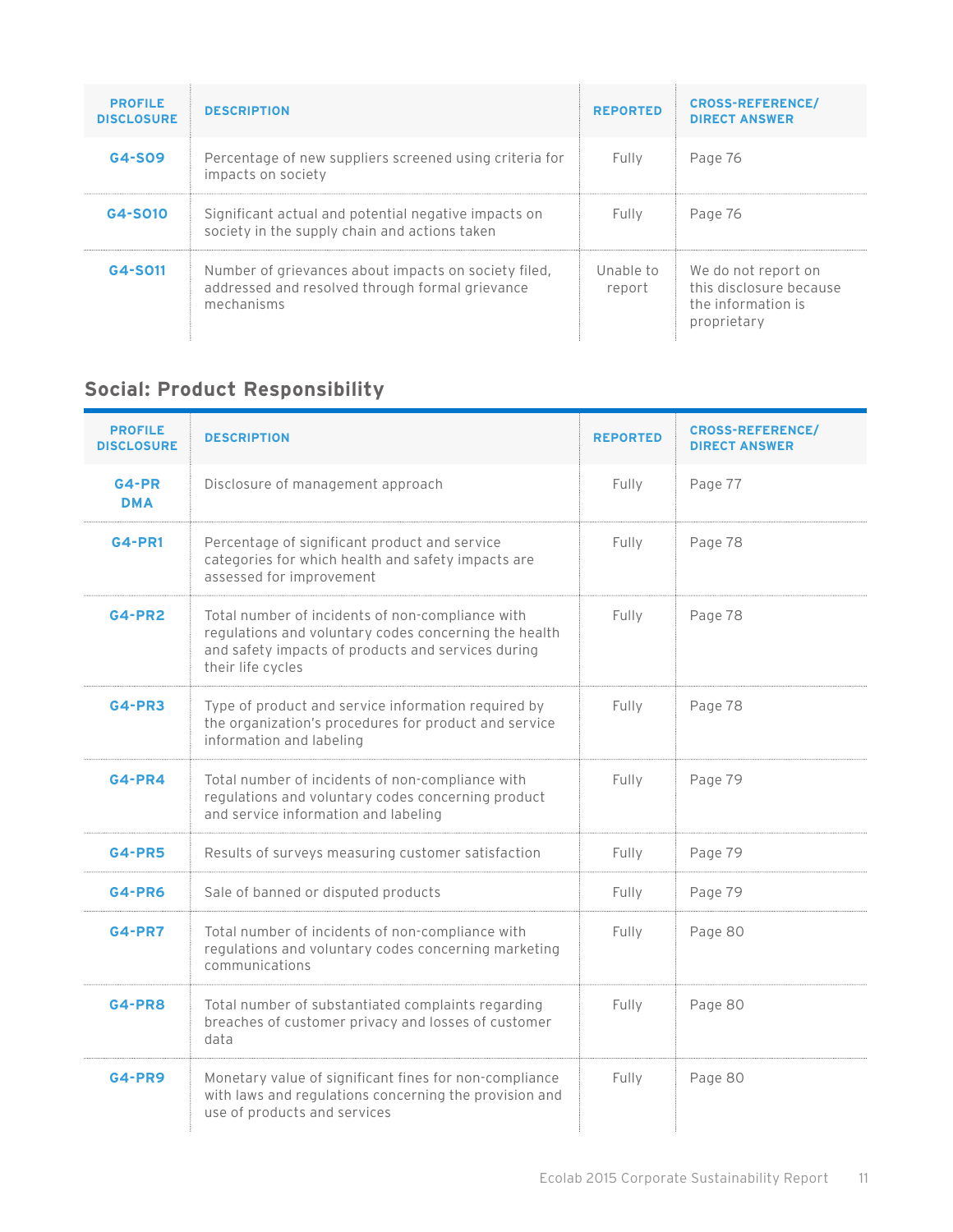### **MATERIALITY ASSESSMENT**

#### **APPROACH TO MATERIALITY**

At Ecolab, sustainability is core to our business strategy. We deliver sustainable solutions that help companies around the world achieve business results while minimizing environmental and social impact. The work we do matters, and the way we do it matters to our employees, customers, investors and the communities in which we and our customers operate.

We know that our greatest impact on the world is through the solutions we provide to our customers. Our most material risks and opportunities directly relate to our ability to help our customers operate sustainably. Therefore, the parameters of our 2015 Corporate Sustainability Report have been established based on a strategic assessment of the issues that our stakeholders care most about, are of greatest relevance to our business strategy and impact our ability to deliver on our promise to make the world cleaner, safer and healthier.

This approach to materiality aligns with our corporate strategy to address some of the world's most pressing and complex challenges through our own operations and the solutions we provide to our customers.

#### **MATERIALITY ASSESSMENT PROCESS**

The Global Reporting Initiative (GRI) defines material issues as those that "have a direct or indirect impact on an organization's ability to create, preserve or erode economic, environmental and social value for itself, its stakeholders and society at large."

As a company, we employ a multifaceted process to determine material issues in order to align materiality with our company's and customers' key business drivers. Ecolab's annual enterprise "Assessment of Significant Business Risks" provides the foundation for assessing the materiality of issues to our business. The annual assessment is conducted using a survey tool designed to identify strategic, operational, financial and compliance-related risks to the company. Risks are documented along with the likelihood and impact of their occurrence. An audit-services vice president manages the process, and the results are presented to the executive management team and Ecolab Board of Directors. The most significant business risks are reported publicly through the company's annual 10-K filing.

The risks and opportunities material to our business did not change significantly from the previous reporting period. Therefore, we utilized the materiality assessment conducted in 2014 to inform our 2015 reporting.

In 2016, we will be conducting a formal process to reassess issues of material importance, specific to sustainability, to inform our ongoing sustainability strategy. Our formal sustainability-specific materiality assessment will aim to:

- • Gather input on critical risk and opportunity drivers and sustainability issues across our businesses
- Evaluate the nature of specific impacts and our ability to affect the issues
- Provide context and review prioritized drivers for transparency and disclosure of sustainability risks and opportunities
- • Identify gaps in our risk and opportunity assessment to inform our materiality-assessment process in subsequent years
- • Suggest actions to enhance sustainability and corporate programs as well as improve our transparency in reporting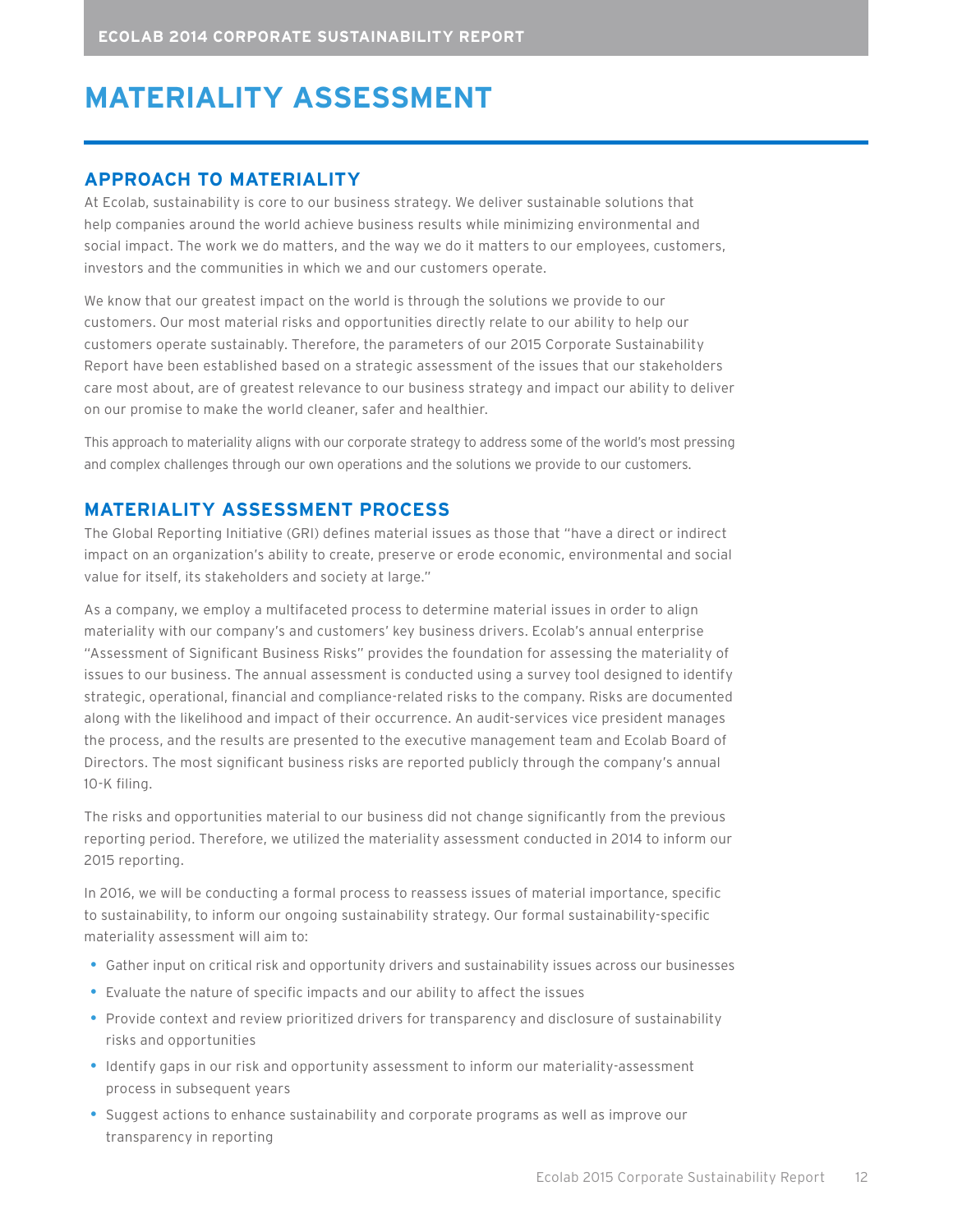#### Our sustainability materiality process involves:

- • Leveraging existing enterprise risk-management processes to align materiality with key business drivers
- Engaging diverse stakeholders to assess sustainability-specific material issues
- Placing each risk and opportunity on a matrix to show relative impact and likelihood
- • Sharing the results with Ecolab stakeholders for discussion and refinement
- • Collating all information and data points gathered to prepare our annual materiality table to inform sustainability reporting and decision-making across the company

#### **STAKEHOLDER ENGAGEMENT**

In order to garner a comprehensive understanding of risks and opportunities, we engage in an ongoing dialogue with a diverse set of stakeholders to assess the materiality of sustainability-specific issues. Our annual stakeholder-engagement process includes employees, customers, investors and relevant external groups.

#### Employees

We strive to make Ecolab a place where talented and capable people are inspired, motivated and fully engaged in their work. Our associates drive innovation, support business growth and provide personally delivered service and on-the-ground support at more than one million customer locations. The perspectives of our associates are critical to our success and inform our business strategy.

Our annual Assessment of Significant Business Risks process includes interviews and surveys of leadership across business units and functions, including:

- Operation heads across businesses
- Human resources
- Supply chain and procurement
- RD&E and product development
- Marketing
- Finance, risk, legal and regulatory affairs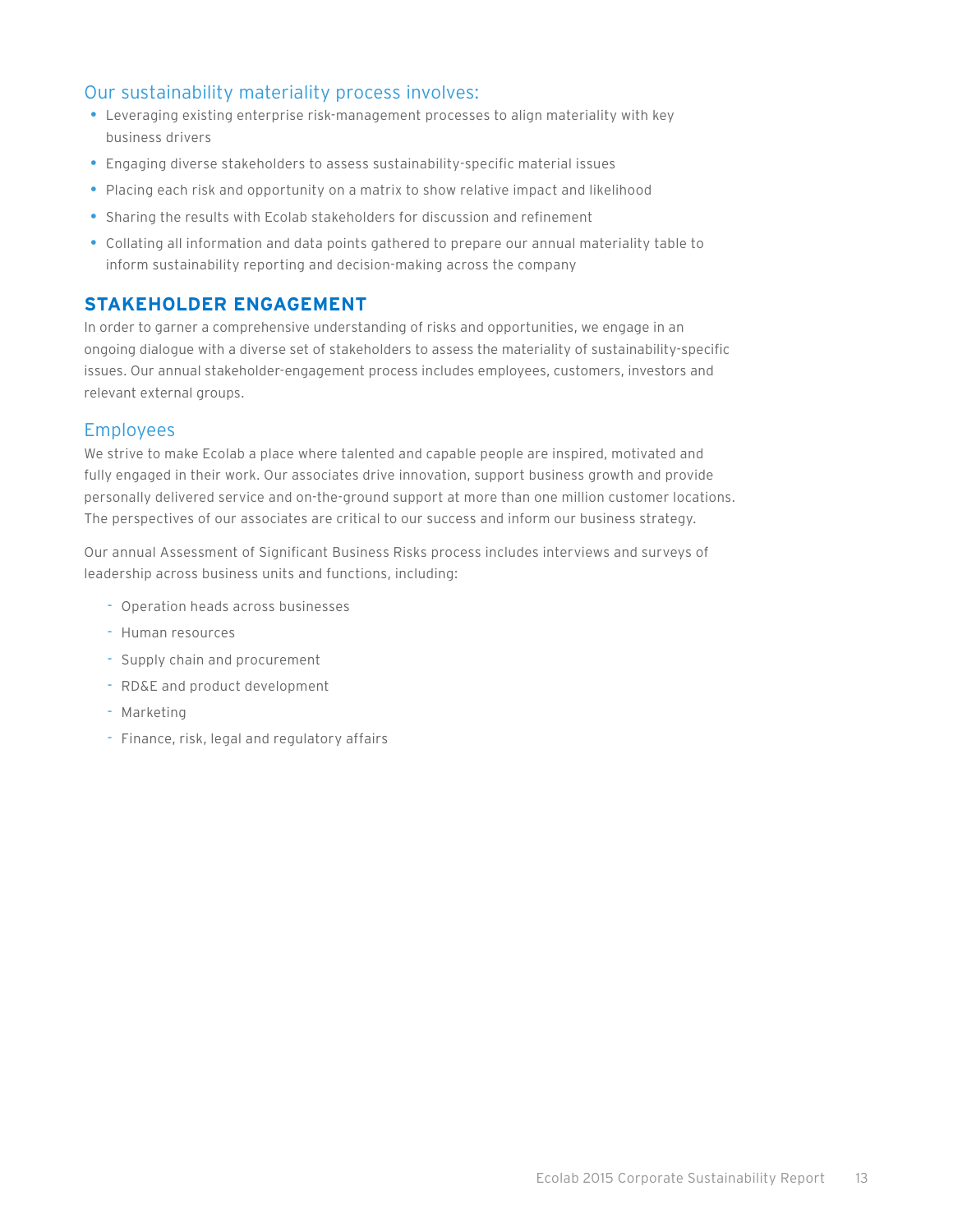#### Customers

Our relationships with many of the world's biggest brands give us a unique opportunity to understand the risks and opportunities facing a wide range of industries all around the world. We learn from our customers — the challenges they face and the results they desire — and we use this knowledge to drive innovation and help them achieve their business and sustainability goals. What matters to our customers, matters to us. In addition to our daily interactions, we employed the following strategies to inform customer-specific risks and opportunities in 2015:

- • Annual enterprise business reviews: Every year we conduct a thorough review of our partnerships with each customer to measure our impact over the past year and assess key business drivers to shape future strategies.
- Active participation in industry organizations, including the Food Marketing Institute, National Restaurant Association, Grocery Manufacturers Association, Consumer Specialty Products Association, AISE, American Cleaning Institute, Beverage Industry Environmental Roundtable, Corporate Eco Forum, National Association of Manufacturers. Sustainable Purchasing Leadership Council, Consumer Goods Forum and World Travel and Tourism Council.

#### Investment Community

As a publicly traded company, we place a priority on the opinions of our shareholders. We engage in dialogue with our stakeholders each year at our annual shareholder meeting.

#### Society

Our ability to provide and protect clean water, safe food, abundant energy and healthy environments is strengthened through our partnerships with reputable global NGOs. Through these partnerships, we strengthen our understanding of global trends impacting our business, customers and communities around the world. In 2015, we actively engaged with relevant organizations, and these partnerships influenced our assessment of our company's risks and opportunities related to society.

Our NGO partnerships in 2015 included the UN Global Compact and CEO Water Mandate, Alliance for Water Stewardship, The Nature Conservancy, The Project WET Foundation, World Resources Institute, Corporate Executive Board and the Sustainability Consortium.

#### **SUSTAINABILITY GOVERNANCE**

Ecolab's sustainablity strategy is governed by a Sustainability Executive Advisory Team (SEAT) made up of 10 members of the company's executive leadership. The SEAT meets with the Corporate Sustainability Team on a quarterly basis and is responsible for operationalizing sustainability across the company; coordinating and communicating company policy and decision-making related to sustainability; setting annual goals and metrics for key sustainability priorities; sustainability outlook assessment; and risk management.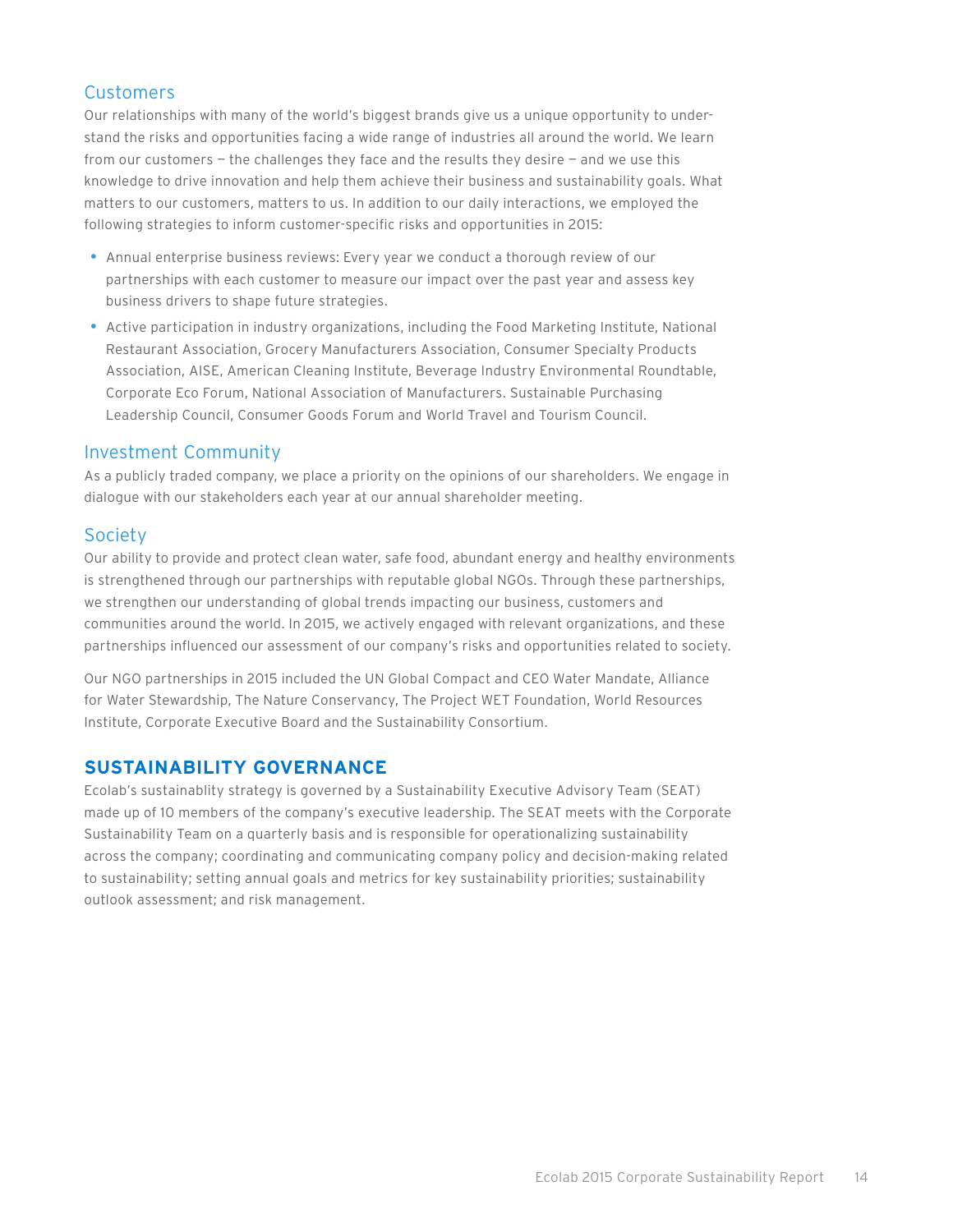#### **SUSTAINABILITY ISSUES MATERIAL TO ECOLAB**

This materiality-assessment process results in a set of sustainability aspects of material significance to Ecolab. All aspects listed in our materiality diagram are deemed to be material to Ecolab, with impacts within and outside our organization.

#### **LEADERSHIP & GOVERNANCE**

- Climate Change–Related Policy & Strategy
- Antitrust, Bribery & **Corruption**
- Security, Privacy & Accessibility • Public Policy

#### **HUMAN RESOURCES**

- 
- 
- 
- Employee Engagement & **Wellness**

#### **COMMUNITY IMPACT**

• Foundation & Philanthropy • Corporate Partnerships

#### **OPERATIONS & SUPPLY CHAIN**

- Resource
	- Scarcity Linked to Adapting Operations<br>Manufacturing to a Changing Climate
		-
		-
		-
- **PRODUCTS, SERVICES & R&D INNOVATIONS**
- Water, Safe Food,
- Global Regulatory Product
- Product LCA & Dematerialization Packaging

#### **ONGOING ASSESSMENT**

The risks and opportunities we face are constantly evolving. In 2016, we will strengthen and broaden our sustainability materiality assessment by conducting a refresh of our process and seeking to further integrate annual enterprise risk assessment and stakeholder engagement activities and better inform our analysis of the materiality of specific sustainability issues to Ecolab.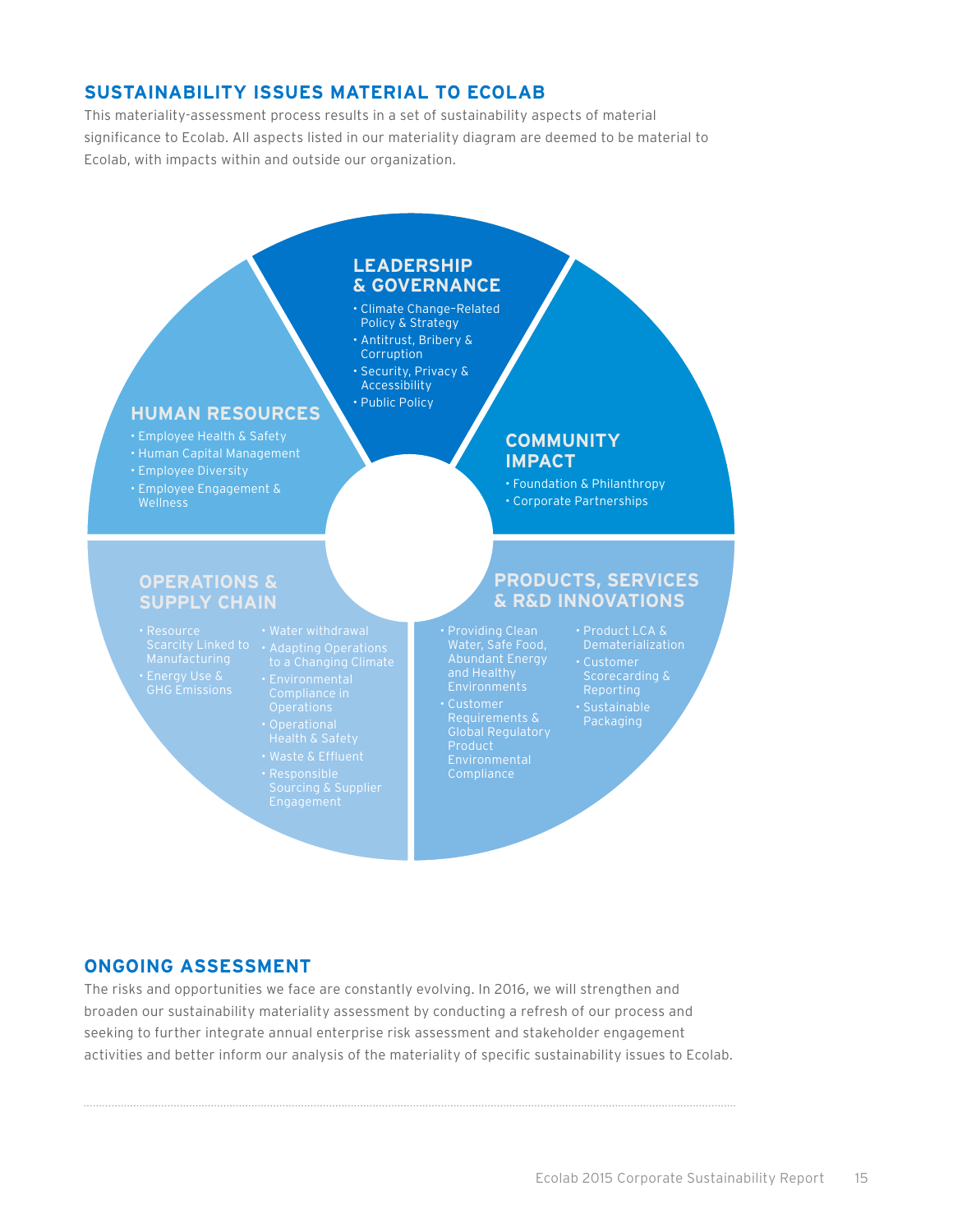### **REPORTING CHANGES AND RESTATEMENTS FOR 2015 REPORTING PERIOD: (JANUARY 1–DECEMBER 31, 2015)**

#### **ADJUSTMENTS**

Ecolab developed an inventory of greenhouse gas (GHG) emissions as part of our commitment to reducing our carbon footprint in 2007. In 2009, we expanded the primary inventory to include our other key operational environmental impacts of water withdrawald, wastewater discharged and waste disposed. During completion of 2015 inventories, we identified changes that impacted historical inventories resulting in a restating of our 2012 baseline to measure progress against our corporate goals.

Throughout 2015, data gaps were identified and corrected, which impacted historical inventories for each metric reported. We also continue to implement many new data-management collection processes to maintain our energy and water invoices for all owned and operationally controlled fixed facilities. This serves as another way to perform internal and third-party auditing of this data.

Globally, Ecolab had a 70 percent invoice-compliance rate in 2015, meaning that 70 percent of all energy and water invoices from all owned and operationally controlled fixed facilities were used to compile 2015 data. We are particularly focused on maintaining a full set of invoices for the majority of our largest contributor sites: we have a 92 percent invoice participation rate from the 20 percent of plants that make up 80 percent of our internal manufacturing sustainability footprint.

Net sales are adjusted to constant 2012 dollars to factor out inflation when normalizing Ecolab's emissions performance against the baseline year, following best-practices guidance from the GHG Protocol and EPA Climate Leaders. Ecolab's net sales are adjusted for inflation using Producer Price Indexes (PPI) from the Bureau of Labor Statistics.

Ecolab has had its 2015 global Scope 1, 2 and 3 (United States and Europe business travel only) GHG emissions and global water withdrawal verified by a third party using the ISO 14064-3: Greenhouse Gases — Part 3 specification standard and the International Standard on Assurance Engagements (ISAE) 3000 for water withdrawal.

#### **GREENHOUSE GAS INVENTORY CHANGES**

The following structural changes, which impact summary data for 2012, 2013 and 2014, were completed for the 2015 GHG inventory:

- • Data gaps identified and adjusted in the 2012, 2013 and 2014 inventories, which impact previously reported summary data, including historical real estate data for global leased and owned locations, were updated to correct inaccurate building-area and building-type information. This primarily affected operationally controlled sites where energy use and subsequent emissions were previously estimated.
- • We have included calculation of 'market-based' scope 2 emissions as well as 'location-based' scope 2 emissions as per the revised GHG Protocol guidance. At this stage, this involves using the residual mix factors for Europe as published by RE-DISS. This will be extended to other regions when reliable residual mix emission factors are published.
- • We are improving the accuracy of our calculation of the impact from refrigerant leakage by including measured quantities from some of our key locations. Previously, estimation of leakage has been calculated on a per-floor-area basis.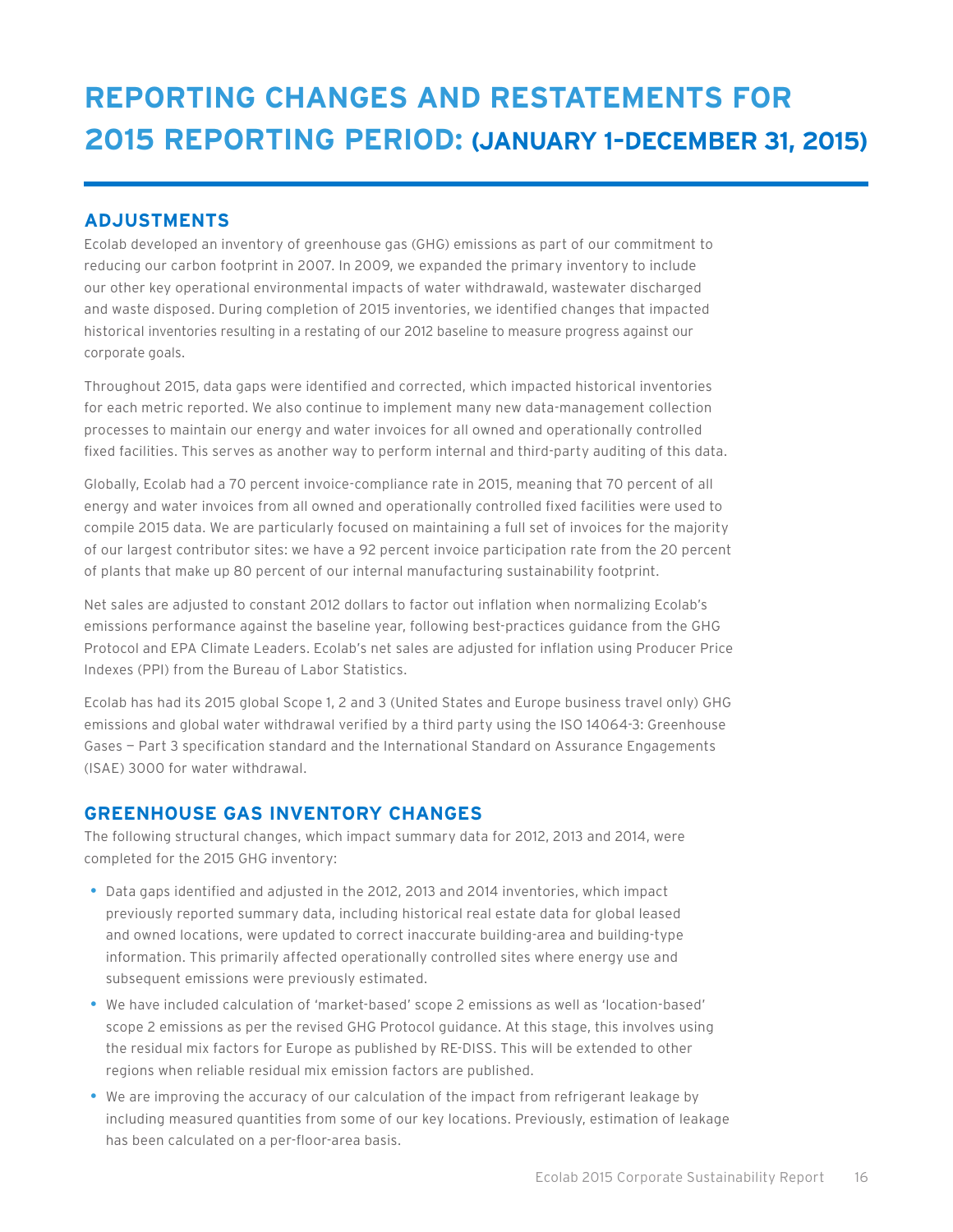- Prior to the 2011 Ecolab-Nalco merger, Legacy Nalco light fleet drivers were included in a Personal Vehicle Allowance (PVA) program that allowed drivers to use their personal vehicles for business use and get reimbursed by the company. In 2012, the company began converting those drivers to the Ecolab Fleet Program, with a goal completion date of 2016. By the end of 2015, 1,683 Legacy Nalco drivers had been converted. Since the PVA program contributed to Scope 3 emissions and the Ecolab Fleet Program contributes to Scope 1 emissions, a baseline adjustment was completed.
- This year, we have revised our method for calculating emissions from air-travel. In previous years we have used the best available emission factors but they were based on flights to/from the UK. In 2015, a new set of published emission factors which better match our international scope have been released by Defra and we have adopted these for all years of assessment. This change results in a 17 percent decrease to 2012 air-travel emissions which leads to a 1.2 percent decrease in our total Scope 1, 2 and 3 emissions.

#### **WATER, WASTEWATER AND WASTE INVENTORY CHANGES**

Data gaps and corrections that impact 2012, 2013 and 2014 summary data were identified during completion of the 2015 water, wastewater and waste inventory:

• The historical real estate data for global leased and owned locations was updated to correct for inaccurate building-area and building-type information. This primarily affected operationally controlled sites where water, waste and effluent were estimated.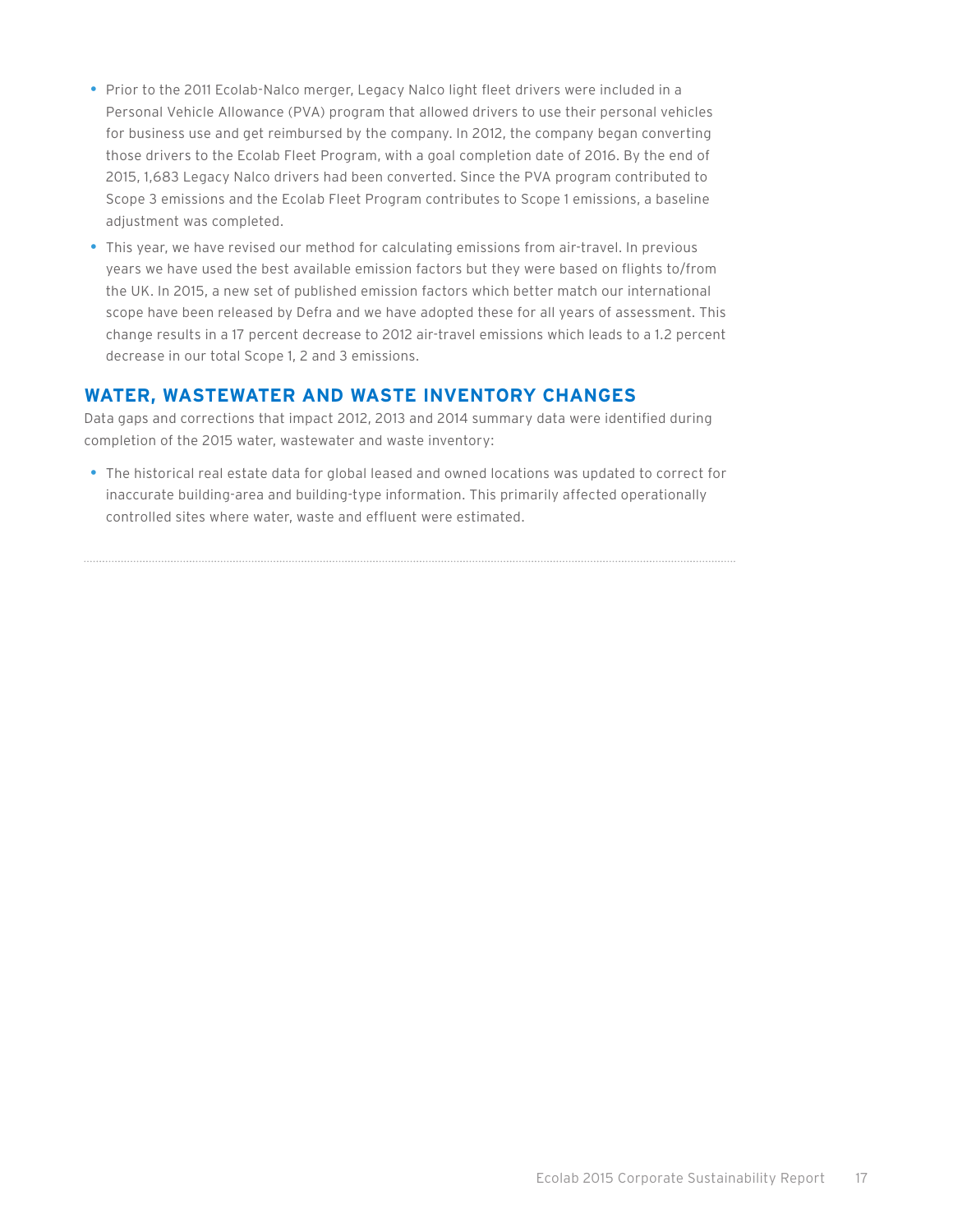### **G4 GENERAL STANDARD DISCLOSURES**

#### **DESCRIPTION OF KEY IMPACTS, RISKS AND OPPORTUNITIES (G4-2)**

Ecolab has a rigorous process of analyzing risks and opportunities related to social factors from employee engagement to human rights across business operations and our value chain. A comprehensive review, "Assessment of Significant Business Risks," is conducted using a survey tool designed to identify strategic, operational, financial and compliance-related risks to the company. Risks are documented along with the likelihood and impact of their occurrence each year. The results are presented to the Ecolab board of directors. Our chairman of the board and CEO is responsible for appropriate strategy adjustments.

The most significant business risks are reported publicly through the company's annual 10-K filing and specific business risks and opportunities are disclosed herein. The various indicators that we measure and report on in our annual Corporate Sustainability Report are material to our success. In addition, the principles of our company (available on our website: [www.ecolab.com\)](http://www.ecolab.com) reflect how we conduct business on a daily basis with a focus on economic, environmental, safety and social areas.

#### **SCALE OF ORGANIZATION (G4-9)**

**Total headcount, 2015: 47,000** (Annual Report) **Revenue, 2015: \$13.5 billion** (Net Sales)

#### **SALES AND REVENUES BY REGIONS THAT MAKE UP 5 PERCENT OR MORE OF TOTAL REVENUES:**



 North America Europe/ Middle East / Africa Asia Pacific Latin America

#### **TOTAL NUMBER OF EMPLOYEES (G4-10)**



 $*$ This data does not include temporary employees, Ecolab *Europe., or employees from Swisher Hygiene acquired on November 1, 2015.*

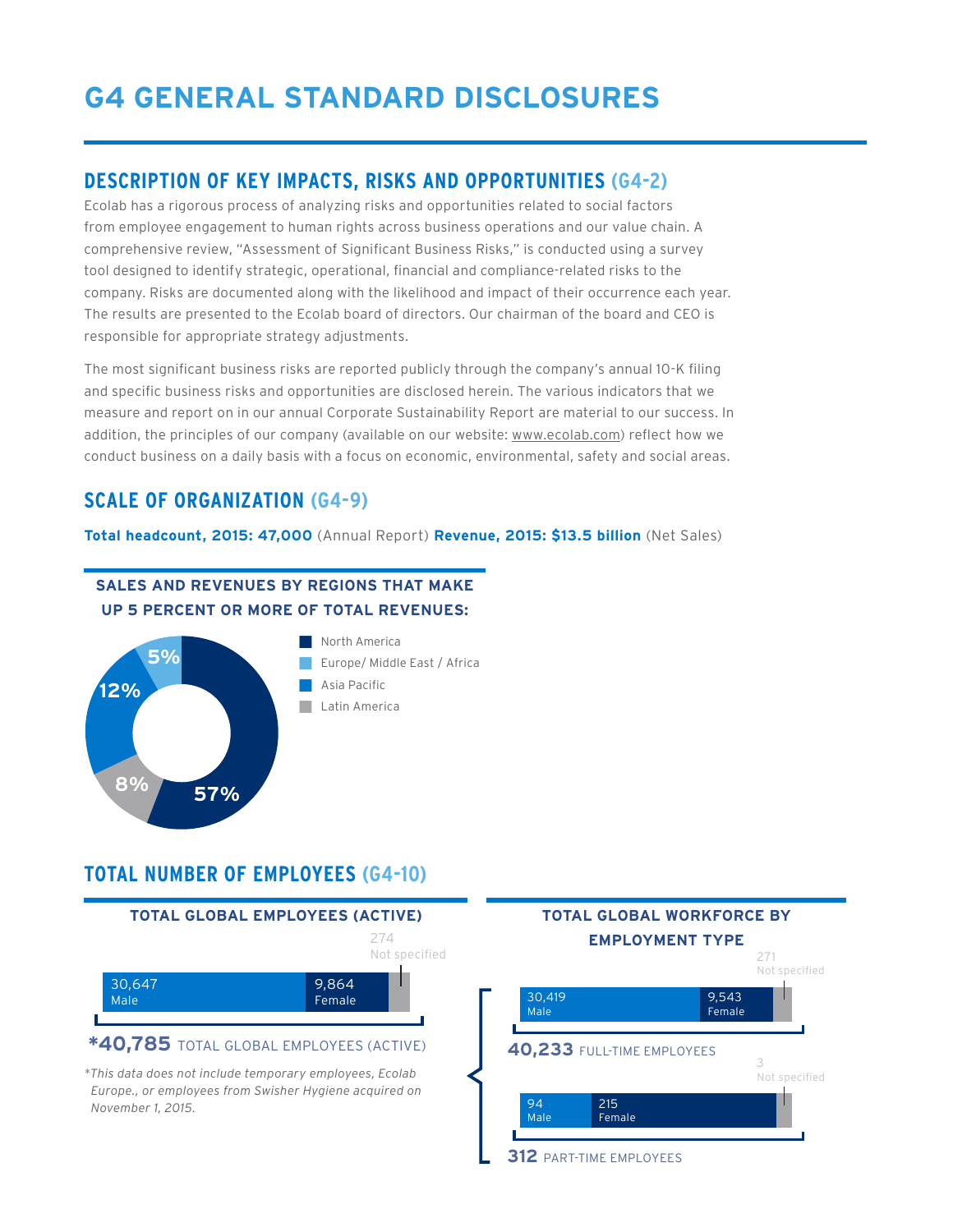

#### **TOTAL GLOBAL WORKFORCE BY REGION**



Ecolab does not have a substantial or materially significant portion of its workforce legally recognized as self-employed. Ecolab does not see a materially significant variation in its employee workforce.

*\*Employment data included in this disclosure is as of December 31, 2015 by region for NA, AP, GC, LA, MEA and Europe Nalco and Joint Ventures.*

*\*This data does not include temporary employees, Ecolab Europe., or employees from Swisher Hygiene acquired on November 1, 2015.*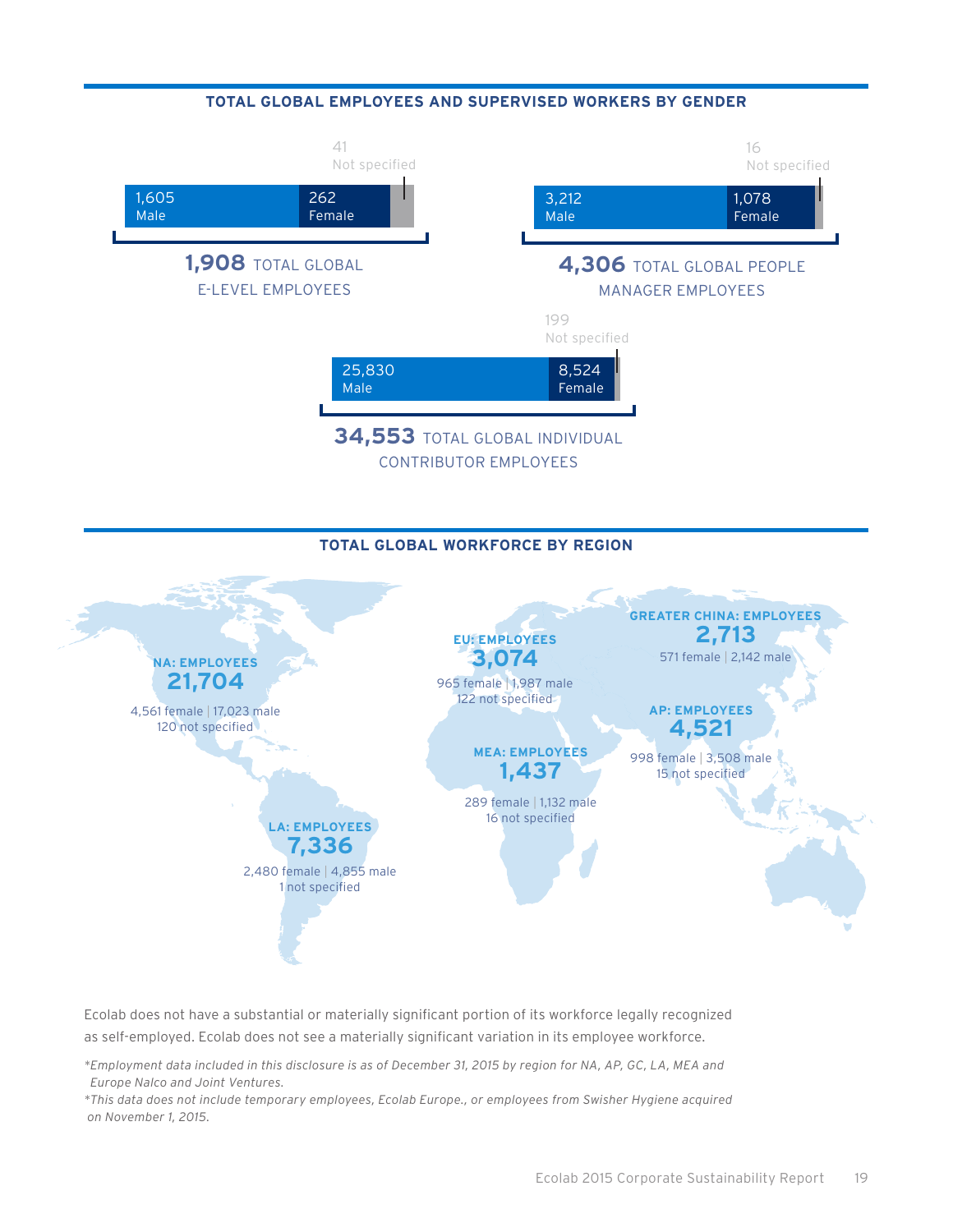#### **PERCENTAGE OF TOTAL EMPLOYEES COVERED BY COLLECTIVE BARGAINING AGREEMENTS (G4-11)**

Ecolab recognizes an employee's right to form or join unions. However, we encourage them to make an informed decision on the matter. Where employees have chosen to be represented by a labor union, we fulfill our bargaining obligations as defined by the law. Only a small percentage of our employees are currently covered under trade unions or collective-bargaining agreements. In the United States, 507 employees are covered by collective-bargaining agreements. This is approximately .025 percent of the U.S. employees.

#### **DESCRIPTION OF THE ORGANIZATION'S SUPPLY CHAIN (G4-12)**

Ecolab operates an extensive, integrated global supply chain. Our manufacturing operations and supplier base serve the needs of customers across 170 countries. The company procures more than \$4.4 billion of direct raw material, contracts manufacturing and equipment from more than 12,000 suppliers worldwide and manages distribution through various channels to external customers across 1.3 million locations.

#### **SIGNIFICANT CHANGES DURING THE REPORTING PERIOD REGARDING THE ORGANIZATION'S SIZE, STRUCTURE, OWNERSHIP OR SUPPLY CHAIN (G4-13)**

We continued to pursue opportunities to grow key areas of our business through acquisition. During 2015, Ecolab made further investments to bolster our product and service offerings and market footprint. Below is a summary of significant 2015 changes:

- • Ecolab acquired Jianghai Environmental Protection Co. Ltd., a leading water treatment provider in China (June 2015): With sales of approximately \$90 million, the acquisition complements Ecolab's current industrial water treatment offerings under the Nalco name and strengthens the company's long-term growth opportunities in the increasingly water-stressed China market.
- Ecolab closed on its acquisition of the United States operations of Swisher Hygiene (November 2015): The acquisition of this hygiene and sanitizing solutions provider, which had 2014 sales of approximately \$176 million, expands the customer base and service capabilities of our Institutional business.
- Nalco Champion acquired the operations of Ultra Fab Industries, a specialized process technology provider to the oil and gas industry (November 2015): Ultra Fab designs and manufactures customized solutions and specialized chemical injection systems. With 2015 sales of approximately \$35 million, the acquisition broadens Nalco Champion's offerings and market opportunity while providing new and differentiated programs to meet the market's increasing regulatory and safety requirements.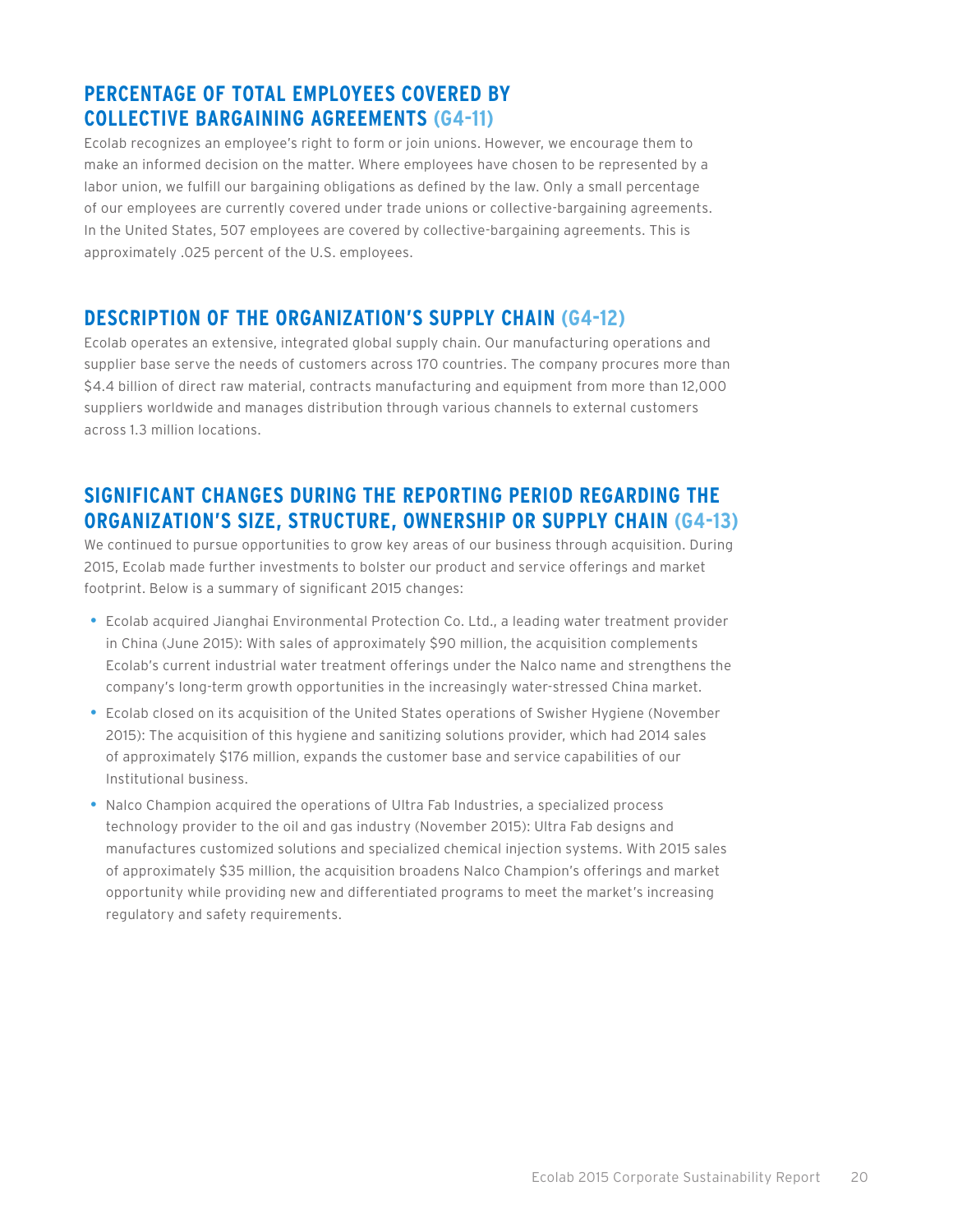#### **WHETHER AND HOW THE PRECAUTIONARY APPROACH OR PRINCIPLE IS ADDRESSED BY THE ORGANIZATION (G4-14)**

Ecolab identifies hazards, risks and impacts of our products through multiple mechanisms. For select products, we conduct testing to identify pertinent hazards. In instances where testing is not feasible, we follow applicable regulatory requirements and recommendations to identify and assign classifications.

This approach is based on identifying pertinent hazards of our products' ingredients which are then used to identify product hazards. We follow the Globally Harmonized System of Classification and Labeling of Chemicals (GHS) criteria for classifying our ingredients and products. In order to thoroughly assess our ingredients, we review publicly available information from reputable sources such as the United States Environmental Protection Agency (EPA), United States Agency for Toxic Substance and Disease Registry (ATSDR), World Health Organization (WHO) and European Chemicals Agency (ECHA).

Additionally, we obtain proprietary information from our chemical suppliers. Since 2012, we have evaluated more than 1,961 substances using GHS criteria and these evaluations have resulted in our products having technically robust classifications. Our product risks are evaluated by multiple groups within Ecolab, including Toxicology, Industrial Hygiene, Sustainability, Transportation and Package Engineering. If risks are identified, appropriate mitigation measures are implemented. Finally, we use customer feedback to continuously assess our products. Customer feedback includes direct feedback from field representatives' interactions with customers and customer input received from our technical call centers and third party health and safety call centers.

#### **EXTERNALLY DEVELOPED ECONOMIC, ENVIRONMENTAL AND SOCIAL CHARTERS, PRINCIPLES OR OTHER INITIATIVES TO WHICH THE ORGANIZATION SUBSCRIBES OR THAT IT ENDORSES (G4-15)**

Ecolab subscribes to or endorses externally developed economic, environmental and social charters/principles, including the following:

- UN Global Compact and CEO Water Mandate: Ecolab became a signatory in 2012.
- CDP: Ecolab has participated in and reported to CDP since 2006.
- • Alliance for Water Stewardship (AWS): Since 2010, Ecolab has partnered with WWF and AWS to develop and launch the International Water Stewardship Standard. Ecolab is a founding partner of the AWS Standard.
- • The Nature Conservancy: In 2015, Ecolab, through the Ecolab Foundation, made a \$2 million pledge to support The Nature Conservancy's Securing and Restoring Water Sources Around the Globe initiative.

Other notable associations we support include:

- International Organization for Standardization (ISO)
- American Cleaning Institute (ACI)
- • National Association of Manufacturers and Sustainable Purchasing Leadership Council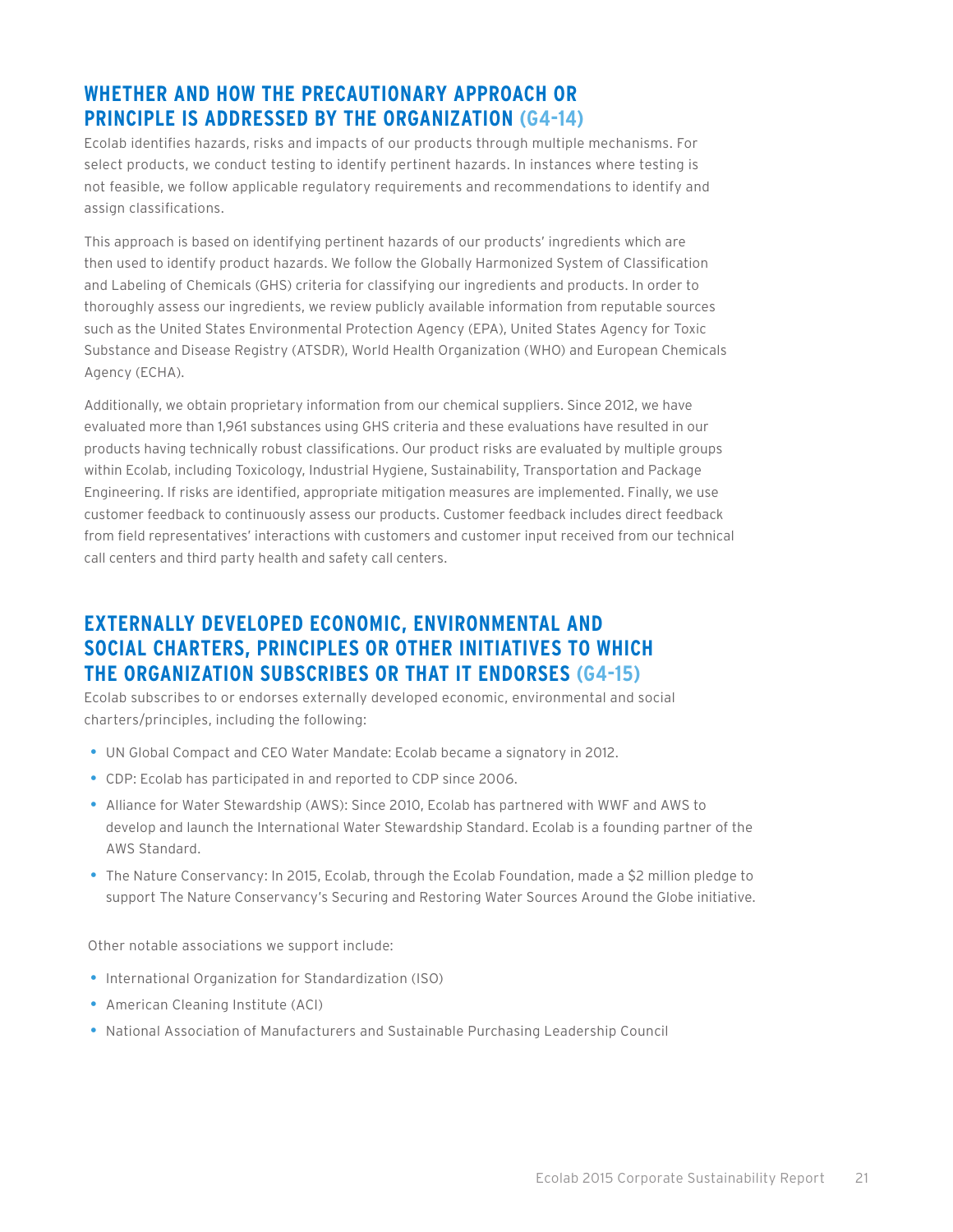#### **LIST OF MEMBERSHIPS IN ASSOCIATIONS AND NATIONAL OR INTERNATIONAL ADVOCACY ORGANIZATIONS IN WHICH THE ORGANIZATION IS ENGAGED (G4-16)**

Industry and policy groups have a unique ability to influence standards, regulations and practices. Ecolab engages with a broad range of industry groups, sharing expertise and insights to help these membership organizations enhance sustainability leadership across their respective industries. In 2015, Ecolab actively participated in sustainability-related work groups within the following industry associations or groups: AISE, American Chemistry Council, American Cleaning Institute, American Hotel & Lodging Association, Beverage Industry Environmental Roundtable, Consumer Goods Forum, Consumer Specialty Products Association, Council of Great Lakes Industries, Food Marketing Institute, Grocery Manufacturers Association, Global Food Safety Initiative, National Association of Manufacturers, National Restaurant Association, Sustainable Purchasing Leadership Council, United States Council for International Business and World Travel and Tourism Council.

#### **KEY TOPICS AND CONCERNS THAT HAVE BEEN RAISED THROUGH STAKEHOLDER ENGAGEMENT AND HOW THE ORGANIZATION HAS RESPONDED TO THOSE KEY TOPICS AND CONCERNS (G4-27)**

Refer to Materiality Narrative. Ecolab's key stakeholders include its customers, investors, community organizations (including NGOs and partners) and employees. Key topics and concerns consistently raised by these stakeholder groups are represented in our Materiality diagram and correspondingly are addressed throughout our 2015 Corporate Sustainability Report.

#### **EXTERNAL ASSURANCE (G4-33)**

Ecolab has completed third-party verification by Bureau Veritas North America (BVNA) of its publicly reported 2015 Corporate Sustainability Report. BVNA completed its Limited Assurance level evaluation of the Report in accordance with the International Standard on Assurance Engagements 3000 and against the principles of the Global Reporting Initiative (GRI) Reporting Framework as defined in the GRI G4 Sustainability Reporting Guidelines.

The assurance practitioners selected for this engagement were qualified to perform the services and were impartial and independent from the management systems and reports being audited. On the basis of our methodology and the activities described above, BVNA has found no evidence that: The information and data included in the Report are not accurate, reliable and free from significant error, material mistakes or misstatements; The Report is not a fair representation of Ecolab's activities over the reporting period; The information is not presented in a clear and understandable manner, and allows readers to form a balanced opinion regarding Ecolab's performance and position during the 2015 reporting period; The Report has not been prepared in accordance with the GRI G4 Guidelines and includes appropriate consideration of the profile disclosures, management approach disclosures and performance indicators to meet the requirements of GRI G4 Core Requirements.

It is BVNA's opinion that: Ecolab has established appropriate systems for the collection, aggregation and analysis of relevant information, and has implemented underlying internal assurance practices that provide a reasonable degree of confidence that such information is complete and accurate; and Ecolab's executive management supports the development of processes for the embedding of sustainable management concepts and practices in the company.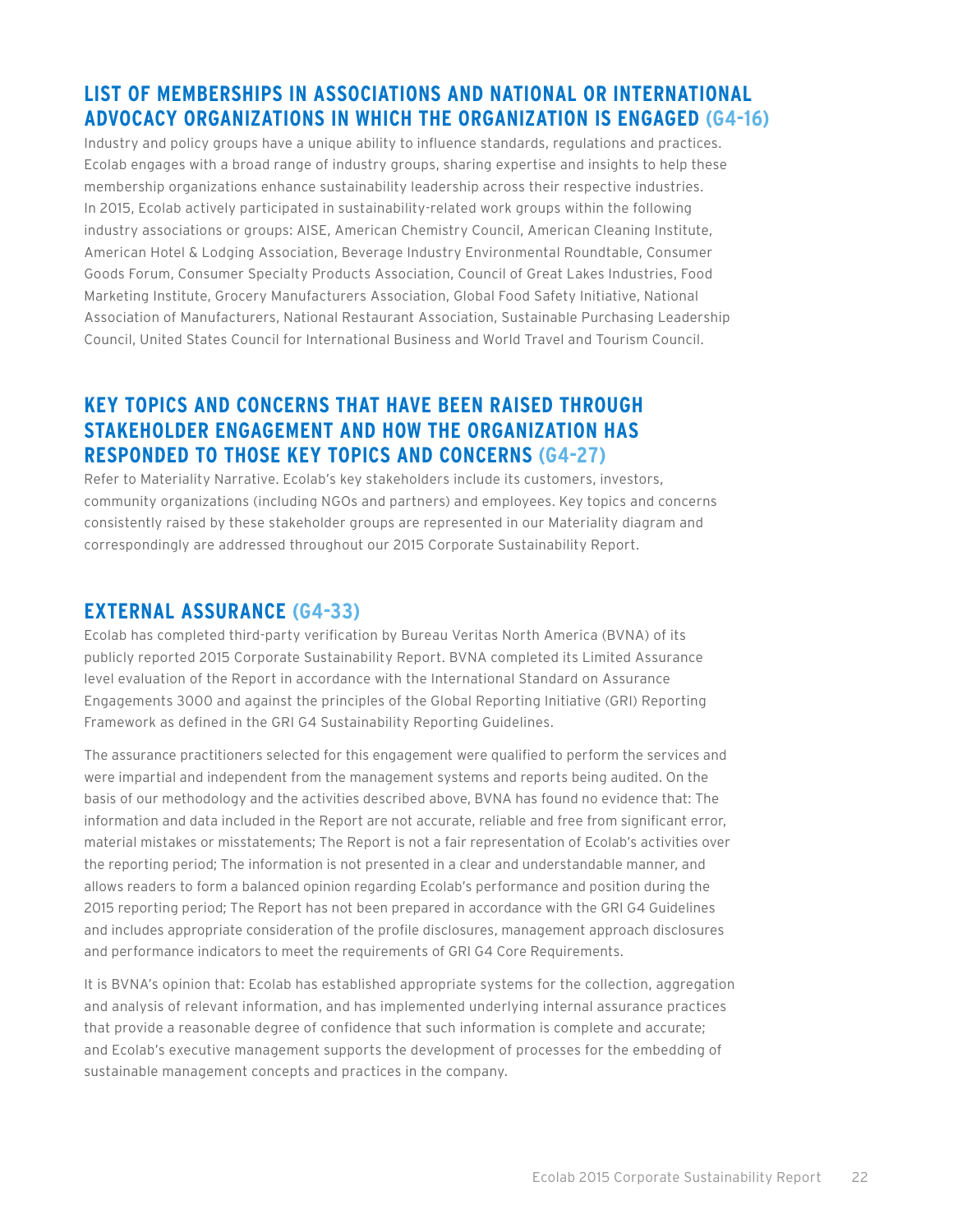Ecolab has completed third-party verification by Bureau Veritas North America (BNVA) of its publicly reported 2015 Global Scope 1, 2 and 3 (Business Travel only) Greenhouse Gas Emissions in accordance with the ISO 14064-3 Standard, and its publicly reported 2015 Global Water withdrawal in accordance with Bureau Veritas Assurance Procedures and International Standard on Assurance Engagements (ISAE) 3000 (basis for Bureau Veritas assurance procedures). The determination of the GHG emissions and Water withdrawal is the sole responsibility of Ecolab. BVNA was not involved in determining the GHG emissions and Water withdrawal. BVNA's sole responsibility was to provide independent verification on the accuracy of the GHG emissions and Water withdrawal reported, and on the underlying systems and processes used to collect, analyze and review the information.

GHG Reporting Protocols against which verification was conducted include the World Resources Institute (WRI)/World Business Council for Sustainable Development (WBCSD) Greenhouse Gas Protocol, Corporate Accounting and Reporting Standard and the WRI/WBCSD Corporate Value Chain (Scope 3) Accounting and Reporting Standard. The GHG Verification Protocol used to conduct the verification was ISO 14064-3: Greenhouse gases—Part 3: Specification with guidance for the validation and verification of greenhouse gas assertions.

Based on the verification process and procedures conducted to a limited assurance level of the GHG emissions assertion, BVNA found no evidence that the GHG emissions assertion and Water withdrawal assertion is not materially correct; is not a fair representation of the GHG emissions and Water withdrawal data and information; and is not prepared in accordance with the WRI/ WBCSD GHG Protocol Corporate Accounting and Reporting Standard, International Standard on Assurance Engagements (ISAE) 3000 (basis for Bureau Veritas assurance procedures), and for Corporate Reporting on Carbon and Water on Behalf of Investors and Supply Chain Members. It is in BVNA's opinion that Ecolab has established appropriate systems for the collection, aggregation and analysis of quantitative data for determination of GHG emissions and Water withdrawal for the stated period and boundaries. Additional information is available in our CDP online submission, available at [cdp.net.](http://www.cdp.net)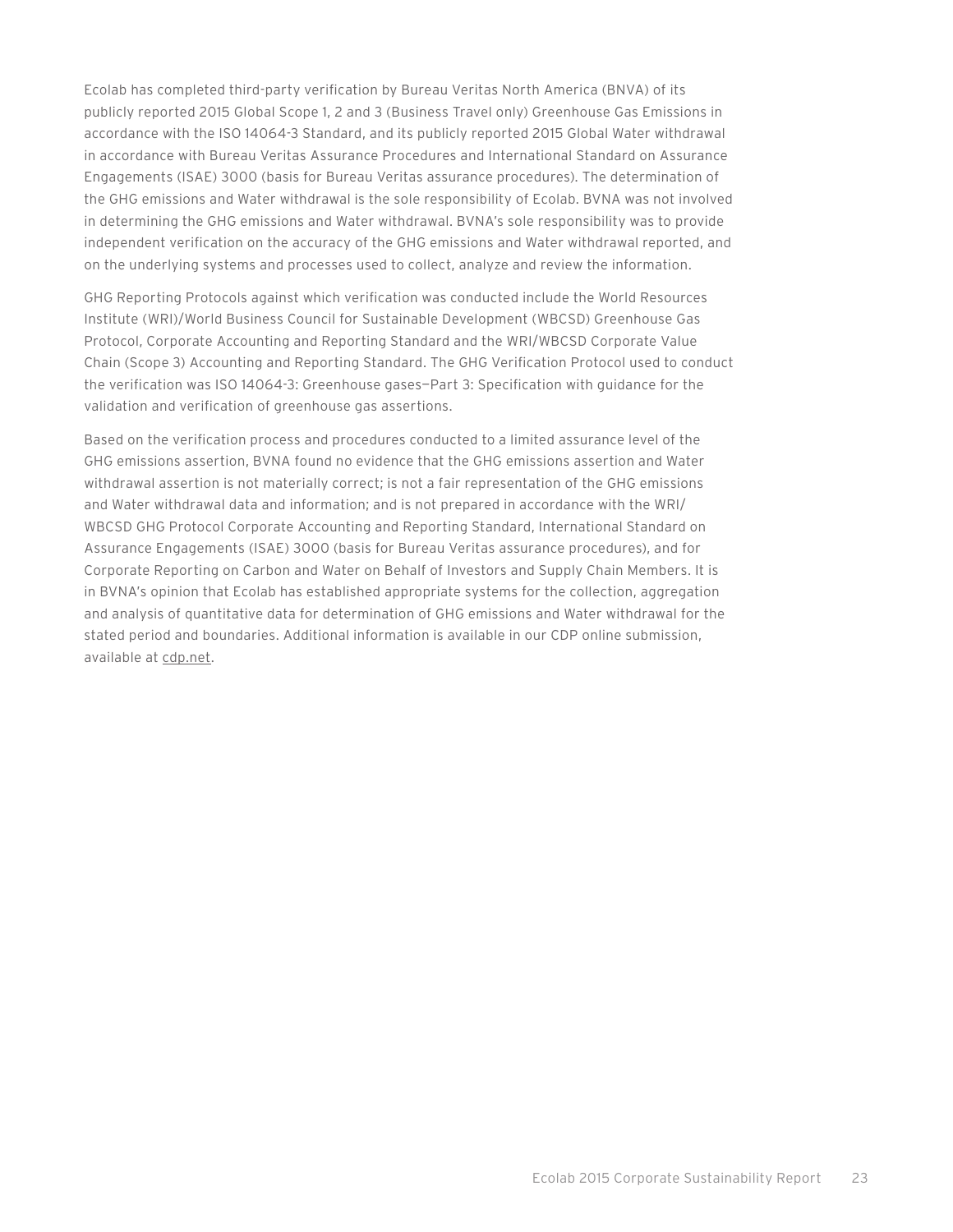#### **GOVERNANCE STRUCTURE OF THE ORGANIZATION (G4-34)**

For detailed corporate governance information, refer to Ecolab's 2015 Annual Report and Form 10-K.

The full board of directors monitors the company's progress regarding sustainability, including climate change. However, the Safety, Health and Environment Committee has the highest level of direct responsibility for sustainability matters, including environmental and social impacts and those relating to climate change. The board of directors receives a presentation from this committee annually on the company's progress regarding its sustainability goals, which include climate change impacts as appropriate. The committee members are appointed by the board and include no fewer than three directors. The primary responsibility for assuring the corporation's compliance with applicable safety, health and environmental (SHE) laws and regulations is vested in management of the corporation. In order to monitor such compliance, the board has established the committee. The committee is appointed by the board to review and oversee the corporation's SHE policies, programs and practices that affect, or could affect, the corporation's employees, customers, stockholders and neighboring communities.

Ecolab's sustainability strategy (which includes environmental, social and governance components) is governed by a Sustainability Executive Advisory Team (SEAT) that is made up of ten members of the company's executive leadership team. The SEAT meets with the Corporate Sustainability Team (comprised of research and development, communication, marketing and supply chain) on a quarterly basis and is responsible for operationalizing sustainable business practices and polices across the company; coordinating and communicating policy and decision making related to sustainability; setting goals and metrics for key sustainability priorities; and assessing sustainability outlook and risk management.

#### **THE ORGANIZATION'S VALUES, PRINCIPLES, STANDARDS AND NORMS OF BEHAVIOR (G4-56)**

#### Values

#### **THE WORK WE DO MATTERS**

- We make the world cleaner, safer and healthier.
- We protect vital resources. Ensure water and energy are available everywhere.
- • Our products and services prevent disease and infection. Keep food supplies safe. Protect the places where people eat, sleep, work, play and heal.
- • We touch what is fundamental to quality of life: We keep people healthy. We enhance well-being. We provide assurance, so life can be lived fully.
- • We help our customers succeed. Reduce risk and worry. Free them to grow.

#### **HOW WE WORK MATTERS, TOO**

- • We work with purpose. When there's a goal, we reach it. When there's a problem, we solve it.
- We work safely. Take care in all we do.
- We strive to do what's right, what's fair, what's honest.
- We take action together. In teams. Teams made stronger by diverse perspectives.
- • We find inspiration and energy in what we do and how we do it. In growing, learning and celebrating together. In making a difference and serving the greater good.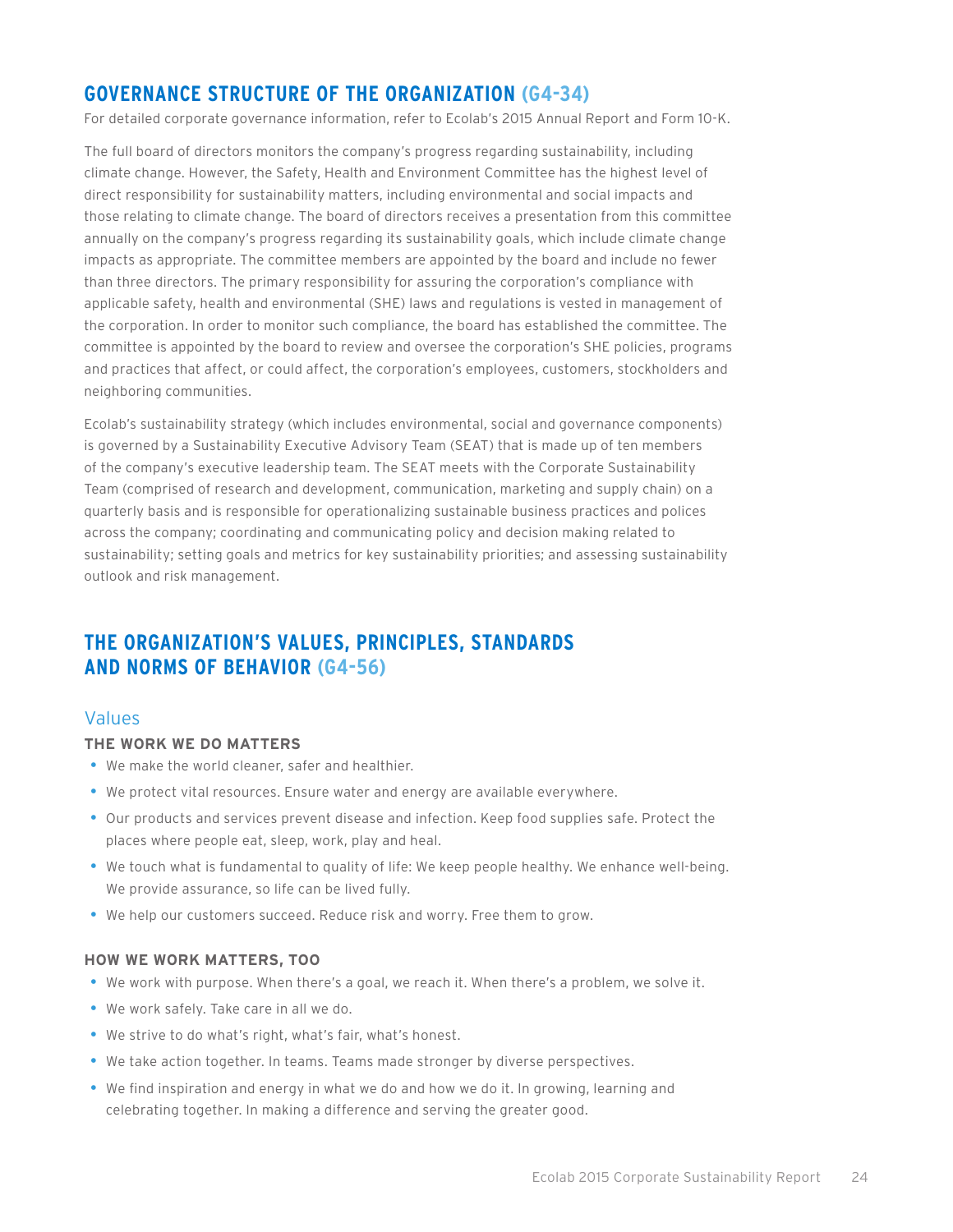#### **Principles**

**ECONOMIC:** Drive economic growth for our customers, employees, shareholders and communities. **ENVIRONMENTAL:** Promote stewardship of natural resources and protect the environment. **SAFETY:** Ensure safe processes that protect our employees, contractors, customers and communities. **SOCIAL:** Enhance the well-being of people and communities.

#### Code of Conduct

Ecolab adopted its initial Code of Conduct policy in 1976. The policy was last amended on November 29, 2012. The Code of Conduct applies to all Ecolab officers, directors and employees. Ecolab intends to promptly disclose on our website should there be any further amendments to, or waivers by the board of directors of, the Code of Conduct.

All Ecolab employees and board members receive Code of Conduct training during their onboarding program and are required to complete an online refresher course on an annual basis. The Code of Conduct is re-signed by employees as part of the annual training process. The Code of Conduct is available in 20 languages.

The excellent reputation Ecolab enjoys is one of its greatest assets. It provides a solid foundation upon which to build trust with our customers and communities.

Our Code of Conduct serves as a guide for how to act and make decisions as an employee of Ecolab.

Each employee is responsible for demonstrating the company's values and following its Code of Conduct. How we work really does matter — to our coworkers, customers and communities.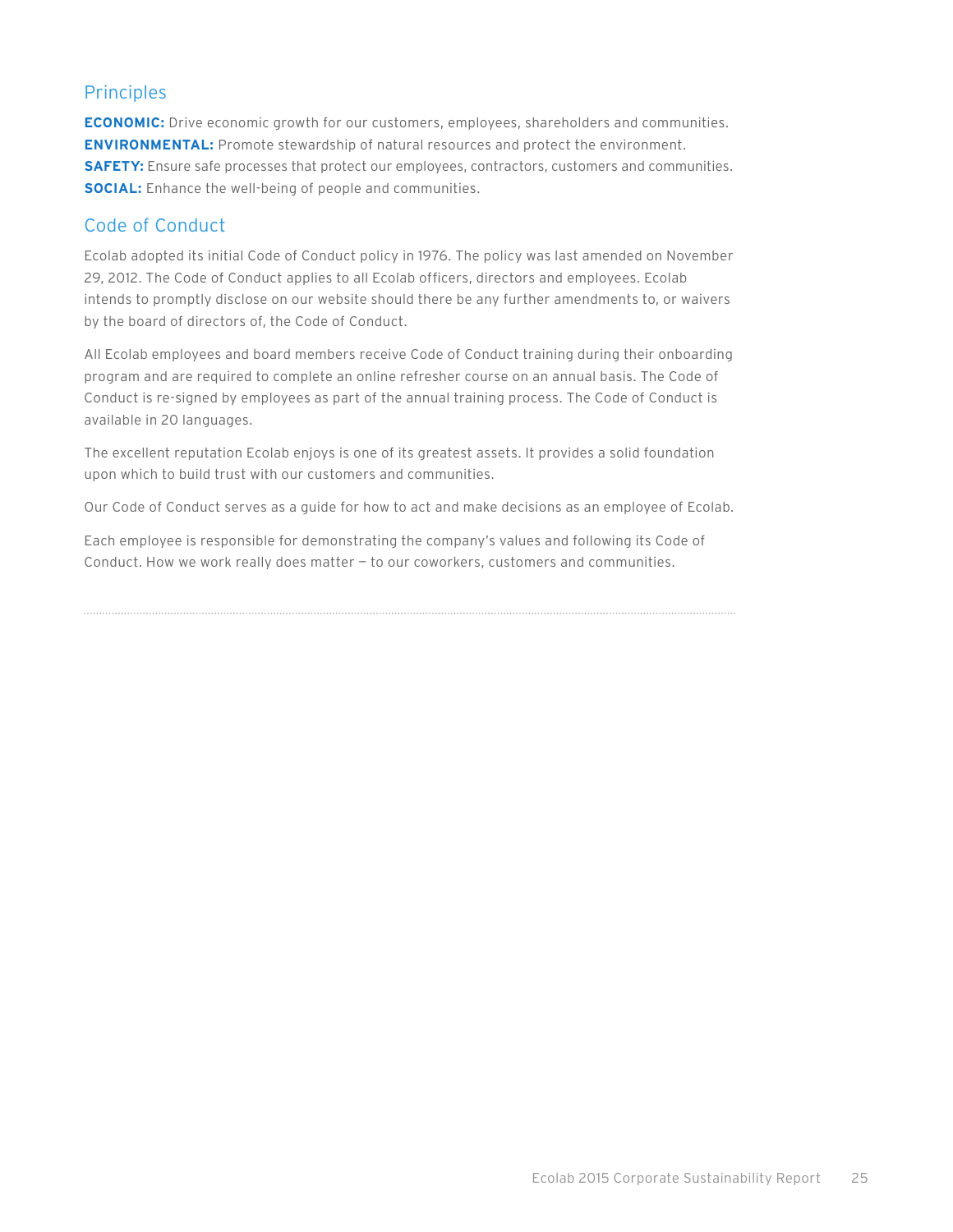## **G4 SPECIFIC STANDARD DISCLOSURES: ECONOMIC**

#### **DISCLOSURE OF MANAGEMENT APPROACH**

Refer to Ecolab's 2014 Annual Report and Form 10-K.

#### **FINANCIAL ASSISTANCE RECEIVED FROM GOVERNMENT (G4-EC4)**

In 2015, Ecolab received nominal monetary support, awards, tax reliefs or subsidies directly from the government. We received federal and state tax credits in the United States to support our research and development initiatives totaling \$14,380,926 (R&D credits received in 2015 related to 2014 tax returns). Ecolab also received a federal fuel credit totaling \$550,192.

Ecolab received a Dominican Republic tax holiday of \$4,800,000 in 2015 (valued benefit equals the difference in the statutory tax rate applied to Ecolab's income for 2015 compared to the zero tax paid). Anticipated tax deductions by the Australian government for R&D expenditures in Australia will total approximately \$1,700,000 AUD for 2015.

#### **RATIO OF STANDARD ENTRY-LEVEL WAGE BY GENDER COMPARED TO LOCAL MINIMUM WAGE AT SIGNIFICANT LOCATIONS OF OPERATIONS (G4-EC5)**

Unable to report; data not available.

#### **PROPORTION OF SENIOR MANAGEMENT HIRED FROM THE LOCAL COMMUNITY AT SIGNIFICANT LOCATIONS OF OPERATION (G4-EC6)**

*Senior management is defined as N-2 levels in the regions in which we operate (positions directly report to regional leader).*

*Local community is defined as the major regions in which we operate outside of the United States: Europe, Latin America, Greater China, Asia Pacific and Middle East/Africa. Significant locations of operations are defined as our manufacturing facilities and operation centers.*

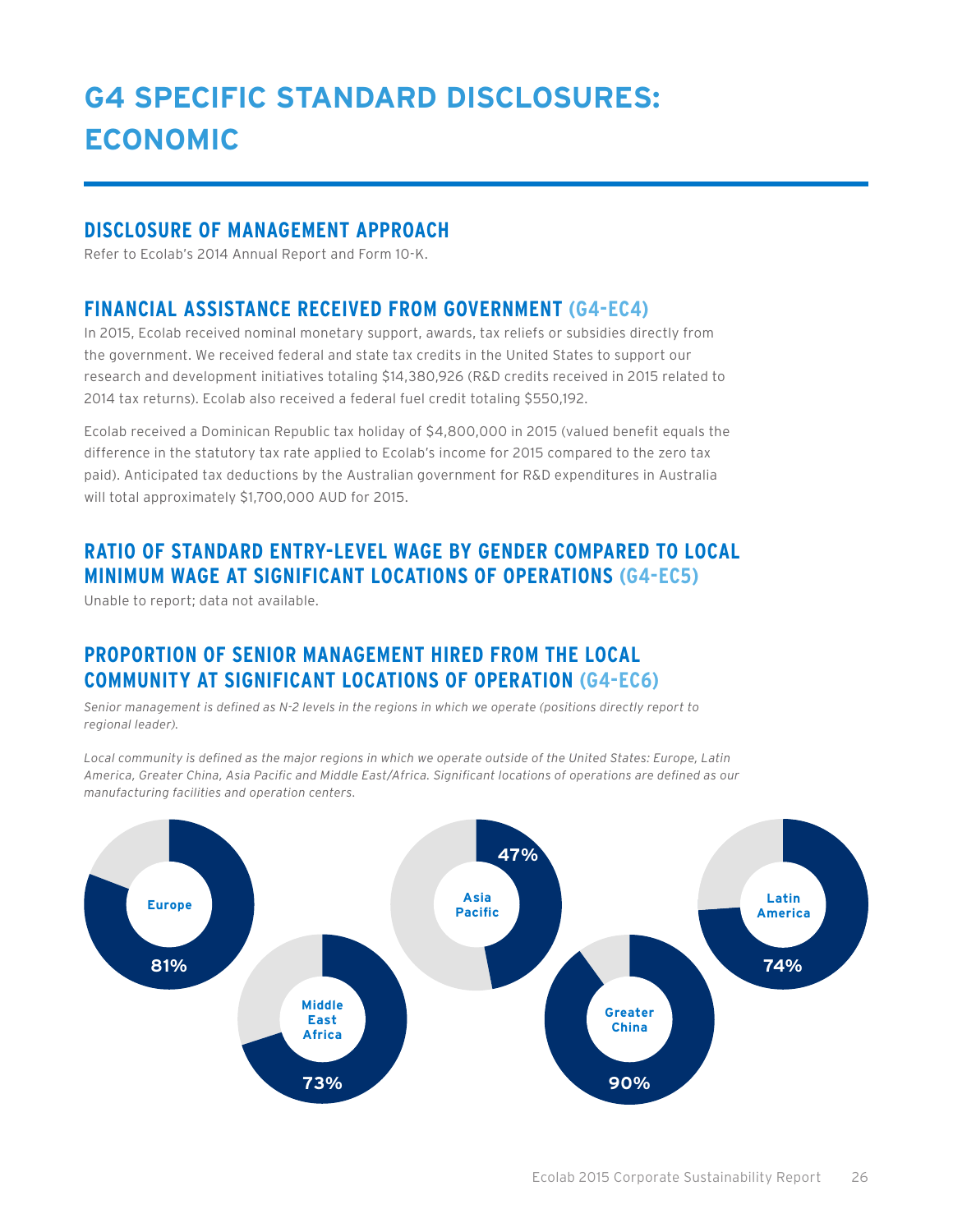#### **DEVELOPMENT AND IMPACT OF INFRASTRUCTURE INVESTMENTS AND SERVICES SUPPORTED (G4-EC7)**

Ecolab built a new Global Energy Services Headquarters in Sugar Land, Texas which opened in April 2016. Architects designed the 133,000-square-foot building as a modern work space and training facility to accommodate approximately 1,000 Nalco Champion employees. A few of the sustainability features include:

- • Efficient, low energy T-8 Fluorescent and LED light fixtures throughout the headquarters.
- • A lighting control system which illuminates areas on a schedule with anticipated occupation, with local override. This allows energy savings on days with different levels of staff and utilizing natural light and providing better quality work environment on sunny/bright days.
- Water closets and urinals include water efficient, low-flow flush valves to reduce water withdrawal. Sinks utilize sensors to reduce water withdrawal.
- For heating and cooling, the building utilizes variable air volume, allowing fans on the roofmounted air units to cycle as demand is called for by occupied areas of the building in order to meet the building set point temperature. This allows for heating and cooling only in the areas where its needed, limiting hot or cool spots.
- The building shell has high level R value walls and roof to help reduce heat load. The glass has a high performance coating additionally reducing the heat gain and the need for air conditioning.
- Perforated shades will be added to reduce glare and building heat load.

#### **SIGNIFICANT INDIRECT ECONOMIC IMPACTS, INCLUDING THE EXTENT OF IMPACTS (G4-EC8)**

Ecolab solutions improve the productivity of organizations and reduce environmental impacts on communities around the world where people live and work. Every day, we help make the world cleaner, safer and healthier. Our products and services help companies across dozens of industries operate more efficiently, delivering better results at lower total costs of operations. With solutions that enable customers to produce more products and services using fewer natural resources, Ecolab helps customers meet business goals, conserving limited water and energy resources and minimizing waste and emissions. Specific examples of the impact we have on the operational productivity and sustainability of companies throughout the value chain — from raw material and ingredient processing to production and manufacturing to services delivery — are highlighted in our 2015 Corporate Sustainability Report Summary (available at [www.ecolab.com/sustainability\)](http://www.ecolab.com/sustainability).

#### **PROPORTION OF SPENDING ON LOCAL SUPPLIERS AT SIGNIFICANT LOCATIONS OF OPERATION (G4-EC9)**

We do not have a specific proportion of budget spend on local suppliers within each region, but fundamentally, we choose to buy from suppliers within the regions in which we operate that abide by the ethical and sustainability goals set forth by our company (posted on [www.ecolab.com\)](http://www.ecolab.com). We base our purchasing decisions on safety, quality, service and price, opting to purchase within the region whenever possible to minimize shipping of materials overseas. More than 90 percent of our purchases are from suppliers within our regions.

*"Local" is defined with regard to the major regions in which we operate: North America, Europe, Latin America, Asia Pacific, Greater China and Middle East/Africa. Significant locations of operations are defined as our manufacturing facilities and operation centers.*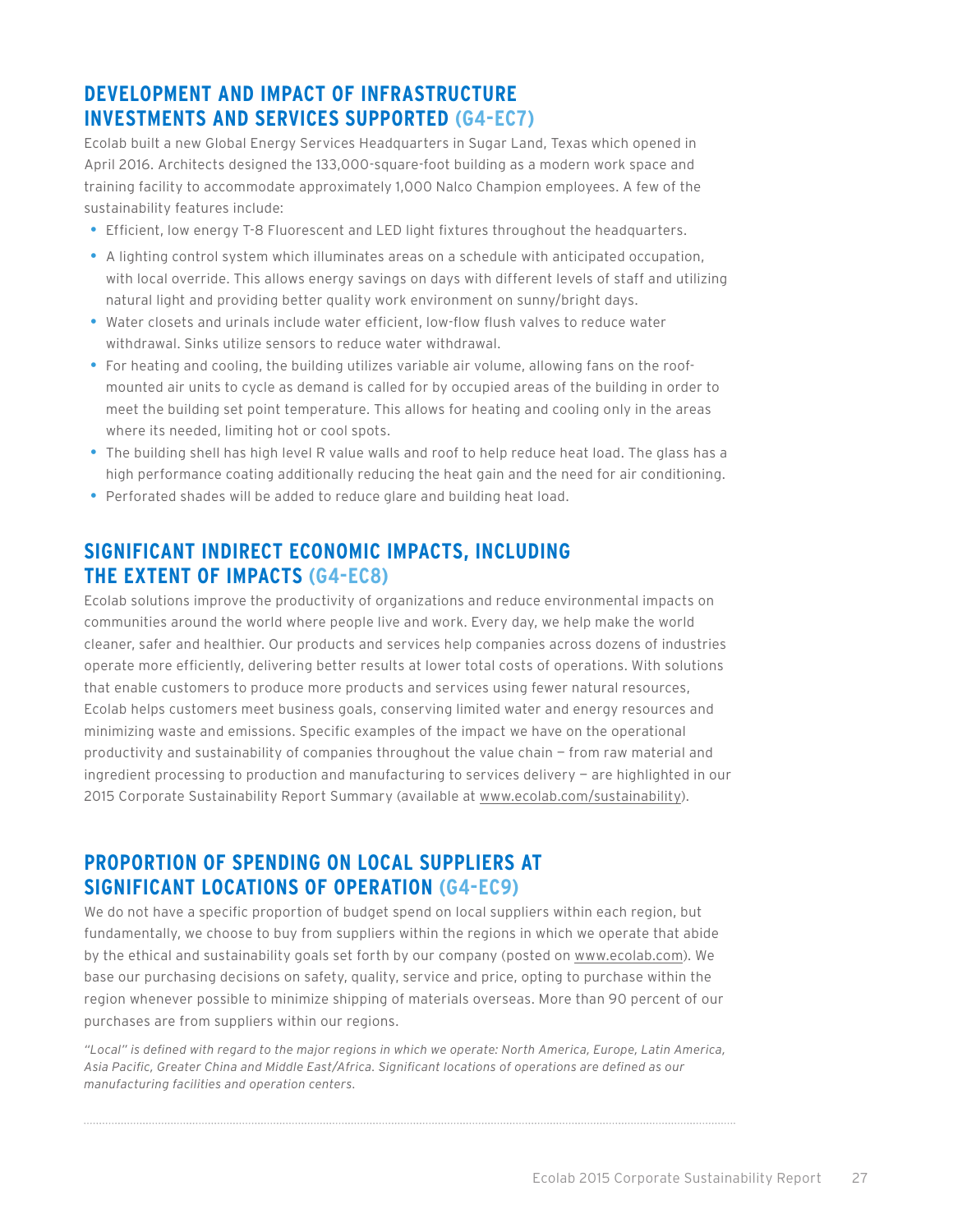## **G4 SPECIFIC STANDARD DISCLOSURES: ENVIRONMENTAL**

Sustainability is core to our purpose at Ecolab. Stewardship of natural resources is an integral part of our operational and business strategy, from the way we run our plants and facilities to the products we develop and the way we serve our customers.

We have a history of strong environmental performance and have made significant strides in recent years to reduce our environmental impact.

#### Committed to Continuous Improvement

Our environmental performance achievements are the result of enterprise and facility-level commitments to increasing the efficiency of our operations through actions and investments that result in greater environmental stewardship.

Through our Create and Maintain Value program, we employ our expertise and technology to continually find more ways to deliver strong business results while saving water, energy and wastewater and prolonging equipment life throughout our facilities. We do this with an eye for how our impact extends beyond our operations to local people and communities. In 2015, we completed 28 process improvement projects that delivered resource reduction outcomes across our global footprint. For example:

• Our Clearing plant outside Chicago, which manufactures colloidal silica, installed a 3D TRASAR™ unit on the boiler to optimize water withdrawal in producing the steam and projected savings include 47,000 therms of natural gas and 1.6 million gallons of water per year (\$36,000 estimated

cost savings).

- • Our Corsicana, Texas plant avoided sending 118,000 pounds of waste to incineration by sending its spent catalyst for recycling (\$300,000 estimated cost savings).
- • Our Vancouver, Washington plant converted all of its outdoor lighting to LEDs and saved 39,000 kWh, reducing electricity use by nearly 5 percent (\$8,000 cost savings).
- • Our Fawley, United Kingdom plant became a "zero effluent plant" by moving to a closed loop cooling water system. This measure reduced water withdrawal and effluent discharge by 6.8 million gallons in one year (\$16,000 cost savings).
- • Our Maribor, Slovenia plant automated its tank washout procedures, reducing total water withdrawal by more than 2 million gallons (14 percent) (\$24,000 cost savings).
- Our Nanjing, China plant reduced electricity use by 560,000 kWh through pump modifications and improvements to its steam trap and insulation. Optimization of the plant's vessel cleanout program and modifications to its softening system reduced water withdrawal by 1.5 million gallons in one year (\$200,000 cost savings).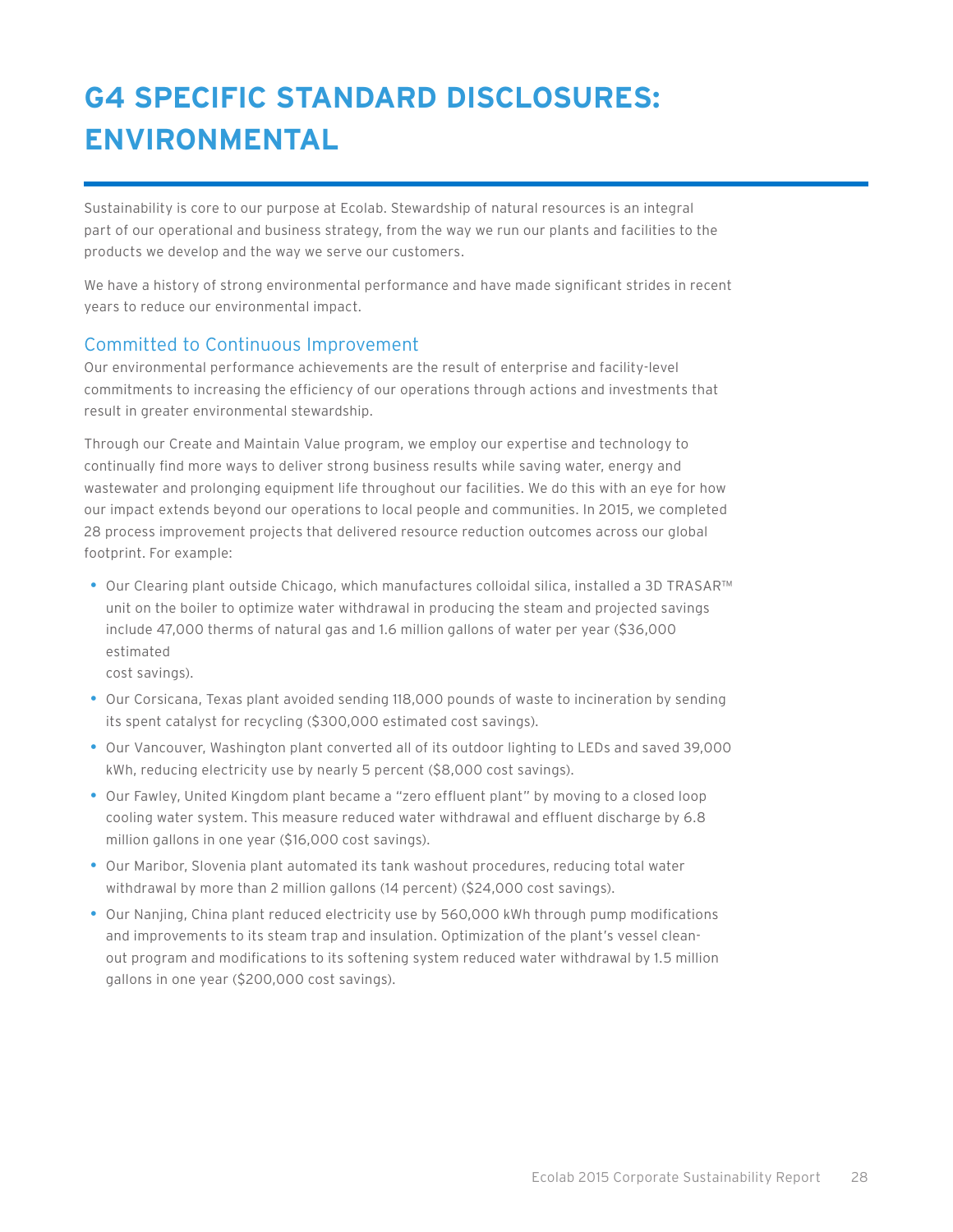#### **DISCLOSURE OF MANAGEMENT APPROACH (G4-EN DMA)**

The following Disclosure of Management Approach covers environmental aspects material to Ecolab as disclosed in this report.

#### Commitments

Our sustainability leadership is rooted in our enterprise-wide commitment to operational efficiency and environmental stewardship. We operate with respect for the environment and promote stewardship of natural resources from the way we run our plants and facilities to the products we develop and the way we serve our customers.

We have a history of strong environmental performance and have made significant strides in recent years to reduce our environmental impact. As our company grows, entering new industries and geographies, minimizing the impact of our own operations is increasingly important.

#### Goals, Targets and Evaluation

In 2015, we reevaluated our footprint and made great strides to institutionalize practices that will enable us to deliver greater efficiencies throughout our operations while meeting increasing demand for our solutions and services. The result was incremental reductions in water and energy use across our global manufacturing facilities.

As we look to 2020 and our ability to help customers do even more with less, we will also hold ourselves to higher environmental standards. New sustainability goals introduced in 2015 align with our business strategy and aim to further reduce our environmental impact as we expand our capacity to meet growing customer needs. Using the company's 2015 metrics as an operational baseline, we announced new goals including a 25 percent reduction in water withdrawal and a 10 percent reduction in greenhouse gas (GHG) emissions, measured by intensity per million dollars in sales.

We are proud of the improvements we have made in the past year and are excited to embark on an intentional path that will further our leadership as a responsible global enterprise.

#### Policies

Refer to Ecolab's Global Safety Health & Environmental Position: [www.ecolab.com/sustainability/](http://www.ecolab.com/sustainability/committed-to-safety-and-health/) [committed-to-safety-and-health/](http://www.ecolab.com/sustainability/committed-to-safety-and-health/)

Our Water Stewardship position formalizes our global commitment to undertake responsible water stewardship by identifying opportunities for our company and our customers to use water resources in a manner that benefits business, communities and nature: [www.ecolab.com/](http://www.ecolab.com/sustainability/water-stewardship) [sustainability/water-stewardship](http://www.ecolab.com/sustainability/water-stewardship)/

#### **Responsibilities**

Ecolab's sustainability strategy is governed by a Sustainability Executive Advisory Team (SEAT) made up of 10 members of the company's executive leadership. SEAT meets with the Corporate Sustainability Team on a quarterly basis and is responsible for operationalizing sustainability across the company; coordinating and communicating company policy and decision-making related to sustainability; setting annual goals and metrics for key sustainability priorities; sustainability outlook assessment; and risk management.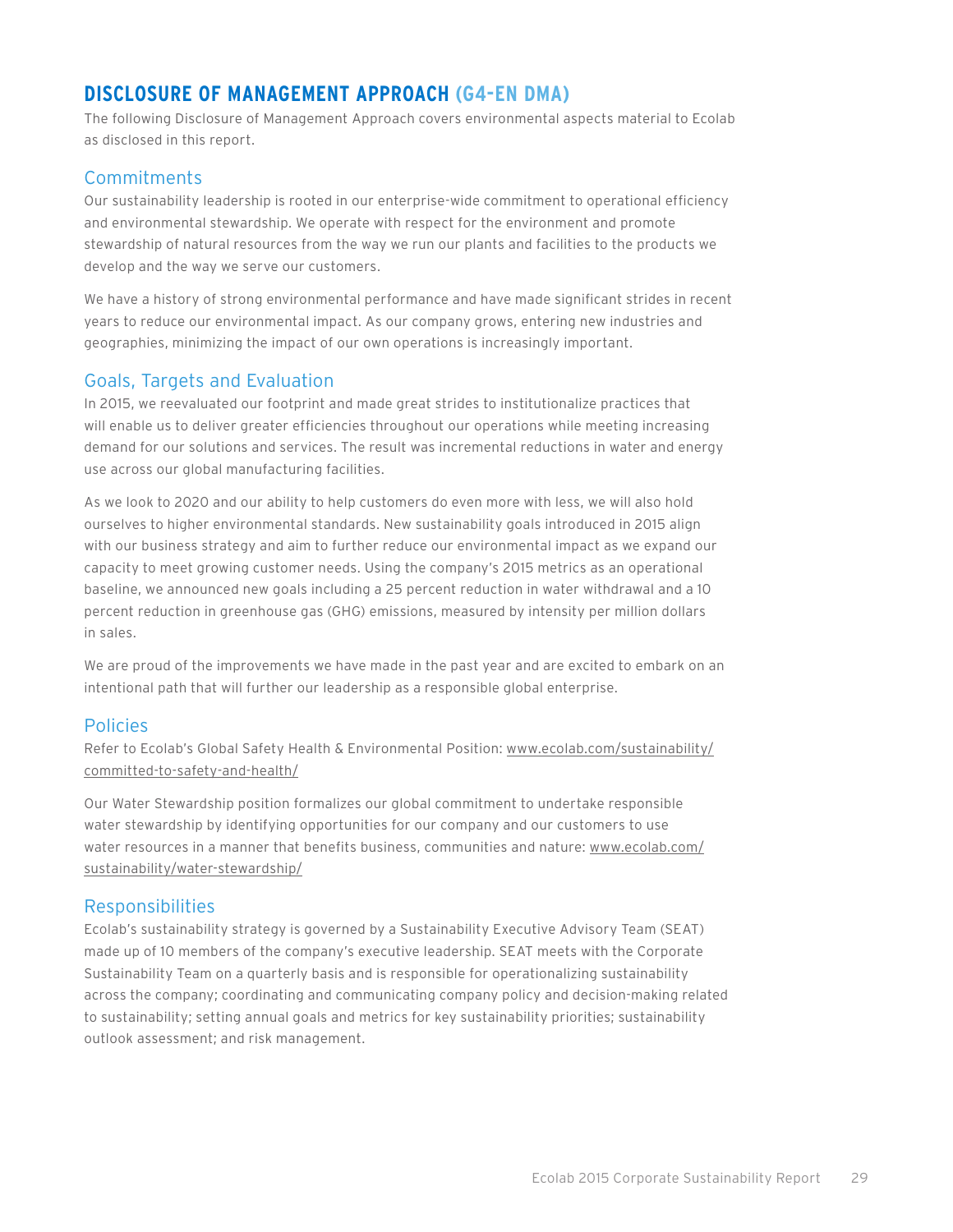#### **2015 ENVIRONMENTAL PERFORMANCE (CHANGE FROM 2012 BASELINE)**

*(Measured by intensity per million dollars in sales)*



#### **MATERIALS USED BY WEIGHT OR VOLUME (G4-EN1)**

|                                            | Units               | 2013      | 2014      | 2015      |
|--------------------------------------------|---------------------|-----------|-----------|-----------|
| <b>Raw Material Used</b><br>(nonrenewable) | Metric Tons<br>(MT) | 2,078,991 | 2,534,136 | 2,404,401 |

*The scope of raw material data is limited to global supply-chain manufacturing facilities. We are unable to provide a consistent scope of data prior to 2013.*

*\* For GHG emissions reported performance, Ecolab uses the Location-based method to calculate and report its Scope 2 emissions.*

#### **PERCENTAGE OF MATERIALS USED THAT ARE RECYCLED INPUT MATERIALS (G4-EN2)**

|                                                                       | Units     | 2012  | 2013   | 2014  | 2015   |
|-----------------------------------------------------------------------|-----------|-------|--------|-------|--------|
| <b>Total Recycled Input</b><br><b>Materials Used in</b><br>Packaging  | <b>MT</b> | 973   | 1,395  | 1,262 | 1,530  |
| Total<br><b>Packaging Used</b>                                        | <b>MT</b> | 5,330 | 10,890 | 7,211 | 11,126 |
| Percentage of<br><b>Recycled Material</b><br><b>Used in Packaging</b> |           | 18.3% | 12.8%  | 17.5% | 13.8%  |

*The scope of recycled packaging data is limited to global Legacy Nalco.*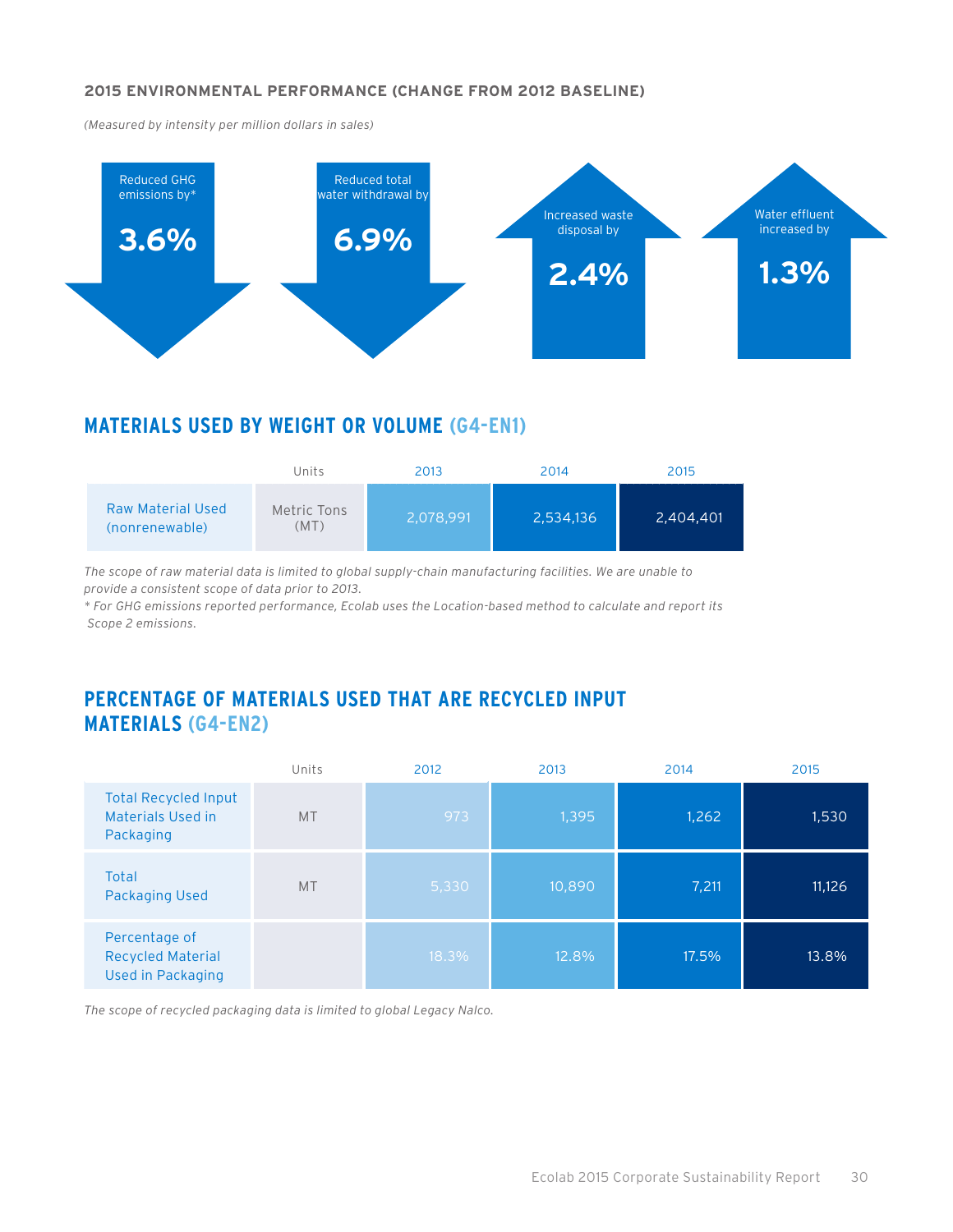#### **PERCENTAGE OF MATERIALS USED THAT ARE RECYCLED INPUT MATERIALS (G4-EN2) (CONTINUED)**

#### **VIRGIN DRUM RESIN AVOIDED**



*Ecolab purchases reconditioned drums to avoid the use of virgin plastic. Ecolab has a drum return program that allows for the avoidance of virgin plastic use. The scope of reconditioned drum and drums returned data is global Legacy Ecolab. We are unable to provide a consistent scope of data prior to 2014. Data collected is provided by Ecolab's procurement department.*

#### **ENERGY CONSUMPTION WITHIN THE ORGANIZATION (G4-EN3)**

|                                         | Units | 2012      | 2013      | 2014      | 2015      |
|-----------------------------------------|-------|-----------|-----------|-----------|-----------|
| <b>Biodiesel</b>                        | GJ    | 85.8      | 225       | 275       | 1.1       |
| <b>CNG</b>                              | GJ    | 306       | 229       | 38.5      |           |
| <b>Diesel</b>                           | GJ    | 776,294   | 940,861   | 804,068   | 957,003   |
| Distillate Fuel Oil<br>(#1, 2, 4)       | GJ    | 121,793   | 119,047   | 101,074   | 98,805    |
| Ethanol                                 | GJ    | 67,523    | 92,595    | 94,724    | 52,603    |
| Gasoline                                | GJ    | 1,765,248 | 1,951,796 | 2,127,512 | 2,210,078 |
| <b>LNG</b>                              | GJ    |           |           | 1,104     | 1.2       |
| <b>LPG</b>                              | GJ    | 50,077    | 49,176    | 46,096    | 25,192    |
| Methanol                                | GJ    |           |           | 17.6      |           |
| <b>Natural Gas</b>                      | GJ    | 2,886,623 | 3,059,353 | 3,282,161 | 3,224,773 |
| Propane                                 | GJ    |           |           |           | 18,974    |
| <b>Residual Fuel Oil</b><br>$(45 \& 6)$ | GJ    | 4,844     | 3,443     | 3,197     | 3,188     |
| Towngas                                 | GJ    |           |           |           | 17.8      |

#### **DIRECT ENERGY CONSUMED BY SOURCE**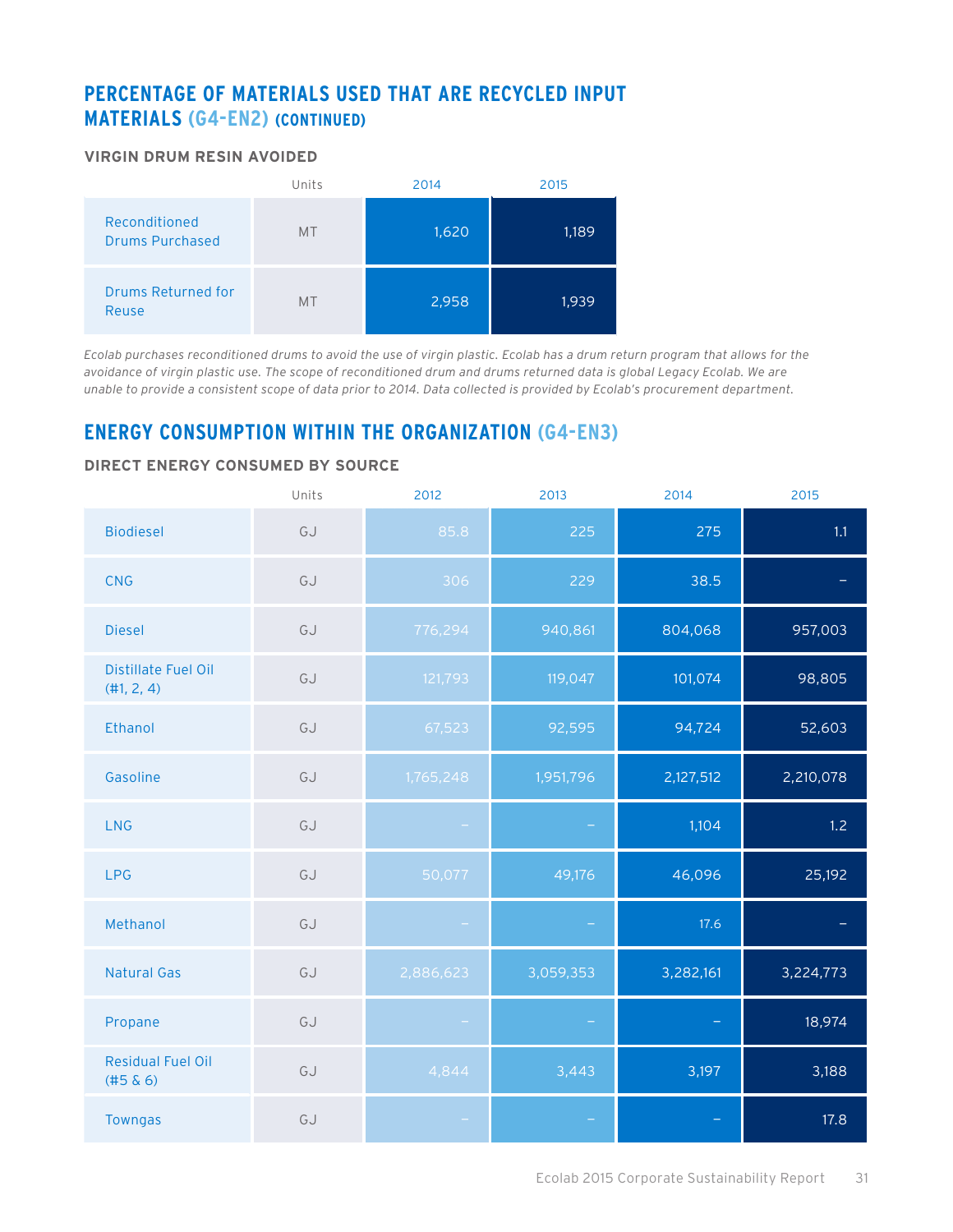#### **ENERGY CONSUMPTION WITHIN THE ORGANIZATION (G4-EN3) (CONTINUED)**

|                          | Units | 2012      | 2013      | 2014      | 2015      |
|--------------------------|-------|-----------|-----------|-----------|-----------|
| Electricity              | GJ    | 1,561,656 | 1,551,795 | 1,619,623 | 1,610,668 |
| Cooling<br>Consumption   | GJ    | 2,374     | 2,684     | 2,602     | 1,133     |
| Heating<br>Consumption   | GJ    | 38,469    | 50,991    | 55,177    | 51,372    |
| <b>Steam Consumption</b> | GJ    | 287,516   | 290,074   | 323,776   | 317,847   |

#### **INDIRECT ENERGY CONSUMED BY SOURCE**

#### **ELECTRICITY SOLD**

|                         | Units | 2012  | 2013  | 2014  | 2015  |
|-------------------------|-------|-------|-------|-------|-------|
| <b>Electricity Sold</b> | ل ر   | 1,233 | 2,504 | 2,755 | 3,041 |

*Our Legacy Nalco headquarters/RD&E facility in Naperville, Ill., has an onsite tri-generation facility that produces the majority of electricity used by the facility and all of the chilled water and steam used for cooling and heating the building. Any unused electricity is sold back to the grid.*

#### **ENERGY USE BY REGION**

|               | Units | 2012      | 2013      | 2014      | 2015      |
|---------------|-------|-----------|-----------|-----------|-----------|
| Asia Pacific  | GJ    | 668,783   | 743,301   | 723,638   | 774,850   |
| <b>EMEA</b>   | GJ    | 978,356   | 1,067,311 | 1,063,813 | 1,050,771 |
| Latin America | GJ    | 225,564   | 248,921   | 263,888   | 274,912   |
| North America | GJ    | 5,690,106 | 6,052,734 | 6,410,106 | 6,471,123 |
| <b>Global</b> | GJ    | 7,562,809 | 8,112,267 | 8,461,445 | 8,571,656 |

#### **ELECTRICITY USE BY REGION**

|               | Units | 2012      | 2013      | 2014      | 2015      |
|---------------|-------|-----------|-----------|-----------|-----------|
| Asia Pacific  | GJ    | 235,735   | 247,804   | 230,786   | 240,749   |
| <b>EMEA</b>   | GJ    | 266,806   | 271,377   | 277,063   | 241,215   |
| Latin America | GJ    | 95,160    | 91,264    | 98,195    | 105,000   |
| North America | GJ    | 963,954   | 941,349   | 1,013,580 | 1,023,704 |
| <b>Global</b> | GJ    | 1,561,655 | 1,551,794 | 1,619,624 | 1,610,668 |

*United States Environmental Protection Agency Climate Leaders conversion factors were used.*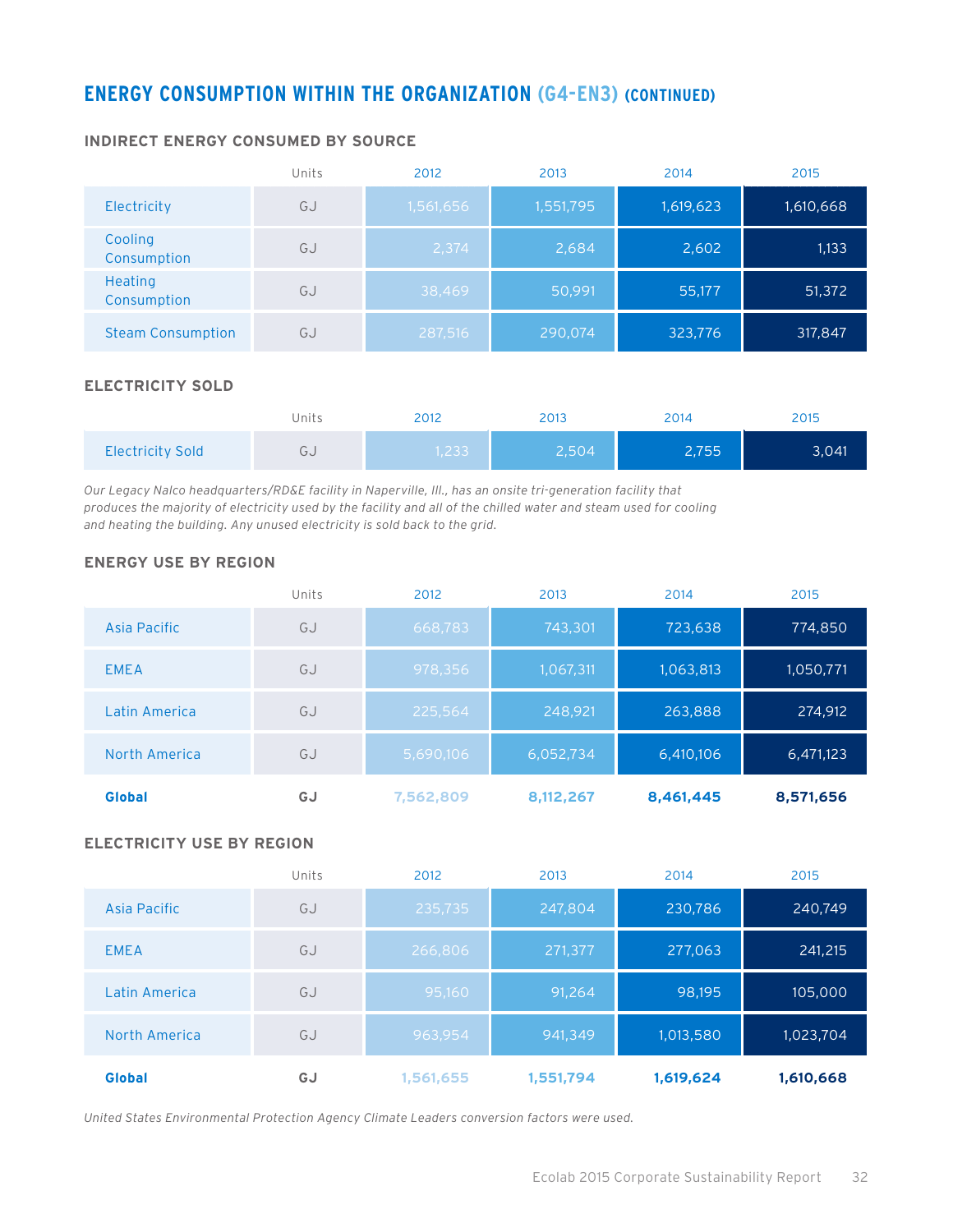#### **ENERGY CONSUMPTION OUTSIDE THE ORGANIZATION (G4-EN4)**

#### **DIRECT ENERGY CONSUMED BY SOURCE (2015)**

| <b>SOURCES OF</b><br><b>SCOPE 3</b><br><b>EMISSIONS</b>       | <b>METRIC</b><br><b>TONNES</b><br>$CO2$ e | <b>METHODOLOGY</b>                                                                                                                                                                                                                                                                                                                                                                                                                                                                                                                                                                                                                                                                                                                                                                                                                                                                                                                                                                                                                                                                  |
|---------------------------------------------------------------|-------------------------------------------|-------------------------------------------------------------------------------------------------------------------------------------------------------------------------------------------------------------------------------------------------------------------------------------------------------------------------------------------------------------------------------------------------------------------------------------------------------------------------------------------------------------------------------------------------------------------------------------------------------------------------------------------------------------------------------------------------------------------------------------------------------------------------------------------------------------------------------------------------------------------------------------------------------------------------------------------------------------------------------------------------------------------------------------------------------------------------------------|
| Purchased<br>Goods and<br><b>Services</b>                     | 8,715,979                                 | Ecolab has used Environmentally Extended Economic Input Output (EEIO)<br>analysis for a portion of its annual supplier & procurement spend data. This is<br>categorization model to convert \$USD spend based on relevant NAICS sector<br>categories into carbon emissions associated with the extraction, production and<br>transport of purchased goods and services acquired or purchased by Ecolab in<br>the reported year. For our first year of data collection, analysis and reporting, we<br>have evaluated 100% of the spend in our three most material supplier categories:<br>Raw Material Chemical suppliers, Packaging suppliers and Equipment suppliers.<br>For each, we have incorporated 100% of the global spend data for 2015 (and 2014<br>to enable year on year comparison). In total, this represents more than 50% of<br>our total global supplier spend and corresponding Purchased Goods and Services<br>related emissions.                                                                                                                                 |
| <b>Fuel and</b><br><b>Energy Related</b><br><b>Activities</b> | 126,987                                   | Upstream emissions from purchased fuels, electricity, steam and hot and<br>chilled water, include generation and T&D emissions and any other losses in<br>this category. Data quality is considered to be consistent with inputs from our<br>global database on sustainability metrics. Upstream emissions of purchased<br>electricity are calculated for the US and other countries by multiplying electricity<br>activity data by country or region specific emission factors from UK Defra 2014<br>Guidelines for GHG Reporting. Upstream emissions from purchased fuels, steam,<br>hot and chilled water are calculated using emissions factors from UK Defra 2014<br>Guidelines for GHG Reporting. Emissions associated with losses were calculated<br>for the US and other countries by multiplying the energy use by type by emission<br>factors from UK Defra 2014 Guidelines for GHG Reporting. All GWPs are from the<br>IPCC Second Assessment Report in line with the Kyoto Protocol.                                                                                    |
| Waste<br>Generated in<br>Operations                           | 37,629                                    | This waste figure represents global waste emissions from waste disposed via<br>landfilling and incineration, but does not include waste recycled or composted.<br>Data quality is considered to be consistent with inputs from our global database<br>on sustainability metrics. Data on waste quantity are obtained and reported<br>from US and International sites. Emissions from waste are calculated using<br>methodologies and emission factors from the EPA's Waste Reduction Model<br>(WARM), version 13, March 2015. Landfill emissions factors are used directly<br>from WARM. This model bases its emissions calculations on a life-cycle analysis,<br>including emissions from the long-term decomposition of waste in a landfill and<br>upstream sources/sinks. GWPs are from the IPCC (2007) Fourth Assessment<br>Report. For incineration, the WARM method has been adjusted to align with the<br>GHG Protocol's Corporate Value Chain (Scope 3) Standard, based on emissions<br>for transport to the incinerator and processing of materials prior to incineration. |
| <b>Total</b>                                                  | 8,880,595                                 |                                                                                                                                                                                                                                                                                                                                                                                                                                                                                                                                                                                                                                                                                                                                                                                                                                                                                                                                                                                                                                                                                     |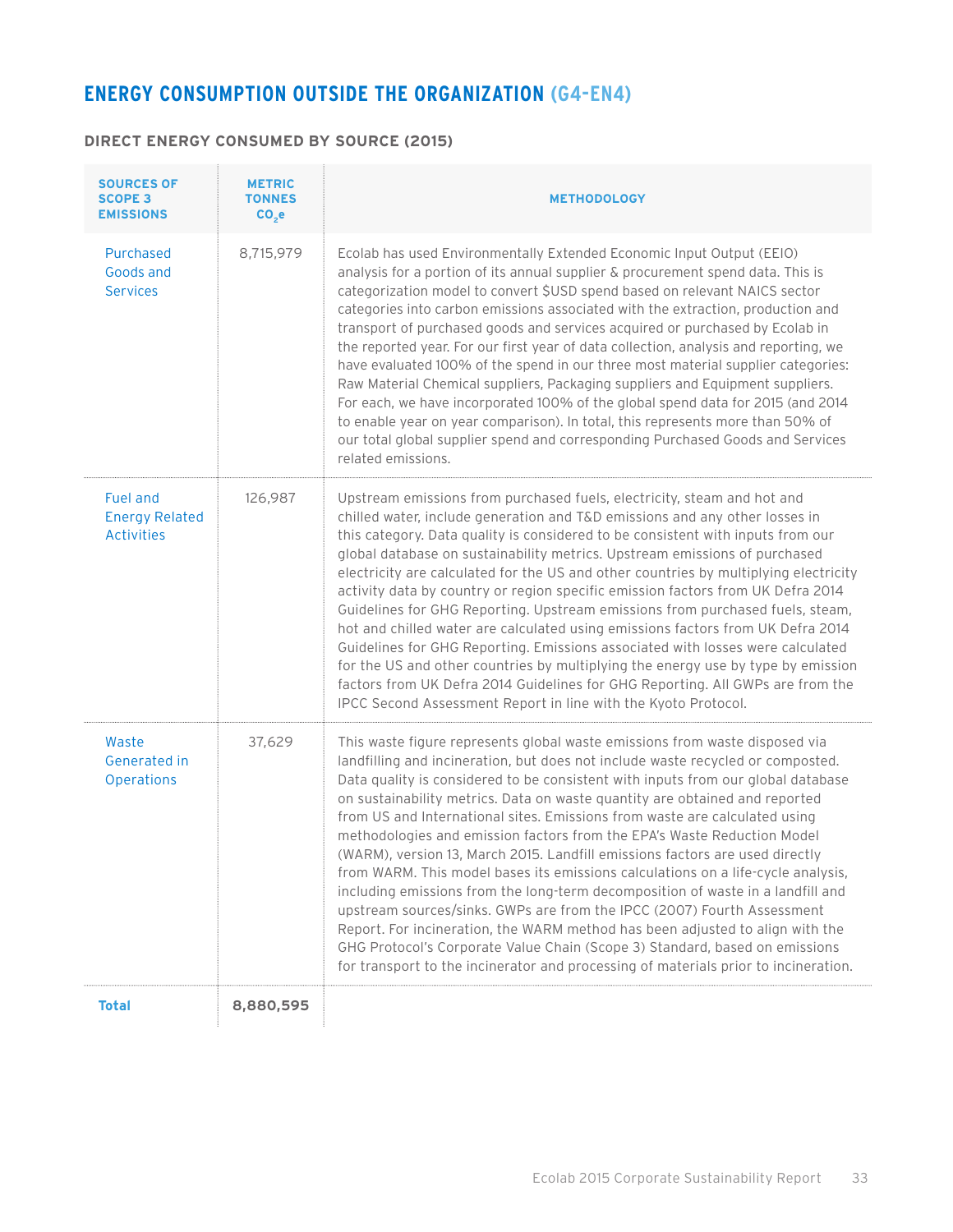#### **ENERGY INTENSITY (G4-EN5)**

|                                                         | Units  | 2012 | 2013 | 2014 | 2015 |
|---------------------------------------------------------|--------|------|------|------|------|
| <b>Energy Intensity</b><br>(within the<br>organization) | GJ/\$M | 599  | 597  | 589  | 625  |

*All energy use within the organization is included.* 

|                                                   | Units             | 2012   | 2013   | 2014   | 2015   |
|---------------------------------------------------|-------------------|--------|--------|--------|--------|
| <b>Ratio Denominator -</b><br><b>Global Sales</b> | \$Μ<br>(adjusted) | 12,622 | 13,598 | 14,361 | 13,725 |

*Fixed currency USD. Sales figures represented are globally adjusted for inflation using the Producer Price Index. This ratio denominator was used for all intensities shown for GRI-EN indicators and is used for our corporate operational goal reporting.* 

|                                                                  | Units  | 2012 | 2013 | 2014 | 2015 |
|------------------------------------------------------------------|--------|------|------|------|------|
| <b>Electricity Use</b><br>Intensity (within the<br>organization) | GJ/\$M | 124  | 114  | 113  | 117  |

#### **REDUCTION OF ENERGY CONSUMPTION (G4-EN6)**

|               | Units      | 2015      |
|---------------|------------|-----------|
| Asia Pacific  | kWh        | 641,975   |
| <b>EMEA</b>   | kWh        | 204,469   |
| Latin America | kWh        |           |
| North America | kWh        | 1,808,892 |
| <b>Global</b> | <b>kWh</b> | 2,655,336 |

*The scope of reduction of energy consumption data is global supply chain manufacturing facilities. Energy savings represent a combination of direct measurements and estimations using best-practices methodologies.*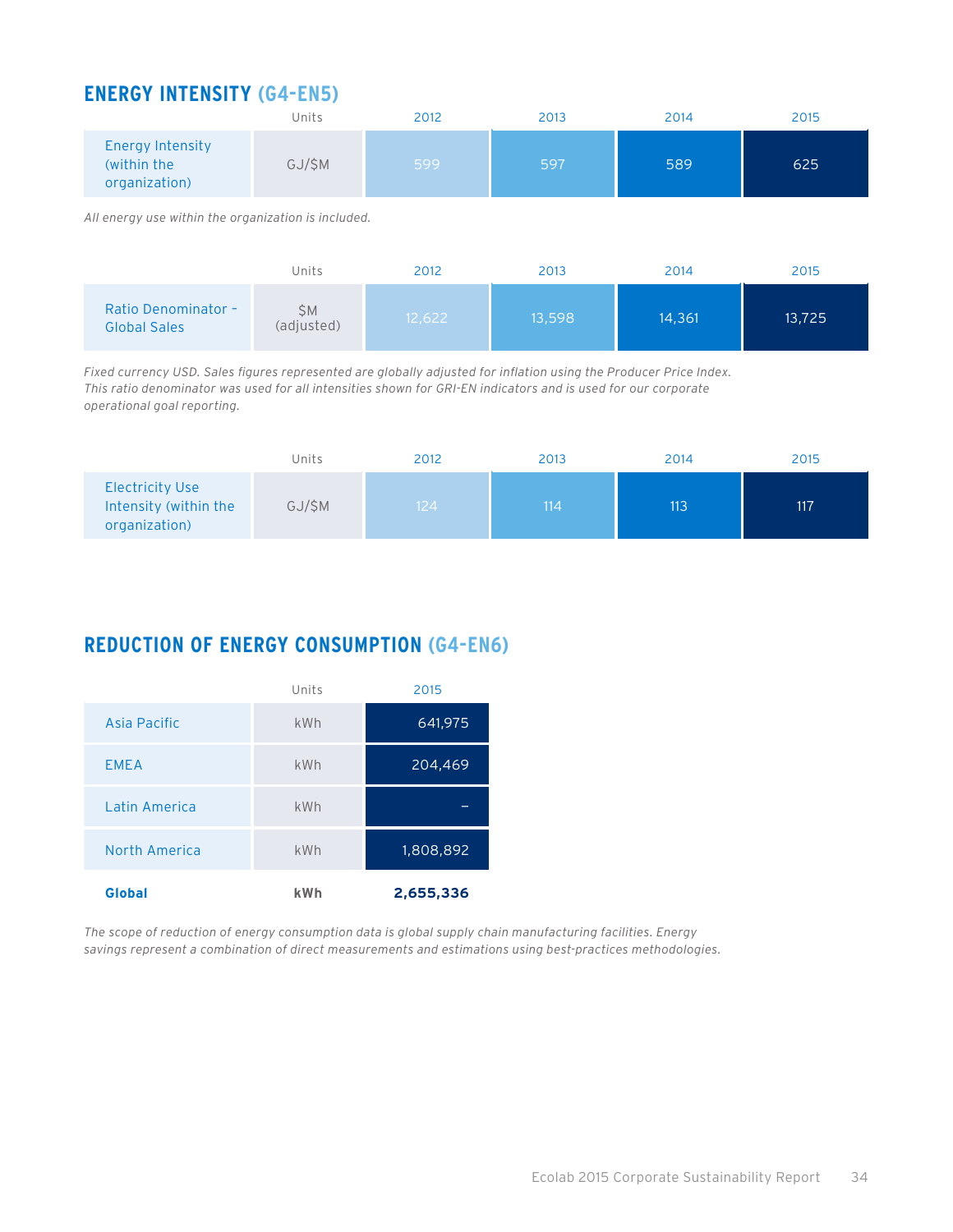#### **REDUCTION IN ENERGY REQUIREMENTS OF PRODUCTS AND SERVICES (G4-EN7)**

Many of Ecolab's innovative products and services help customers reduce energy use. The benchmark for comparison for each application listed in this section is the historic performance of the technology that was replaced in the year the product was launched. Methodologies are described separately for each application. Examples of the positive impacts of our products and services in 2015 include:

**PARETO™ Mixing Technology:** In 2015, we helped customers save an estimated 1.2 trillion BTUs globally through the use of our PARETO Mixing Technology, which enhances chemical performance by optimizing the injection of chemical additives into industrial-process streams. By allowing reuse of warmer process water in papermaking, papermakers avoid the need to heat water from freshwater temperature to process. The methodology used to estimate these reduced energy requirements is based on the quarterly calculated energy savings delivered by the technology based on historical and forecasted marketing and sales data.

**HVAC Performance Services:** In 2015, we helped customers in the United States save an estimated 367 billion BTUs through our HVAC Performance Services. The goal of this program is to maintain HVAC systems at peak performance. Dirty coils and inefficient filters can reduce cooling capacity, causing cooling-comfort or production-climate-control problems while wasting energy and increasing the waste stream of filter disposal. Ecolab achieves these emissions reductions by cleaning cooling and heating coils using an innovative process that recovers the heat-transfer capabilities of the coils. On average, the cooling capacity of the system is improved by 50 percent (based on internal national energy data). This coil-cleaning service is backed up by energy audits that document cooling capacity improvements, including energy savings and carbon-footprint reduction due to improved heat transfer and increased airflow/lower pressure drop across the cooling/heating coils. The methodology used to estimate these reduced energy requirements is based on the quarterly calculated energy savings delivered by the technology based on historical and forecasted marketing and sales data.

**APEX™:** In 2015, we helped customers in the United States save an estimated 518 billion BTUs through the use of our APEX warewashing program. By using the APEX program, restaurant owners are able to minimize rewash while maintaining cleaning performance and operating at a lower wash temperature. The methodology used to estimate these avoided emissions is based on annual sales data for APEX and the assumption that a full-service casual dining restaurant open 364 days per year runs 127,400 racks per year. With the implementation of the APEX system, restaurants see a 10 percent rack reduction of washes.

**AQUANOMIC™:** In 2015, we helped customers in the United States save an estimated 747 billion BTUs through the use of our Aquanomic laundry program. By using the Aquanomic program, lodging owners are able to reduce the number of rinse cycles while maintaining cleaning performance and operating at a lower wash temperature. The methodology used to estimate these reduced energy requirements is based on annual sales data for Aquanomic, water savings documented from field trials and third-party studies and the assumption that a load consists of 100 lbs. of linen.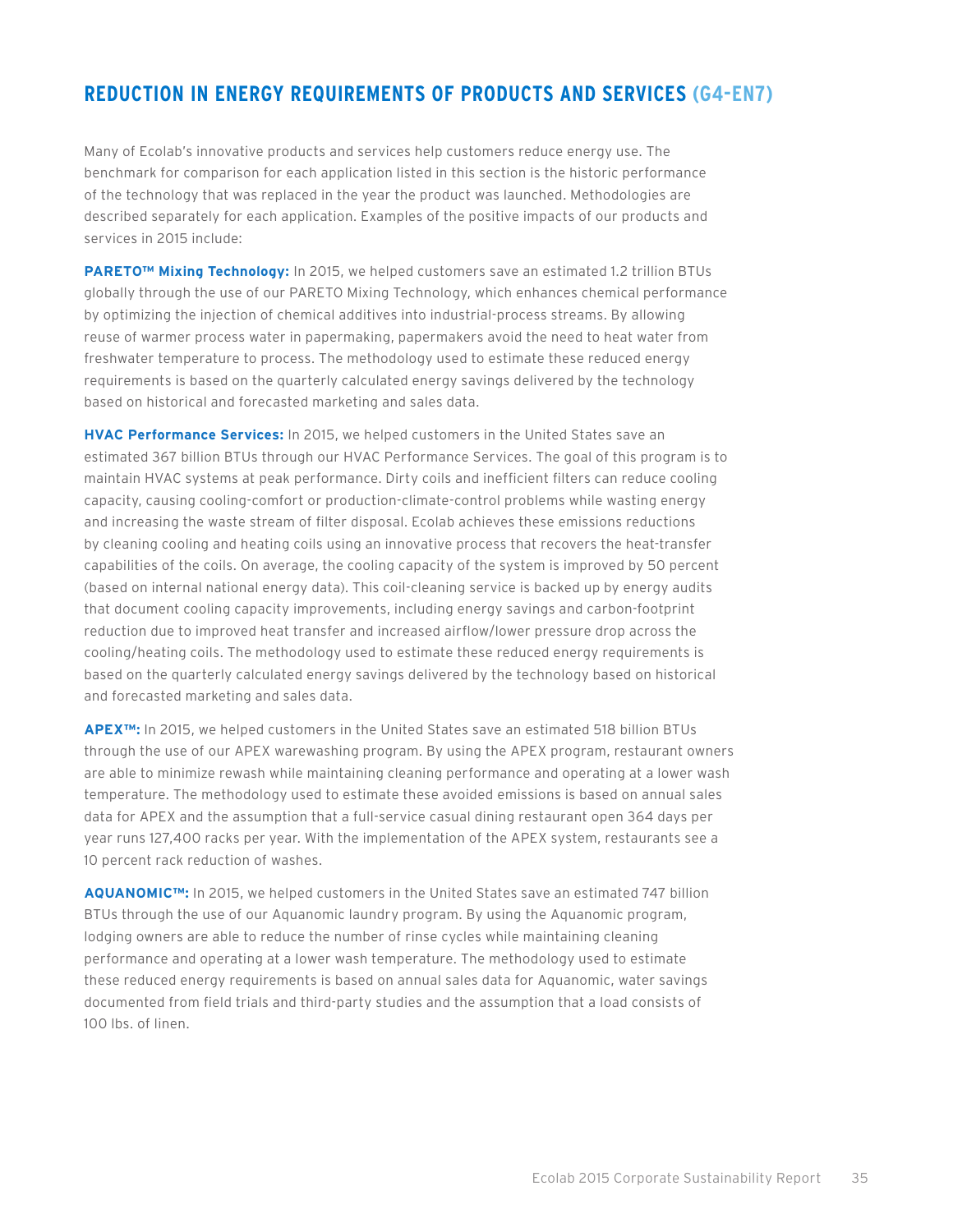**3D TRASAR™ SOLID COOLING WATER:** In 2015, we helped customers in the United States save an estimated 673 million BTUs though the use of our 3D TRASAR Solid Cooling Water program. The webbased data management platform allows our customers to efficiently optimize operation and maximize performance. The methodology used to estimate these reduced energy requirements is based on annual sales volume and the solids packaging and transportation benefits compared to traditional technology.

**NALCO BOILER TREATMENT TECHNOLOGY:** In 2015, we helped customers globally save an estimated 7.4 trillion BTUs though the use of our Nalco Boiler Treatment Technology. By using Nalco Boiler Treatment Technology, customers are able improve boiler safety and reliability while achieving significant energy savings by reducing scale deposits in firetube boilers, optimizing boiler blowdown and improving condensate return to the boiler feedwater. The methodology used to estimate the reduced energy requirements is based on annual sales data for NexGuard boiler treatment programs and the number of Nalco accounts using Nalco boiler treatment programs and services and 3D TRASAR™ Boiler Automation.

#### Customer Impact

Our solutions help customers achieve ambitious business and environmental goals. With an unparalleled combination of science and service, we deliver exponential outcomes that benefit customers and communities. Fundamental to our approach is an understanding that real and lasting change is accelerated when economic and environmental benefits align. We call this our eROISM outcome: The exponential value of improved performance, operational efficiency and sustainable impact. Measurement is a critical component of our process to deliver exponential outcomes. Using our proprietary eROI value approach, we measure our impact and quantify customers' return on investment. Key performance indicators for this include the number of eROI customer case studies (total, by divisions, new and expanded technologies). Our targets for case studies were 72, respectively. In 2015, we achieved 72 case studies (100 percent of annual target).

#### **TOTAL WATER WITHDRAWAL BY SOURCE (G4-EN8)**

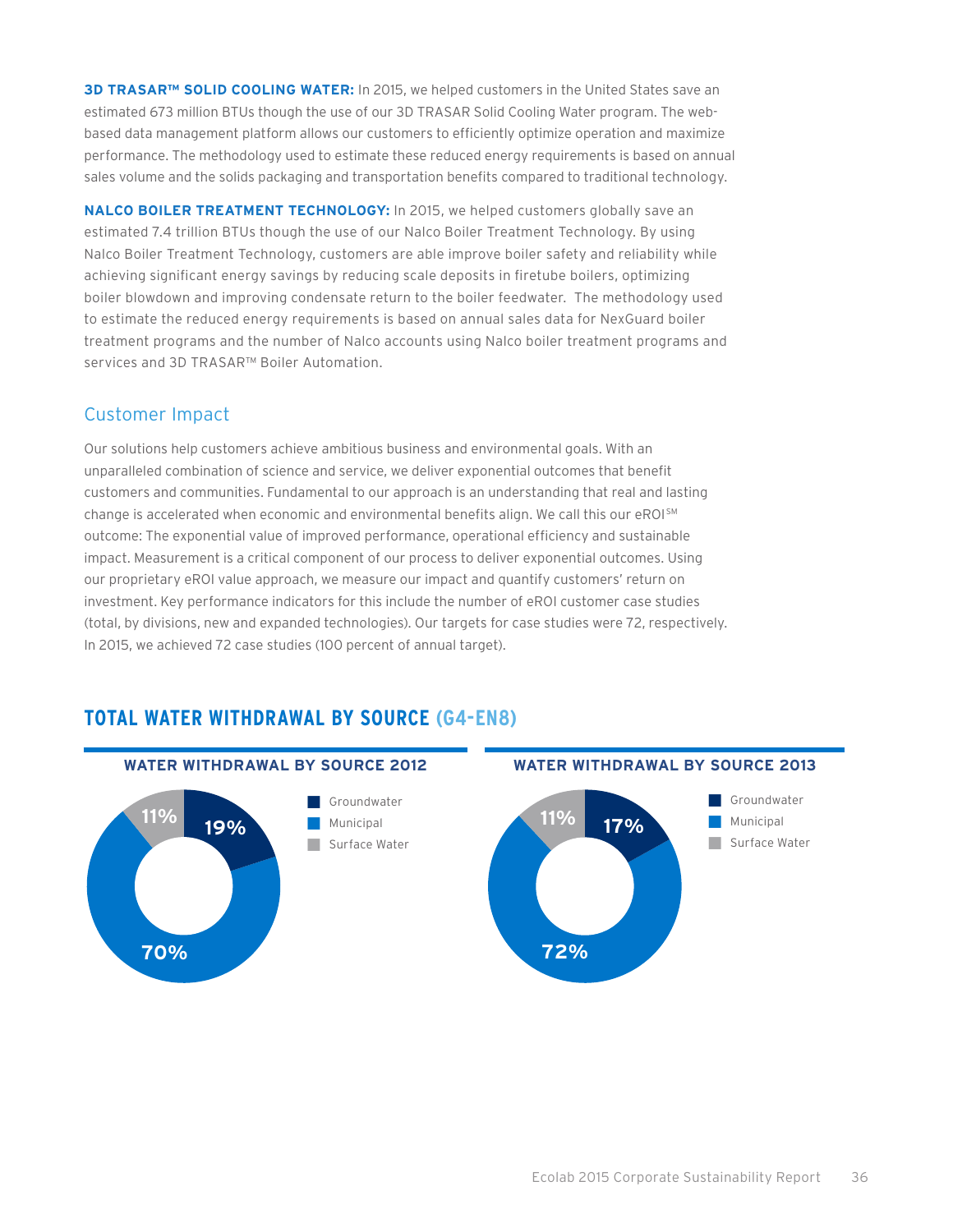### **TOTAL WATER WITHDRAWAL BY SOURCE (G4-EN8)\* (CONTINUED)**

#### **WATER WITHDRAWAL BY SOURCE 2014**









#### **WATER WITHDRAWAL BY SOURCE**

|                                                         | Units   | 2012      | 2013      | 2014      | 2015      |
|---------------------------------------------------------|---------|-----------|-----------|-----------|-----------|
| <b>Municipal Water or</b><br><b>Other Water Utility</b> | Cubic m | 5,294,298 | 5,559,412 | 5,873,536 | 5,987,971 |
| Groundwater                                             | Cubic m | 1,408,925 | 1,348,931 | 1,185,471 | 1,211,205 |
| Surface Water                                           | Cubic m | 810,245   | 853,964   | 711,525   | 593,418   |
| <b>Rain Water</b>                                       | Cubic m | $\sim$    | -         | 806       | 1,670     |

#### **WATER WITHDRAWAL BY REGION**

| <b>Global</b> | Cubic m | 7,513,468 | 7,762,307 | 7,771,339 | 7,794,263 |
|---------------|---------|-----------|-----------|-----------|-----------|
| North America | Cubic m | 5,106,968 | 5,298,200 | 5,318,138 | 5,322,913 |
| Latin America | Cubic m | 297,834   | 301,568   | 370,454   | 402,005   |
| <b>EMEA</b>   | Cubic m | 1,403,205 | 1,438,862 | 1,375,088 | 1,361,521 |
| Asia Pacific  | Cubic m | 705,461   | 723,677   | 707,659   | 707,824   |
|               | Units   | 2012      | 2013      | 2014      | 2015      |

|                                                            | Units       | 2012 | 2013 | 2014 | 2015 |
|------------------------------------------------------------|-------------|------|------|------|------|
| Water Withdrawal<br>Intensity (within the<br>organization) | Cubic m/\$M | 5957 | 571  | 541  | 568  |

*\*The scope of water withdrawal by region and by source data consists of global supply-chain manufacturing facilities and headquarters/RD&E facilities.*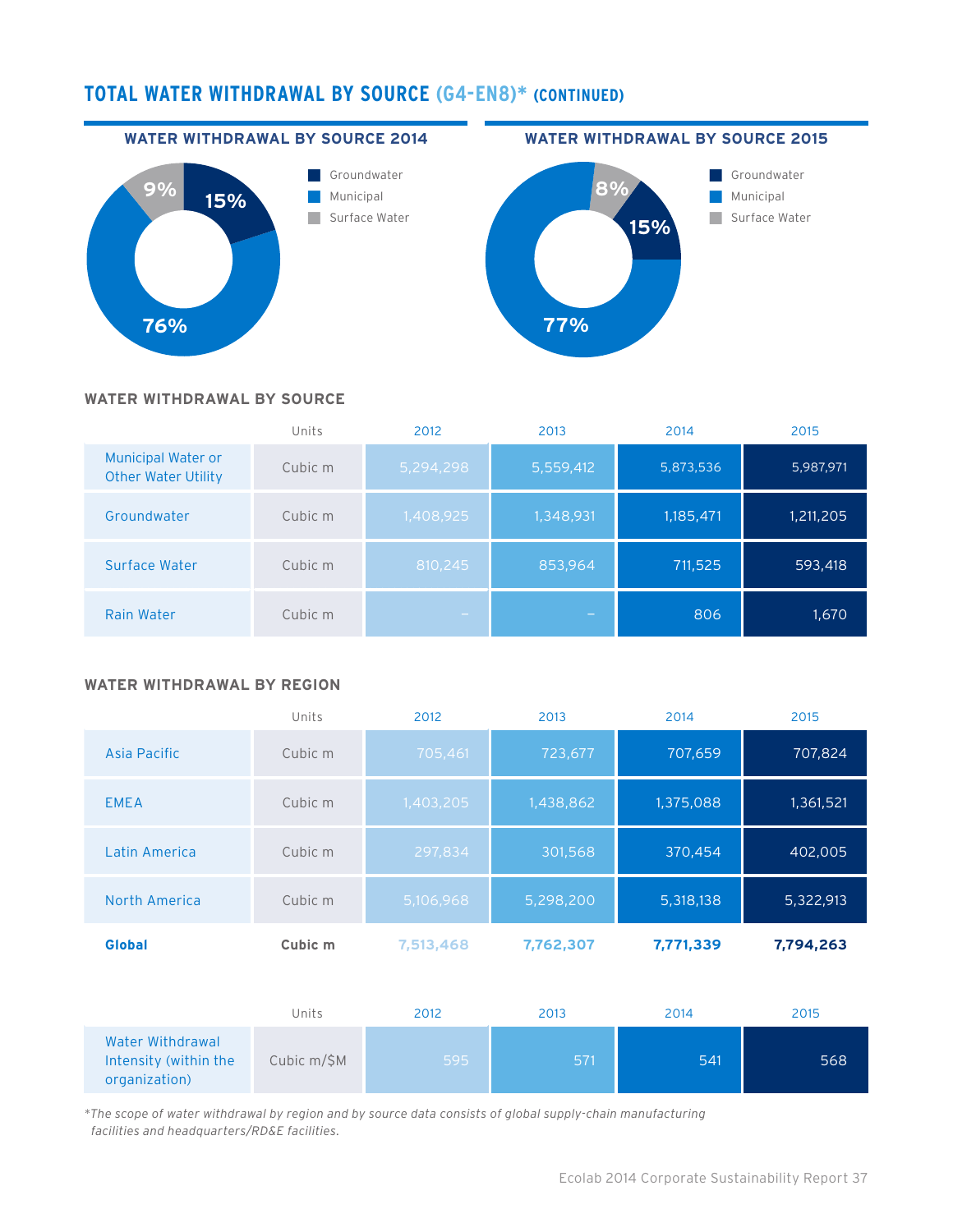# **WATER SOURCES SIGNIFICANTLY AFFECTED BY WITHDRAWAL OF WATER (G4-EN9)**

#### **Overview**

Ecolab undertakes an annual water-risk assessment to identify facilities that may operate within water stressed regions, both in the near and long term. The analysis is based upon combining our operational water withdrawal footprint and production metrics with water risk inputs provided by the WRI Aqueduct tool. Ecolab augments watershed risk and stress input from this tool with valuations from the Water Risk Monetizer Tool as a means to inform decisions at an operational level. In 2014, Ecolab created and launched the Water Risk Monetizer Tool and has incorporated the risk premium and financial cost of water results from this tool into its overall analysis for determining whether any facilities in operation are exposed to water risks, either current and/or future.

### Methodology Detail

In 2015, we evaluated 144 manufacturing and campus/tech center facilities, representing 93 percent of our total global water withdrawal footprint. This list of facilities was refined by using four primary criteria: an overall water-risk factor greater than 2.1 (i.e. greater than the average overall water risk score) as provided by the WRI Aqueduct Tool, a facility-to-total water withdrawal intensity ratio of greater than 0.20 percent, a water withdrawal per ton of production intensity ratio of greater than 1.95 and a 10-year water price escalation percentage of greater than 100 percent. Medium-to-High Overall Water Risk and above an average Water Risk score of 2.1 was selected as a preliminary filter to identify those sites operating in river basins subject to current and/or future water stress (inclusive of physical, quality, quantity, regulatory and reputational risks). We established the two internal indicators by quantifying the total water withdrawal intensity for each site and established a threshold coverage of greater than 95 percent for our facilities; as a result, any sites that have a withdrawal factor of less than 0.20 percent would be excluded based on their materiality to business operations — unless they are experiencing significant growth or are located in extremely high risk water basins. Similarly, we calculated an enterprise wide water withdrawalto-production-intensity factor and set the threshold for sites to include in our analysis at those sites that are greater than the average of 1.95. Finally, we include the insight available through the Water Risk Monetizer tool which quantifies the impact of water scarcity on a facility in monetary terms resulting in a 10 year projected risk premium to the current price a facility pays for its water today. The water risk premium, when added to the local price a business pays for water, quantifies the value a business should place on water based on real and future risk related to water scarcity. Using this tool, we identified facilities that have a projected risk premium greater than 100 percent of current water costs within 10 years.

### Results

Based on this methodology, 14 facilities operate in river basins with current and/or future defined water stress and may be affected by Ecolab's withdrawal of water.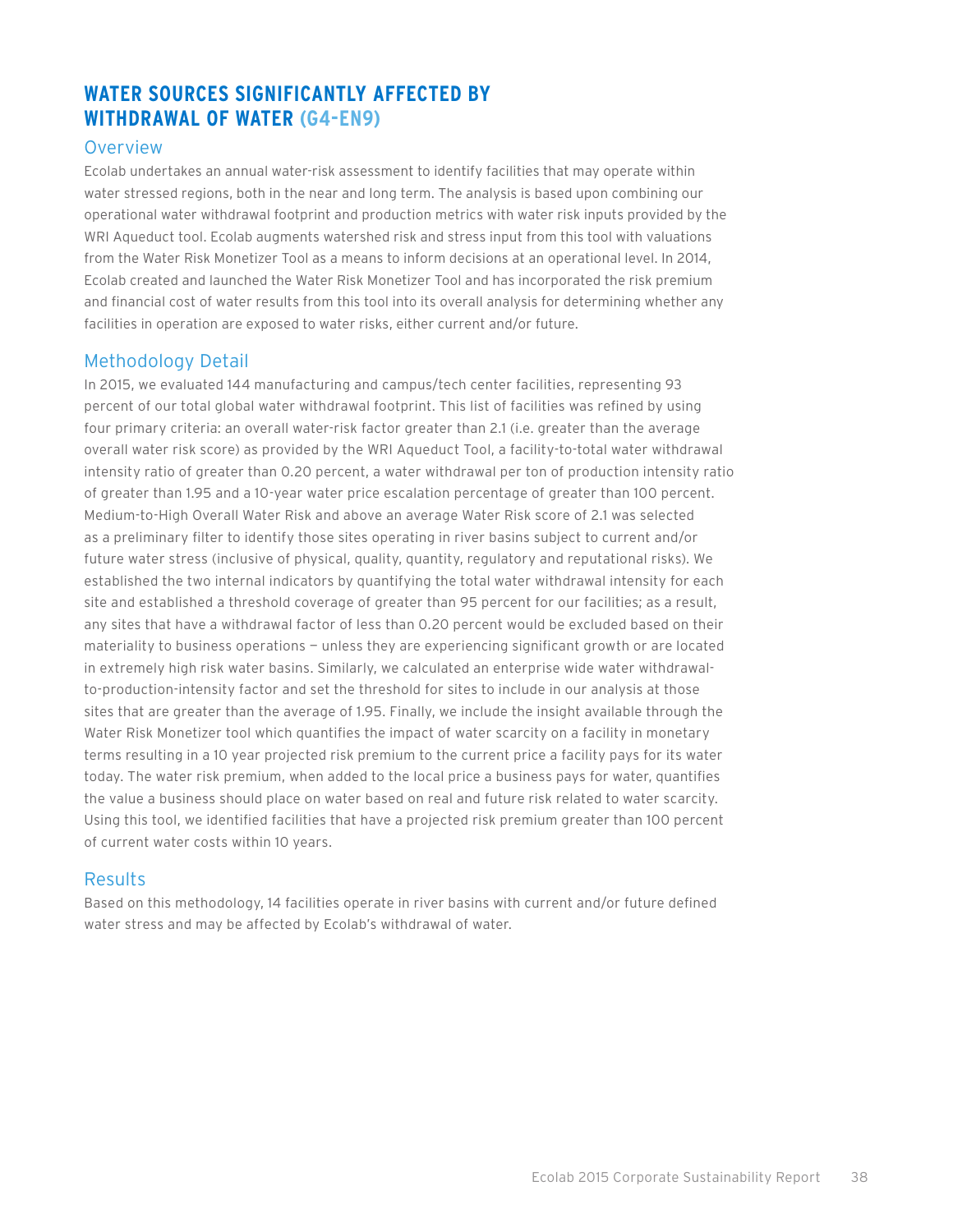# **WATER SOURCES SIGNIFICANTLY AFFECTED BY WITHDRAWAL OF WATER (G4-EN9) (CONTINUED)**

*2015 Global view of Ecolab facilities with an overall water-risk filter applied using chemicals sector weighting (WRI Aqueduct tool)*



*Source: [www.wri.org/our-work/project/aqueduct/aqueduct-atlas](http://www.wri.org/our-work/project/aqueduct/aqueduct-atlas)*

For more information about Ecolab's approach to water management, identification of facilities where water risk does exist and how Ecolab is managing its own risks and opportunities as they relate to water, please refer to our CDP Water submission, available at [www.cdp.net.](http://www.cdp.net)

# **PERCENTAGE AND TOTAL VOLUME OF WATER RECYCLED AND REUSED (G4-EN10)**

|                                                                                                 | Units                    | 2014   | 2015    |
|-------------------------------------------------------------------------------------------------|--------------------------|--------|---------|
| <b>Total Water</b><br>Recycled & Reused                                                         | Cubic m                  | 60,362 | 104,066 |
| <b>Total Water</b><br><b>Recycled &amp; Reused</b><br>as a Percent of Total<br>Water Withdrawal | $\overline{\phantom{a}}$ | 0.78%  | 1.34%   |

The scope of water recycled and reused data includes global supply chain manufacturing sites. We are unable to provide consistent scope of data prior to 2014.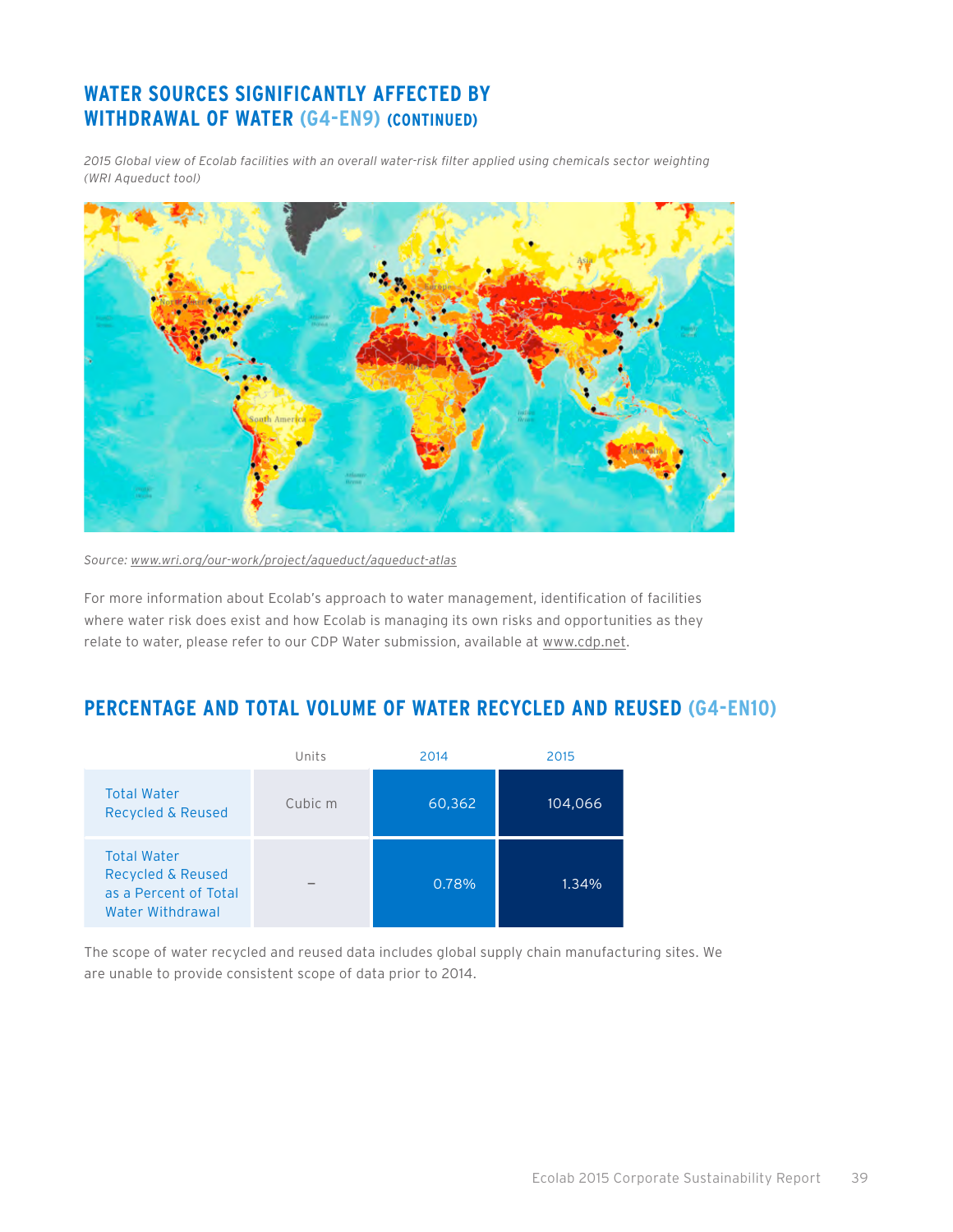# **OPERATIONAL SITES OWNED, LEASED, MANAGED IN OR ADJACENT TO PROTECTED AREAS AND AREAS OF HIGH BIODIVERSITY VALUE OUTSIDE PROTECTED AREAS (G4-EN11)**

Ecolab owns one manufacturing facility in Garyville, Louisiana, that has protected wetlands on its property. The protected area on the premises comprises 220 acres or 0.89km2. It is not developed and contains no buildings. This is the only known operational site that has owned or leased land that is in or adjacent to protected areas and areas of high biodiversity value outside of protected areas.

# **DESCRIPTION OF SIGNIFICANT IMPACTS OF ACTIVITIES, PRODUCTS AND SERVICES ON BIODIVERSITY IN PROTECTED AREAS AND AREAS OF HIGH BIODIVERSITY VALUE OUTSIDE PROTECTED AREAS (G4-EN12)**

Ecolab direct operations, activities, products and/or services do not have a significant impact on biodiversity in protected areas or areas of high biodiversity value outside of protected areas.

# **HABITATS PROTECTED OR RESTORED (G4-EN13)**

#### Protecting and Conserving Natural Environments

Ecolab is in the second year of a three-year, \$2 million partnership with The Nature Conservancy supporting their "Securing and Restoring Water Sources Around the Globe" Initiative.

- Pledged the leading \$500,000 gift to the Minnesota Headwaters Fund of The Nature Conservancy; this fund will implement targeted conservation projects (protection and restoration) to protect Minnesota's healthiest rivers and lakes. The Conservancy freshwater team is currently evaluating 41 projects covering approximately 2,300 acres along the Pine River for the placement of permanent conservation easements.
	- One of these projects is the Pine River Lakeshore Project, 88 acres of forest along 3,870 feet of lakeshore that connects existing conservation lands and protects a key lake for DNR Fisheries.
	- A second project includes a 57-acre parcel in Isanti County that has been identified by the MN DNR and the Isanti County Parks as a tract of high priority for permanent protection. This parcel, with approximately 1,000 feet of Rum River frontage, adjoins a unique Wildlife Management Area that provides hunting opportunities for disabled hunters only.
	- A third effort will support the Pine River Lakeshore Project, 88 acres of forest along 3,870 feet of lakeshore that connects existing conservation lands and protects a key lake for DNR Fisheries.
- Funded the development of the Urban Water Blueprint China edition, which maps the water resources of China's 30 most water-stressed cities, highlighting science-based recommendations for natural solutions to improve water quality (report released April 2016).
- • Supported the Monterrey Metropolitan Water Fund in Mexico, as well as restoration and conservation activities in Cumbres de Monterrey National Park in the heart of the Water Fund's area of maximum impact. Conservation efforts in 2015 included planting 20,000 white pine saplings to reforest 20 hectares of eroding hillside in the national park. Reforestation and other conservation methods implemented will help slow the flow of water upstream from the city and provide clean water for Monterrey.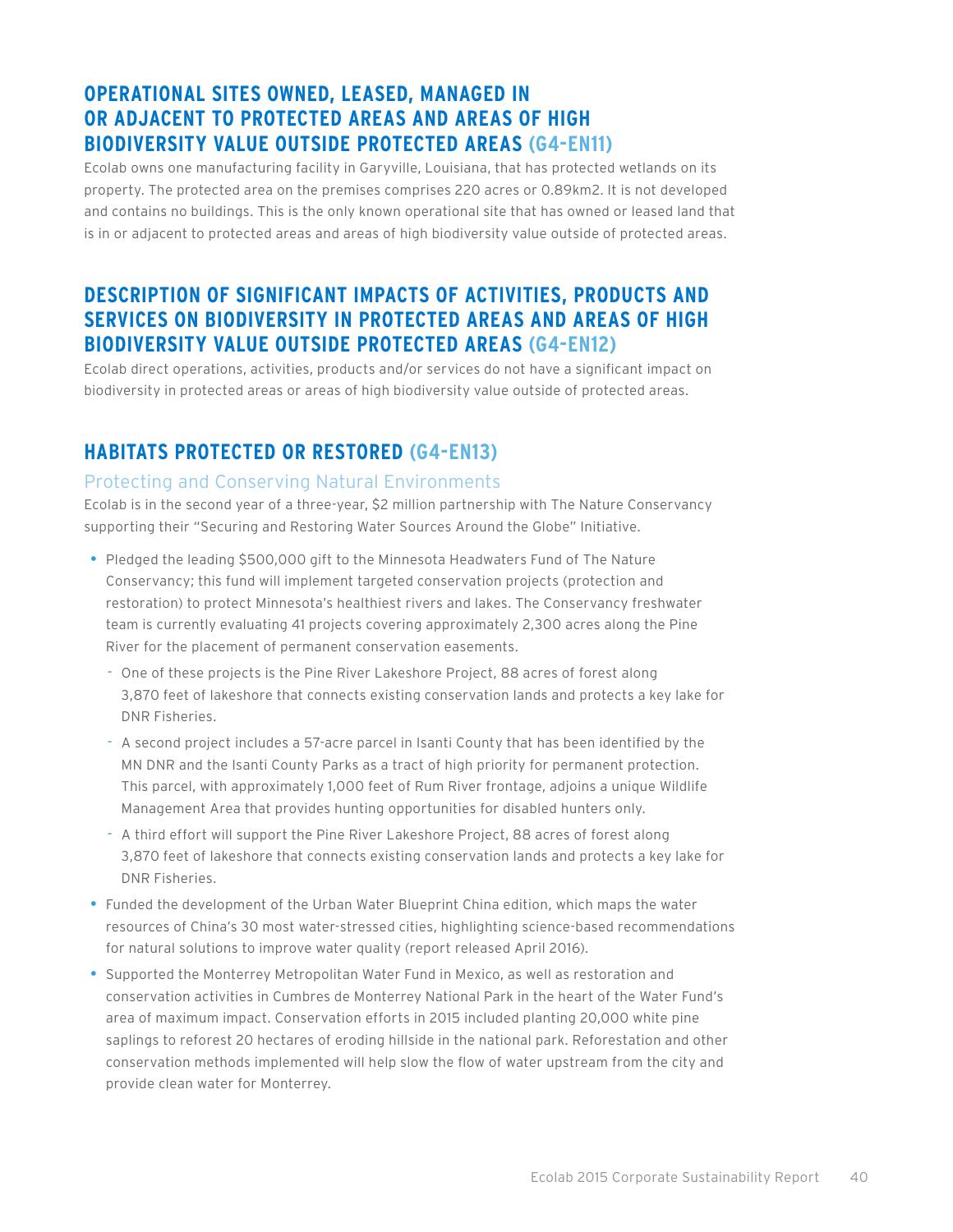# **TOTAL NUMBER OF IUCN RED-LIST SPECIES AND NATIONAL CONSERVATION LIST SPECIES WITH HABITATS IN AREAS AFFECTED BY OPERATIONS (G4-EN14)**

We are not aware of any operations that affect IUCN red-list species or national conservation list species.

# **DIRECT GREENHOUSE GAS (GHG) EMISSIONS (SCOPE 1) (G4-EN15)**

|                                                          | Units               | 2012    | 2013    | 2014    | 2015    |
|----------------------------------------------------------|---------------------|---------|---------|---------|---------|
| <b>Gross Direct</b><br>(Scope 1) GHG<br><b>Emissions</b> | MT CO <sub>se</sub> | 408,128 | 414,998 | 428,499 | 440,206 |

Scope 1 emissions reported are independent of any GHG trades, such as purchases, sales or transfers of offsets or allowances. The inventory includes  $CO<sub>2</sub>$ , CH<sub>4</sub> and N<sub>2</sub>O emissions from fuel consumption and HFC emissions from refrigerant use.

<code>Note: PFCs, NF</code>  $_{\tiny 3}$  and SF $_{\tiny 6}$  are not included, since Ecolab does not use these compounds.

Emissions factors used for electricity and other fuels are subregion-, country- or region-specific where applicable, using the latest databases from governmental sources (i.e., EPA's eGRID, UK's Defra and the International Energy Association).

|                           | Units                | 2012  | 2013  | 2014  | 2015  |
|---------------------------|----------------------|-------|-------|-------|-------|
| <b>Biogenic Emissions</b> | MT CO <sub>2</sub> e | 3,473 | 4,770 | 4,884 | 2,701 |

Biogenic emissions include biodiesel and Ethanol (E85) fuel use. Chosen base year for GHG emissions is 2012. United States Environmental Protection Agency's Climate Leaders Emissions factors were used to calculate direct emissions. Chosen consolidation approach for emissions is operational control.

## **INDIRECT GREENHOUSE GHG EMISSIONS (SCOPE 2) (G4-EN16)**

|                                                            | Units               | 2012    | 2013    | 2014    | 2015    |
|------------------------------------------------------------|---------------------|---------|---------|---------|---------|
| <b>Gross Indirect</b><br>(Scope 2)<br><b>GHG Emissions</b> | MT CO <sub>se</sub> | 261,849 | 261,269 | 273,809 | 262,396 |

Scope 2 emissions reported represent Location-based emissions, and are independent of any GHG trades, such as purchases, sales or transfers of offsets or allowances. The inventory includes  $CO<sub>2</sub>$ ,  $CH<sub>A</sub>$  and N<sub>2</sub>O emissions from electricity, heating and cooling consumption.

Chosen base year for GHG emissions is 2012. Emissions factors used for electricity and otherfuels are subregion-, country- or region-specific where applicable, using the latest databases from governmental sources (i.e., United States Environmental Protection Agency's eGRID, UK's Defra and the International Energy Association). Chosen consolidation approach for emissions is operational control.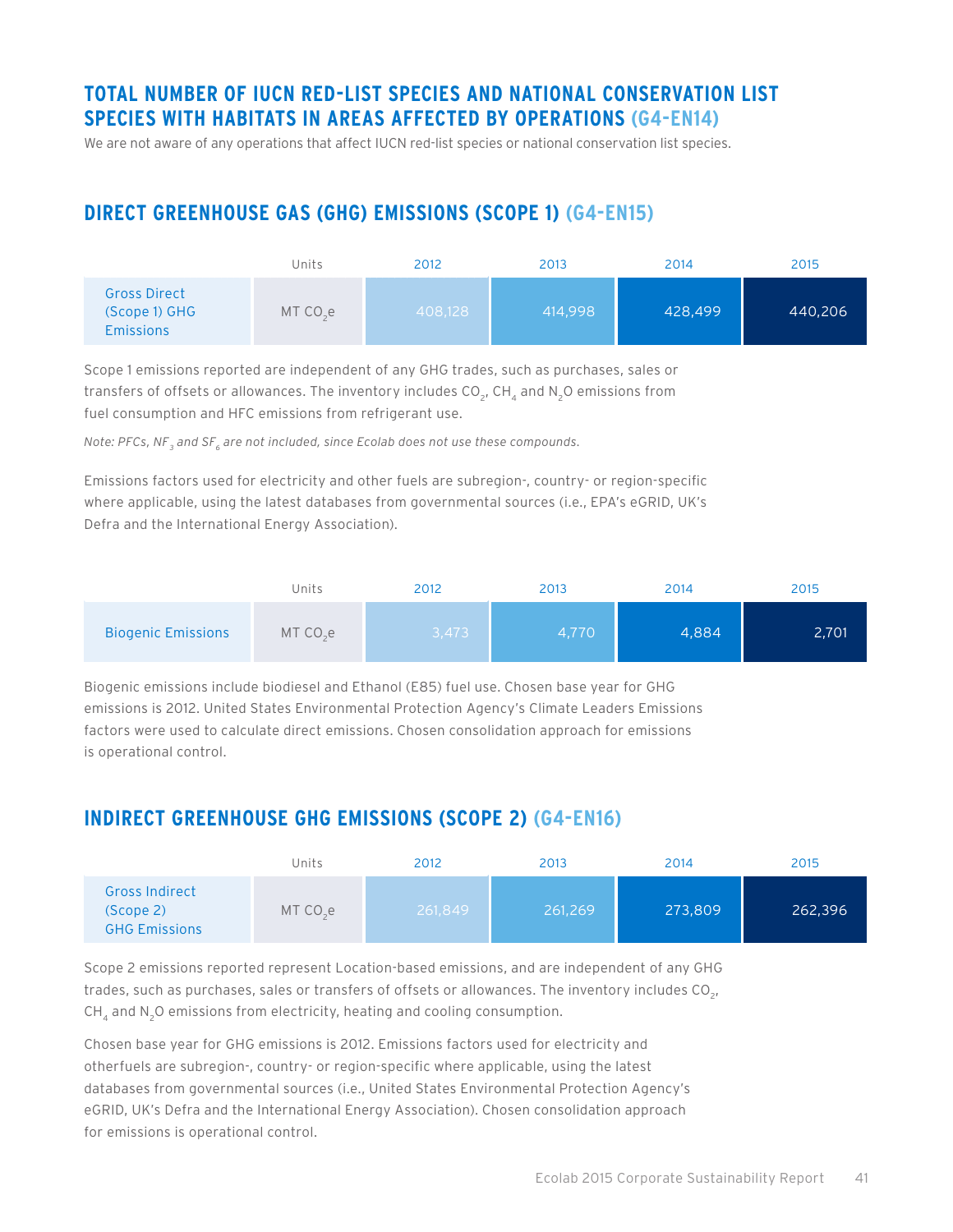# **OTHER INDIRECT GHG EMISSIONS (SCOPE 3) (G4-EN17)**

|                                                                                      | Units      | 2012   | 2013       | 2014       | 2015      |
|--------------------------------------------------------------------------------------|------------|--------|------------|------------|-----------|
| <b>Gross Indirect</b><br><b>Business Travel</b><br>(Scope 3) GHG<br><b>Emissions</b> | $MT CO2$ e | 52,001 | 53,775     | 51,442     | 45,363    |
| <b>Purchased Goods</b><br>and Services                                               | $MT CO2$ e |        | 10,024,541 | 10,116,702 | 8,715,979 |
| <b>Fuel and Energy</b><br>related activities                                         | $MT CO2$ e |        | 121,365    | 126,231    | 126,987   |
| <b>Waste Generated in</b><br><b>Operations</b>                                       | $MT CO2$ e |        | 44,181     | 35,239     | 37,629    |

The scope of business-travel emissions is travel by United States–based and European-based employees only. Data availability for European business travel varies by country. It is estimated that 70 percent of all business travel emissions are represented. Defra 2015 emissions factors were used to calculate Scope 3 business-travel GHG emissions.

The scope of Purchased Goods and Services emissions is Ecolab's global supplier spend based on our three most material supplier categories, representing 100 percent of our global spend per category Raw Material Chemical suppliers, Packaging suppliers and Equipment suppliers. The scope of Fuel and Energy related activities includes 100 percent of Ecolab's Scope 1 and 2 consumed fuels and energy. The scope of Waste Generated in Operations includes global owned and leased facilities.

# **GHG EMISSIONS INTENSITY (G4-EN18)\***

|                                                          | Units                    | 2012 | 2013 | 2014 | 2015 |
|----------------------------------------------------------|--------------------------|------|------|------|------|
| Direct and Indirect<br><b>GHG Emissions</b><br>Intensity | MT CO <sub>2</sub> e/\$M | 57.2 | 53.7 | 52.5 | 54.5 |

Gases included:  $CO_{2}$ ,  $CH_{4}$ , N<sub>2</sub>O. Includes scope 1, 2 and business travel.

|                                                               | Units                    | 2012 | 2013 | 2014 | 2015 |
|---------------------------------------------------------------|--------------------------|------|------|------|------|
| <b>Direct GHG</b><br><b>Emissions Intensity</b>               | MT CO <sub>2</sub> e/SM  | 32.3 | 30.5 | 29.8 | 32.1 |
| <b>Indirect GHG</b><br><b>Emissions Intensity</b>             | MT CO <sub>2</sub> e/\$M | 20.7 | 19.2 | 19.1 | 19.1 |
| Other Indirect<br>(Scope 3) GHG<br><b>Emissions Intensity</b> | MT CO <sub>2</sub> e/SM  | 4.12 | 3.95 | 3.58 | 3.31 |

Ecolab 2015 Corporate Sustainability Report 42 *\*For Total and Indirect GHG emissions reported, Ecolab uses the Location-based method to calculate and report its Scope 2 emissions.*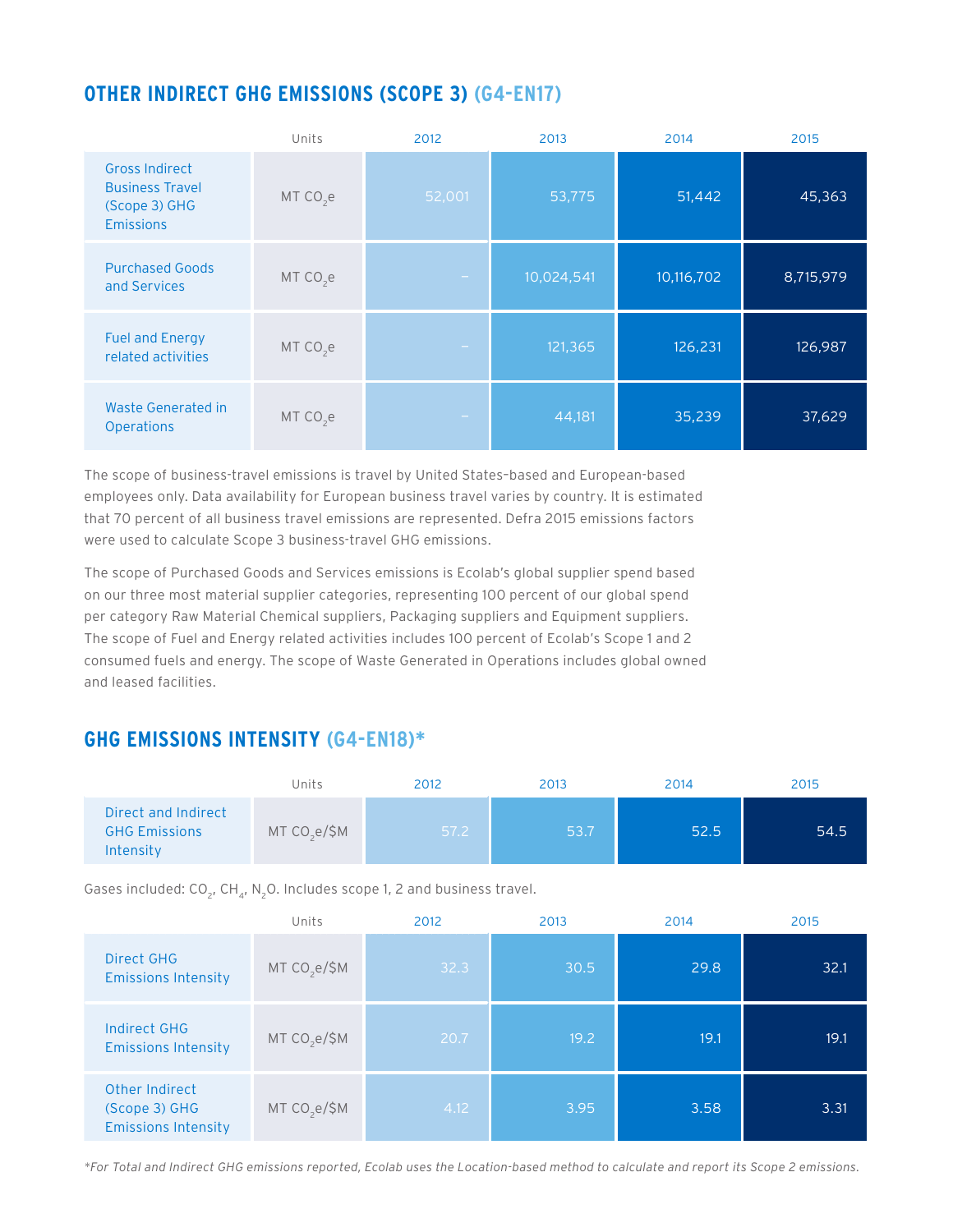# **REDUCTION OF GHG EMISSIONS (G4-EN19)**

|               | Units               | 2015  |
|---------------|---------------------|-------|
| Asia Pacific  | MTCO <sub>2</sub> e | 730   |
| <b>EMEA</b>   | MTCO <sub>2</sub> e | 31    |
| Latin America | MTCO <sub>2</sub> e |       |
| North America | MTCO <sub>2</sub> e | 364   |
| <b>Global</b> | MTCO <sub>2</sub> e | 1,125 |

The scope of reduction of emissions consumption data is global supply chain manufacturing facilities. We are unable to provide consistent scope of data prior to 2014. The inventory includes CO<sub>2</sub>, CH<sub>A</sub> and N<sub>2</sub>O emissions from fuel consumption and HFC emissions from refrigerant use. This includes both scope 1 and 2 emissions.

<code>Note: PFCs, NF</code>  $_{3}$  and SF  $_{6}$  are not included, since Ecolab does not use these compounds. Reduction data is *calculated by our plant engineers and are annualized for 2015 savings only.*

|               | Units                           | 2012   | 2013  | 2014  | 2015   |
|---------------|---------------------------------|--------|-------|-------|--------|
| Asia Pacific  | MT CFC-11<br>Equivalents        | 0.019  | 0.005 | 0.025 | 0.0089 |
| <b>EMEA</b>   | MT CFC-11<br>Equivalents        | $\sim$ | 0.024 | -     |        |
| Latin America | MT CFC-11<br>Equivalents        | 0.003  | 0.003 | 0.005 | 0.0007 |
| North America | MT CFC-11<br>Equivalents        | 0.622  | 0.231 | 0.250 | 0.130  |
| <b>Global</b> | MT CFC-11<br><b>Equivalents</b> | 0.644  | 0.263 | 0.280 | 0.140  |

# **EMISSIONS OF OZONE-DEPLETING SUBSTANCES (ODS) (G4-EN20)**

No ODS are used in the production of Ecolab products. The ODS reported are used in chiller and HVAC systems in Ecolab manufacturing facilities. The scope of this metric is all supply-chain manufacturing facilities. Sites that closed during 2013 are not included in the scope of 2013 data. Substances included in this calculation include R22, R123 and R124A. Emissions factors from the Montreal Protocol were used.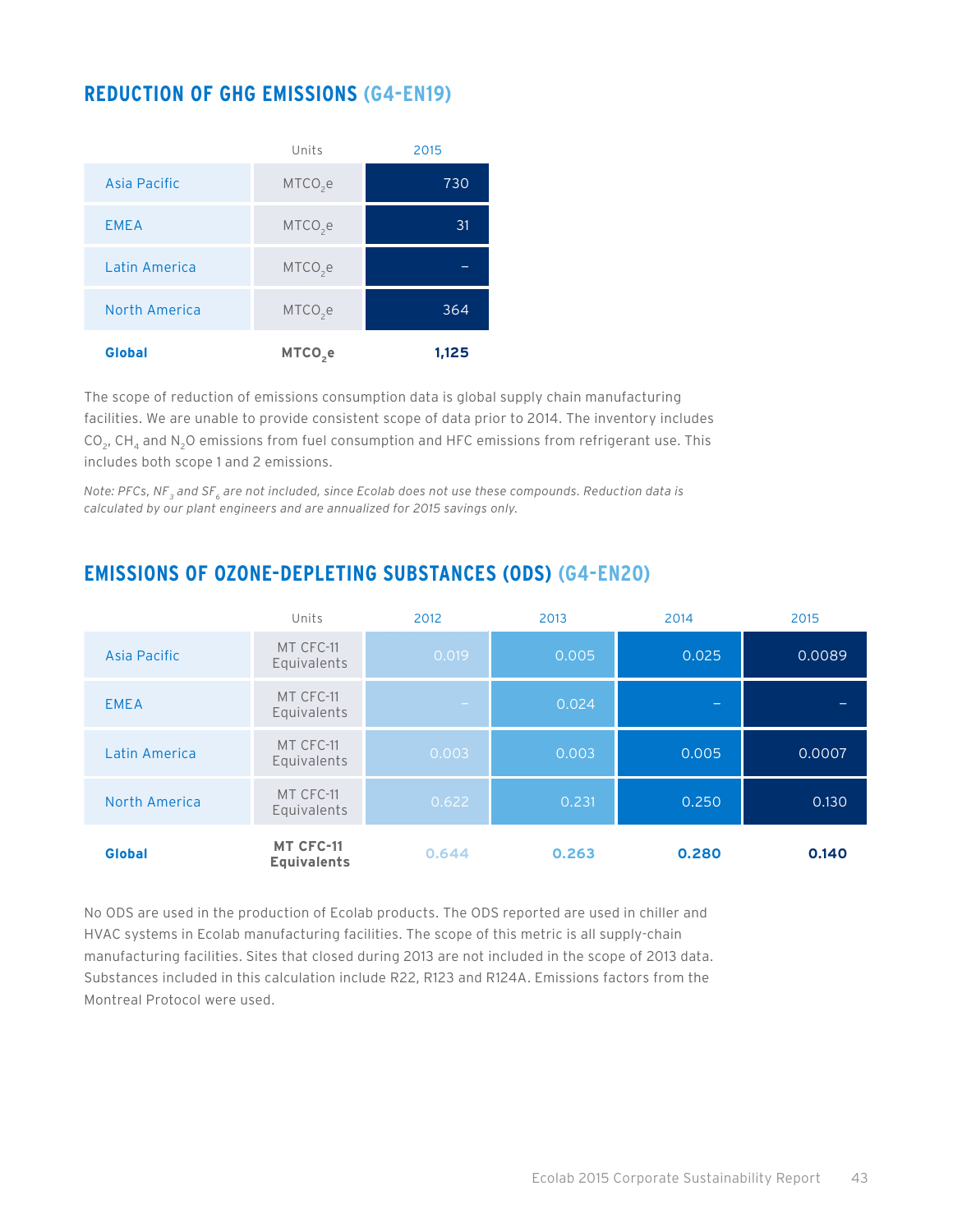# **NOx, SOx AND OTHER SIGNIFICANT AIR EMISSIONS (G4-EN21)**

#### **NOx EMISSIONS BY REGION**

|                      | Units     | 2012  | 2013  | 2014  | 2015  |
|----------------------|-----------|-------|-------|-------|-------|
| Asia Pacific         | <b>MT</b> | 42    | 81    | 71    | 82    |
| <b>EMEA</b>          | <b>MT</b> | 135   | 112   | 112   | 111   |
| Latin America        | <b>MT</b> | 51    | 55    | 80    | 88    |
| <b>North America</b> | <b>MT</b> | 918   | 962   | 912   | 1,075 |
| <b>Global</b>        | <b>MT</b> | 1,146 | 1,210 | 1,175 | 1,356 |

#### **SOx EMISSIONS BY REGION**

|                      | Units     | 2012 | 2013 | 2014 | 2015 |
|----------------------|-----------|------|------|------|------|
| Asia Pacific         | MT        | 1.03 | 1.06 | 0.94 | 0.97 |
| <b>EMEA</b>          | <b>MT</b> | 6.47 | 5.92 | 5.16 | 4.95 |
| Latin America        | <b>MT</b> | 0.36 | 0.56 | 0.33 | 0.38 |
| <b>North America</b> | <b>MT</b> | 0.74 | 0.86 | 0.90 | 0.86 |
| <b>Total</b>         | <b>MT</b> | 8.60 | 8.40 | 7.33 | 7.16 |

|                                              | Units | 2012     | 2013     | 2014     | 2015     |
|----------------------------------------------|-------|----------|----------|----------|----------|
| <b>NO<sub>x</sub></b> Emissions<br>Intensity | MT/SM | 0.0908   | 0.0890   | 0.0818   | 0.0988   |
| <b>SOX Emissions</b><br>Intensity            | MT/SM | 0.000681 | 0.000618 | 0.000510 | 0.000522 |

The scope of NOx and SOx reporting is global facility and fleet fuel use.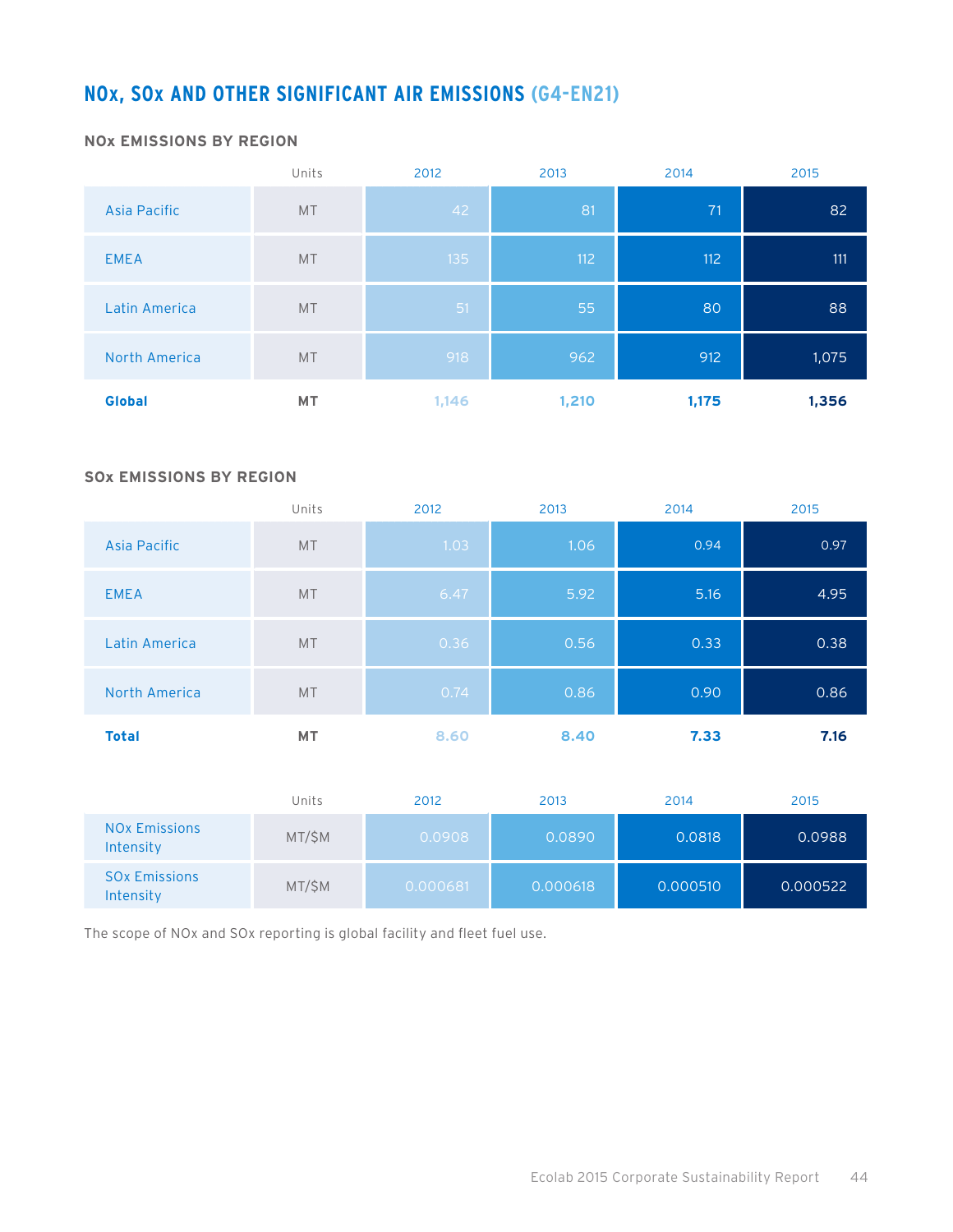## **TOTAL WATER DISCHARGE BY QUALITY AND DESTINATION (G4-EN22)**

#### **WATER DISCHARGE BY DESTINATION IN 2012**



#### **WATER DISCHARGE BY DESTINATION IN 2013**



#### **WATER DISCHARGE BY DESTINATION IN 2014**



#### **WATER DISCHARGE BY DESTINATION IN 2015**



#### **WATER DISCHARGE BY DESTINATION**

|                                   | Units   | 2012      | 2013      | 2014      | 2015      |
|-----------------------------------|---------|-----------|-----------|-----------|-----------|
| Deep Well Injection               | Cubic m | 78,206    | 81,646    | 110,639   | 79,484    |
| <b>Hauled Off-site</b>            | Cubic m | 160,670   | 167,496   | 179,214   | 115,474   |
| <b>Over Land/Surface</b><br>Water | Cubic m | 1,144,564 | 1,047,873 | 1,127,678 | 1,047,122 |
| Sewer to Treatment<br>Facility    | Cubic m | 3,500,429 | 3,562,368 | 3,720,048 | 4,018,097 |
| Other*                            | Cubic m | $\sim$    | 58        | 138       | 1,519     |

\*Other includes solidification and land farm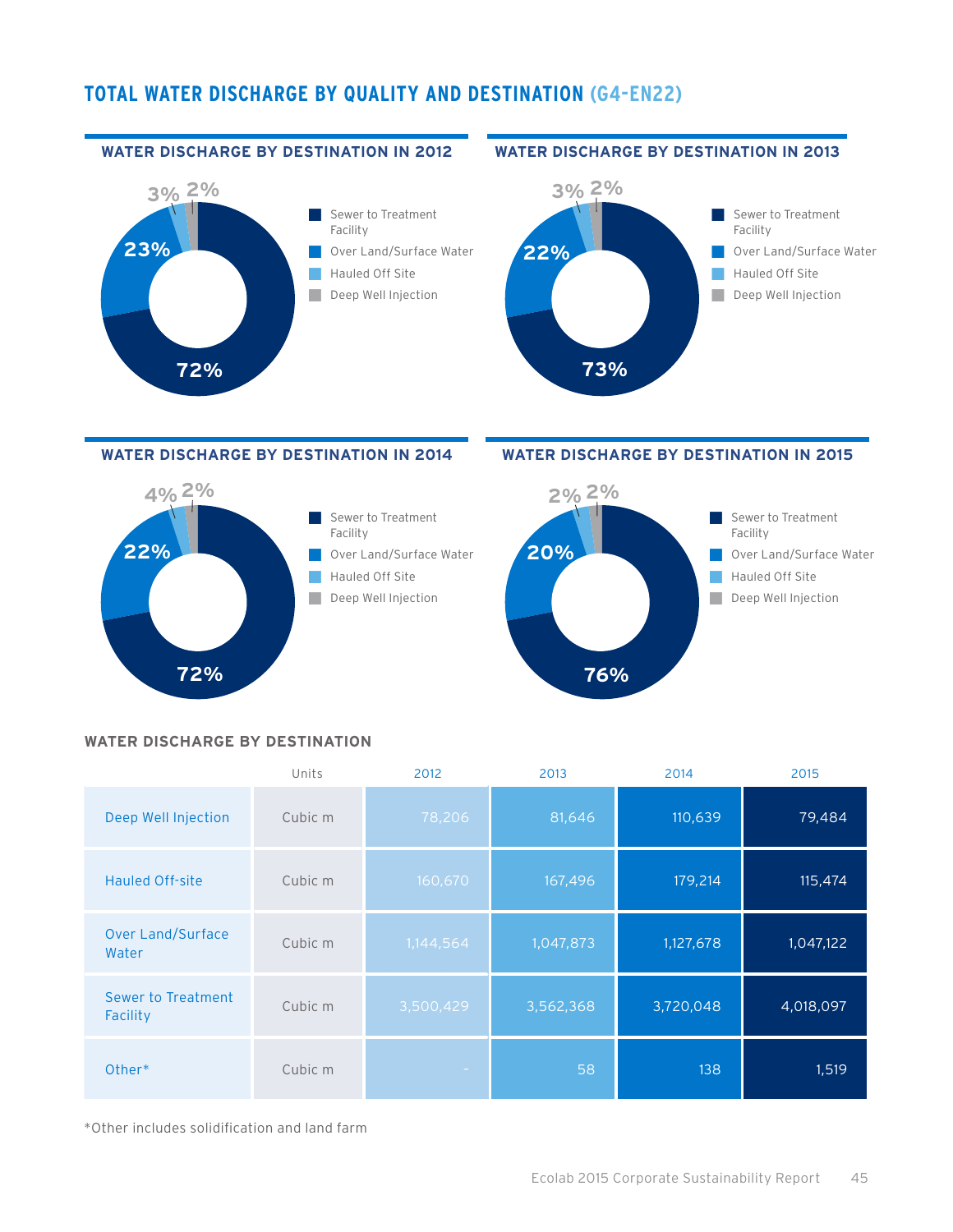### **TOTAL WATER DISCHARGE BY QUALITY AND DESTINATION (G4-EN22) (CONTINUED)**

|                                     | Units       | 2012      | 2013      | 2014      | 2015      |
|-------------------------------------|-------------|-----------|-----------|-----------|-----------|
| Asia Pacific                        | Cubic m     | 395,049   | 429,580   | 428,758   | 403,556   |
| <b>EMEA</b>                         | Cubic m     | 851,966   | 867,598   | 839,999   | 914,706   |
| Latin America                       | Cubic m     | 204,781   | 194,380   | 180,978   | 207,082   |
| North America                       | Cubic m     | 3,432,073 | 3,367,883 | 3,687,982 | 3,736,350 |
| <b>Total</b>                        | Cubic m     | 4,883,869 | 4,859,441 | 5,137,717 | 5,261,694 |
|                                     |             |           |           |           |           |
|                                     | Units       | 2012      | 2013      | 2014      | 2015      |
| <b>Water Discharge</b><br>Intensity | Cubic m/\$M | 387       | 357       | 358       | 383       |

#### **WATER DISCHARGE BY REGION**

The scope of water discharge is global supply-chain manufacturing facilities and headquarters/ RD&E facilities.

#### **WATER DISCHARGE BY QUALITY**

|                                          | Units     | 2014  | 2015  |
|------------------------------------------|-----------|-------|-------|
| <b>Biological Oxygen</b><br>Demand (BOD) | <b>MT</b> | 2,431 | 1,680 |
| <b>Total Suspended</b><br>Solids (TSS)   | <b>MT</b> | 1,471 | 2,363 |

The scope of water quality data is global supply chain manufacturing facilities, excluding 2015 acquisition sites. Ecolab started reporting BOD and TSS in 2014 and is in the process of rolling out this reporting requirement across its supply chain. We are unable to provide consistent scope of data prior to 2014. In 2014, 96 percent of global supply chain manufacturing water discharge is represented in the reported BOD and TSS volume. In 2015, 91 percent of supply chain manufacturing water discharge is represented in BOD volume and 93 percent of supply chain manufacturing water discharge is represented in TSS volume.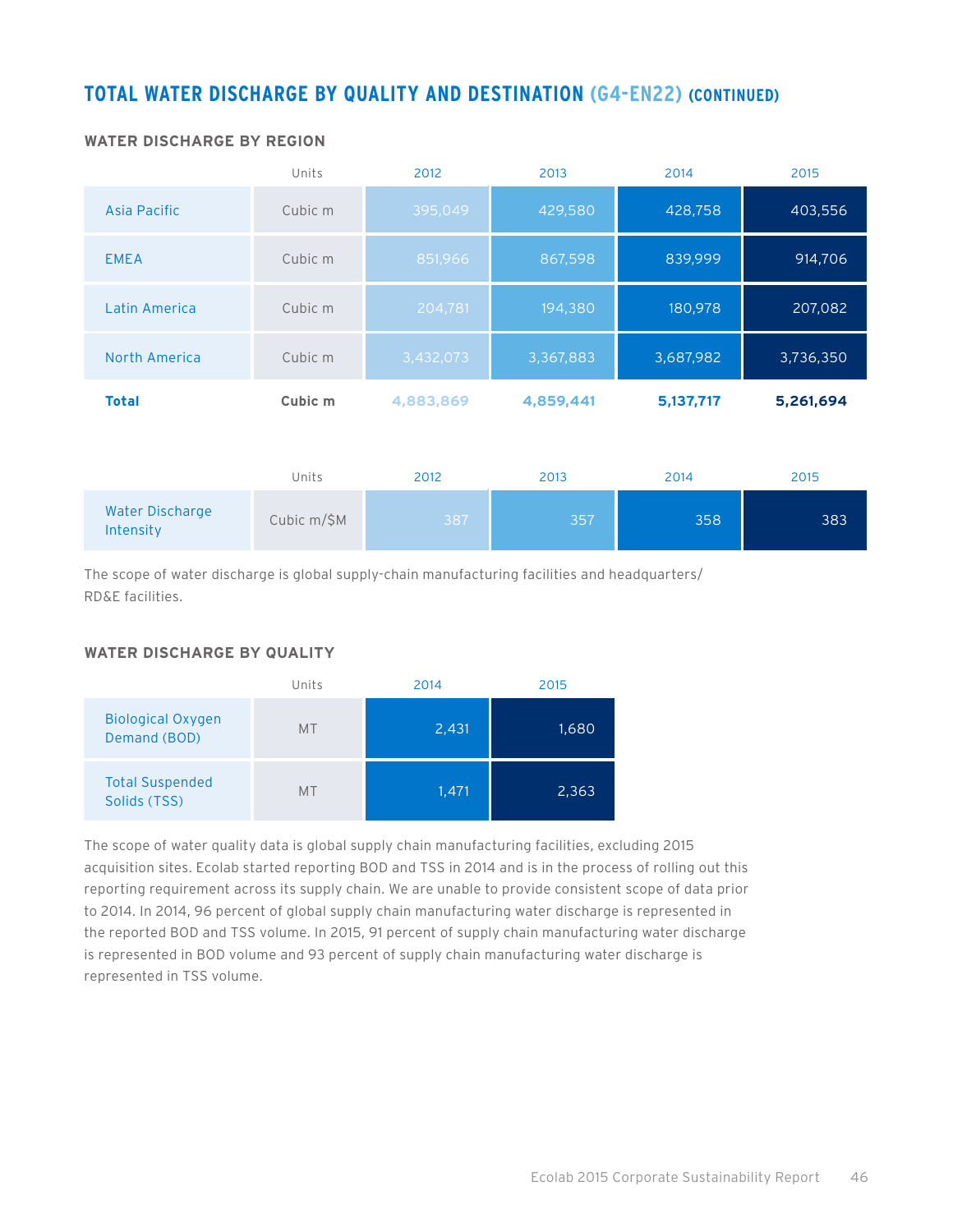# **TOTAL WEIGHT OF WASTE BY TYPE AND DISPOSAL METHOD (G4-EN23)**

|                                       | Units     | 2012   | 2013   | 2014   | 2015   |
|---------------------------------------|-----------|--------|--------|--------|--------|
| <b>Nonhazardous</b><br>Waste          | <b>MT</b> | 34,948 | 54,420 | 30,395 | 31,928 |
| Hazardous Waste                       | <b>MT</b> | 35,760 | 38,296 | 44,549 | 46,109 |
|                                       |           |        |        |        |        |
| Nonhazardous Solid<br>Waste Intensity | MT/\$M    | 2.77   | 4.00   | 2.12   | 2.33   |
| Hazardous Waste<br>Intensity          | MT/\$M    | 2.83   | 2.82   | 3.10   | 3.36   |

All waste is disposed of directly by the organization or otherwise directly confirmed by the waste disposal contractor. The primary type of hazardous waste that Ecolab produces is process waste from vessel washouts, equipment cleaning, etc. Generally this waste is corrosive or flammable, which is why it is deemed hazardous.

The scope of hazardous and nonhazardous solid waste is globally owned and leased facilities.

The nonhazardous solid waste increase in 2013 was due to one-time integration activities at three manufacturing facilities in the United States.

#### **NONHAZARDOUS SOLID WASTE BY REGION**

|               | Units     | 2014   | 2015   |
|---------------|-----------|--------|--------|
| Asia Pacific  | <b>MT</b> | 774    | 776    |
| <b>EMEA</b>   | <b>MT</b> | 3,385  | 3,164  |
| Latin America | <b>MT</b> | 749    | 774    |
| North America | <b>MT</b> | 21,348 | 23,212 |
| <b>Global</b> | <b>MT</b> | 26,256 | 27,926 |

#### **NONHAZARDOUS SOLID WASTE BY DESTINATION**

|                        | Units     | 2014   | 2015   |
|------------------------|-----------|--------|--------|
| Landfill               | <b>MT</b> | 17,512 | 19,125 |
| <b>Land Farm</b>       | <b>MT</b> | 5,622  | 6,133  |
| <b>Energy Recovery</b> | <b>MT</b> | 1,820  | 1,538  |
| <b>Fuel Blending</b>   | <b>MT</b> | 516    | 442    |
| Other*                 | <b>MT</b> | 786    | 688    |

*\*Other includes incineration, composting, etc.*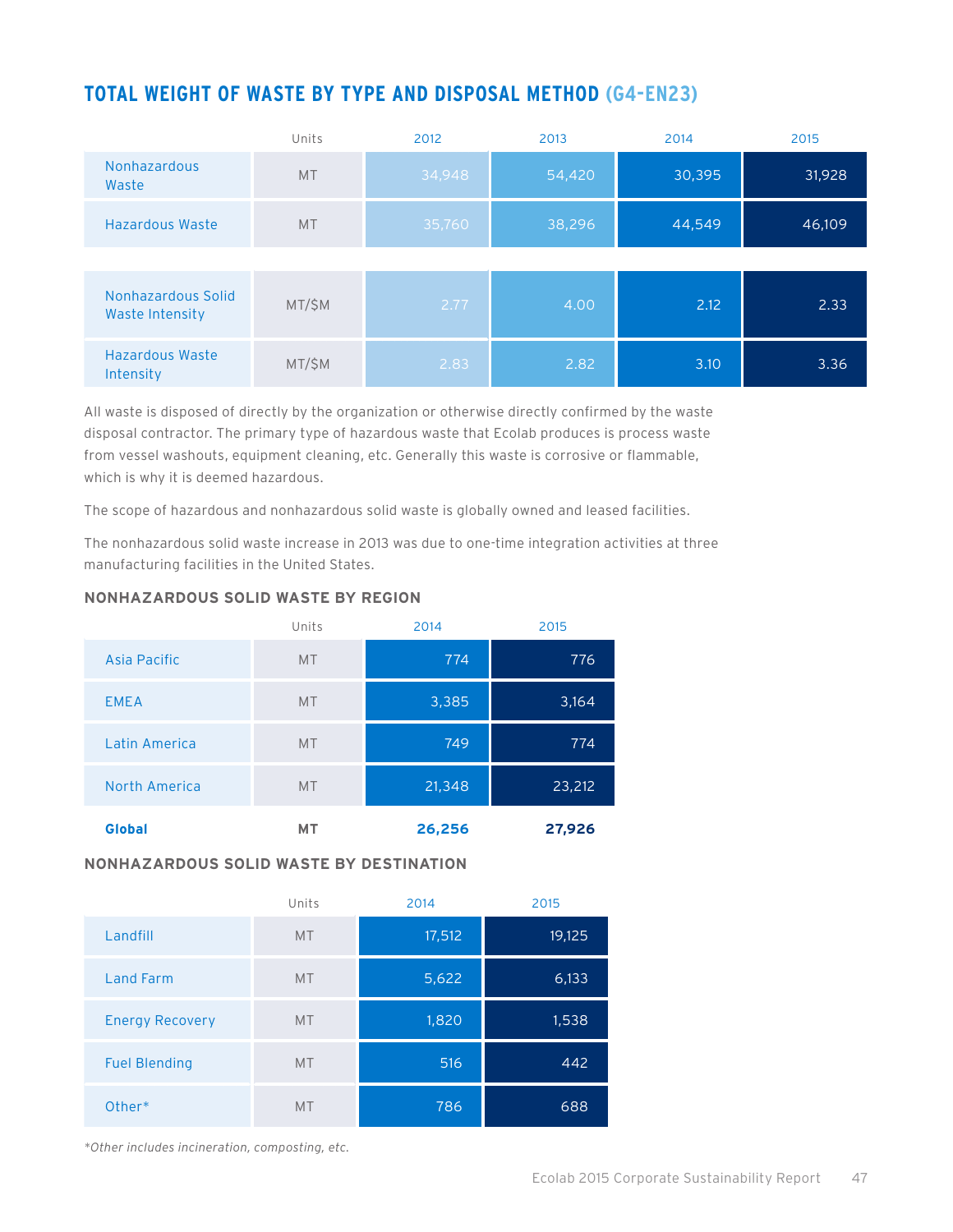### **TOTAL WEIGHT OF WASTE BY TYPE AND DISPOSAL METHOD (G4-EN23) (CONTINUED)**

#### **HAZARDOUS WASTE BY REGION**

|               | Units     | 2014   | 2015   |
|---------------|-----------|--------|--------|
| Asia Pacific  | <b>MT</b> | 2,924  | 4,329  |
| <b>EMEA</b>   | <b>MT</b> | 15,966 | 17,616 |
| Latin America | <b>MT</b> | 2,919  | 3,456  |
| North America | <b>MT</b> | 16,718 | 15,518 |
| <b>Global</b> | <b>MT</b> | 38,527 | 40,919 |

#### **HAZARDOUS WASTE BY DESTINATION**

|                        | Units     | 2014   | 2015   |
|------------------------|-----------|--------|--------|
| Incineration           | <b>MT</b> | 12,450 | 12,128 |
| Landfill               | <b>MT</b> | 9,475  | 12,563 |
| Treatment              | <b>MT</b> | 5,291  | 6,992  |
| <b>Energy Recovery</b> | <b>MT</b> | 4,045  | 2,343  |
| Evaporation            | <b>MT</b> | 3,230  | 1,403  |
| Deep Well Injection    | <b>MT</b> | 2,008  | 3,373  |
| Reuse                  | <b>MT</b> | 931    | 135    |
| <b>Fuel Blending</b>   | <b>MT</b> | 794    | 1,601  |
| Compost                | MT        | 295    | 381    |
| <b>Sewer</b>           | MT        | 8      |        |

*\*\*Other includes co-processing, fuel blending, etc.*

#### **SOLID RECYCLED MATERIAL**

|                                   | Units | 2014  | 2015   |
|-----------------------------------|-------|-------|--------|
| Solid Recycled<br><b>Material</b> | M٦    | 5,048 | 10,345 |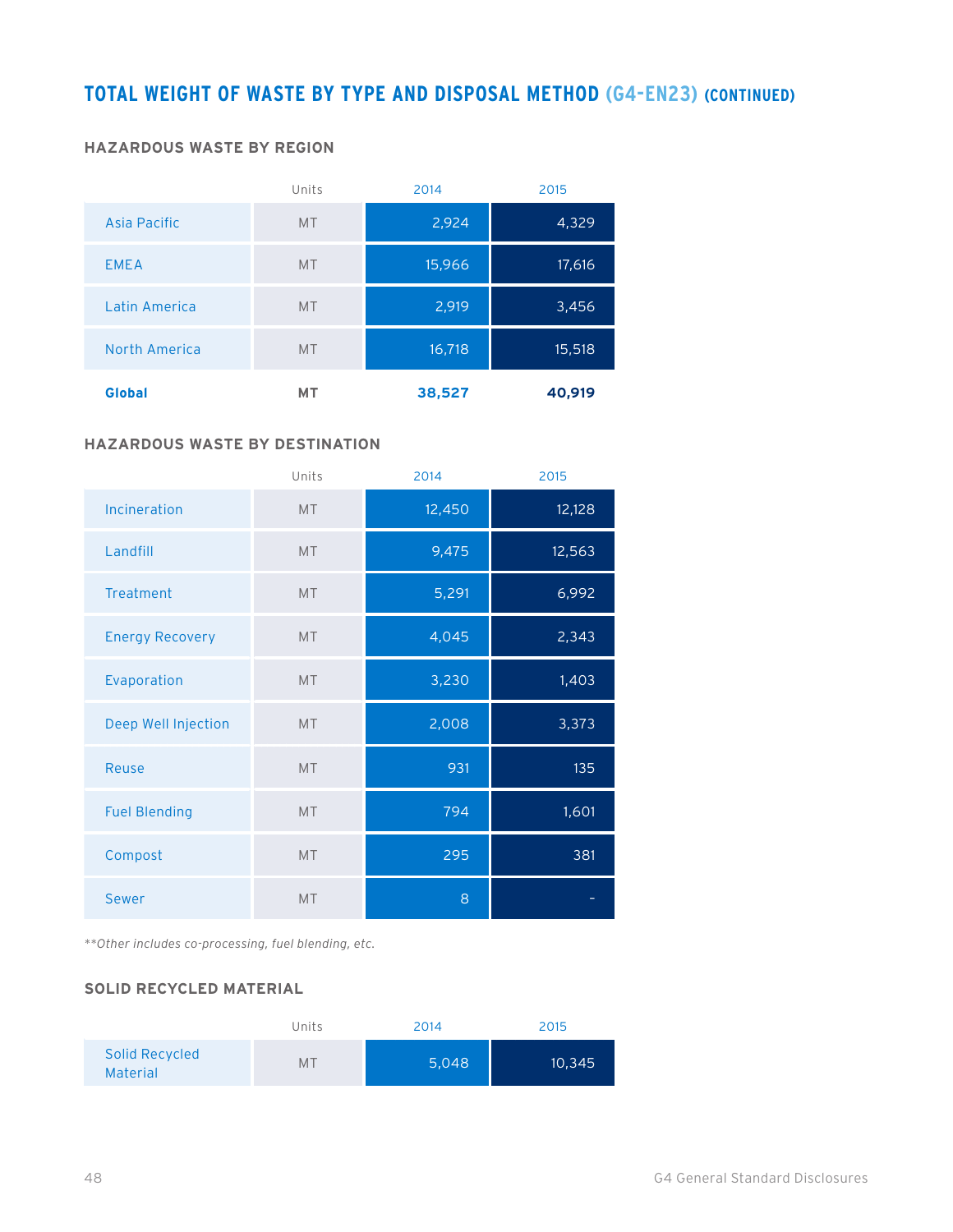### **TOTAL WEIGHT OF WASTE BY TYPE AND DISPOSAL METHOD (G4-EN23) (CONTINUED)**



The scope of nonhazardous solid waste and hazardous waste by region and destination is global supply chain manufacturing facilities. The scope of solid recycled material data is global supply chain manufacturing facilities. We are unable to provide consistent scope of data prior to 2014.

## **TOTAL NUMBER AND VOLUME OF SIGNIFICANT SPILLS (G4-EN24)**

In 2015, our operations did not experience spills of material significance to our company or the communities in which we operate.

# **WEIGHT OF TRANSPORTED, IMPORTED, EXPORTED OR TREATED WASTE DEEMED HAZARDOUS UNDER THE TERMS OF THE BASEL CONVENTION ANNEX I, II, III AND VIII AND PERCENTAGE OF TRANSPORTED WASTE SHIPPED INTERNATIONALLY (G4-EN25)**

All hazardous waste that leaves Ecolab facilities is shown in EN23, along with any treated hazardous waste by weight, type and region.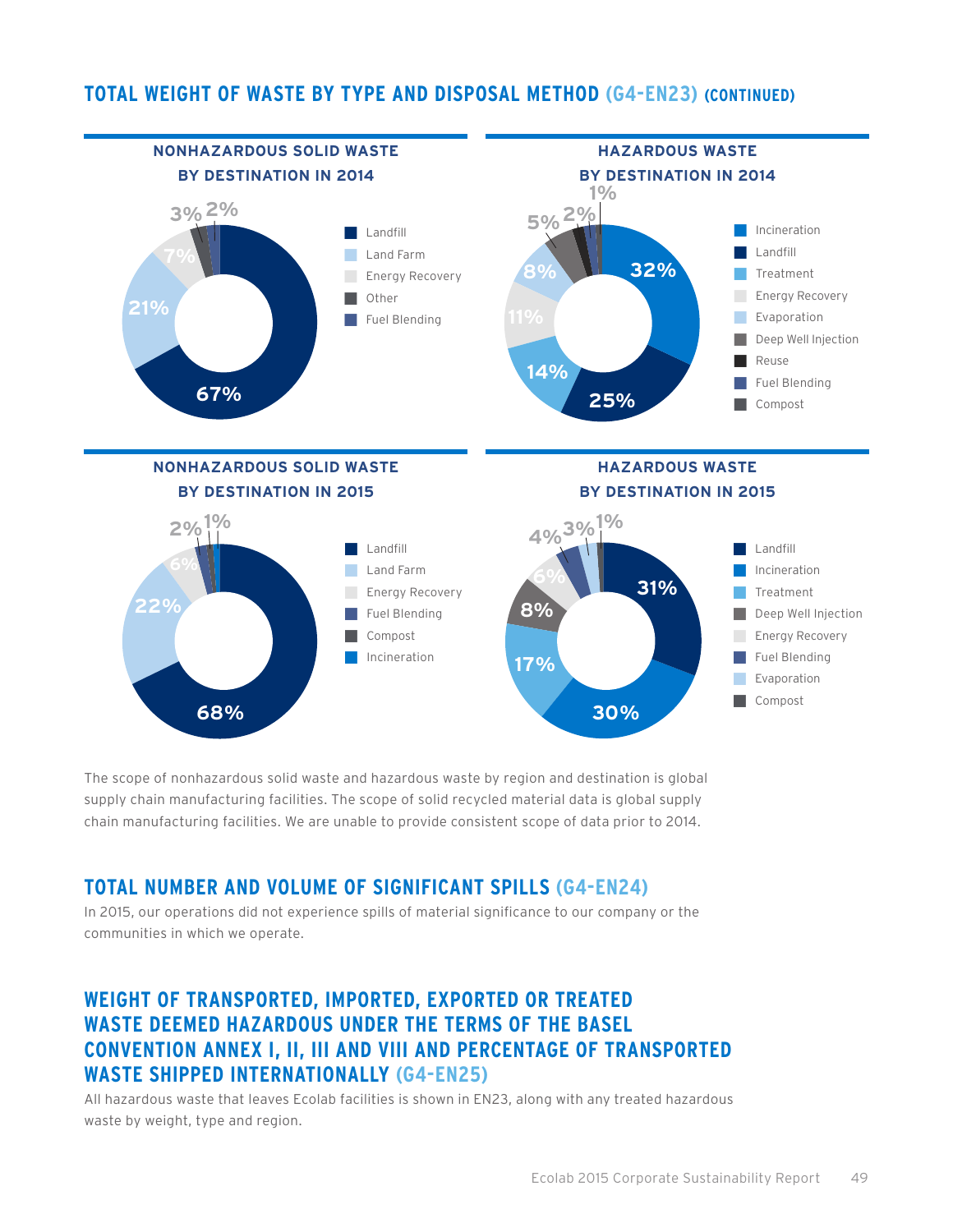# **IDENTITY, SIZE, PROTECTED STATUS AND BIODIVERSITY VALUE OF WATER BODIES AND RELATED HABITATS SIGNIFICANTLY AFFECTED BY THE ORGANIZATION'S DISCHARGES OF WATER AND RUNOFF (G4-EN26)**

For each facility, the size of the water source itself, biodiversity value and value or importance of the water source to local communities and indigenous peoples is reported in our CDP Water response. None of the river basins and water sources are designated as protected areas (nationally or internationally). For more information about Ecolab's approach to water management, identification of facilities where water risk may exist and how Ecolab is managing these risks and opportunities as they relate to water, please refer to our CDP Water submission, available at cdp.net.

# **MONETARY VALUE OF SIGNIFICANT FINES AND TOTAL NUMBER OF NONMONETARY SANCTIONS FOR NONCOMPLIANCE WITH ENVIRONMENTAL LAWS AND REGULATIONS (G4-EN29)**

Ecolab is aware of a relatively small number of noncompliance issues and has a proactive and robust compliance program to address them promptly and completely. None of these issues resulted in material fines or penalties to the company under applicable reporting requirements. Additional information is provided in Ecolab's Form 10-K for the fiscal year ending December 31, 2015 in Part 1, Item 1, under Environmental Remediation and Proceedings and in Note 15 ("Litigation and Environmental Matters").

# **PERCENTAGE OF NEW SUPPLIERS SCREENED USING ENVIRONMENTAL CRITERIA (G4-EN32)**

Ecolab procures more than \$4.4 billion of direct raw material, contract manufacturing and equipment from more than 12,000 suppliers worldwide and manages distribution through various channels to external customers across 1.3 million locations. All chemical raw materials suppliers are screened prior to using their materials in our products. Suppliers go through a rigorous process called Product Introduction Process (PIP) for initial approval or Alternate Supplier Approval Process (ASAP) for already approved products. Both processes evaluate the supplier based on service, quality, material specifications and price. The supplier then goes through a series of approval checks on the material to ensure it meets our specifications. The approval of the supplier's material goes through a Certified Quality Auditor (CQA) review, R&D (Technical Review), Regulatory Affairs (checks for FDA, EPA, Kosher, NSF, Halal) and Procurement (ethical sourcing). In 2015, approximately 100 new suppliers were identified and 100 percent screened using the above criteria prior to initiating purchasing (or procurement) decisions.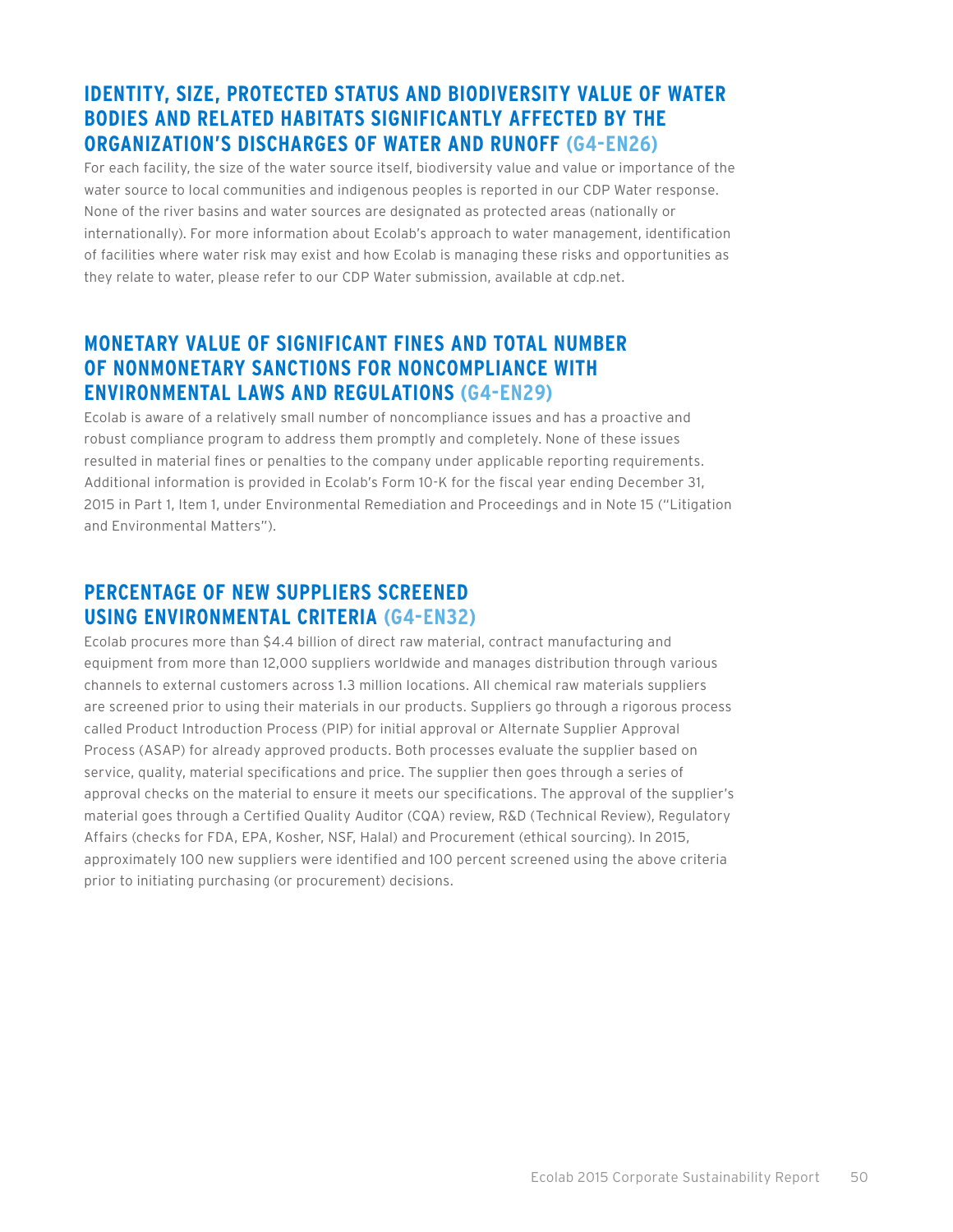# **SIGNIFICANT ACTUAL AND POTENTIAL NEGATIVE ENVIRONMENTAL IMPACTS IN THE SUPPLY CHAIN AND ACTIONS TAKEN (G4-EN33)**

Suppliers must meet our Ethical Sourcing Standards regarding forced labor, child labor, health and safety in the workplace, fair pay, harassment, diversity and ethics and environmental policies. Our supplier requirements are based on international standards including the United Nations Declaration of Human Rights, the United Nations Convention on the Rights of the Child and the Conventions of the International Labor Organization, including its Fundamental Principles and Rights at Work. In 2014, we initiated the process to expand the scope of our sourcing requirements to consider the carbon emissions footprint of our individual suppliers, as well as the sum total impact of this component of our value chain.

In addition to the detailed supplier assessment completed by our top suppliers in order to verify compliance with Ecolab's ethical sourcing requirements, Ecolab has conducted a carbon impact analysis of our global suppliers who account for 100 percent of our global supplier spend in each of the chemical, packaging and equipment categories, representing more than 600 suppliers and over 50 percent of our global cost of goods sold (COGS). Through this analysis, we have found that these components of our supply chain have a carbon footprint that is larger than our own scope 1 and 2 combined footprint, meaning there are potential environmental impacts associated with our supply chain.

We will continue to expand the number and scope of suppliers that we evaluate, report and engage with to enhance their performance and identify opportunities to mitigate and reduce their environmental impacts, while also seeking to support our suppliers to meet the requirements of our Ethical Sourcing Standards

# **NUMBER OF GRIEVANCES ABOUT ENVIRONMENTAL IMPACTS FILED, ADDRESSED AND RESOLVED THROUGH FORMAL GRIEVANCE MECHANISMS (G4-EN34)**

In 2015, we did not receive material grievances about environmental impacts.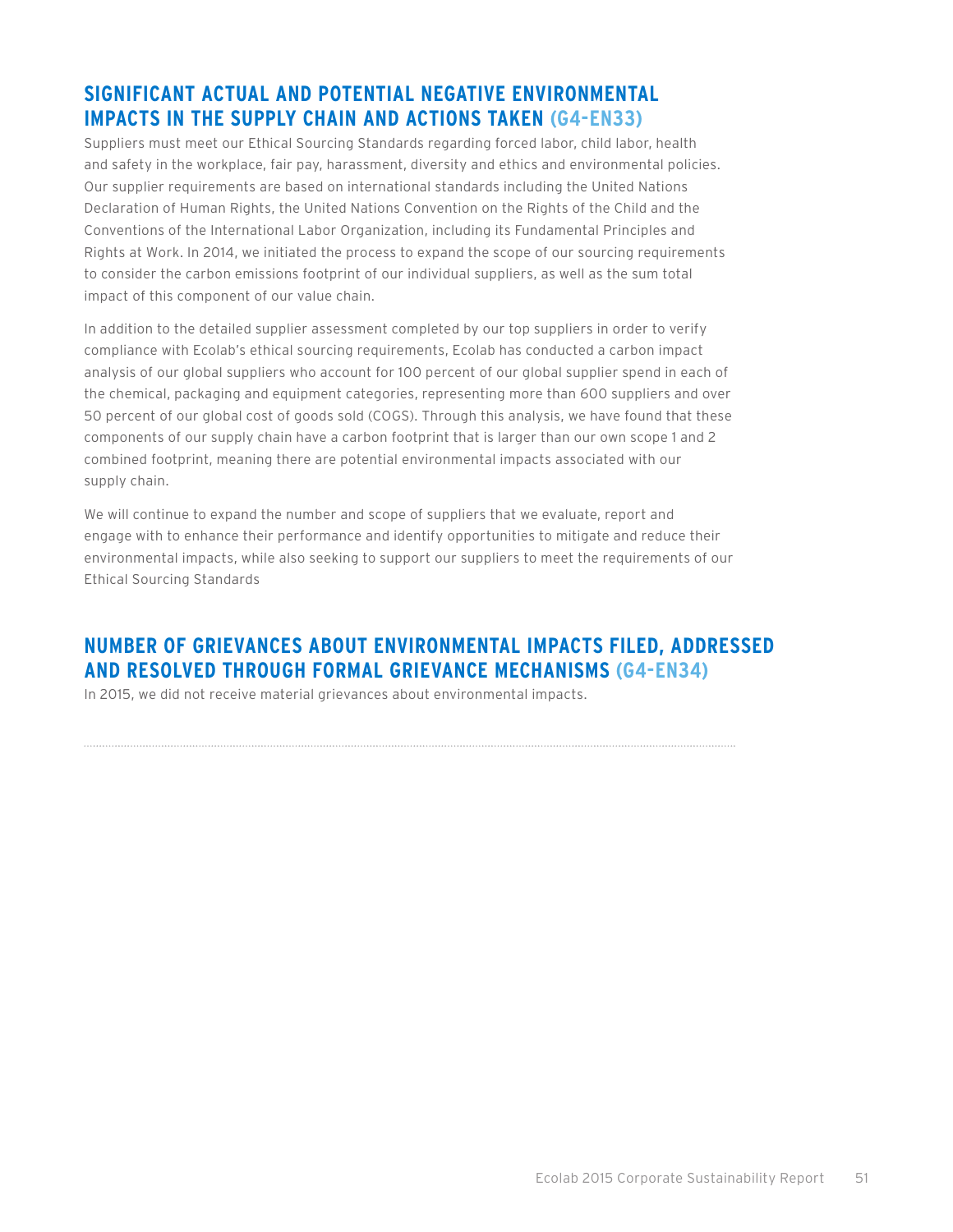# **DISCLOSURE OF MANAGEMENT APPROACH**

The following Disclosure of Management Approach covers labor practices and decent work aspects material to Ecolab as disclosed in this report.

### **Commitments**

We are committed to a culture that fully leverages our employees' talents by promoting an environment where all people can make a difference, be heard, be supported, be developed and be rewarded for their contributions. We value the energy, ideas and ultimate success that diversity brings to our industry, our company and the global community we serve.

Ecolab takes our responsibility to our employees and our communities very seriously. We believe in compensating our employees fairly and in compliance with local laws. We promote the well-being of our employees, our customers and our customers' customers by contributing to programs and initiatives that enhance the quality of life in the communities where they work and live.

The safety of our employees, contractors and customers is our number one priority. From the way we operate to the products we develop to the customers we serve, our commitment to safety is uncompromisable.

### Policies

Our Code of Conduct guides the way we conduct business internally and with our customers, suppliers and within the communities in which we operate. Ecolab adopted its first Code of Conduct policy in 1976. The policy was last amended on November 29, 2012. The Code of Conduct applies to all Ecolab officers, directors and employees. Ecolab intends to promptly disclose on our website should there be any further amendments to, or waivers by the board of directors of, the Code of Conduct [\(](http://www.ecolab.com/investors/corporate-governance/code-of-conduct)[www.ecolab.com/document-library/code-of-conduct](http://www.ecolab.com/document-library/code-of-conduct/)).

Ecolab also has a Global Safety, Health & Environmental Position: [www.ecolab.com/sustainability/](http://ecolab.com/sustainability/committed-to-safety-and-health) [committed-to-safety-and-health](http://ecolab.com/sustainability/committed-to-safety-and-health)

### Goals, Targets and Evaluation

Our goals are simple: zero accidents, zero injuries and zero violations. This is a collective goal in which each and every employee must commit to, own and deliver on safety  $-$  24 hours a day, 7 days a week, 365 days a year. We're supporting employees with proven safety programs, processes and platforms to help them achieve those goals.

Our training and onboarding programs help us achieve these goals and provide leading metrics upon which to measure company performance. We continue to refine these programs and expand the population impacted by these programs in order to improve our overall safety performance.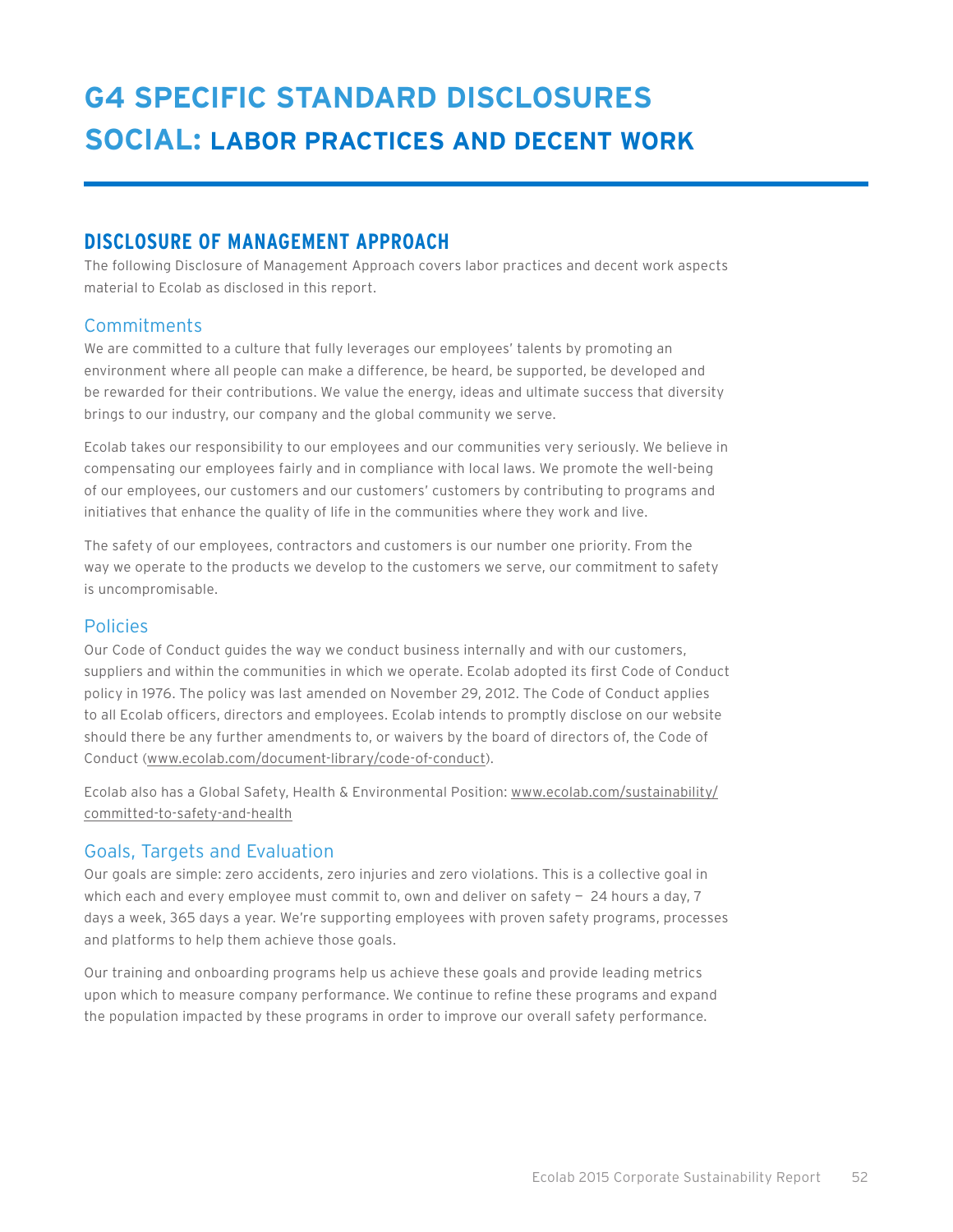- • Safety Leadership Training: Safety Leadership is a half-day course designed to support managers as they become more actively engaged as safety leaders. The course is delivered by Safety, Health and Environmental (SH&E) with support of business leaders.
	- 2015 target: Train 1730 Executive and Field Management leaders who have not completed this training in prior years
	- 2015 performance: 104 percent of training target (1799 out of 1730 leaders who required training received it)
	- 2016 target: Train remaining 627 Executive and Field Management leaders who have not completed the training in prior years
- • Driver Safety Training: Behind-the-Wheel training is a course designed to teach vehicle control and accident avoidance techniques. Course and vendor suitability is determined by regional and market SH&E resources.
	- 2015 target: 100 percent of the driver population that have not completed BTW within the past three years
	- 2015 performance: 105 percent (8664 out of 8281 drivers that required training)
	- 2016 target: 100 percent of the driver population that have not completed BTW within the past three years
- Safety Onboarding: Divisional safety onboarding processes are designed to provide newly hired sales and service personnel with basic safety training. The training includes eight modules of cross-divisional training (SOS® Core) and additional division-specific content.
	- 2015 target: 100 percent of new employees trained within their first year
	- 2015 performance: 94 percent (3,225 out of 3,413 newly hired received training)
	- 2016 target: 100 percent of new employees trained within their first year

Understanding underlying and potential risks is a critical component to improving safety outcomes. Our Global Safety Dashboard tracks our performance on a range of leading and lagging safety indicators. This level of transparency helps us focus on areas of greatest needs and measure the effectiveness of our safety programs.

Our approach to safety communications is aimed at encouraging employees in the field, offices and plants to embrace safety as a personal issue. As part of those communications, we highlight different topics to encourage positive safety behaviors and awareness and eliminate risks. Safety is fully embedded into our company values.

#### **Responsibilities**

Our commitment is supported by an engaged Executive Safety Leadership Council, active Regional Safety Leadership Councils in all regions and large markets and a Board of Directors Safety, Health and Environment Committee.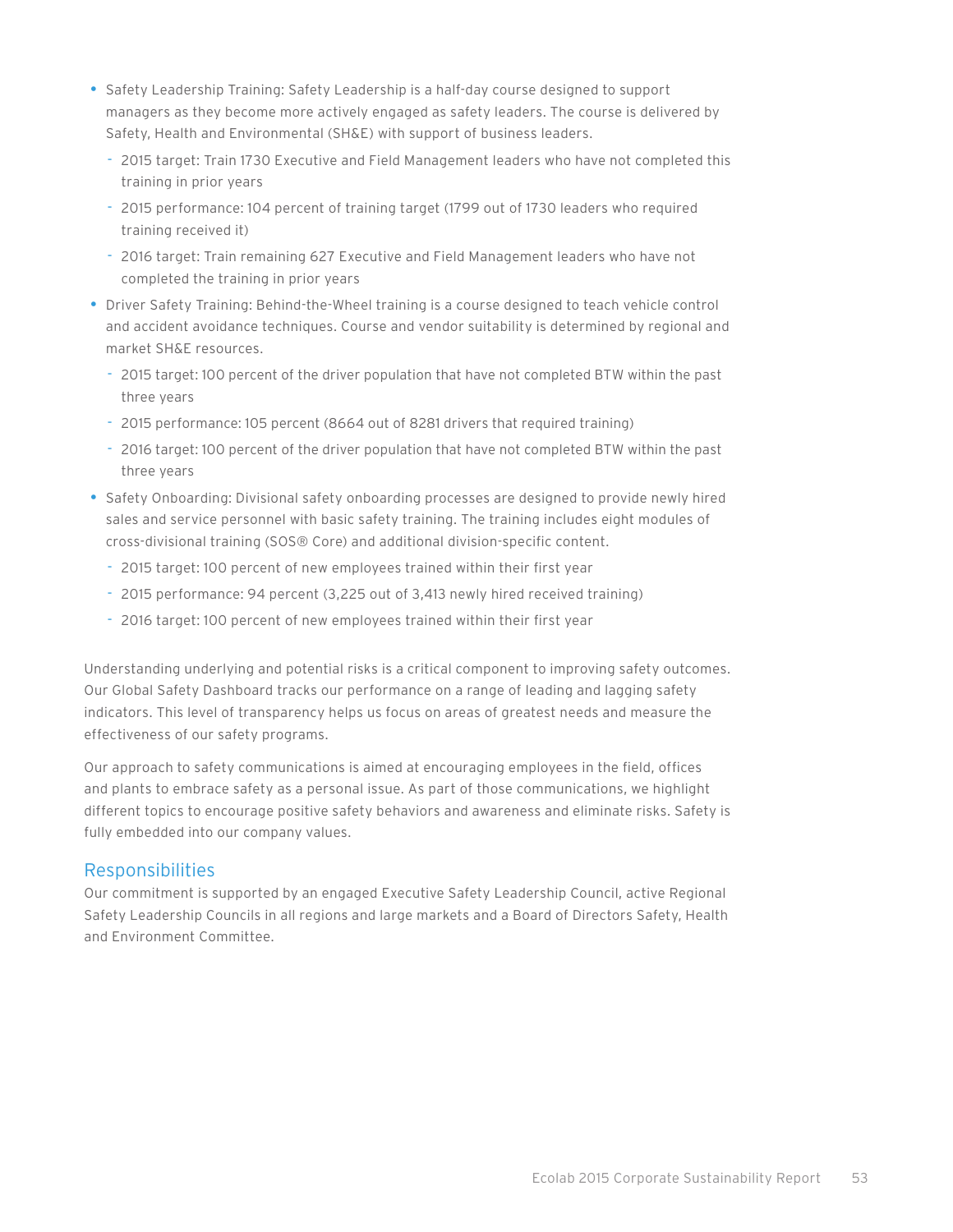### **TOTAL NUMBER AND RATES OF NEW HIRES AND EMPLOYEE TURNOVER (G4-LA1)**



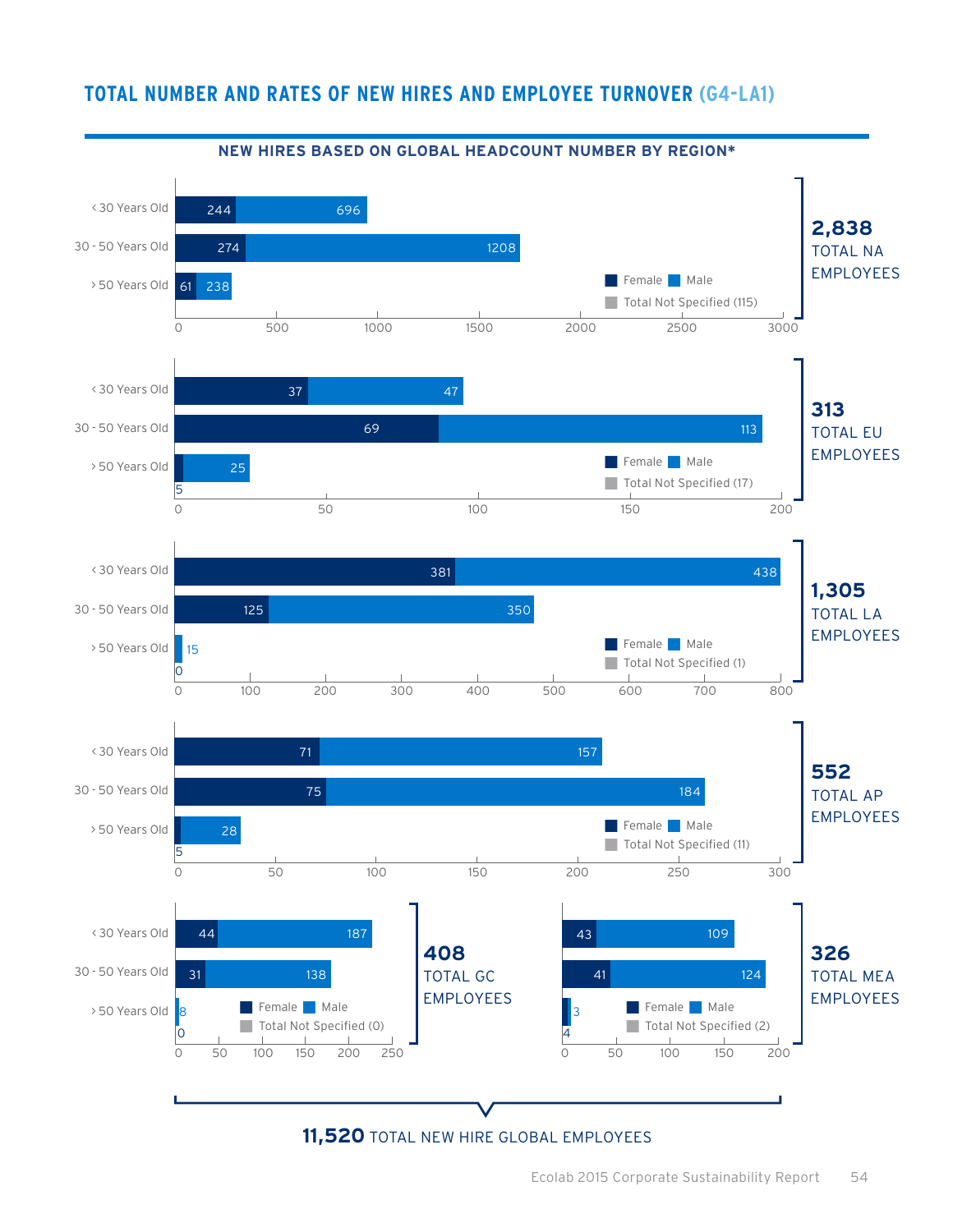## **TOTAL NUMBER AND RATES OF NEW HIRES AND EMPLOYEE TURNOVER (G4-LA1) (CONTINUED)**



### **7,201** TOTAL EMPLOYEE TURNOVER GLOBAL EMPLOYEES

Ecolab 2015 Corporate Sustainability Report 55 *\*This data does not include temporary employees, Ecolab Europe., or employees from Swisher Hygiene acquired on November 1, 2015.\* Employment data included in this disclosure is as of December 31, 2015 by region for NA, AP, GC, LA, MEA and Europe Nalco and Joint Ventures.*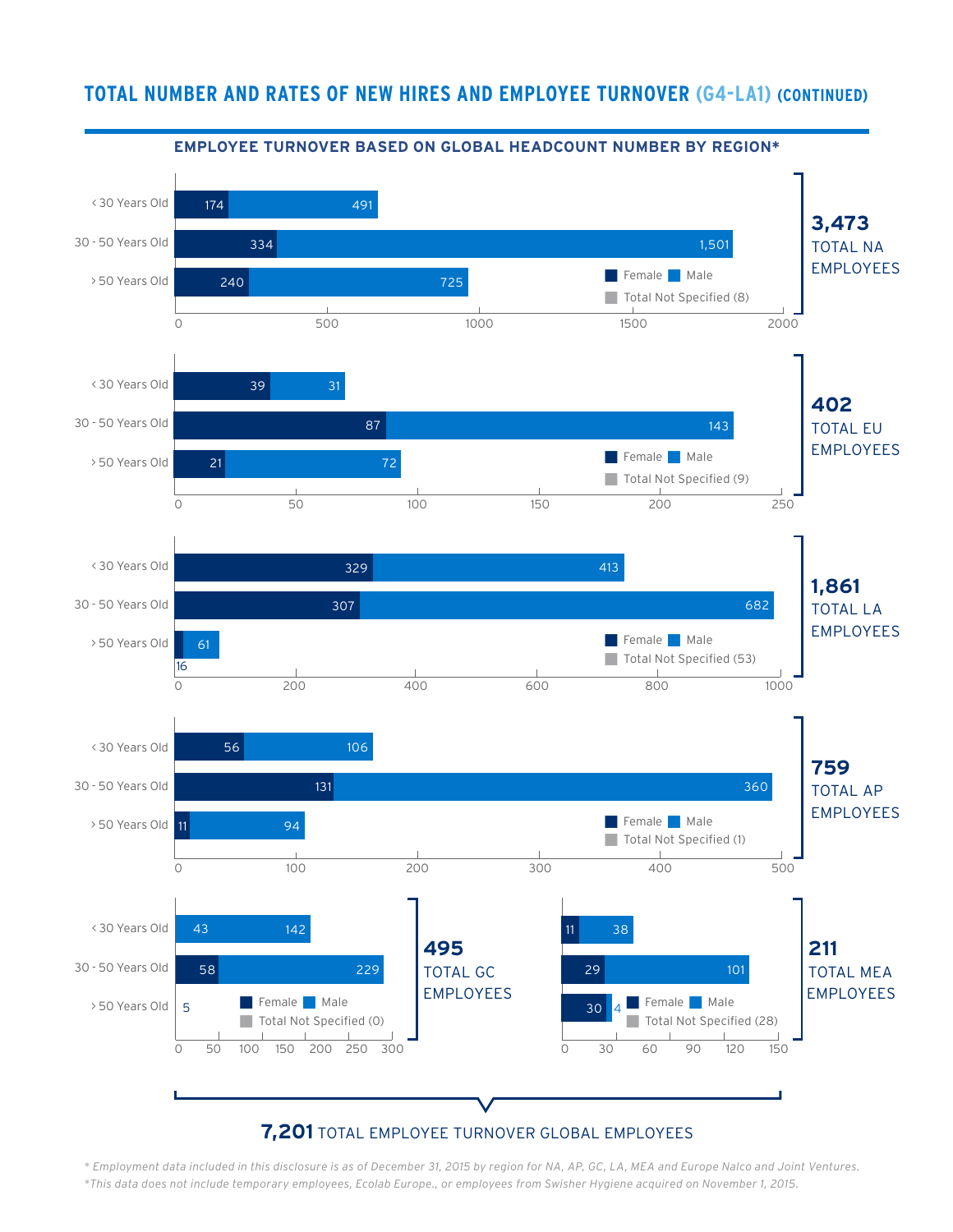# **BENEFITS PROVIDED TO FULL-TIME EMPLOYEES THAT ARE NOT PROVIDED TO TEMPORARY OR PART-TIME EMPLOYEES (G4-LA2)**

Ecolab provides market-competitive benefits based on country-specific needs and government requirements. All United States employees scheduled to work 20 hours or more per week are eligible for Ecolab's benefits package. Excluded employees include temporary, contract, intern, co-op and seasonal employees. (Excluded employees account for less than 1 percent of total workforce). An overview of our United States benefits is available at [www.ecolab.com/careers/benefits.](http://www.ecolab.com/careers/benefits)

# **RETURN TO WORK AND RETENTION RATES AFTER PARENTAL LEAVE (G4-LA3)**

Ecolab does not provide any type of paid parental leave (regardless of gender).

Globally, parental leaves and time away are handled in accordance with each country's local laws pertaining to time away from work. There is not a global policy or program. We do not track leaves by reason or retention rates after any type of leave.

In the United States, there are a number of ways U.S. employees are able to take time away from work as parents:

- Parents (regardless of gender) are able to apply for up to 12 weeks of unpaid leave under FMLA (if employed for one year and working 1,250 hours within that year) following a birth or adoption. FMLA leave details are in accordance with federal, state and local laws and include same-sex and opposite-sex relationships. We do not track FMLA leaves by reason or retention rates after any type of leave.
- • Women may be eligible for short-term disability pay (they must work 20-plus hours per week to be eligible) for a period of time following a birth for which they are medically disabled (time runs concurrent with FMLA).
- • Employees are encouraged to use their paid time off or vacation to spend time with their families. Extended vacations (if time is available) may be coordinated with manager's approval.

## **MINIMUM NOTICE PERIODS REGARDING OPERATIONAL CHANGES (G4-LA4)**

Ecolab had three U.S.-based collective-bargaining agreements in 2015. For these agreements, a minimum of 60 days' notice prior to the contract end date is required to propose any changes to the contract agreements. All collective-bargaining agreements contain a specified notice period and provisions for consultation and negotiation. Approximately 38 percent of employees covered by a collective-bargaining agreement are in Texas. Approximately 62 percent of employees covered by a collective-bargaining agreement are in Illinois.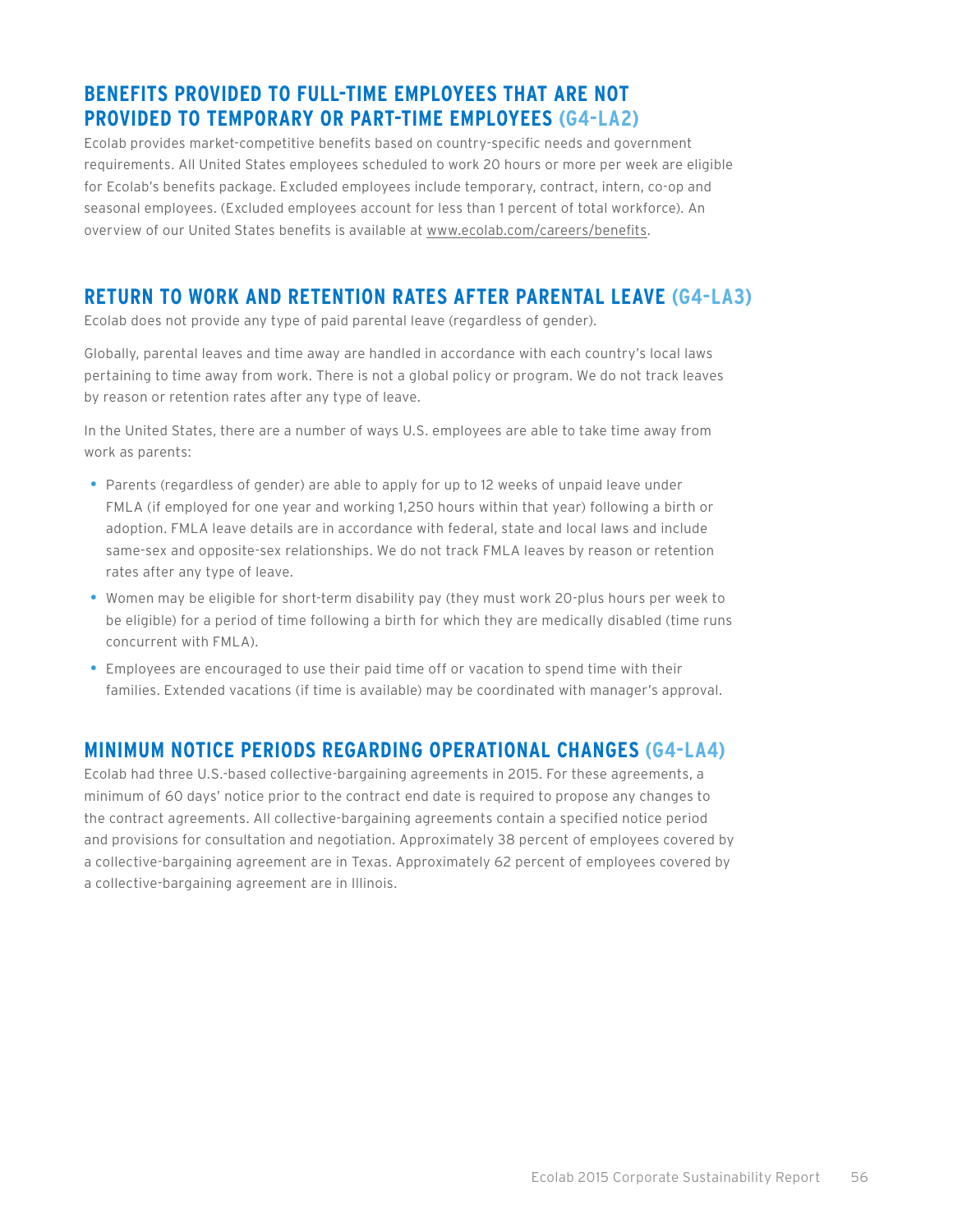# **TYPE OF INJURY AND RATES OF INJURY, OCCUPATIONAL DISEASES, LOST DAYS AND ABSENTEEISM AND TOTAL NUMBER OF WORK-RELATED FATALITIES (G4-LA6)**

#### **TOTAL RECORDABLE INJURY RATE:**

(Number of injuries and illnesses per 100 workers)

# 2014 2015 **North America** 2.19 2.01 -8.2 **Europe 12 0.96 0.85 -11.5 Asia Pacific 200 0.98 0.90 0.90 -8.2 Greater China 0.55 0.36 -34.5 Latin America 1.09 1.15 1.15 5.5 Middle East Africa 0.31 0.54 74.2 One Ecolab Total 1.55 1.42 -8.4**

#### **TOTAL VEHICLE ACCIDENT RATE:**

(Per million miles driven)

|                           | 2014 | 2015 |        |
|---------------------------|------|------|--------|
| <b>North America</b>      | 2.89 | 2.85 | $-1.4$ |
| <b>Europe</b>             | 4.22 | 4.40 | 4.3    |
| <b>Asia Pacific</b>       | 2.90 | 3.03 | 4.5    |
| <b>Greater China</b>      | 2.05 | 2.00 | $-2.4$ |
| <b>Latin America</b>      | 2.63 | 2.43 | $-7.6$ |
| <b>Middle East Africa</b> | 2.58 | 2.39 | $-7.4$ |
| <b>One Ecolab Total</b>   | 3.09 | 3.06 | -1.0   |

#### Fatalities: 3

Reporting data for Europe and Asia Pacific is based on a reporting period of December 1, 2014–November 30, 2015.

This information cannot be broken down by gender and does not include data for independent contractors.

All global operations conform with OSHA injury-reporting standards.

Ecolab has a corporate-wide goal of zero accidents and injuries.

#### **LOST TIME INJURY RATE:**

(Lost days per 100 workers)

|                           | 2015 |  |
|---------------------------|------|--|
| <b>North America</b>      | 0.93 |  |
| <b>Europe</b>             | 0.69 |  |
| <b>Asia Pacific</b>       | 0.38 |  |
| <b>Greater China</b>      | 0.18 |  |
| <b>Latin America</b>      | 0.98 |  |
| <b>Middle East Africa</b> | 0.40 |  |
| <b>One Ecolab Total</b>   | 0.77 |  |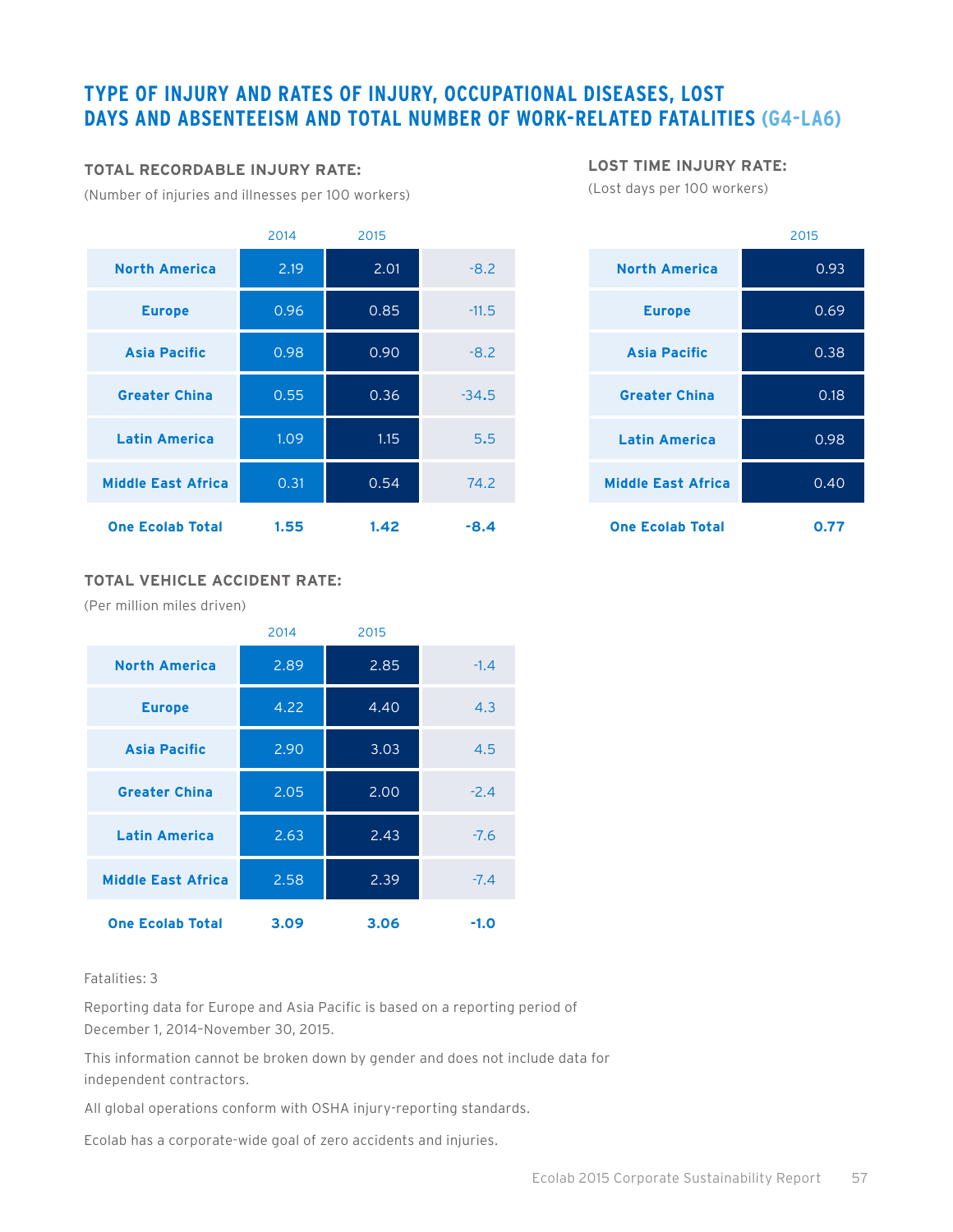### **WORKERS WITH HIGH INCIDENCE OR HIGH RISK OF DISEASES RELATED TO THEIR OCCUPATIONS (G4-LA7)**

None.

# **HEALTH AND SAFETY TOPICS COVERED IN FORMAL AGREEMENTS WITH TRADE UNIONS (G4-LA8)**

All (100 percent of three out of three contracts) collective-bargaining agreements between Ecolab and U.S.-based trade unions cover health and safety topics. The employees participate in health and safety training. All formal collective-bargaining agreements between Ecolab and U.S.-based trade unions contain mechanisms for complaints. All employees covered by collective-bargaining agreements may also report complaints through Ecolab's Code of Conduct hotline.

# **AVERAGE HOURS OF TRAINING PER YEAR PER EMPLOYEE (G4-LA9)**

Of the many key performance indicators tracked to measure the strength of our human capital development and training programs, average hours of Training & Development per FTE provides an indicative metric for our business. Ecolab is near completion of aligning our global human resource systems, programs and data collection, management and reporting capabilities following integration of our companies over the 2011-2013 period.

A major milestone was achieved in 2015 with the launch of Ecolab OneHR, a cloud-based global platform that provides workforce insights and enables actionable analytics and enterprise-level reporting. This system provides enterprise wide visibility of employees, online talent processes and profiles and enables employees to manage their individual performance and development goals. Today, we have 15 Learning Management Systems supporting the various divisions across the globe. By 2017, Workday will support one common Learning Management System (LMS) that provides a global view of learning and development data across the divisions, functions and geographies by employee segments.

In 2015, the global weighted average Training & Development hours per FTE was 56.62, inclusive of our Nalco Water, Energy and Institutional global divisions which represents 45 percent of our global employees.

More than 300 associates participated in our two global corporate flagship development offerings (Leadership Foundations and Leadership Excellence). These programs are designed to support employees while making pivotal turns in their career. The objective of these flagship offerings is to provide a toolset, skillset and mindset to deepen leadership capability. More than 50 percent of participants were from outside of the United States.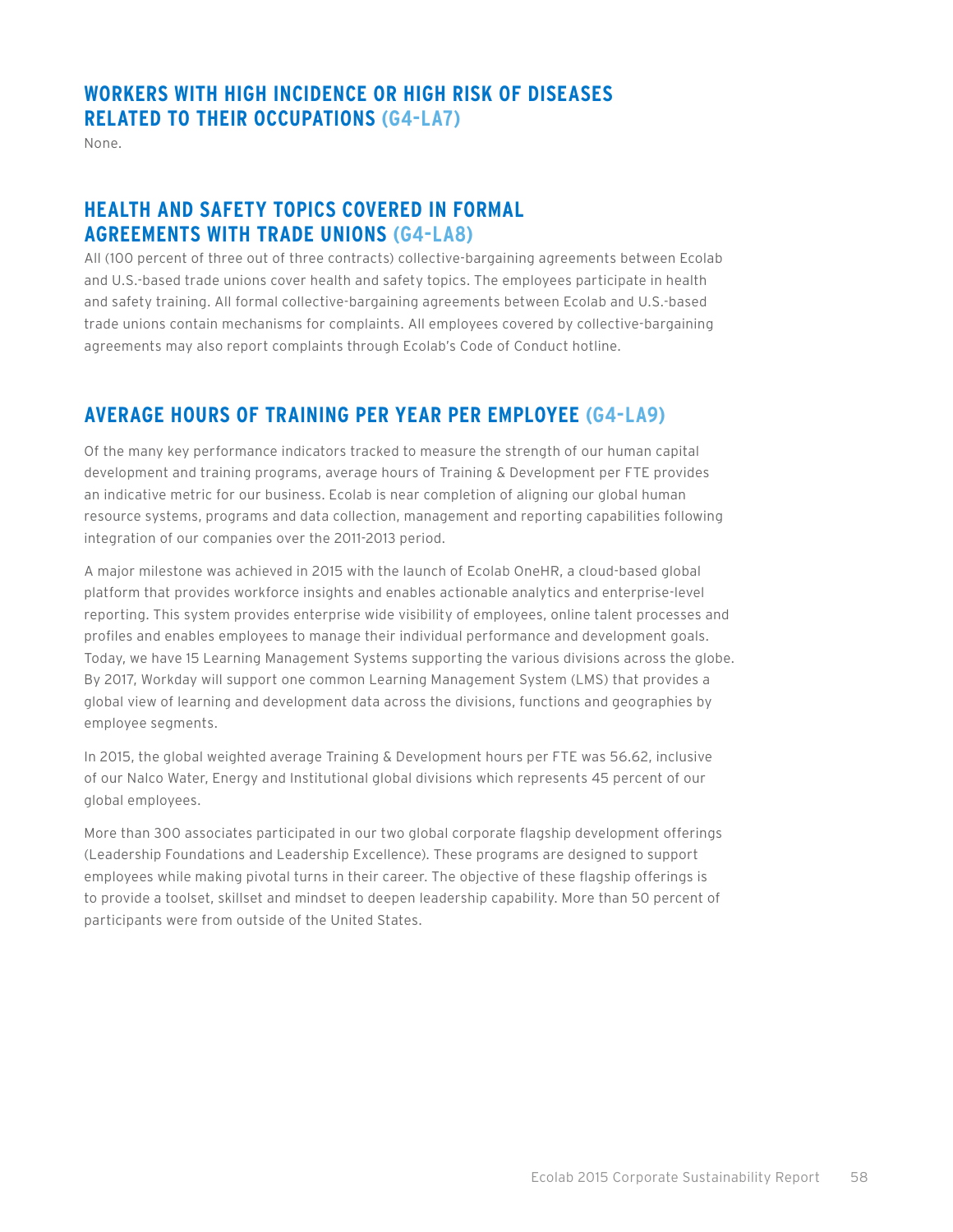# **PROGRAMS FOR SKILLS MANAGEMENT AND LIFELONG LEARNING THAT SUPPORT THE CONTINUED EMPLOYABILITY OF EMPLOYEES AND ASSIST THEM IN MANAGING CAREER ENDINGS (G4-LA10)**

Our global Performance Planning and Development (PP+D) program aims to provide a framework to guide employee performance and development.

- • Our CEO-led Talent Council Meetings, as well as Talent Councils throughout our businesses and regions, provide an ongoing forum to review key talent and discuss critical roles and strategic talent issues.
- • The Ecolab Leadership Model, which articulates a set of expected behaviors for leaders at all levels, has been embedded into all elements of our integrated talent system. These expectations include: Envision, Empower, Energize, Execute and Embody.
- • Our Global Corporate Flagship Development Programs are designed to support employees while making turns in their career from Leading Self to Leading Others. The objective of these flagship offerings is to provide a toolset, skillset and mindset to deepen leadership capability. These courses are supplemented with an extensive catalog of online training provided by Harvard Business Publishing called Harvard Manage Mentor. As a supplement to the corporate offerings, divisions and functions provide additional development opportunities specific to the unique needs of the business.

Ecolab believes in supporting the continuous learning and development of employees and also offers an educational assistance program in the United States. This program provides eligible employees an opportunity to receive financial reimbursement upon successful completion of approved educational programs and courses offered by colleges, business schools or technical schools that are accredited by the Council for Higher Education Accreditation (CHEA).

Employees retiring voluntarily do not receive a specific package but do receive generous payout of vacation (greater than voluntary separations).

In circumstances in which employment is involuntarily terminated as a result of a number of circumstances such as restructuring, redundancy, change in business strategy or other reason, a severance package is provided. The severance calculation takes into account the years of service of the employee, providing greater benefit to those with greater seniority.

- • Employees that receive a severance package to continue their medical and dental benefits and group life insurance through their severance period at the same cost. If vested, their pension benefits will be calculated for them.
- • Severance-eligible employees receive access to outplacement services ranging from one month to one year based on their organizational level. This service aids with dealing with transition, defining career objectives, resume and interview preparation, access to career fairs and job postings with other companies.
- • Employees and their immediate families maintain the benefits of the Employee Assistance Program through their severance period to address questions and concerns with their nonworking life as well as the care.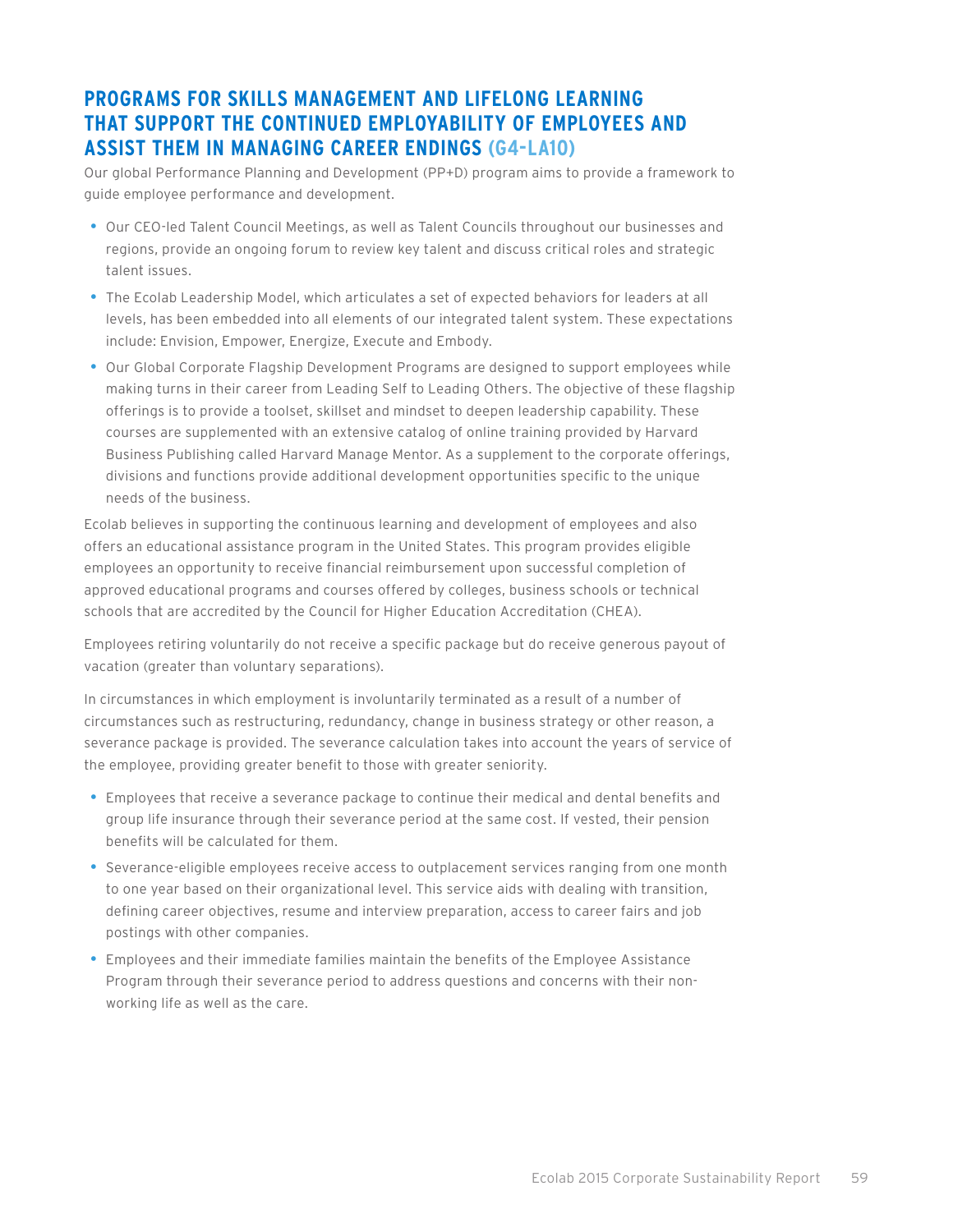# **PERCENTAGE OF EMPLOYEES RECEIVING REGULAR PERFORMANCE AND CAREER-DEVELOPMENT REVIEWS (G4-LA11)**

Ecolab is committed to providing an effective performance-planning and development system that provides employees and their managers with the tools and processes to help employees optimize their performance. All Performance Planning and Development (PP+D) tools are housed and accessible to all employees in nine languages, with the forms available in 25 languages. Ecolab is committed to achieving 100 percent coverage of our employees, male and female and by all employee types, through a predefined, standardized and annual performance-appraisal process.

The annual review is one of the tools found in the PP+D toolkit, with the expectation that all employees have an annual review. Annual reviews consist of three sections:

- 1) Past-year results summary
- 2) Objectives for new year
- 3) Coaching and development plan

Annual reviews for the 2015 performance year included performance feedback related to the Ecolab Leadership Model, a framework that conveys expectations, by level, of all employees with respect to leadership behaviors. Annual reviews for calendar year 2014 performance were conducted in 2015.



#### **PERCENTAGE OF EMPLOYEES WHO RECEIVED A REVIEW IN 2015 BY REGION**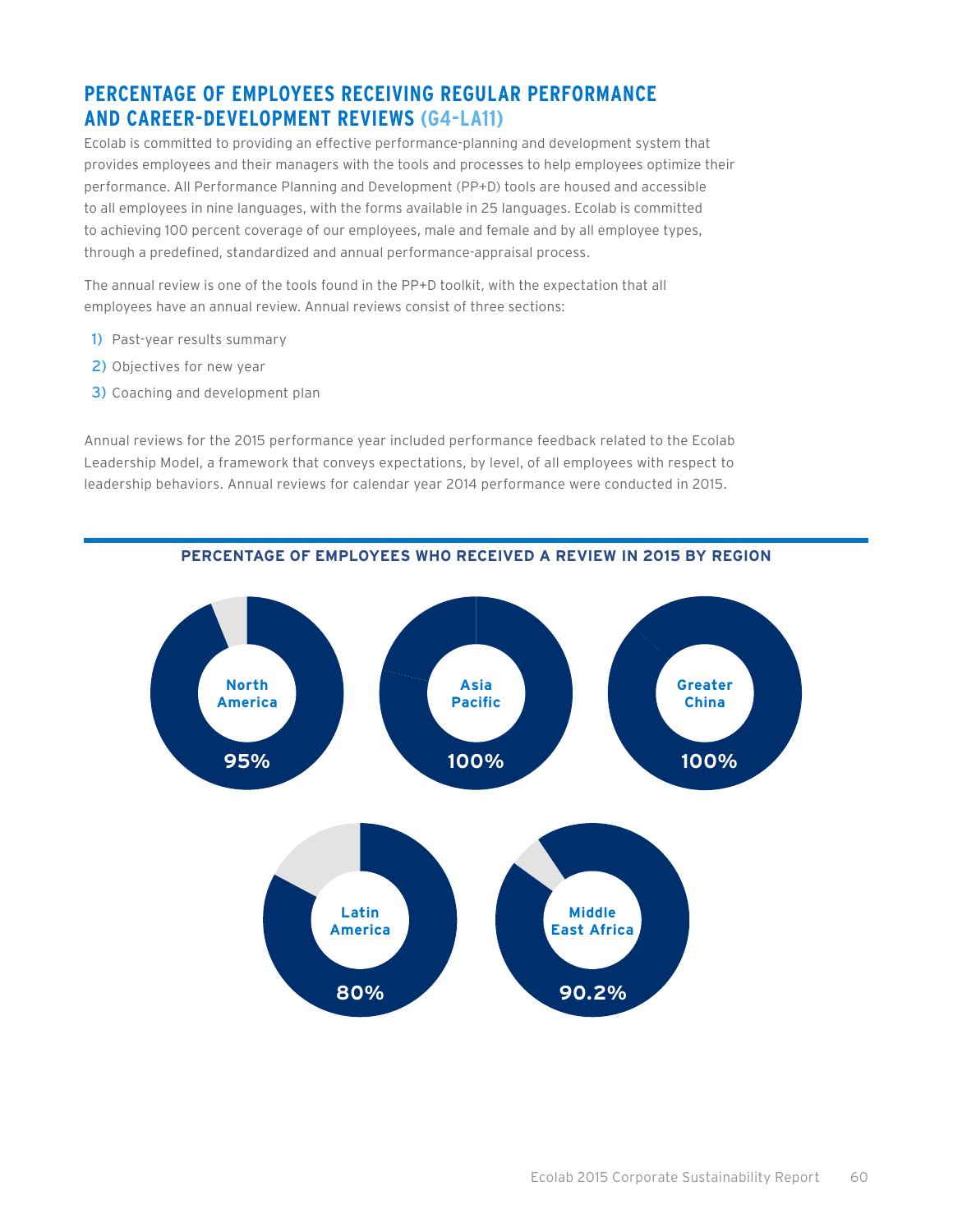#### **PERCENTAGE BASED ON GLOBAL HEADCOUNT NUMBER BY GENDER AND AGE GROUP**



*Global headcount data included in this section does not include Ecolab Europe employees.*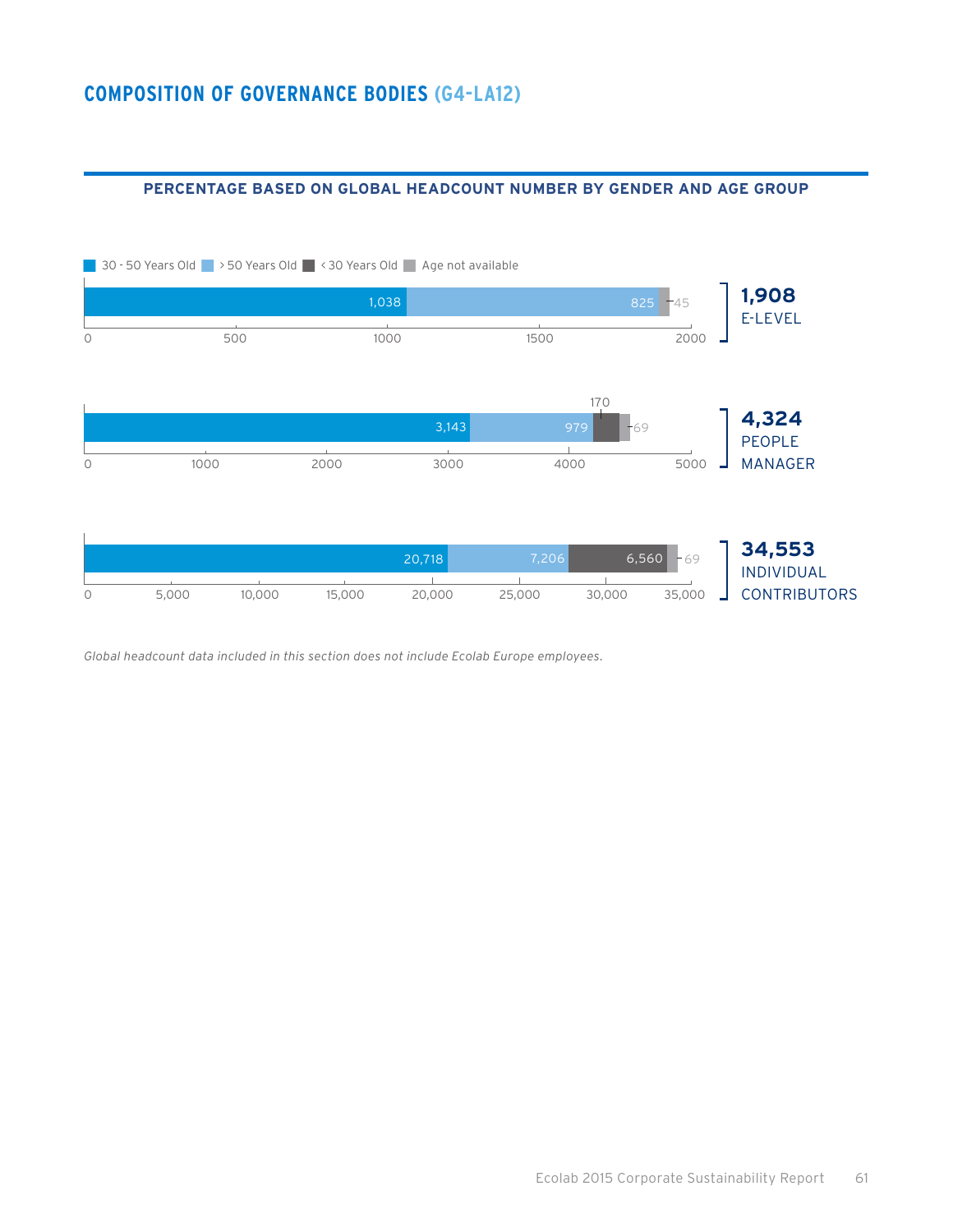### **COMPOSITION OF GOVERNANCE BODIES (G4-LA12 CONTINUED)**



#### **GLOBAL HEADCOUNT BASED ON GENDER AND AGE GROUP**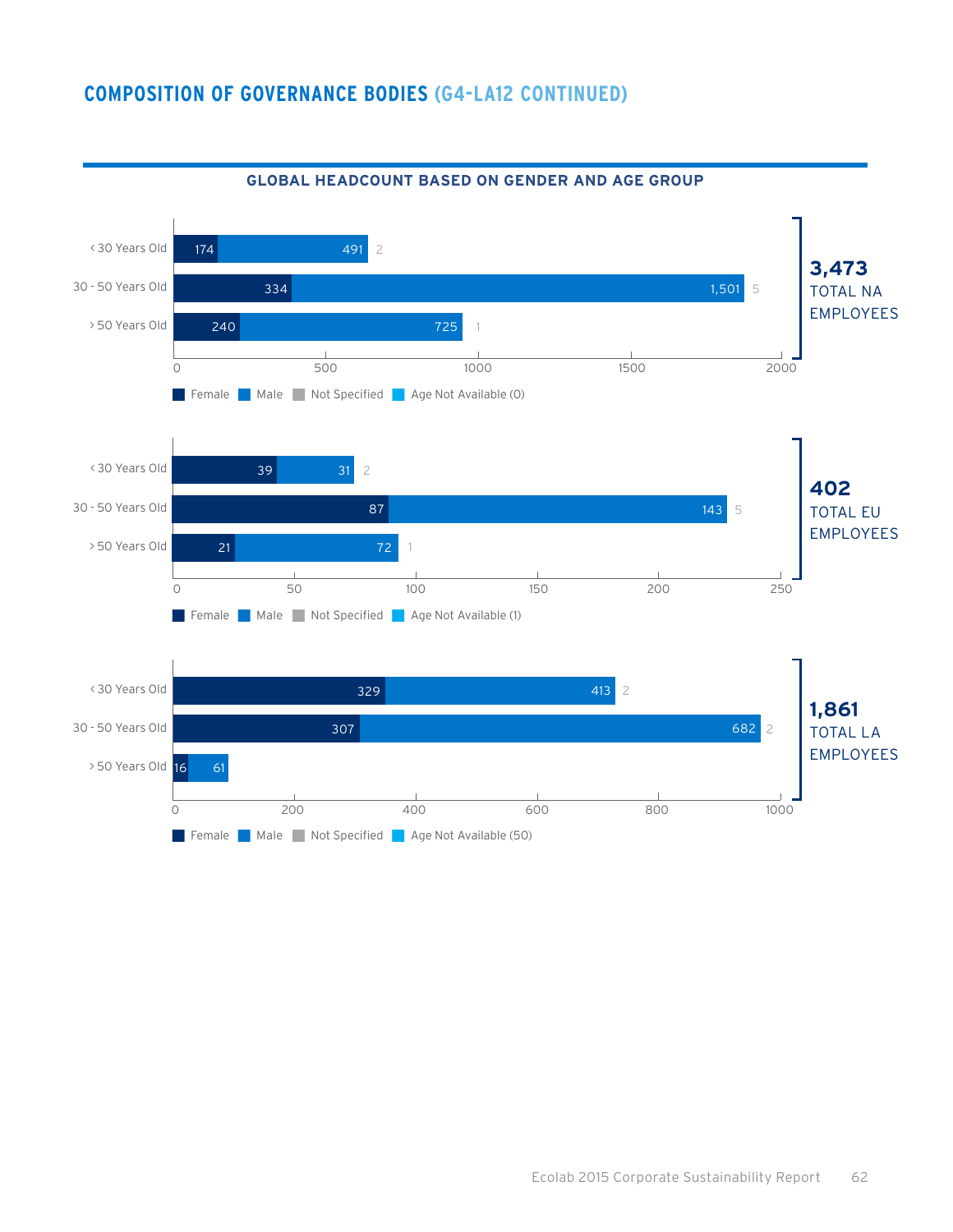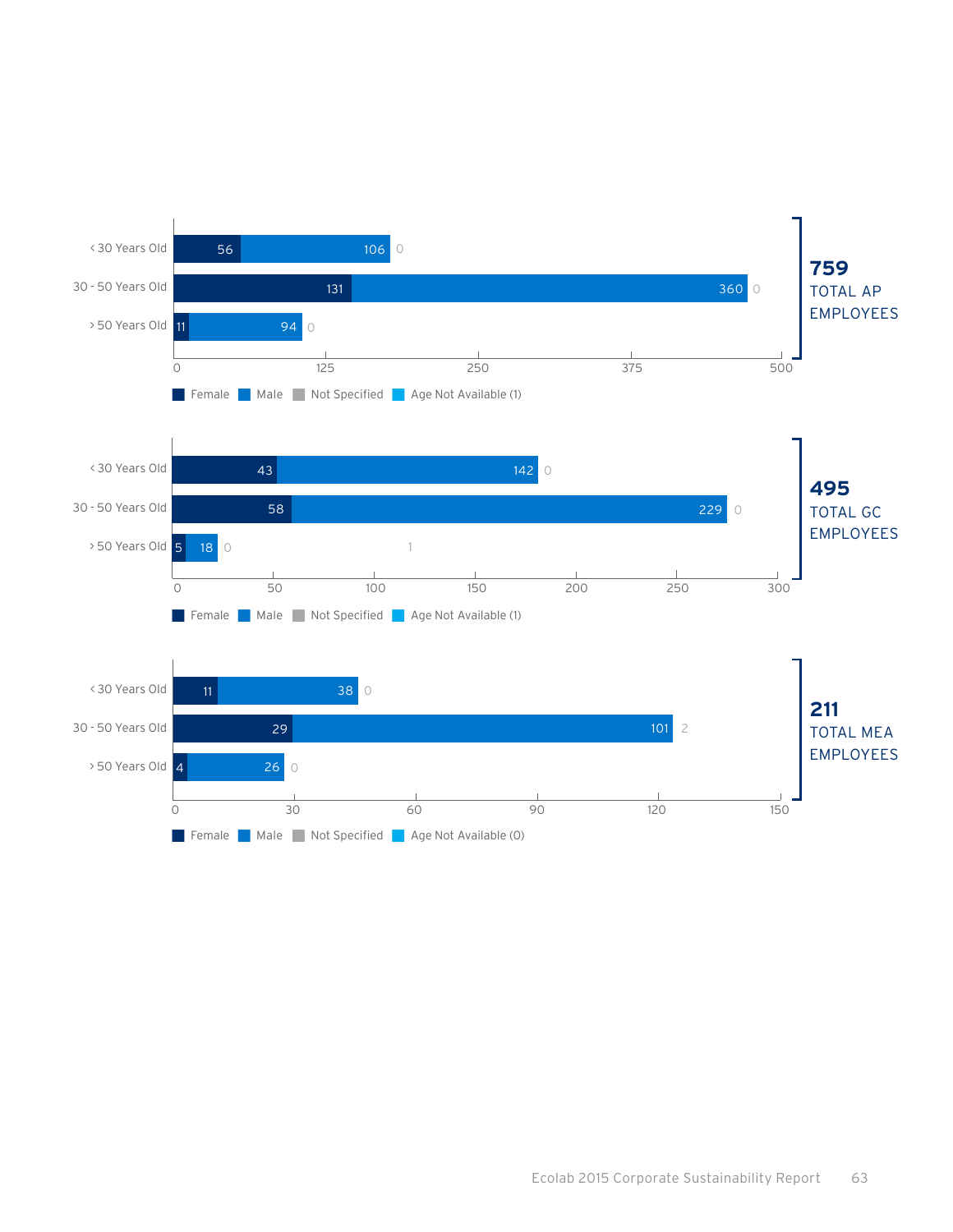### **COMPOSITION OF GOVERNANCE BODIES (G4-LA12) (CONTINUED)**



#### **PERCENTAGE BASED ON US HEADCOUNT NUMBER BY ETHNIC ORIGIN**

### **PERCENTAGE OF NEW SUPPLIERS SCREENED USING LABOR PRACTICES CRITERIA (G4-LA14)**

While it is not Ecolab's practice to screen all new suppliers surrounding labor practices; it does utilize an Ethical Sourcing Survey to screen our most material suppliers. In 2015, we strengthened our Ethical Sourcing Survey process by establishing a cadence to survey our global suppliers. In 2014, all North American Contract Manufacturers completed the Ethical Sourcing Survey. In 2015, Global Contract Manufacturers were surveyed on their Ethical Sourcing. In 2016, we will be evaluating and surveying suppliers globally across categories based on their level of risk. Ecolab's Ethical Sourcing Survey covers employment practices, safety practices, wages and compensation, child and slave labor and working hours and serves as a benchmarked survey of our ethical sourcing practices. The survey results are reviewed and evaluated for any responses that are identified as possible red flags. In this most recent review, the secondary follow-up with the potential red flag suppliers resulted in a mitigation of the potential risk. There are established mitigation steps that eliminate the risk at the supplier's level, or lacking improvement, remove the deficient supplier from the approved supplier list.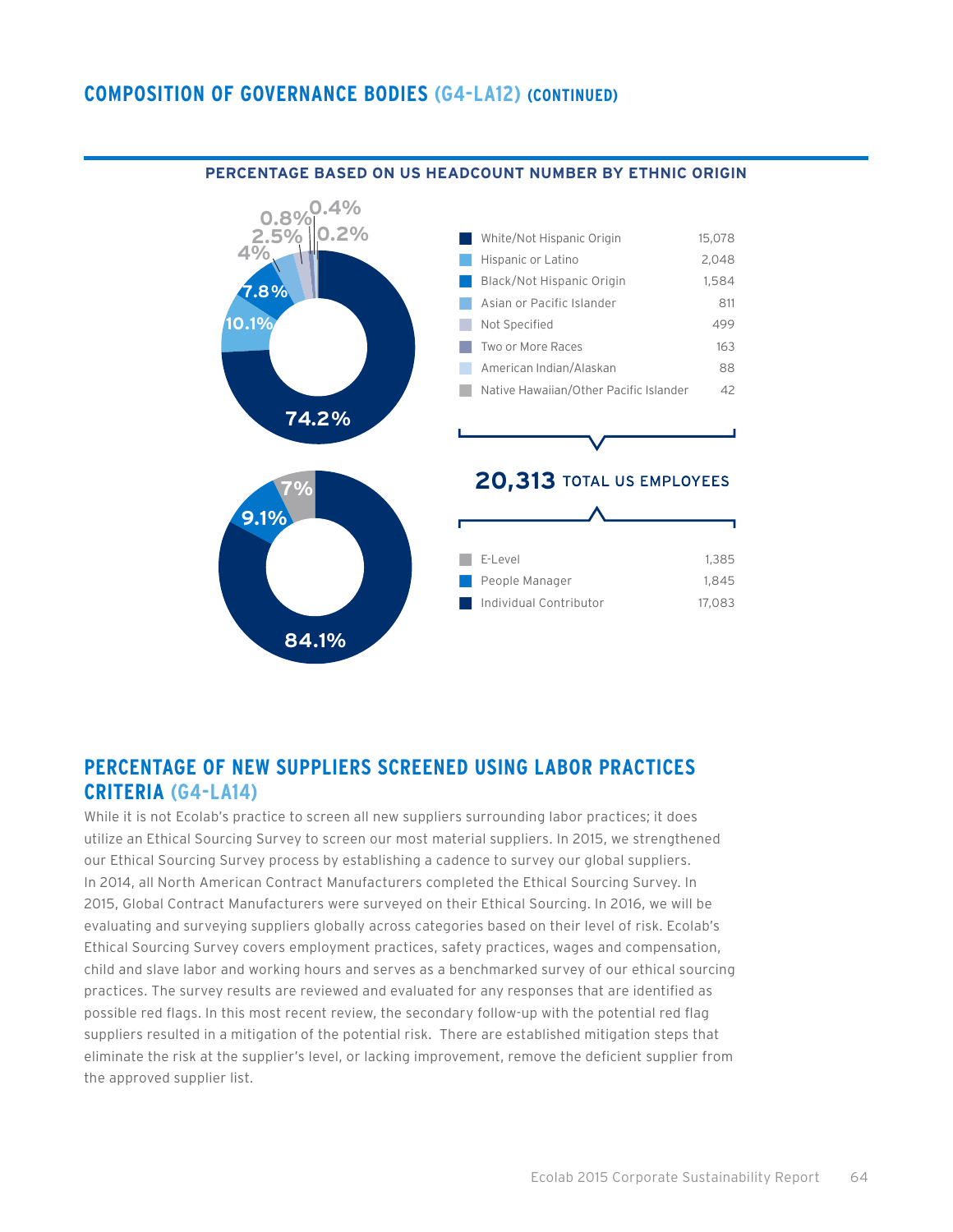Ecolab also supports the efforts of human rights organizations to end violence and atrocities in Central Africa, specifically the Democratic Republic of the Congo (DRC) and nine adjoining countries. A major driver of this violence is the natural abundance of the minerals tin, tungsten, tantalum and gold, collectively referred to as "conflict minerals," with armed groups fighting for control of mines in this region and using forced labor to mine and sell the minerals. In 2013, Ecolab initiated development of a process for managing conflict minerals in our supply chain, as we are subject to the final rule regarding sourcing of these minerals as defined in the Dodd-Frank Wall Street Reform and Consumer Protection Act, Section 1502, approved by the United States Securities and Exchange Commission (SEC) in August 2012. This included adoption and communication to our suppliers of a Conflict Minerals Policy, which includes our expectations for our suppliers with regard to ensuring conflict-free supply chains.

In 2014, we became members of the Conflict-Free Sourcing Initiative (CFSI) as a means of supporting the independent third-part audit process for smelters and refiners. We finalized and implemented our conflict minerals reporting process for the 2014 reporting year, which included a robust process for scoping our products for the inclusion of conflict minerals as well as conducting a reasonable country-of-origin inquiry of the direct suppliers of the products believed by us to contain conflict minerals. These efforts culminated in our filing of the Form SD and Conflict Minerals Report with the SEC.

For the 2015 reporting year, notwithstanding our compliance efforts, we were unable to determine the country of origin for a portion of the necessary conflict minerals contained in our in-scope products. However, none of the necessary conflict minerals contained in our in-scope products were determined by us to directly or indirectly finance or benefit armed groups in the DRC or an adjoining country.

For 2016, Ecolab is reviewing the implications of the United Kingdom Anti-Slavery Act and determining any additional reviews or actions that may need to be adopted to stay in compliance with this new law.

We communicate our expectations to our suppliers via our Supplier Code of Conduct, which includes language around labor practices and expectations therein. Supplier Code of Conduct: [www.ecolab.com/~/media/Ecolab/Ecolab%20Home/Documents/DocumentLibrary/Manuals/](http://www.ecolab.com/~/media/Ecolab/Ecolab%20Home/Documents/DocumentLibrary/Manuals/SupplierCodeofConduct.ashx) [SupplierCodeofConduct.ashx.](http://www.ecolab.com/~/media/Ecolab/Ecolab%20Home/Documents/DocumentLibrary/Manuals/SupplierCodeofConduct.ashx)

# **SIGNIFICANT ACTUAL AND POTENTIAL NEGATIVE IMPACTS FOR LABOR PRACTICES IN THE SUPPLY CHAIN AND ACTIONS TAKEN (G4-LA15)**

In 2015, we did not identify any operations or suppliers with actual or potential negative labor practices in our supply chain. We continue to evaluate our suppliers for any negative human rights impacts via the Ethical Sourcing Survey. In addition, we utilize a Supplier Code of Conduct hotline to facilitate reporting by anyone concerned about potential violations.

For additional information on how Ecolab addresses and supports the efforts of human rights organizations and upholds Ecolab's Supplier Code of Conduct, please refer to G4-LA14.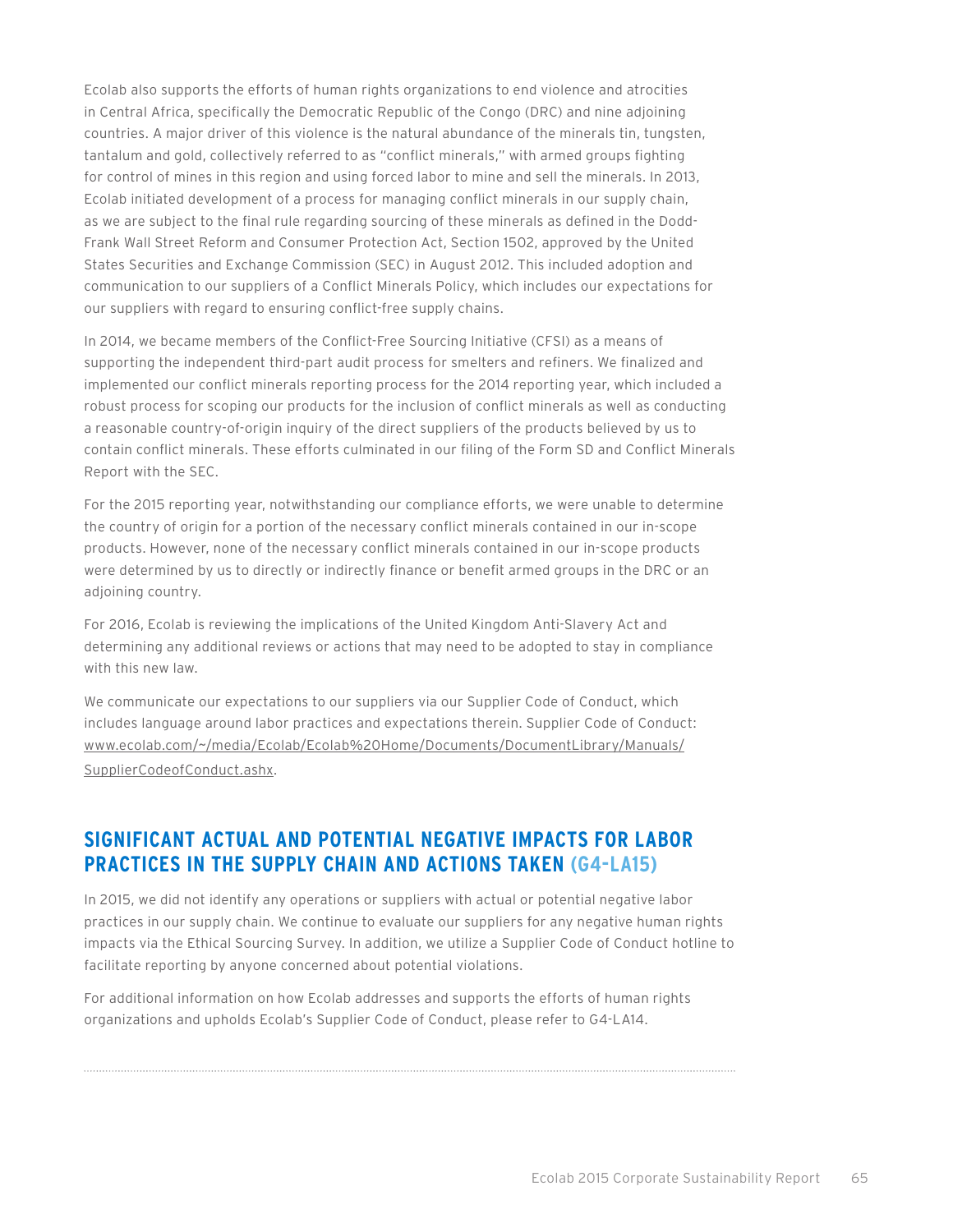# **G4 SPECIFIC STANDARD DISCLOSURES SOCIAL: HUMAN RIGHTS**

# **DISCLOSURE OF MANAGEMENT APPROACH**

The following Disclosure of Management Approach covers human-rights aspects material to Ecolab as disclosed in this report.

### Commitment

As a socially responsible company, Ecolab has concern for the well-being of people and communities. We conduct business fairly and ethically, respect human rights and comply with laws and regulations. Our Human Rights Policy and Code of Conduct guide the way we conduct business internally and with our customers, suppliers and within the communities in which we operate.

### Our Human Rights Policy

As a global company, Ecolab is committed to enhancing the well-being of people and communities around the world.

Our employees' human rights are respected across our global operations and we are committed to respecting the international human-rights standards defined by the United Nations Global Compact. We aspire to create an inclusive and respectful work environment; one in which employees recognize each other's worth and dignity.

As stated in our Code of Conduct, any conduct that detracts from the worth and dignity of our employees is contrary to our values and has no place in our culture. We also are committed to showing respect to people and cultures in all of the countries where we do business.

Learn more about United Nations Global Compact Commitment: [www.unglobalcompact.org](http://www.unglobalcompact.org)

In addition, our Ethical Sourcing Standards and Conflict Minerals Policy are available at [www.ecolab.com/sustainability/commitment-to-sustainability/ethical-sourcing.](http://www.ecolab.com/sustainability/commitment-to-sustainability/ethical-sourcing)

Our Supplier Code of Conduct describes Ecolab's expectations for its suppliers in the areas of integrity, ethical and legal standards, compliance, confidentiality, gifts, gratuities and business meals, labor rights and employment law, health and safety, environment, anti-bribery and corruption, fair competition and supplied materials (Supplier Code).

[www.ecolab.com/~/media/Ecolab/Ecolab%20Home/Documents/DocumentLibrary/Manuals/](http://www.ecolab.com/~/media/Ecolab/Ecolab%20Home/Documents/DocumentLibrary/Manuals/SupplierCodeofConduct.ashx) [SupplierCodeofConduct.ashx](http://www.ecolab.com/~/media/Ecolab/Ecolab%20Home/Documents/DocumentLibrary/Manuals/SupplierCodeofConduct.ashx)

### Goals, Targets and Evaluation

It is Ecolab's policy to disclose any human-rights controversies that may relate to labor issues, child employment, female or minority rights infringement or other issues pertaining to human rights.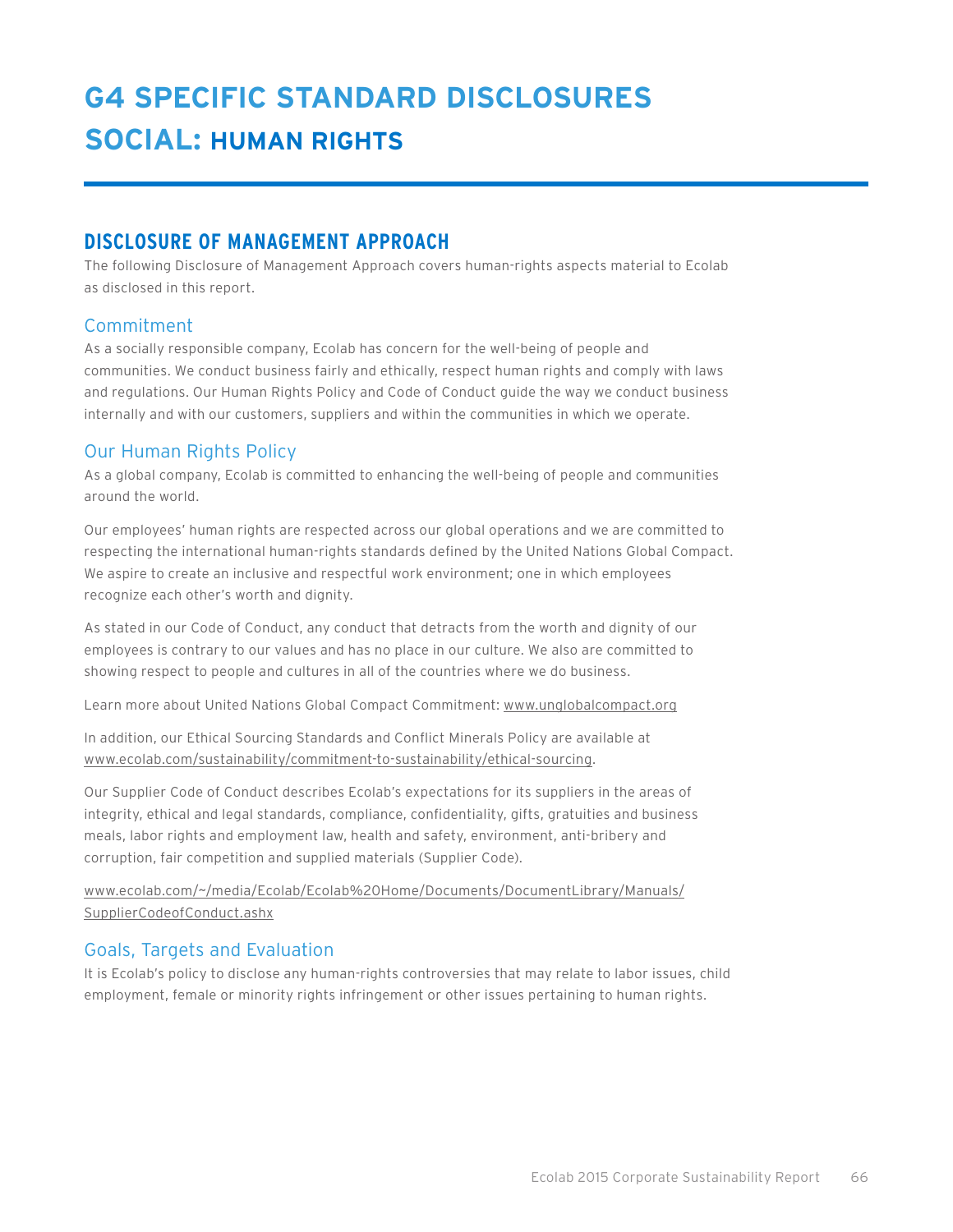### **TOTAL HOURS OF EMPLOYEE TRAINING ON HUMAN RIGHTS POLICIES OR PROCEDURES CONCERNING ASPECTS OF HUMAN RIGHTS THAT ARE RELEVANT TO OPERATIONS (G4-HR2)**

Ecolab's Code of Conduct contains detailed human-rights aspects of relevance to our operations. All new employees participate in a facilitated two-hour training session on the Code of Conduct. On an annual basis, 100 percent of Ecolab employees are required to participate in a 45-minute Code of Conduct online training module and provide a signature of completion and compliance.

See Code of Conduct: [www.ecolab.com/document-library/code-of-conduct/](http://www.ecolab.com/document-library/code-of-conduct/)

# **OPERATIONS AND SUPPLIERS IDENTIFIED IN WHICH THE RIGHT TO EXERCISE FREEDOM OF ASSOCIATION AND COLLECTIVE BARGAINING MAY BE VIOLATED OR AT SIGNIFICANT RISK (G4-HR4)**

We adhere to National Labor Relations Board protocols to support employee rights to exercise freedom of association and collective bargaining. We recognize employees' right to form or join unions and encourage them to make an informed decision on the matter. Where employees have chosen to be represented by a labor union, we fulfill our bargaining obligations as defined by law. We have not identified any U.S.-based operations at which freedom of association and collective bargaining may be violated or at risk.

We are unable to report on violations or risks of our suppliers.

# **OPERATIONS AND SUPPLIERS IDENTIFIED AS HAVING SIGNIFICANT RISK FOR INCIDENTS OF CHILD LABOR AND MEASURES TAKEN TO CONTRIBUTE TO THE ABOLITION OF CHILD LABOR (G4-HR5)**

Ethical Sourcing represents a global supply-chain initiative requiring our direct suppliers to protect the health, safety and human rights of their employees. Suppliers must meet standards regarding forced labor, child labor, health and safety, fair pay and harassment in the workplace. A statement about Ecolab's commitment to protecting human rights is located on our website. In 2014, we strengthened our Ethical Sourcing Survey process by establishing a cadence to survey our global suppliers. For additional information on how Ecolab addresses and supports the efforts of human rights organizations and upholds Ecolab's Supplier Code of Conduct, please refer to G4-LA14)

In 2015, we did not identify any operations or suppliers at significant risk of incidents of child labor or young workers exposed to hazardous risk. We do have operations in geographic areas considered at risk for child labor, including China and India. If we find out that one of our suppliers is using child labor, we will take the appropriate steps necessary to mitigate the situation, up to and including elimination of the supplier from our approved supplier list.

Ecolab does communicate our expectations to our suppliers via our Supplier Code of Conduct, which includes language around child labor practices and expectations therein.

[www.ecolab.com/about/suppliers/supplier-policies/](http://www.ecolab.com/about/suppliers/supplier-policies/)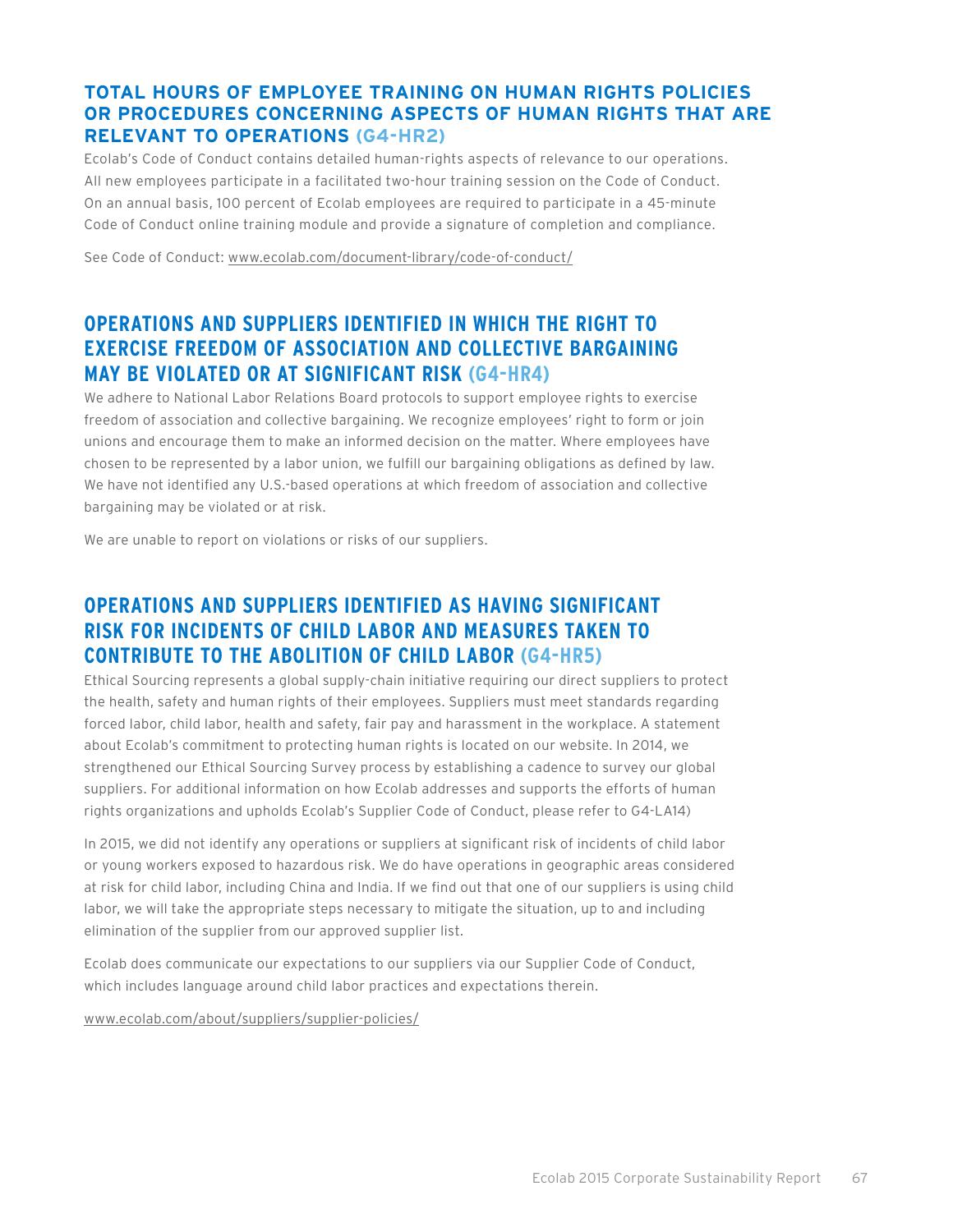# **OPERATIONS AND SUPPLIERS IDENTIFIED AS HAVING SIGNIFICANT RISKS FOR INCIDENTS OF FORCED OR COMPULSORY LABOR AND MEASURES TO CONTRIBUTE TO THE ELIMINATION OF ALL FORMS OF FORCED OR COMPULSORY LABOR (G4-HR6)**

Ethical Sourcing represents a global supply-chain initiative requiring our direct suppliers to protect the health, safety and human rights of their employees. Suppliers must meet standards regarding forced labor, child labor, health and safety, fair pay and harassment in the workplace. A statement about Ecolab's commitment to protecting human rights is located on our website. In 2014, we strengthened our Ethical Sourcing Survey process by establishing a cadence to survey our global suppliers. For additional information on how Ecolab addresses and supports the efforts of human rights organizations and upholds Ecolab's Supplier Code of Conduct, please refer to G4-LA14 (Page 64). Ecolab does communicate our expectations to our suppliers via our Supplier Code of Conduct, which includes language around forced labor practices and expectations therein. Supplier Code of Conduct: [www.ecolab.com/about/suppliers/supplier-policies/](http://www.ecolab.com/about/suppliers/supplier-policies/)

# **PERCENTAGE OF SECURITY PERSONNEL TRAINED IN THE ORGANIZATION'S HUMAN RIGHTS POLICIES OR PROCEDURES THAT ARE RELEVANT TO OPERATIONS (G4-HR7)**

Security of Ecolab facilities is performed by Ecolab employees and third-party personnel. All (100 percent) Ecolab employees serving as security personnel are required to complete Ecolab's Code of Conduct training on an annual basis. Ecolab's Code of Conduct does not apply to third-party organizations providing security personnel to Ecolab facilities.

# **TOTAL NUMBER AND PERCENTAGE OF OPERATIONS THAT HAVE BEEN SUBJECT TO HUMAN-RIGHTS REVIEWS OR IMPACT ASSESSMENTS (G4-HR9)**

We follow a rigorous supplier-screening process that includes the Ethical Sourcing Survey, annual compliance training for our associates (which is documented) and efforts by our Quality Function to continue to stress the importance of human rights through physical audits.

Globally, Ecolab is a signatory to the UN Global Compact (UNGC) and has put in place programs in regions to assess conformity and ensure our policies are in place and in practice. Human rights issues identified within the UNGC framework are incorporated in Ecolab's Code of Conduct policy. In North America, where 45 percent of our employees are located, 100 percent of our operations have been subject to human-rights reviews or human-rights impact assessments in 2015. Human Resources regularly visits the plants and confirms compliance with our employee handbook. This set of policies is fully aligned with corporate policies but also addresses situations specific to the plants. We also have annual Code of Conduct and workplace-respect training at the plants. In Latin America, 100 percent of our operations follow local legislation as it relates to human-rights reviews or humanrights impact assessments. HR/SHE regularly visit/audit the plants and confirms compliance with our employee handbook. This set of policies is fully aligned with corporate policies but also addresses situations specific to the plants. We also have annual Code of Conduct and workplace-respect training at the plants.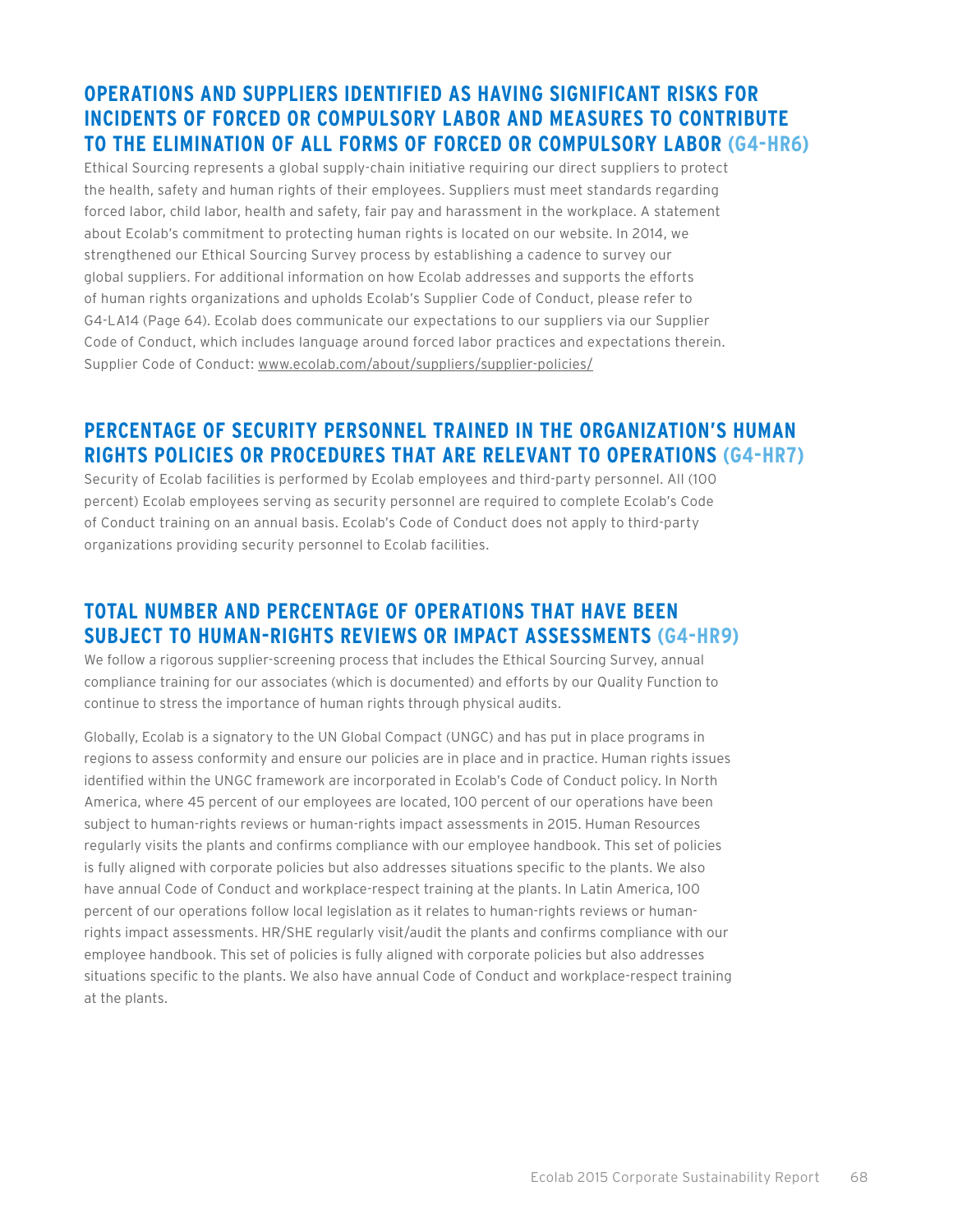Additionally, our operations are periodically audited and approved by global and local customers, who check, among other items, human-rights-related aspects. In China, Southeast Asia, Australia and New Zealand, 100 percent of our operations are subject to human-rights reviews or human-rights impact assessments, specific to ensuring that our Code of Conduct is communicated and made appropriate for local markets. In India, human-rights reviews are conducted and are regularly reported to the government authorities. In Japan, Korea, Europe, Middle East and Africa, 100 percent of our employees complete Code of Conduct training and certification.

## **PERCENTAGE OF NEW SUPPLIERS SCREENED USING HUMAN-RIGHTS CRITERIA (G4-HR10)**

While it is not Ecolab's practice to screen all new suppliers for human rights criteria, it does utilize an Ethical Sourcing Survey to screen our most material suppliers.

Ecolab does communicate our expectations to our suppliers via our Supplier Code of Conduct, which includes language around forced labor practices and expectations therein. Supplier Code of Conduct: [www.ecolab.com/about/suppliers/supplier-policies/](http://www.ecolab.com/about/suppliers/supplier-policies/)

For additional information on how Ecolab addresses and supports the efforts of human rights organizations and upholds Ecolab's Supplier Code of Conduct, please refer to G4-LA14 (Page 64).

## **SIGNIFICANT ACTUAL AND POTENTIAL NEGATIVE HUMAN-RIGHTS IMPACTS IN THE SUPPLY CHAIN (G4-HR11)**

In 2015, we did not identify any operations or suppliers with actual or potential negative human rights impacts. We continue to evaluate our suppliers for any negative human rights impacts via the Ethical Sourcing Survey. We utilize a Supplier Code of Conduct hotline to facilitate reporting by anyone concerned about potential violations.

Ecolab does communicate our expectations to our suppliers via our Supplier Code of Conduct, which includes language around forced labor practices and expectations therein. Supplier Code of Conduct: [www.ecolab.com/about/suppliers/supplier-policies/](http://www.ecolab.com/about/suppliers/supplier-policies/)

For additional information on how Ecolab addresses and supports the efforts of human rights organizations and upholds Ecolab's Supplier Code of Conduct, please refer to G4-LA14 (Page 64).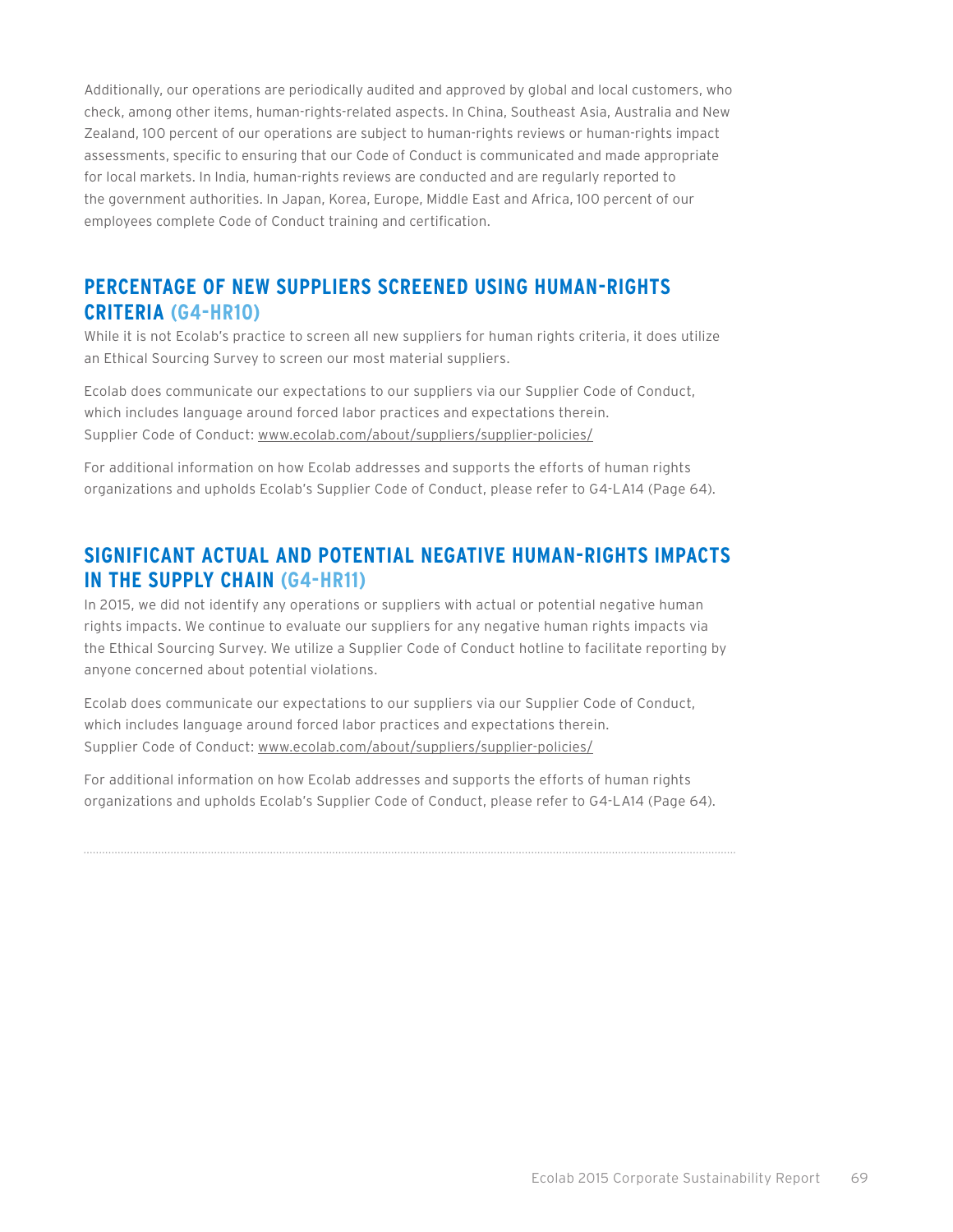# **G4 SPECIFIC STANDARD DISCLOSURES SOCIAL: SOCIETY**

# **DISCLOSURE OF MANAGEMENT APPROACH**

The following Disclosure of Management Approach covers society aspects material to Ecolab as disclosed in this report.

### Commitment

Our principles guide how we conduct business every day. We work hard to manage our global operations with care for the health, safety and prosperity of our employees, customers, communities and the environment. Everyone on the Ecolab team, regardless of role, is committed to these principles.

**ECONOMIC:** Drive economic growth for our customers, employees, shareholders and communities.

- Provide customers with products and services that create value and protect capital assets.
- Deliver superior shareholder value by helping our customers grow around the world.

**ENVIRONMENTAL:** Promote stewardship of natural resources and protect the environment.

- Respect and support the human right to water by conserving, reusing and recycling water and renewing water quality.
- • Support society's need for increased energy through sustainable sources, products and technologies and efficient processes.
- • Challenge the concept of waste through innovative and efficient use of resources, minimizing emissions to air, water and land.

**SAFETY:** Ensure safe processes that protect our employees, contractors, customers and communities

- Ensure safety throughout the life cycle of each of our products.
- • Train all employees to work safely, preventing injuries to themselves and others.
- • Identify and address process-safety risks and strive for continuous improvement, with the goal of zero injuries, illnesses and incidents.

**SOCIAL:** Enhance the well-being of people and communities.

- • Conduct business fairly and ethically, respecting human rights, complying with laws and regulations and following a rigorous Code of Conduct.
- Support communities through charitable giving and community involvement.

### Policies

Our Code of Conduct is the foundation that guides the way we conduct business internally, and with our customers, suppliers and within the communities in which we operate[:](http://www.ecolab.com/document-library/code-of-conduct/) [www.ecolab.com/document-library/code-of-conduct/.](http://www.ecolab.com/document-library/code-of-conduct/)

### Goals, Targets and Evaluation

Through auditable systems and open communications, we work to continuously improve outcomes and build a bright future for generations to come.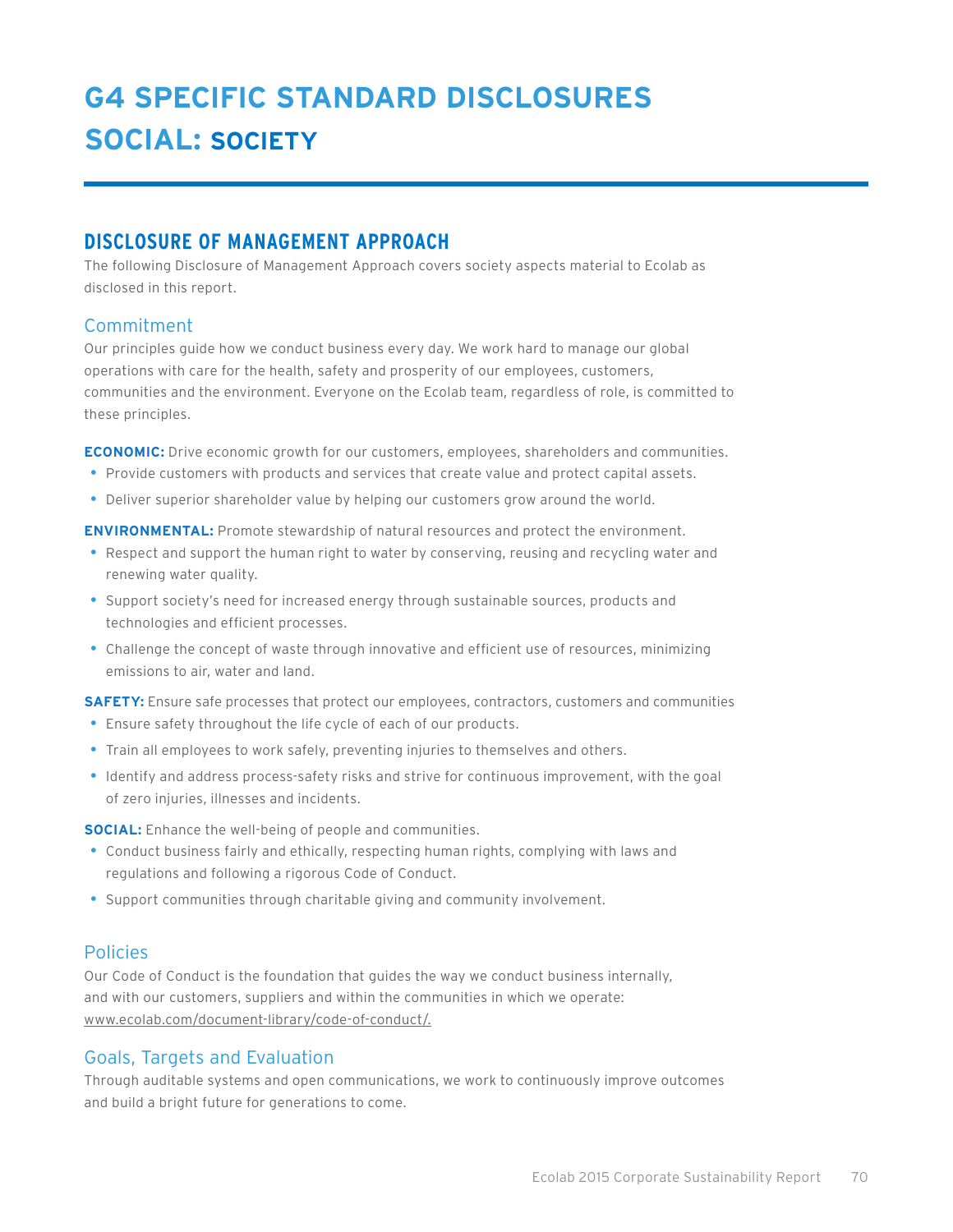# **PERCENTAGE OF OPERATIONS WITH IMPLEMENTED LOCAL COMMUNITY ENGAGEMENT, IMPACT ASSESSMENTS AND DEVELOPMENT PROGRAMS (G4-SO1)**

Since 1986, the Ecolab Foundation has implemented community impact programs to support the communities where our employees live and work, focusing on giving to local non-profit organizations in the areas of youth & education, civic & community development, arts  $\&$  culture and environment & conservation. Since the inception of the Ecolab Foundation, the company has contributed over \$88 million to non-profit organizations. In 2015, Ecolab contributed more than \$12 million to local communities through corporate giving, in-kind donations and the value of employee volunteerism\*.

Through our Community Relations Council program, more than 43 percent of our United States manufacturing locations have implemented local community engagement programs. Through corporate giving initiatives, 100 percent of our United States corporate facilities have implemented local community engagement programs. Globally, all Ecolab employees have access to team volunteer grants to implement community volunteer programs through approved partners.

Specific examples of how our commitment to giving back impacts local communities include:

- • Ecolab's Visions for Learning provides grants to teachers to augment student curriculum in their classrooms to directly impact learning and achievement. Since the inception of this program in 1986, nearly \$13 million has supported teachers and students in communities where Ecolab has significant operations. In 2015, \$1.1 million in grants was distributed to classrooms in 315 schools across the United States, positively impacting more than 157,000 students (a ten percent increase in grant funding and 16 percent in number of classrooms impacted over 2014). (Grant seekers are required to indicate demographics of their school's population, including students who receive free and reduced lunch, the generally accepted marker for low-income households) as well as an ethnic breakout of the school's students. This information provides the review committees with a snapshot of the socioeconomic status of the school population to help ensure funds are reaching students most in need.)
- In St. Paul, Minn., the location of Ecolab's world headquarters, 51 percent of our local Youth and Education contributions supported the Saint Paul Public Schools (SPPS) in 2015 (Youth and Education represented 26 percent of the Foundation's total budget in 2015). Our significant partnership with SPPS helps drive improved graduation rate, as well as college preparation and access for local students. In a press release dated February 22, 2016, SPPS reported, "In each of the past six years we've seen an increase and this year we're holding steady [at 75 percent] and continue to close the graduation gap for students of color."
- In 2015, Ecolab provided 28 percent of the funds directed to Saint Paul Public Schools, specifically to Humboldt High School, where 93 percent of the students qualified for free or reduced lunch (the generally accepted marker for low-income households). These funds were provided to support a tutoring program in partnership with Saint Paul Public Schools Foundation, as well as college preparatory and access programs, AVID and College Possible, respectively. A report dated February 2015 indicated the impact of Ecolab investments in Humboldt have helped increase graduation rates from 44 percent in 2014 to 80 percent in 2015. Participants in the AVID program had a 100 percent graduation rate. Additionally, AVID program participants increased their scores on the ACT by 30 percent during the course of the 2014-15 school year. In 2015, 100 percent of the students involved in the College Possible program were accepted to college.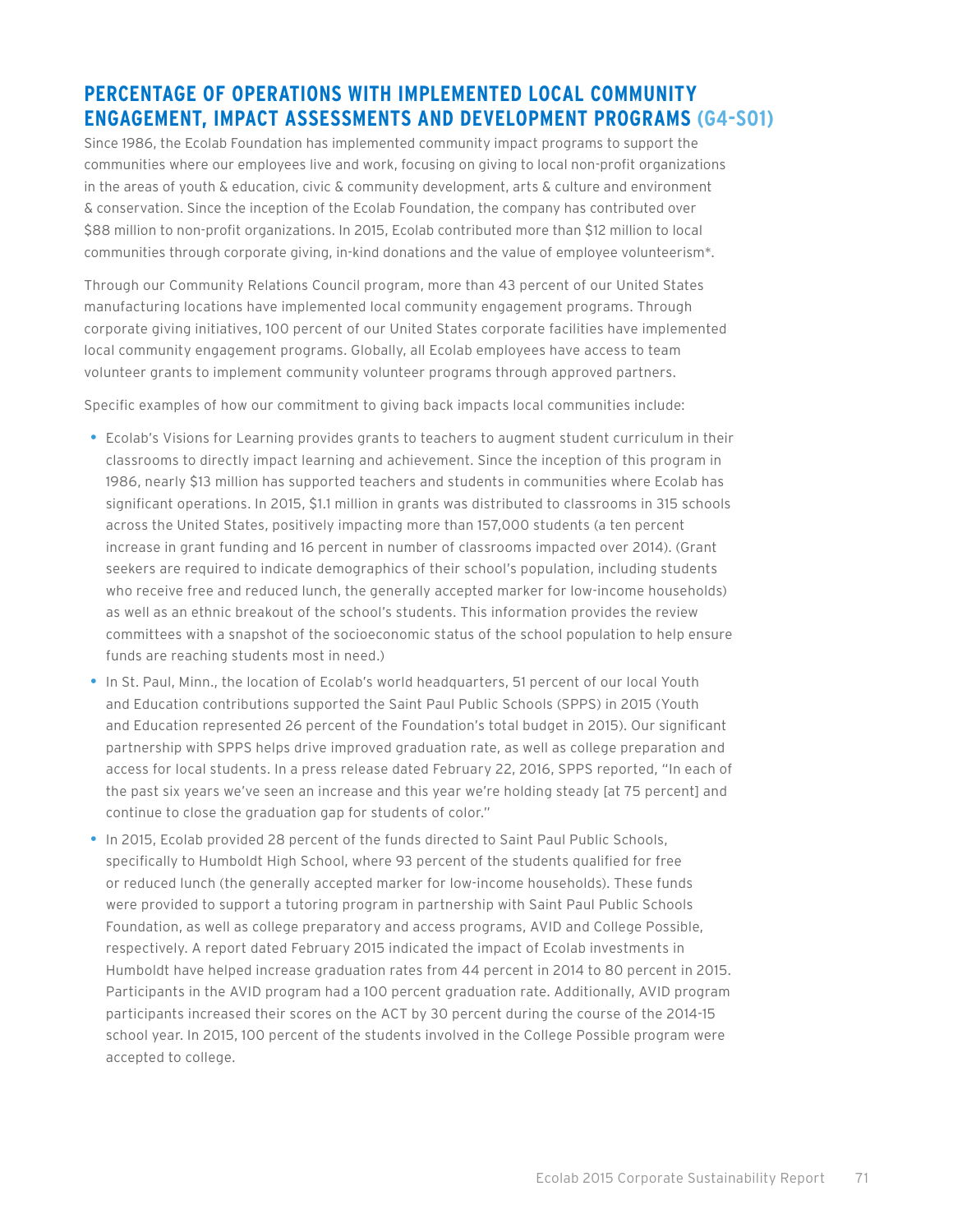• In 2015, through Ecolab Foundation's partnership with the Project WET Foundation, the co-created Clean and Conserve Education Program reached more than 24,000 individuals with its fun, hands-on lessons about water conservation and healthy hygiene practices. The Activity Guide for Educators was also translated into French Canadian and Brazilian Portuguese. Additionally, there are online training videos for each of the five activities to help educators of all kinds (teachers, parents, youth group leaders, etc.) to facilitate the lessons. All resources are available at no-cost for anyone to access around the world at [www.projectwet.org/](http://www.projectwet.org/cleanandconserve) [cleanandconserve](http://www.projectwet.org/cleanandconserve).

### Protecting and Conserving Natural Environments

In the second year of a three-year, \$2 million partnership with The Nature Conservancy supporting their "Securing and Restoring Water Sources Around the Globe" Initiative, Ecolab:

- • Pledged the leading \$500,000 gift to the Minnesota Headwaters Fund of The Nature Conservancy; this fund will implement targeted conservation projects (protection and restoration) to protect Minnesota's healthiest rivers and lakes.
- Funded the development of the Urban Water Blueprint China edition, which will map the water resources of China's 30 most water stressed cities, highlighting science-based recommendations for natural solutions to improve water quality.
- • Supported the Monterrey Metropolitan Water Fund in Mexico, as well as restoration and conservation activities in Cumbres de Monterrey National Park in the heart of the Water Fund's area of maximum impact.

#### Local community development programs based on local communities' needs

We are committed to empowering our employees to give back in communities where we have significant operations. To facilitate local engagement and impact, we have Community Relations Councils in 17 regional locations around the United States where we have more than 85 employees. Our local employees are most in touch with the needs of their communities. Community Relations Councils enable trained local Ecolab employee volunteers to administer Ecolab Foundation Community Grants and Visions for Learning teacher grants to deserving recipients in their communities where they believe our contributions can have the greatest impact.

Ecolab recognizes the contributions our individual employees make in their communities through Matching Gift, Volunteer Bonus and Community Leadership programs, where applicants apply for a grant for their volunteer work and board leadership involvement at qualifying non-profit agencies. In 2015, 800 grants were distributed under these programs totaling more than \$289,000.

Ecolab's Team Volunteer Grants encourage associates across the United States to gather in groups of five or more to volunteer with select national partners that support individuals and families in need: Dress for Success, Habitat for Humanity and Feeding America (and affiliate food shelves). In 2015, the fourth year of the program, we saw a 39 percent increase in the number of employee volunteer hours. The Ecolab Foundation matched these volunteer efforts with grants to these organizations totaling close to \$300,000.

In 2015, Ecolab associates around the globe volunteered more than 60,500 hours at 160 different events, which has a value of more than \$1.3 million\*.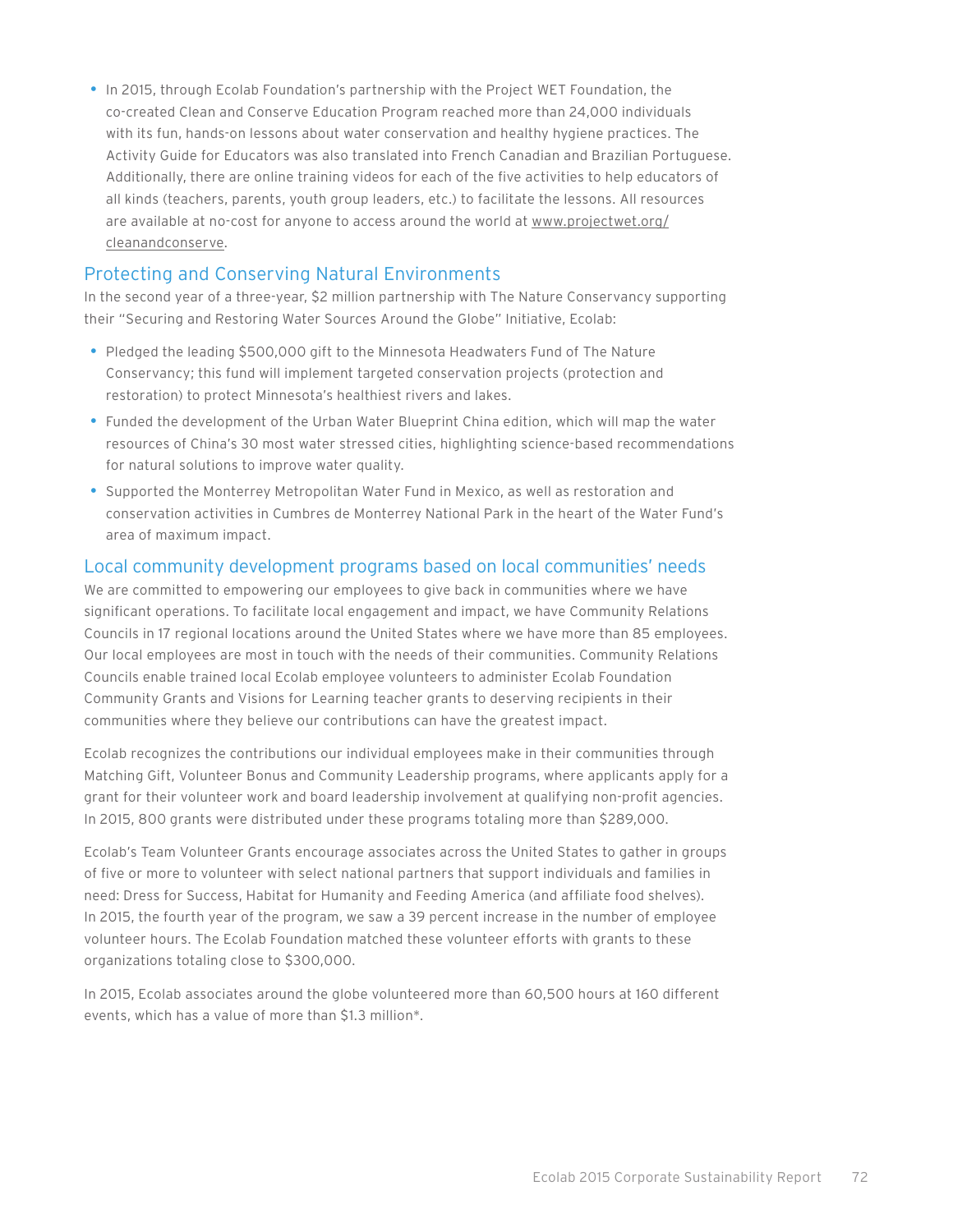#### Disaster Response

As the world's leading supplier of cleaning and sanitizing products and solutions, Ecolab is very proud of our in-kind donation program where we annually donate needed cleaning, health and sanitizing products to organizations in areas where natural disasters have occurred, benefitting thousands. In 2015, more than \$2.3 million worth of Ecolab product donations went to world-wide relief efforts, including 156 tons directed to assist with the Ebola outbreak in Africa, as well as much-needed health care supplies to hospitals, orphanages and elderly care facilities in Malawi, Romania and El Salvador. Additionally, Ecolab provided 293 tons of products to assist with natural disaster clean-up efforts across the U.S.

#### Measurement & Metrics

In 2015, we piloted a new community grants feedback survey to gather impact metrics from grantees to assess the effectiveness of Ecolab Foundation grants. This process measured the overall difference Ecolab's grants make for the organizations and communities served, such as: how the grant helps grantees expand program reach, improve outcomes, develop new programs and enhance internal capacity. Results will be utilized by Ecolab Foundation staff to better understand how our investments are making a difference in our communities. Based on the pilot survey to grantees in the St. Paul, Minn. area in 2014, our global headquarters, with 60 percent response rate, 98.5 percent of Ecolab grant recipients accomplished or reached their goals related to their grant.

Additionally, beginning in 2015, Ecolab associates completed surveys following volunteer activities to help the Foundation measure the impact of volunteering on employee engagement, skills development and satisfaction of contributing to the community, as well as our associates' willingness to participate in future company-sponsored volunteer events. In a survey of over 240 employees who volunteered in 2015, 93 percent reported they feel they are better, happier employees because they are able to volunteer. And 97.5 percent of employees who volunteered said they would recommend volunteering for company-sponsored events to other employees.

In 2016, we plan to expand the Ecolab Foundation grantee survey to nonprofit partners across the U.S. and expand the employee volunteer survey globally.

For additional information, refer to [www.ecolab.com/about/corporate-responsibility/community-involvement.](http://www.ecolab.com/about/corporate-responsibility/community-involvement)

 *\*according to the Independent Sector*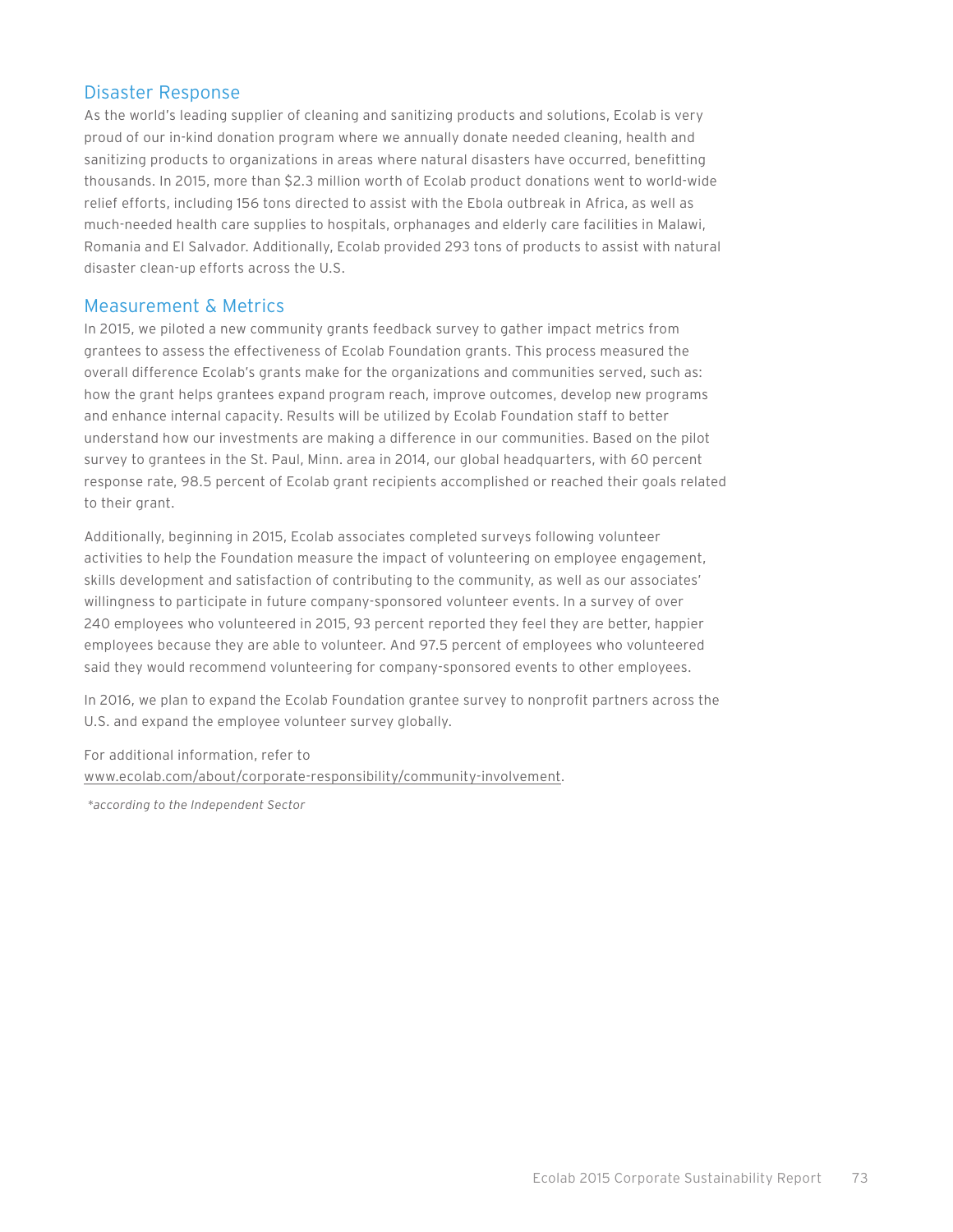#### **PERCENTAGE OF OPERATIONS WITH IMPLEMENTED LOCAL COMMUNITY ENGAGEMENT, IMPACT ASSESSMENTS AND DEVELOPMENT PROGRAMS (G4-SO1 CONTINUED)**

200

 $150$ 

100

50

 $\cap$ 



**VOLUNTEER HOURS**



**VOLUNTEER EVENTS**

# **OPERATIONS WITH SIGNIFICANT ACTUAL AND POTENTIAL NEGATIVE IMPACTS ON LOCAL COMMUNITIES (G4-SO2)**

None. Additional information is provided in Ecolab's Form 10-K for the fiscal year ending December 31, 2015 in Part 1, Item 1, under Environmental Remediation and Proceedings and in Note 15 ("Litigation and Environmental Matters").

# **TOTAL NUMBER AND PERCENTAGE OF OPERATIONS ASSESSED FOR RISKS RELATED TO CORRUPTION AND SIGNIFICANT RISKS IDENTIFIED (G4-SO3)**

As part of the company's Internal Audit program, approximately 45 audits are completed each year focusing on internal/financial controls and operational processes, out of an audit population of approximately 165 auditable units (including countries, divisions and departments). Of these units, approximately 80 are individual country operating locations which are audited over a 4-5 year cycle. In these "operational audits," procedures include testing related to controls relevant to Ecolab's anti-corruption program. In addition, approximately four anti-corruption specific audits were completed in 2015 as part of Ecolab's anti-corruption program.

The Global Compliance department also completes various assessment activities for all regions and all business units, including related to recently acquired operations.

Few significant risks were identified, with risks relating to use of intermediaries being the highest risk area identified.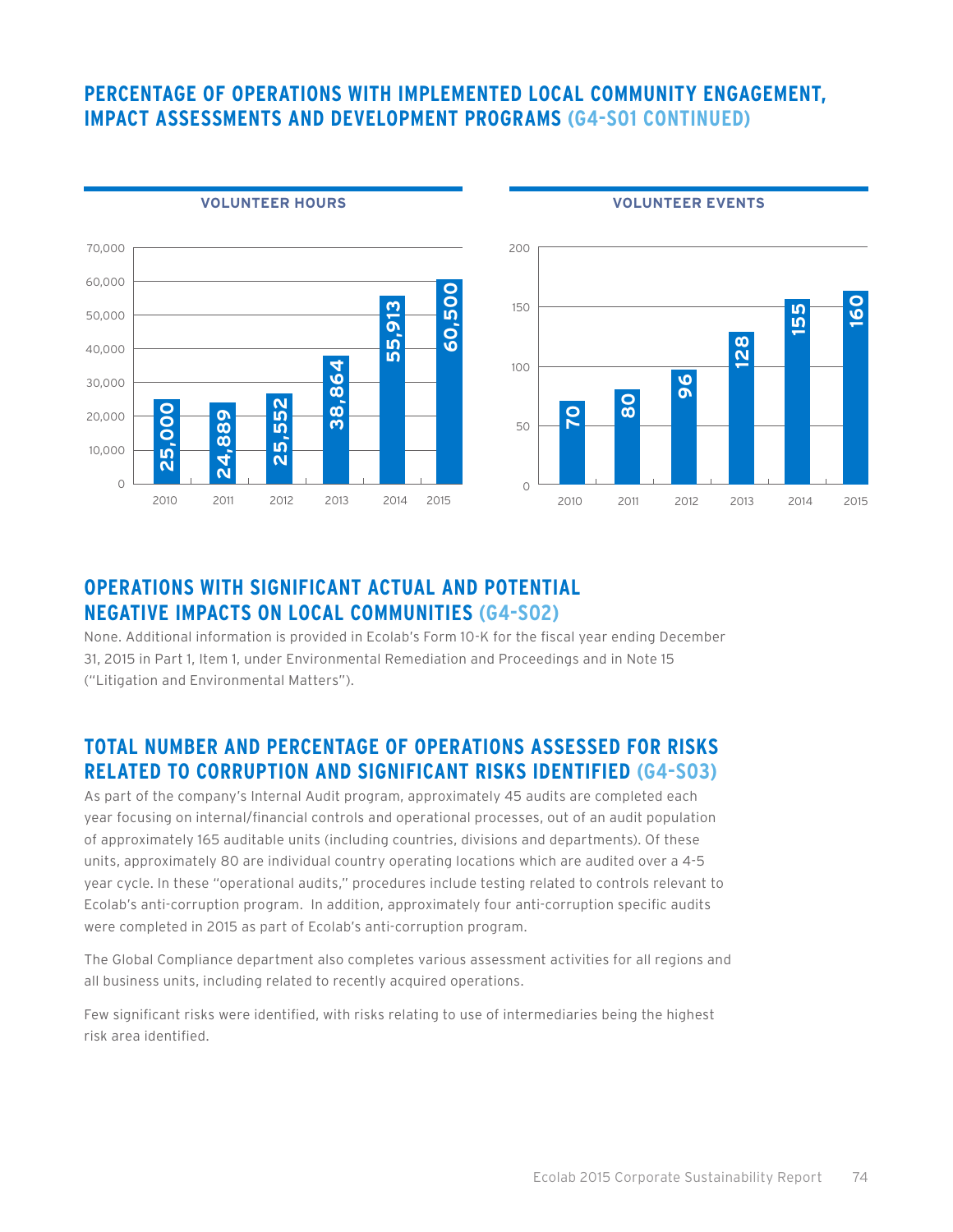# **COMMUNICATION AND TRAINING ON ANTICORRUPTION POLICIES AND PROCEDURES (G4-SO4)**

Ecolab's anticorruption policies and procedures are communicated through the annual Code of Conduct training, which is mandatory for substantially all employees globally. Employees must complete Code of Conduct training on an annual basis (either online or through classroom-style training for plant employees) and certify compliance with the Code. All governance body members are required to certify compliance with the Code of Conduct on an annual basis. In addition to the Code of Conduct training, specific online annual anticorruption training and certification is also mandatory for divisional, sales and functional leaders. More detailed in-person anticorruption training is provided to the senior leaders in all regions — Europe, MEA, Greater China, Asia Pacific and Latin America. In addition to this training, which is provided to regional leaders, certain globalbusiness-unit managers receive the anticorruption training, including managers in the Energy Services business unit.

Ecolab's anti-corruption policies are available in 24 different languages and require all intermediaries operating or exporting outside the United States to sign and maintain current anticorruption undertakings, thus communicating our policies. In addition, in higher-risk countries, certain intermediaries have received training from company personnel.

### **TOTAL VALUE OF POLITICAL CONTRIBUTIONS (G4-SO6)**

Ecolab did not make any corporate political contributions in 2015.

Our associates have the opportunity to support the company's political action committee, the Ecolab Inc. Political Action Committee (ECOPAC). ECOPAC, which is funded by voluntary contributions from Ecolab associates, is a nonpartisan committee that supports candidates for Congress who share our basic philosophies and values, by contributing to legislators from both the Democratic and Republican parties representing a wide number of states where the company transacts business. Contributions are determined by a board of Ecolab executives based on criteria including representation of Ecolab facilities and/or significant base of employees, committee membership, committee leadership, positions on the issues and partisan balance.

ECOPAC does not support candidates for state, local or presidential office based on "nonbusiness" issues. ECOPAC complies with all federal laws regarding reporting by political action committees and Ecolab complies with all federal and state laws relating to the reporting of political contributions. A list of all political contributions by ECOPAC and Ecolab will be posted semiannually to the Ecolab website under Political Contribution Reporting. Additionally, a list of contributions for the current election cycle made by ECOPAC is available at the Federal Election Commission's website.

#### **TOTAL NUMBER OF LEGAL ACTIONS FOR ANTICOMPETITIVE BEHAVIOR, ANTITRUST AND MONOPOLY PRACTICES AND THEIR OUTCOMES (G4-SO7)** None.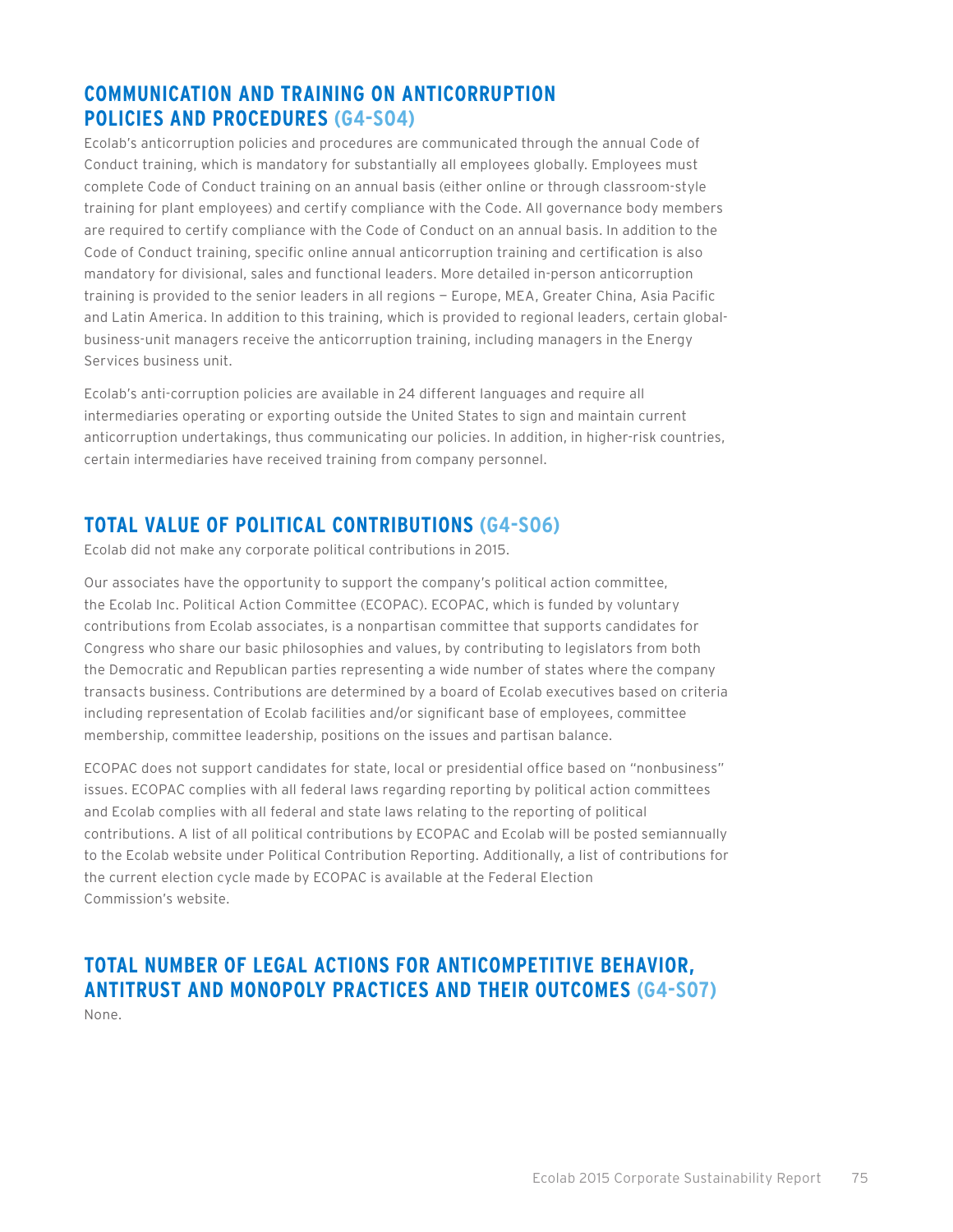# **MONETARY VALUE OF SIGNIFICANT FINES AND TOTAL NUMBER OF NONMONETARY SANCTIONS FOR NONCOMPLIANCE WITH LAWS AND REGULATIONS (G4-SO8)**

In 2015, Ecolab did not incur significant fines (some minor fines were incurred) or nonmonetary sanctions other than, in limited circumstances, site-monitoring obligations related to environmental matters.

### **PERCENTAGE OF NEW SUPPLIERS SCREENED USING CRITERIA FOR IMPACTS ON SOCIETY (G4-SO9)**

While it is not Ecolab's practice to screen all new suppliers using criteria for impacts on society; it does utilize an Ethical Sourcing Survey to screen our most material suppliers.

Ecolab does communicate our expectations to our suppliers via our Supplier Code of Conduct, which includes language around forced labor practices and expectations therein. Supplier Code of Conduct: [www.ecolab.com/about/suppliers/supplier-policies/](http://www.ecolab.com/about/suppliers/supplier-policies/)

For additional information on how Ecolab addresses and supports the efforts of human rights organizations and upholds Ecolab's Supplier Code of Conduct, please refer to G4-LA14 (Page 64-65).

### **SIGNIFICANT ACTUAL AND POTENTIAL NEGATIVE IMPACTS ON SOCIETY IN THE SUPPLY CHAIN AND ACTIONS TAKEN (G4-SO10)**

In 2015, we did not identify any operations or suppliers with actual or potential negative impacts on society in our supply chain. We continue to evaluate our suppliers for any negative societal impacts via the Ethical Sourcing Survey. In addition, we utilize a Supplier Code of Conduct hotline to facilitate reporting by anyone concerned about potential violations.

Ecolab utilizes an Ethical Sourcing Survey to screen our most material suppliers. In 2014, we strengthened our Ethical Sourcing Survey process by establishing a cadence to survey our global suppliers. In 2014, all North American Contract Manufacturers completed the Ethical Sourcing Survey. In 2015, Global Contract Manufacturers were surveyed on their Ethical Sourcing.

In 2016, we will be evaluating and surveying suppliers globally across categories based on their level of risk. Ecolab's Ethical Sourcing Survey covers employment practices, safety practices, wages and compensation, child and slave labor and working hours and serves as a benchmarked survey of our ethical sourcing practices. The survey results are reviewed and evaluated for any responses that that are identified as possible red flags. In this most recent review, the secondary follow-up with the potential red flag suppliers resulted in a mitigation of the potential risk. There are established mitigation steps that eliminate the risk at the supplier's level, or, lacking improvement, remove the deficient supplier from the approved supplier list.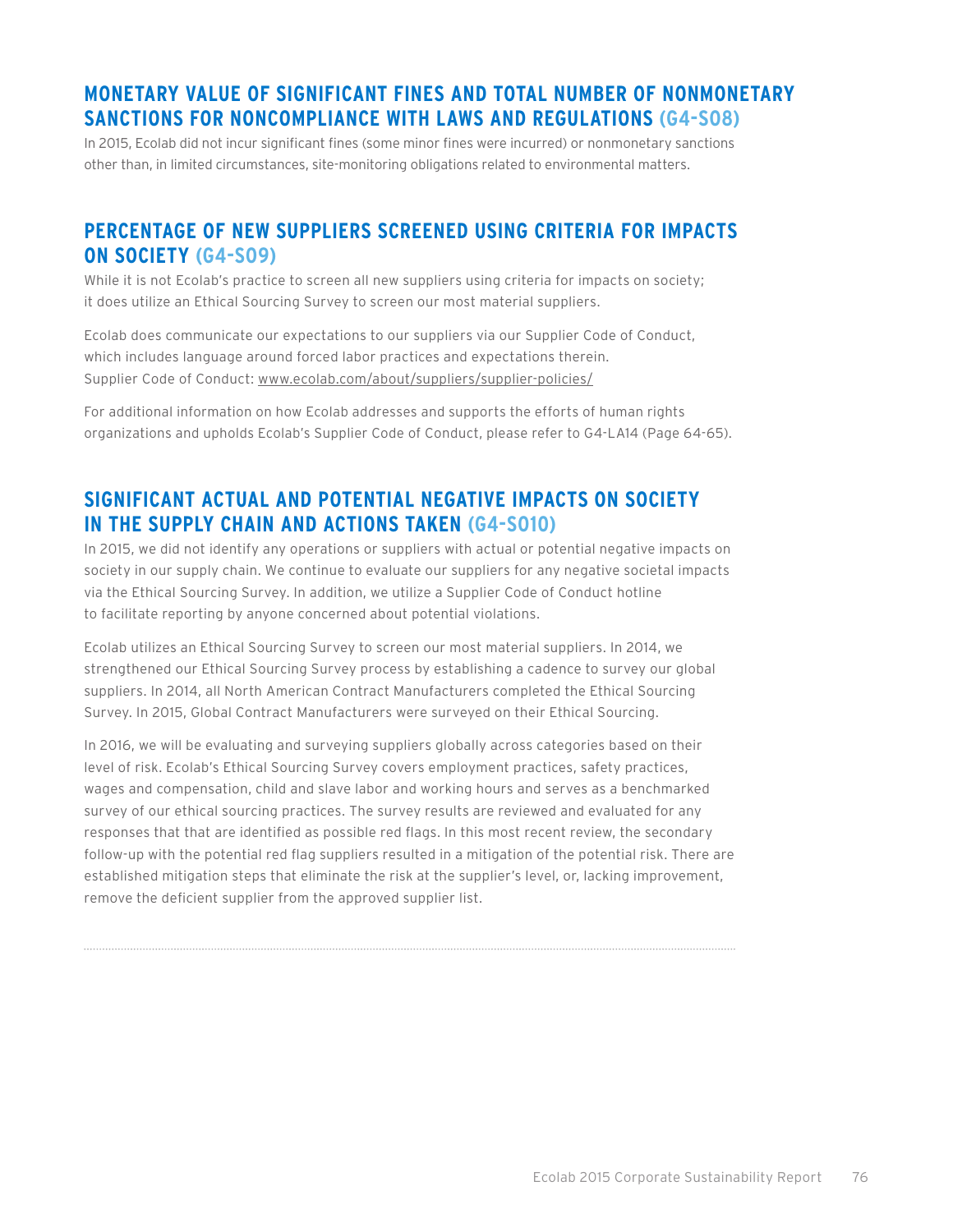# **G4 SPECIFIC STANDARD DISCLOSURES SOCIAL: PRODUCT RESPONSIBILITY**

### **DISCLOSURE OF MANAGEMENT APPROACH**

The following Disclosure of Management Approach covers product responsibility aspects material to Ecolab as disclosed in this report.

#### Commitment

We are committed to safety in our operations and to developing products that are safe for our customers and their intended application. We pay careful attention to ingredient responsibility, human health and environmental impact, without compromising performance. With products and services touching people every day in nearly every corner of the world, we have a responsibility to embed sustainability into every aspect of our innovations.

Our health and safety procedures for product formulation start with raw materials. Our product safety team screens all raw materials for chemicals of concern and each raw material is reviewed for regional and global chemical inventory compliance. This process informs final product safety analysis and safety data sheets (SDSs) for all Ecolab products.

#### Goals, Targets and Evaluation

Our Customer Impact Product Profile (CIPP) process evaluates products based on 23 attributes relating to human health and environmental safety. Included in these considerations are human and environmental exposure, packaging and delivery systems, use of natural capital (water, energy and materials) and identification of disfavored ingredients globally. As a result, sustainability factors are included early in the development process to reduce the potential impacts of our products, from development through use and disposal.

In 2016 we will execute a project to evaluate and update our corporate Product Stewardship strategy.

#### Policies

Refer to [www.ecolab.com/sustainability/commitment-to-sustainability/ethical-sourcing](http://www.ecolab.com/sustainability/commitment-to-sustainability/ethical-sourcing) for our Ethical Sourcing Standards and Conflict Minerals Policy.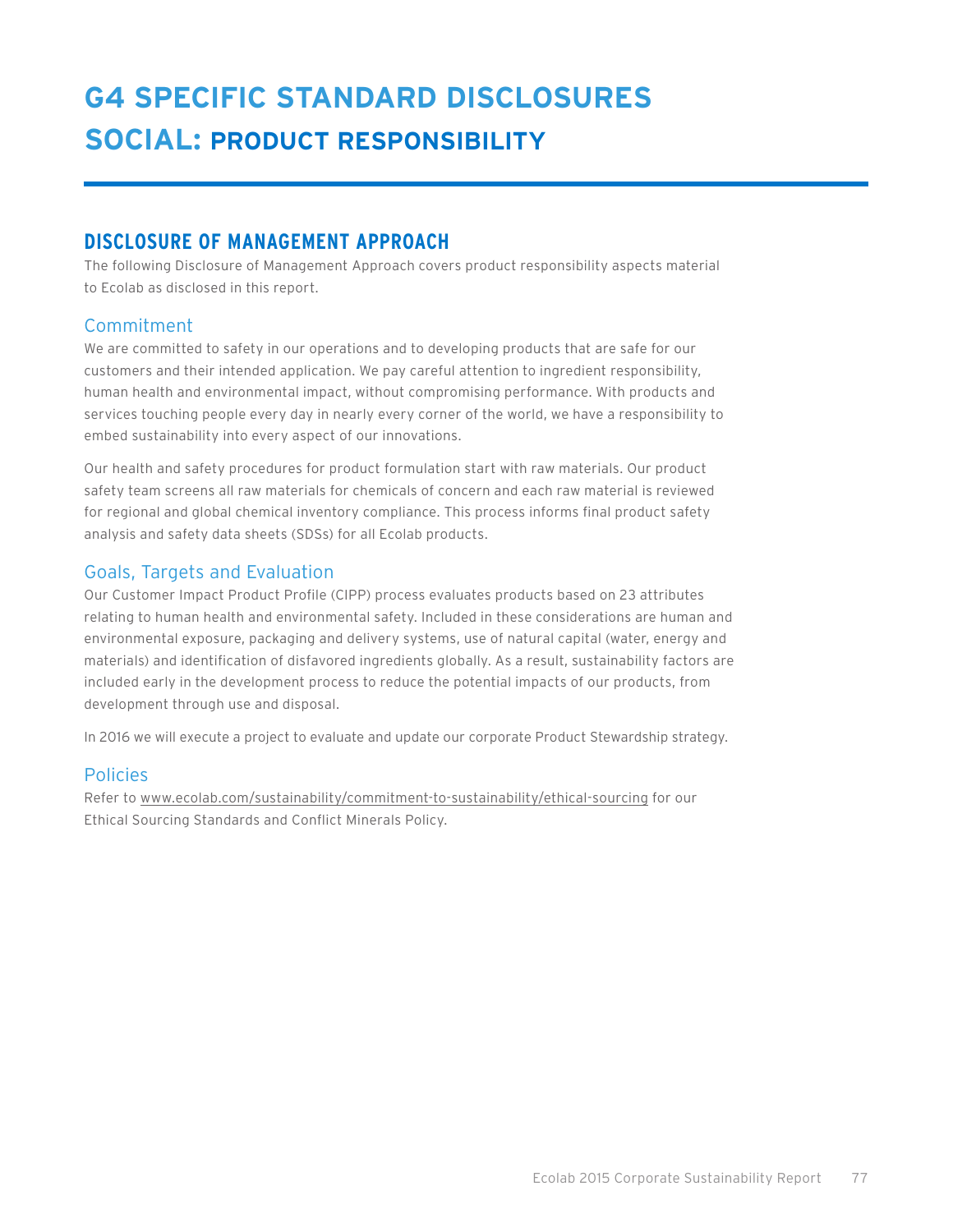## **PERCENTAGE OF SIGNIFICANT PRODUCT AND SERVICE CATEGORIES FOR WHICH HEALTH AND SAFETY IMPACTS ARE ASSESSED FOR IMPROVEMENT (GR-PR1)**

All of our products and services are evaluated for strict compliance with application regulatory requirements. Additionally, Ecolab introduced a broader customer-impact product-profile process that considers use-phase impacts of the product and system relevant in the customer application setting. Providing this information early in the development process enables informed choices regarding the system lifecycle impacts. In 2015, we managed 45 product profiles (up from 27 in 2014) in the pre- and post-commercialization process. Through implementation of this profile, we are furthering our commitment to assessing and communicating important safety, health and environmental information about our new products.

### **TOTAL NUMBER OF INCIDENTS OF NONCOMPLIANCE WITH REGULATIONS AND VOLUNTARY CODES CONCERNING THE HEALTH AND SAFETY IMPACTS OF PRODUCTS AND SERVICES DURING THEIR LIFE CYCLES (GR-PR2)**

Ecolab is aware of a relatively small number of noncompliance issues and has a proactive and robust compliance program to address them promptly and completely. None of these issues resulted in material fines or penalties to the company under applicable reporting requirements.

Additional information is provided in Ecolab's Form 10-K for the fiscal year ending December 31, 2015 in Part 1, Item 1, under Environmental Remediation and Proceedings and in Note 15 ("Litigation and Environmental Matters").

# **TYPE OF PRODUCT AND SERVICE INFORMATION REQUIRED BY THE ORGANIZATION'S PROCEDURES FOR PRODUCT AND SERVICE INFORMATION AND LABELING (GR-PR3)**

- • Suppliers of our components or ingredients are required to meet our detailed technical specifications, disclose substance composition and provide hazards, handling, safety and disposal data. This is received in the form of Safety Data Sheets and Technical datasheets which are housed in our specifications database.
- • We provide human health and environmental safety information on the top five components of each product via the SDS.
- Safe-use and disposal instructions for all of our products on the label and/or through our sales and service associates for all of our products. Globally, Ecolab distributes more than one million SDSs to customers annually in approximately 66 different country-specific templates and 43 languages.
- Entirely 100 percent of our products are reviewed for appropriate ingredient disclosure and accurate use and application instructions. We proactively transitioned to the Globally Harmonized Systems (GHS) and in countries where GHS policies have been adopted and implemented, Ecolab provides products that are classified and labeled according to GHS rules.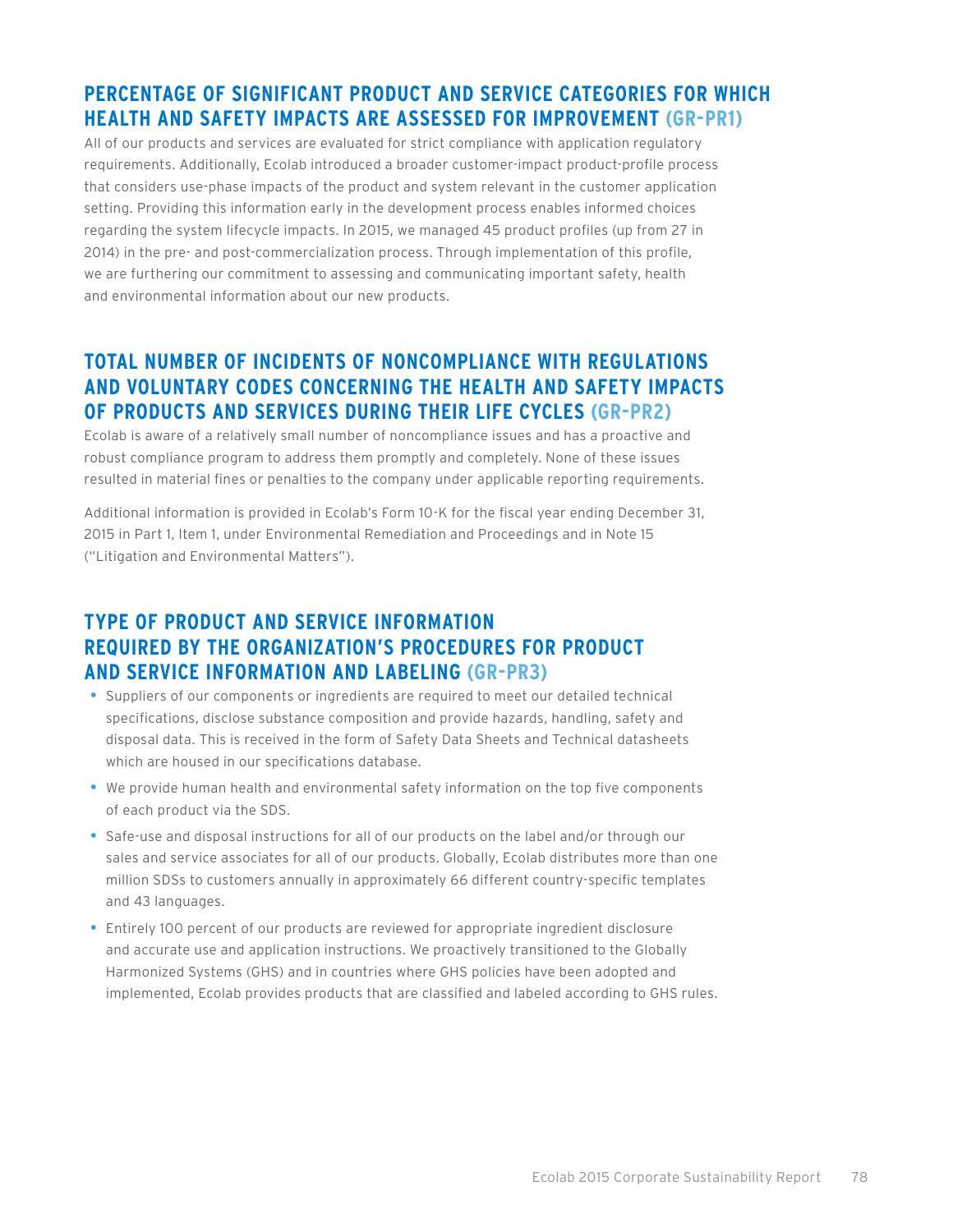# **TOTAL NUMBER OF INCIDENTS OF NONCOMPLIANCE WITH REGULATIONS AND VOLUNTARY CODES CONCERNING PRODUCT AND SERVICE INFORMATION AND LABELING (GR-PR4)**

Ecolab is aware of a relatively small number of noncompliance issues and has a proactive and robust compliance program to address them promptly and completely. None of these issues resulted in material fines or penalties to the company under applicable reporting requirements.

Additional information is provided in Ecolab's Form 10-K for the fiscal year ending December 31, 2015 in Part 1, Item 1, under Environmental Remediation and Proceedings and in Note 15 ("Litigation and Environmental Matters").

### **RESULTS OF SURVEYS MEASURING CUSTOMER SATISFACTION (GR-PR5)**

Our customer satisfaction measurement process recognizes business differences and applies individualized surveys to meet the needs of our business and our customers.

Ecolab provides a quantitative, globally integrated report for customers referred to as "Customer Feedback Surveys." The customer surveys are analyzed and assured by our third party partner, a leading research firm specializing in customer satisfaction. We use this analysis to provide detailed feedback to individual customers during our annual customer business reviews. With the additional customer experiences measured, we can more adeptly add to the success of our customers.

Ecolab also has more than 50 Customer Service Call Centers located around the globe, fielding more than 11 million calls annually. We provide on-call assistance to our customers seven days a week and emergency support for our field service teams through electronic messaging. Regular visits ensure that our customers' needs are being met and products and systems are delivering superior results. Customer satisfaction surveys are conducted periodically and results are reviewed by business leaders and with customers.

# **SALE OF BANNED OR DISPUTED PRODUCTS (GR-PR6)**

Ecolab operates worldwide and its products and services are subject to numerous laws and regulations regarding product development and distribution. Ecolab attempts to comply with all relevant laws and regulations regarding product development and distribution and has a robust process for ensuring compliance.

Additional information is provided in Ecolab's Form 10-K for the fiscal year ending December 31, 2015 in Part 1, Item 1, under Environmental Remediation and Proceedings and in Note 15 ("Litigation and Environmental Matters").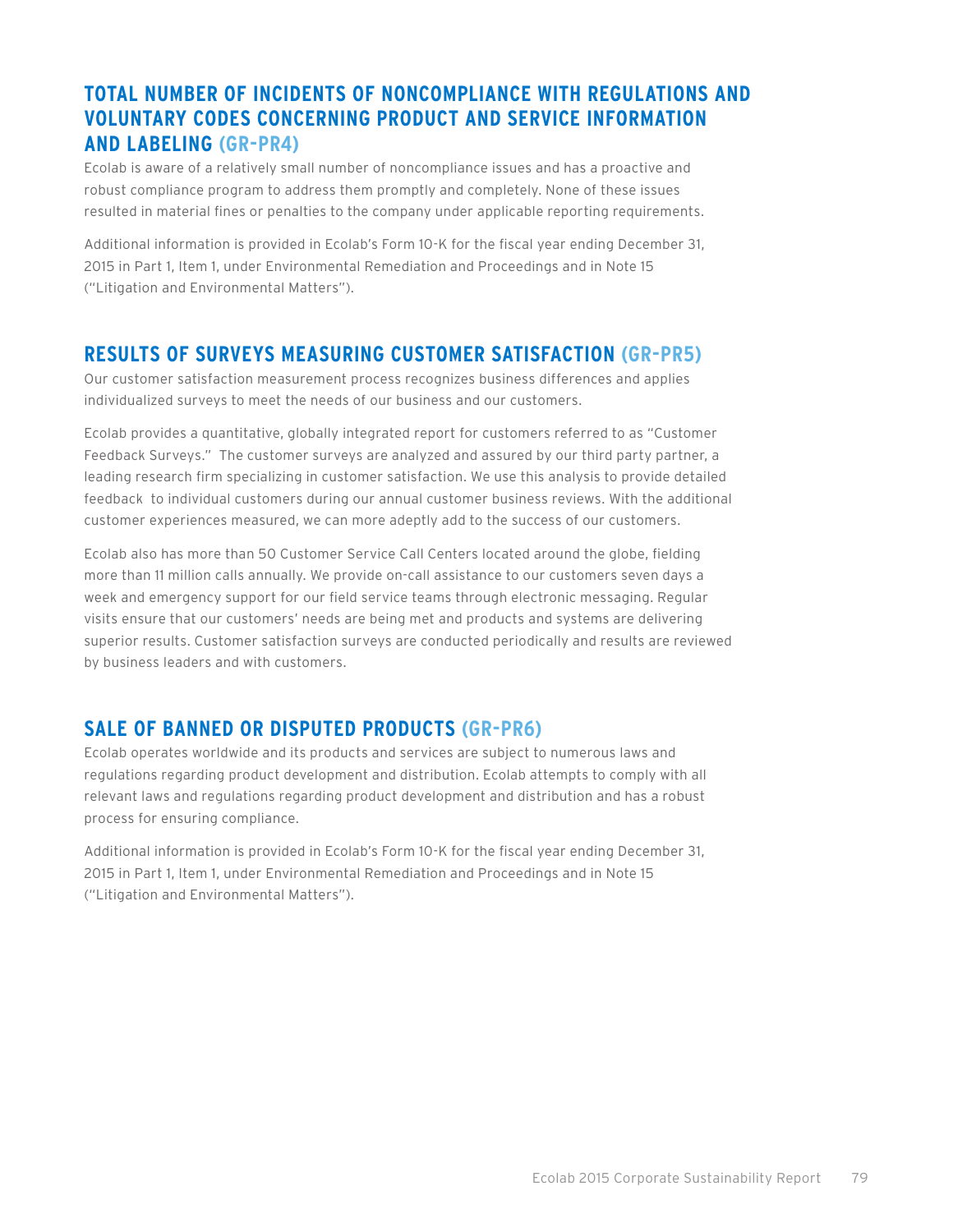# **TOTAL NUMBER OF INCIDENTS OF NONCOMPLIANCE WITH REGULATIONS AND VOLUNTARY CODES CONCERNING MARKETING COMMUNICATIONS (GR-PR7)**

None. Additional information is provided in Ecolab's Form 10-K for the fiscal year ending December 31, 2015 in Part 1, Item 1, under Environmental Remediation and Proceedings and in Note 15 ("Litigation and Environmental Matters").

### **TOTAL NUMBER OF SUBSTANTIATED COMPLAINTS REGARDING BREACHES OF CUSTOMER PRIVACY AND LOSSES OF CUSTOMER DATA (GR-PR8)**

None. Additional information is provided in Ecolab's Form 10-K for the fiscal year ending December 31, 2015 in Part 1, Item 1, under Environmental Remediation and Proceedings and in Note 15 ("Litigation and Environmental Matters").

#### **MONETARY VALUE OF SIGNIFICANT FINES FOR NONCOMPLIANCE WITH LAWS AND REGULATIONS CONCERNING THE PROVISION AND USE OF PRODUCTS AND SERVICES (GR-PR9)**

Ecolab is aware of a relatively small number of noncompliance issues and has a proactive and robust compliance program to address them promptly and completely. None of these issues resulted in material fines or penalties to the company under applicable reporting requirements.

Additional information is provided in Ecolab's Form 10-K for the fiscal year ending December 31, 2015 in Part 1, Item 1, under Environmental Remediation and Proceedings and in Note 15 ("Litigation and Environmental Matters").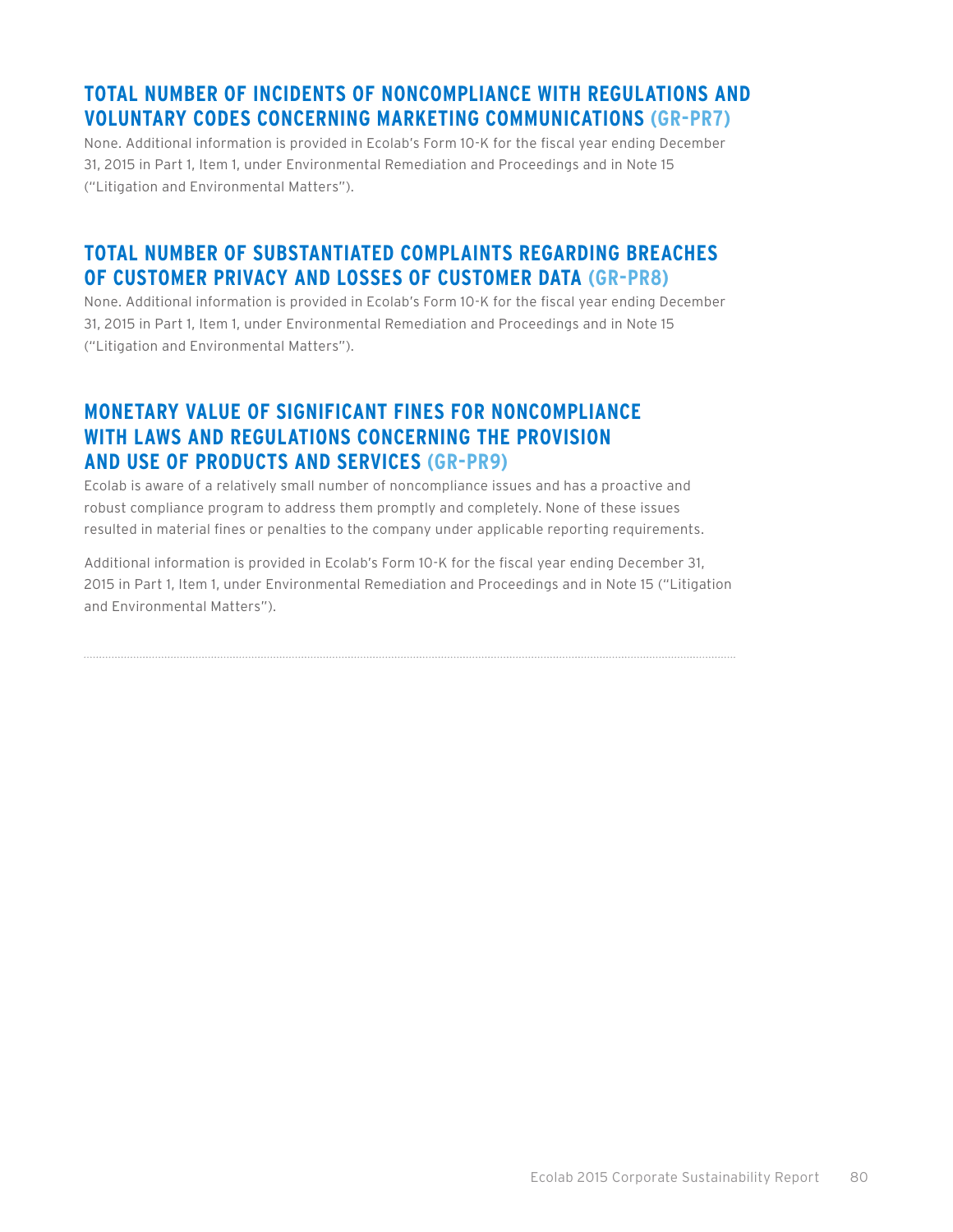

#### **INDEPENDENT ASSURANCE STATEMENT**

#### **Introduction and objectives of work**

Bureau Veritas North America, Inc. (BVNA) was engaged by Ecolab Inc. (Ecolab) to conduct an independent assurance of its 2015 Corporate Sustainability Report (the Report). This Assurance Statement applies to the related information included within the scope of work described below. The intended users of the assurance statement are the stakeholders of Ecolab. The overall aim of this process is to provide assurance to Ecolab's stakeholders on the accuracy, reliability and objectivity of the information included in the Report.

The information that was assured and its presentation in the Report are the sole responsibility of the management of Ecolab. Bureau Veritas was not involved in the drafting of the Report. Our sole responsibility was to provide independent assurance on its content.

#### **Scope of work**

Ecolab requested BVNA to include in its independent assurance the following:

- Data and report text included in the Report for the calendar year 2015 reporting period;
- Appropriateness and robustness of underlying reporting systems and processes, used to collect, analyze and review the information reported;
- Evaluation of the Report in accordance with the International Standard on Assurance Engagements 3000; and
- Evaluation of the Report against the principles of the Global Reporting Initiative (GRI) Reporting Framework as defined in the GRI G4 Sustainability Reporting Guidelines.

Excluded from the scope of our work is any assurance of information relating to:

- **EXECUTE:** Activities outside the defined assurance period;
- Positional statements (expressions of opinion, belief, aim or future intention) by Ecolab;
- **Statements of future commitment: and**
- Any financial data previously audited by an external third party.

#### **Methodology**

BVNA undertook the following activities:

- 1. Interviews with relevant personnel of Ecolab (including managers and staff members at the corporate level);
- 2. Review of internal and external documentary evidence produced by Ecolab;
- 3. Audit of performance data presented in the Report including a detailed review of a sample of data;
- 4. Review of Ecolab data and information systems for collection, aggregation, analysis and internal verification and review.

The work was planned and carried out to provide a limited level of assurance and we believe it provides a sound basis for our conclusions.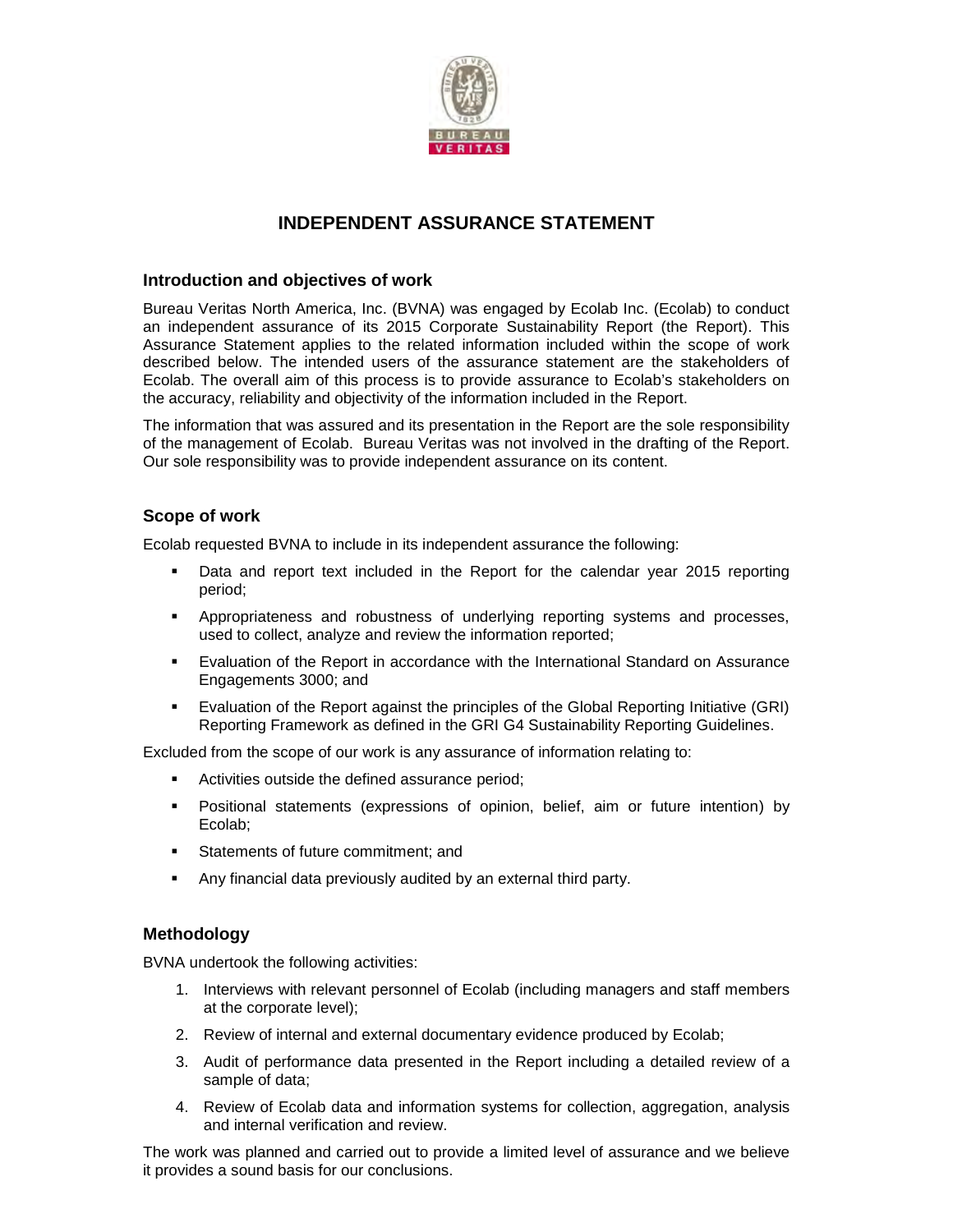

#### **Our Findings**

On the basis of our methodology and the activities described above, BVNA has found no evidence that:

- The information and data included in the Report are not accurate, reliable and free from significant error, material mistakes or misstatements.
- The Report is not a fair representation of Ecolab's activities over the reporting period.
- The information is not presented in a clear and understandable manner, and allows readers to form a balanced opinion regarding Ecolab's performance and position during the 2015 reporting period.
- The Report has not been prepared in accordance with the GRI G4 Guidelines and includes appropriate consideration of the profile disclosures, management approach disclosures and performance indicators to meet the requirements of GRI G4 Core Requirements.

It is our opinion that:

- Ecolab has established appropriate systems for the collection, aggregation and analysis of relevant information, and has implemented underlying internal assurance practices that provide a reasonable degree of confidence that such information is complete and accurate.
- Ecolab's executive management supports the development of processes for the embedding of sustainable management concepts and practices in the company.

#### **Key Observations and Recommendations for 2015**

- Ecolab's commitment to continuous improvement in environmental performance was evident in its contributions to Project WET Foundation, as well as in its partnership with The Nature Conservancy.
- Much of the environmental performance data (energy, water, GHG) is collected electronically on a monthly basis, requiring minimal to no manual transcription. This methodology greatly reduces the potential for transcription error. BVNA recommends that Ecolab consider implementing this methodology wherever possible.
- Much of the data regarding human resources and employee training is currently maintained in decentralized, regional systems, requiring manual consolidation and transcription for final reporting. However, it is our understanding that initiatives are underway to consolidate these regional systems into single, global systems for HR and training, which should result in improvements in data collection and accuracy in these areas.

#### **Statement of independence, impartiality and competence**

Bureau Veritas is an independent professional services company that specializes in Quality, Health, Safety, Social and Environmental management with over 185 years history in providing independent assurance services, and an annual 2015 revenue of 4.6 Billion Euros.

No member of the assurance team has a business relationship with Ecolab, its Directors or Managers beyond that of verification and assurance of sustainability data and reporting. We have conducted this verification independently and we believe there to have been no conflict of interest. Bureau Veritas has implemented a Code of Ethics across the business to maintain high ethical standards among staff in their day-to-day business activities.